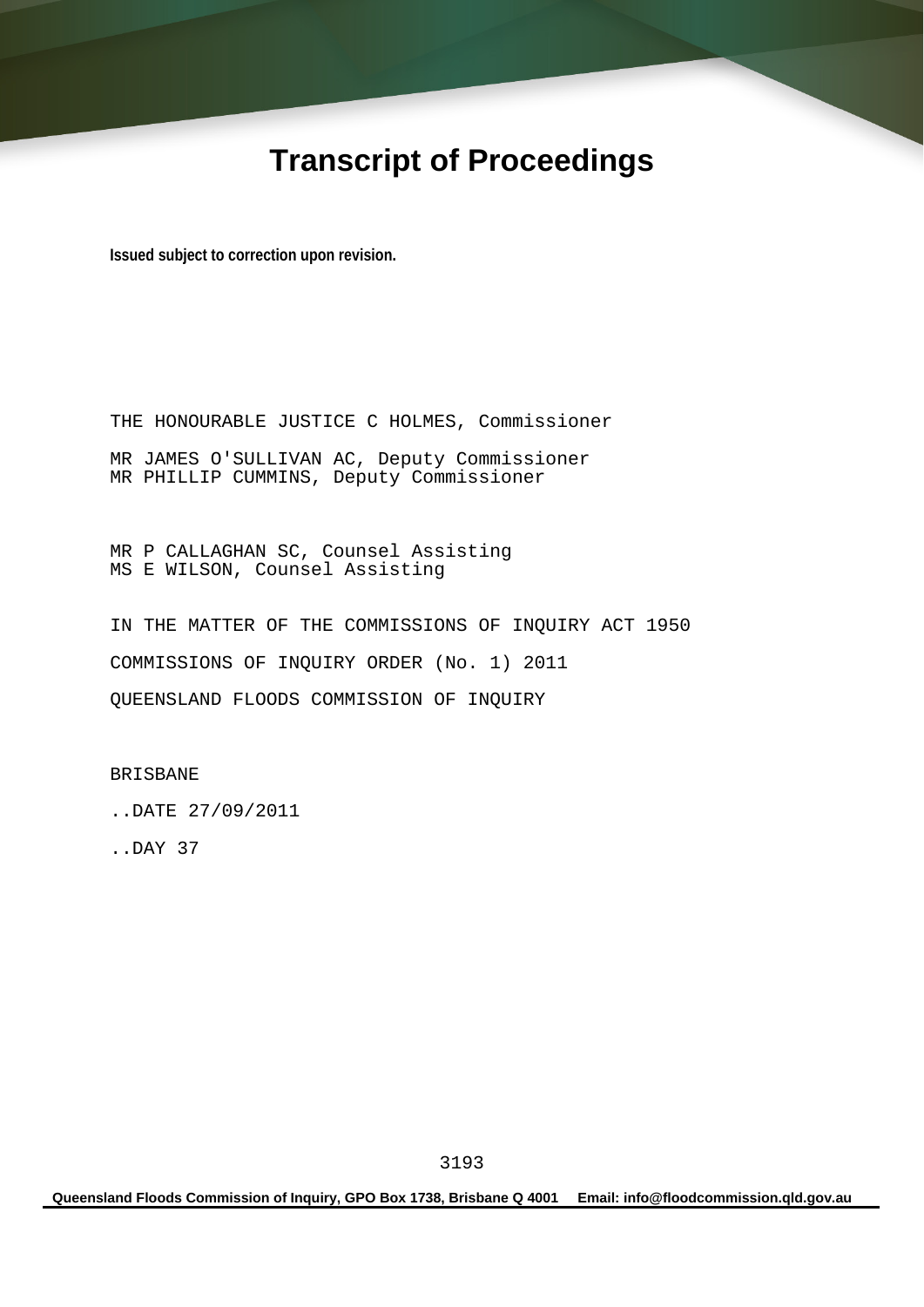THE COMMISSION RESUMED AT 10.02 A.M.

#### COMMISSIONER: Yes, Ms Mellifont?

MS MELLIFONT: Good morning, this morning I appear with Mr O'Brien, initials A I. The first witness is Cameron Pearson, and this relates to the Mirvac development at Tennyson, known as Tennyson Reach, which comprises the State Tennis Centre and three residential apartment buildings: Softstone, Lushington and Farringford. Exhibit 569, which is already before the Commission, shows the location of the site.

The Tennyson Reach site once housed the decommissioned Tennyson Power Station. During the 1974 floods, the site suffered extensive inundation. Later today, the Commission will see images of the 1974 inundation of the site.

In 2003, the Queensland Government identified the Tennyson Power Station site as the preferred location for a new tennis centre complex. The government was to work in conjunction with developers from the private sector to deliver a world-class facility.

In June 2005, Mirvac was selected as the preferred developer by the State Government following a two-stage competitive bid process. In accordance with the proposed timeline, the State Tennis Centre officially opened on 2nd of January 2009. The first three buildings of the associated residential development opened soon after, with the first residents moving into Softstone and Lushington in late May 2009.

During the floods of this year, the Tennyson Reach development was inundated to a height of approximately 9.05 metres AHD. The flood waters caused extensive damage to the basements and ground floor apartments of Softstone and Lushington. The commission has seen Exhibit 571, which depicts the site as inundated in the January 2011 floods. Both of the residential towers of Softstone and Lushington were built to a floor level of 8.4 metres in accordance with the Brisbane City Council's requirement that all habitable floor levels at the site be 500 millimetres above the Q100 line.

The Commission has already heard from Ms Julie Savage, an owner of one of the apartments in that regard, and later today the Commission will hear from Mr David Dunworth, a lessee of one of the apartments and his wife also signed a contract for the purchase of another apartment. Mr Dunworth will describe the direction of the flood waters on that site.

Following the January floods, a decision was made not to continue with the plans to build the remaining three residential buildings, instead seeking to dispose of the remaining portion of undeveloped land. In June 2011, it was announced that Council had purchased the land for a reported sum of \$12 million.

MS MELLIFONT 3194 OPENING

**40** 

**50** 

**10** 

**20**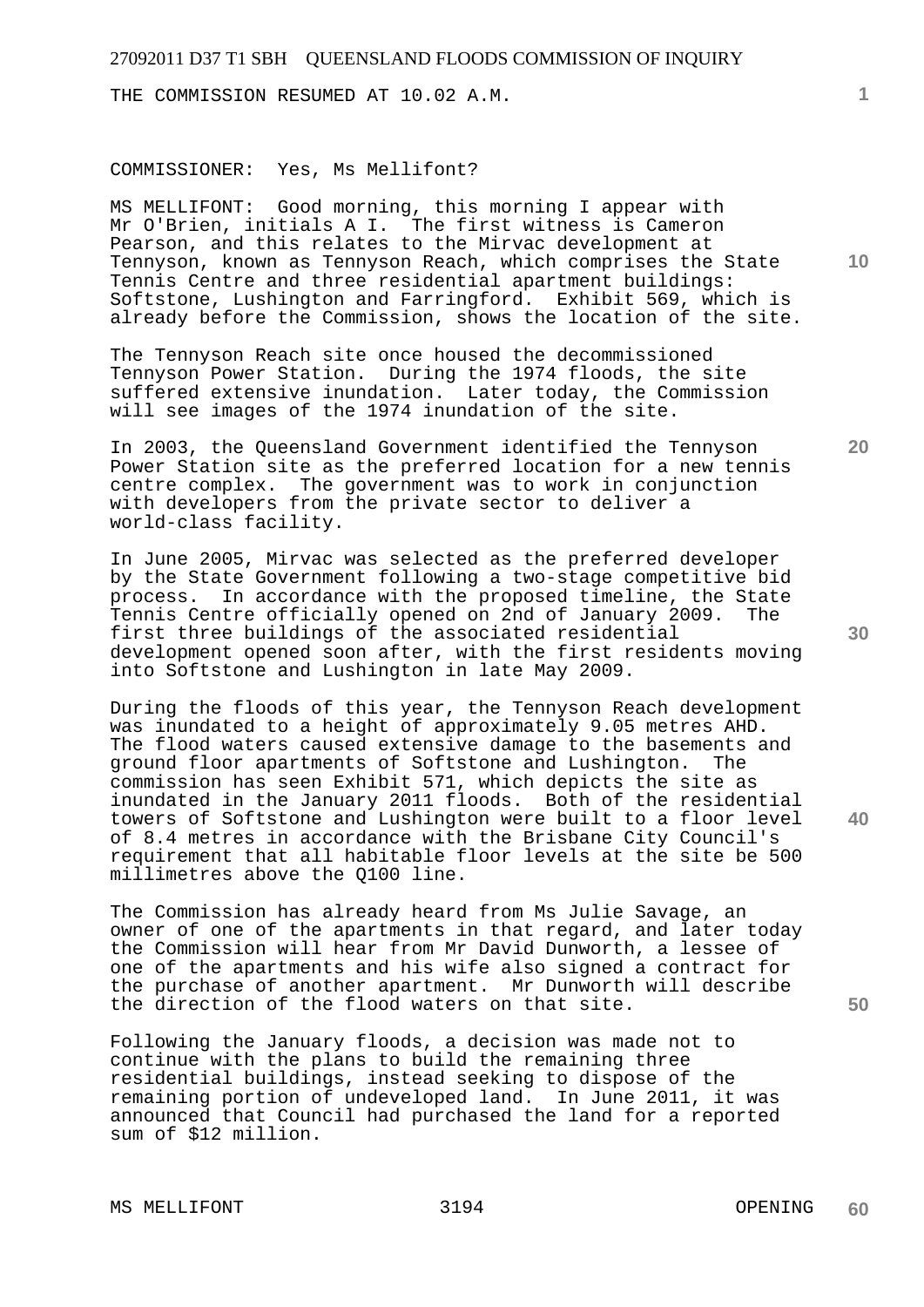As I've said, the first witness to be called today is Mr Cameron Pearson, who is the Chief Executive Officer of Tennis Queensland. I call Cameron Pearson.

MS MELLIFONT: Good morning, Mr Pearson?-- Good morning.

State your full name, please?-- Cameron Russell Pearson.

CAMERON RUSSELL PEARSON, SWORN AND EXAMINED:

And since 1 July 2010, have you been the Chief Executive Officer of Tennis Queensland?-- Yes, I have. And the Tournament Director of the Brisbane International?-- That's correct. You have provided to this Commission a Statutory Declaration dated the 2nd of September 2011 with various annexures to the Commission?-- Yes. I'll show you a copy of that statutory declaration. Is that the statutory declaration you have provided to the Commission?-- Yes, it is. And is the contents - are the contents of that declaration true and correct to the best of your knowledge?-- To the best of my knowledge, yes. And was that declaration provided in response to a notice issued by the Commissioner on the 22nd of August 2011?-- Yes, it was. I tender that Statutory Declaration and annexures. COMMISSIONER: Exhibit 628. ADMITTED AND MARKED "EXHIBIT 628" MS MELLIFONT: Is it correct that Tennis Queensland is the lessee of the State Tennis Centre from Stadiums Queensland?-- That's correct. And Tennis Queensland has occupied the State Tennis Centre since the 1st of December 2008?-- Yes. If I can take you, please, to the second photograph of Annexure D, which is Exhibit 571. Have you got that coming up on your screen?-- I have.

As best as you can, can you just describe to us the various

XN: MS MELLIFONT 3195 WIT: PEARSON C R **60** 

**30** 

**40** 

**50** 

**10**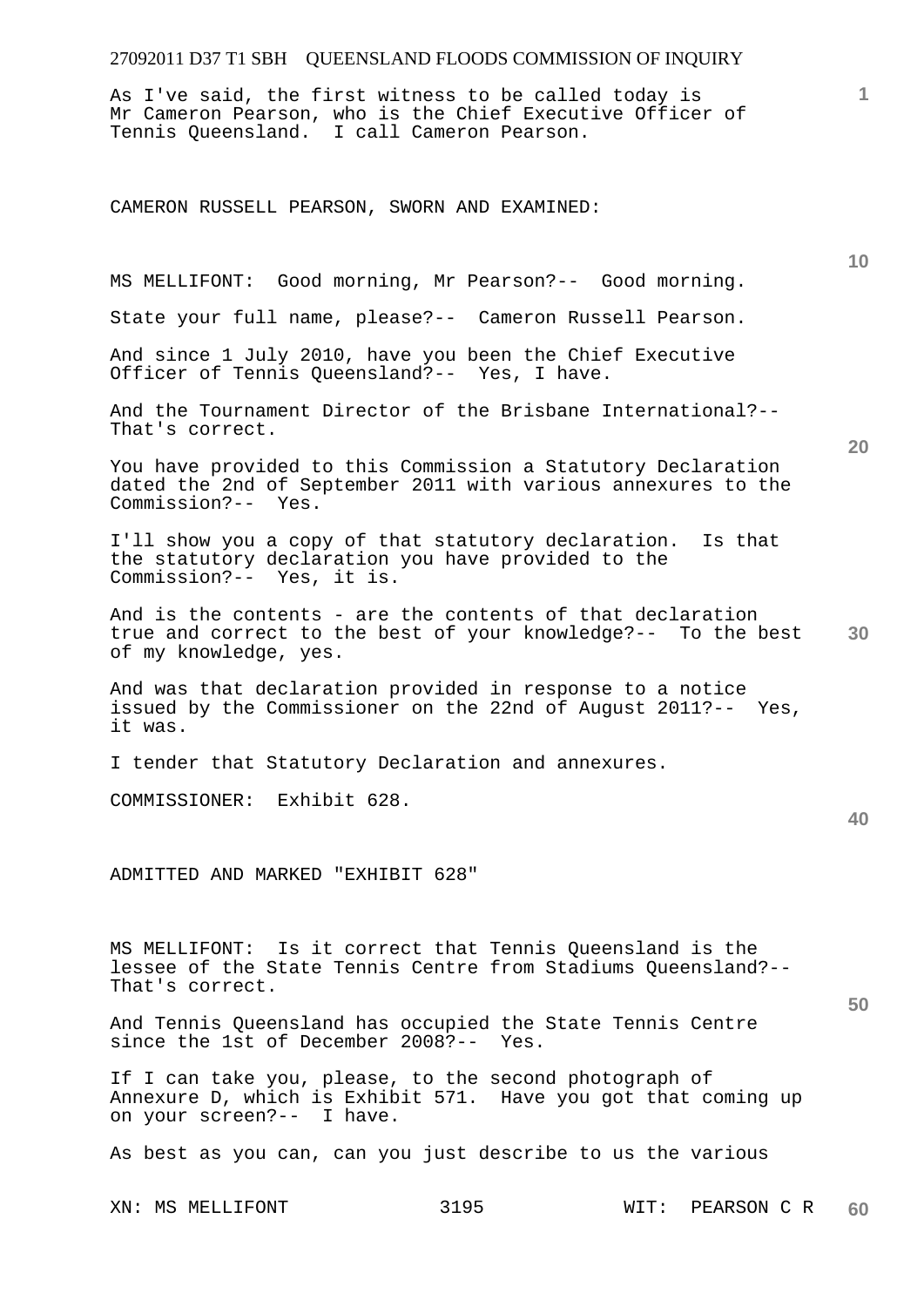aspects of the tennis centre as depicted in the photograph?-- Ah, yeah, to the east, you have two grass Courts followed by four clay Courts; the main centre, which is a five and a half thousand seat facility with administration buildings, change room facilities, a pro shop, gymnasium and other areas required for the venue, and to the west there is Plexicushion courts plus two covered courts which can be used in adverse weather.

And further to the east of the grass courts, what's that access road?-- Sorry, that's a carpark, purely for the tennis centre.

All right. Can I now please show you the first photo from Annexure D. This is an aerial photograph of the site taken during the January 2011 floods?-- Yes, it is.

All right. Can you tell the Commission in what ways the centre was inundated during those floods?-- Yes, the water came in again from the east. The lowest part of the carpark was the first section that was inundated and then water made its way across the grass and the clay where we had some - the flood gates were in, which is part of our Flood Emergency Response Plan, and then the water made its way over the flood gates into other areas of the centre.

Right. Can you give us a description, as close as you can, about where the flood gates were?-- The flood gates are from that photo, to the west of the clay courts, which are inundated, where the main building starts.

Do we have the pointer, please?

COMMISSIONER: The pointer hasn't been a great success of late, I have to say, but you can try it. Alternatively, we could ask Mr Pearson just to point it out on the photo.

MS MELLIFONT: Yes. I'll just hand you up a hard copy of the photograph.

COMMISSIONER: Well, he can go up, perhaps, and just indicate on that, if that suits everybody?

MS MELLIFONT: Yes, if you could you go up to there and point out where the flood gates are, thank you?-- The flood gates are located just inside the buildings, the two rooms multipurpose rooms that are located at the ground floor in there.

COMMISSIONER: Anything else you wanted pointed out?

MS MELLIFONT: No, that's sufficient for the time being. Thank you.

COMMISSIONER: Thanks, Mr Pearson.

MS MELLIFONT: So, the centre court was inundated?-- Yes, it was.

**40** 

**50** 

**20** 

**10**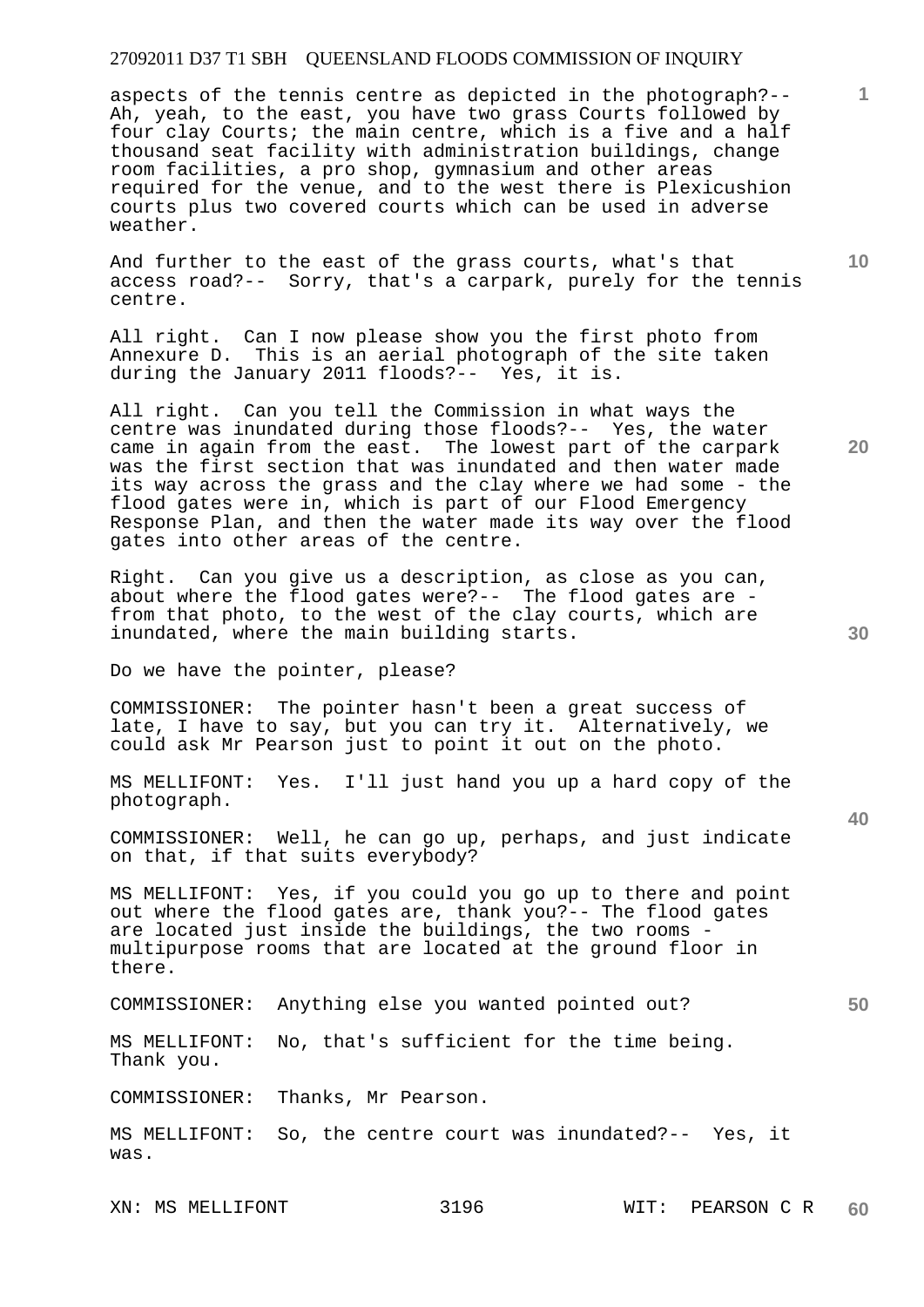The carpark?-- Yes.

Both of them?-- Yes.

gates, yes.

correct.

in-----

Sydney.

**10 20 30 40 50**  The four clay courts?-- Yes. The two grass courts?-- Yes. The multipurpose room?-- Yes. Both of them. The - sorry?-- Two multipurpose rooms. Temporary storage rooms?-- Once the water went over the flood The facility maintenance office and workshop?-- Correct. The player locker rooms?-- Yes. The gymnasium?-- Yes. And the cleaner's storeroom?-- Everything on Level 1, And was everything on Level 1 inundated to approximately four metres of water?-- As an approximate guide, yes. Were seven of the Plexicushion courts covered in whole or in part by approximately 200 millimetres of water?-- Yes, that's correct. That photo is probably taken slightly before the peak, because the courts there to the north received just a fraction more water than what you can see from that photo. Right. And so, additionally, were nine of the Plexicushion courts partially covered by water?-- Yes, which are the northern courts there. What damage was caused by the inundation?-- What damage, as How was the property damaged? There was inundation obviously, so what needed to be repaired?-- The clay courts needed to be completely replaced, the grass courts, the maintenance shed there to the south, everything on Level 1 needs to be repaired. The water went through the - I guess to - through the ceiling. All of the courts to the west only required cleaning, not replacement, and centre court only requires cleaning, not replacement. Right. So, the tennis centre closed at approximately noon on 11 January 2011?-- That's correct. And were you there at that time?-- No, I wasn't. I was in

So, in terms of the description of the water coming from the east, that's information which has been-----?-- It was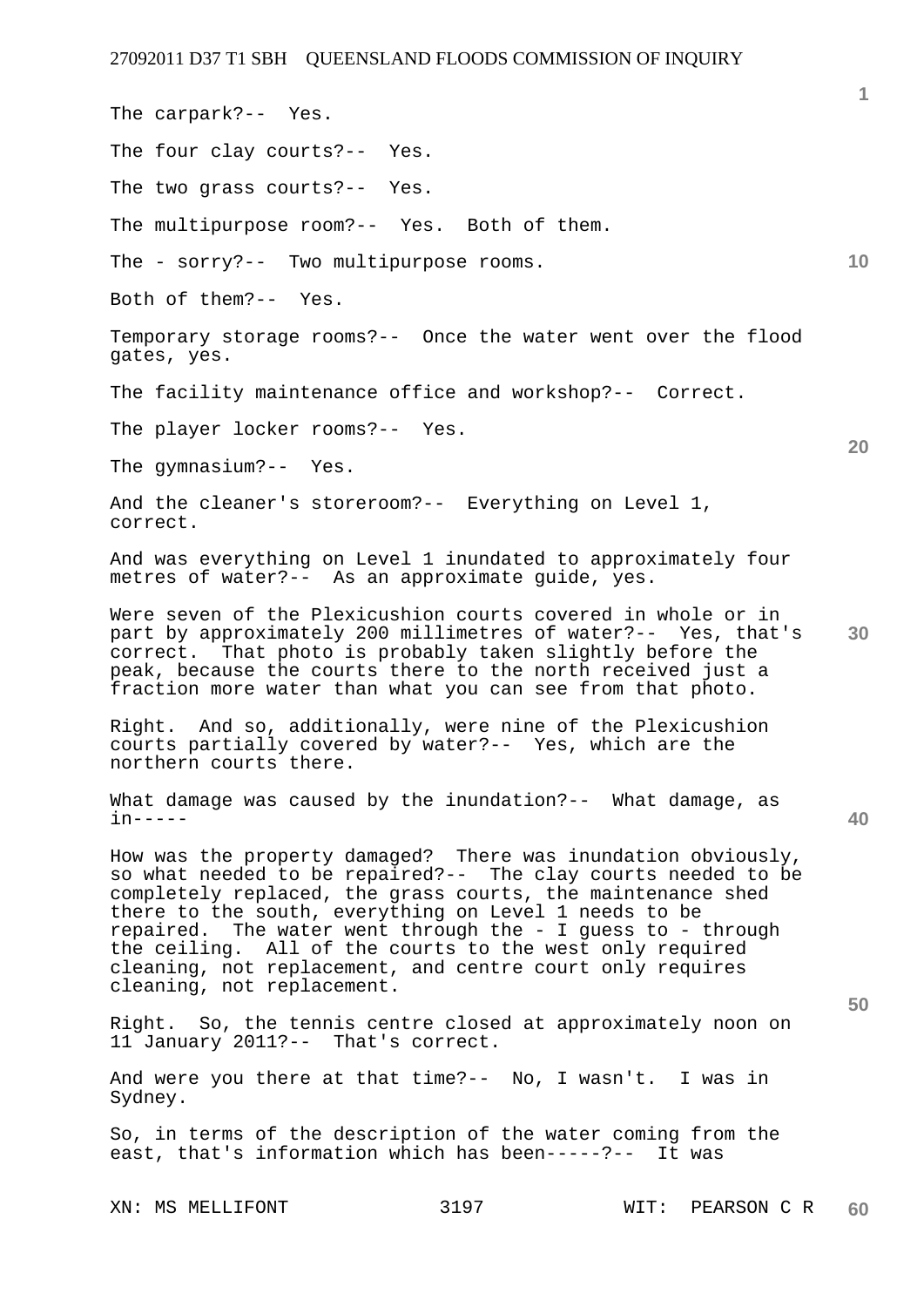provided to me-----

Conveyed to you?-- -----by my team that I was talking to all day on that day.

Thank you. When was the tennis centre able to reopen?-- It was partially reopened - can I just have a look at my statement on that?

**10**  Yes?-- It was partially reopened for community use on the 7th of February. So, we were able to reopen the community part of the facility - that's all of the courts to the west - and reopen the pro shop and the administration building, which is all on Level 2, which is the podium level.

And has the centre been able to be entirely reopened now?-- No, it hasn't.

All right. So, what still is left to do?-- The clay and the grass courts are now complete. The clay courts are being reinstated in the next week and a half, two weeks, and the rectification works or the rebuild of Level 1 will be done by the 30th of November - is the timeline I've been given.

Of this year?-- Of this year.

Annexure B to your statement is a Flood Emergency Response Plan. Can you tell me how - can you tell me why that Flood Emergency Response Plan was prepared? Was it in response to a particular request from someone?-- I can't. I wasn't around at the time as to why it was prepared.

Is it your understanding that this was prepared in 2009?-- That's my understanding, yes.

All right. But in so far as the triggers for it, you can't assist?-- I can't. I know that it was prepared by Stadiums Queensland - sorry, it was requested by Stadiums Queensland to Marsh, the insurers.

And to your knowledge, was that response plan followed during the 2011 floods?-- To my knowledge it was, yes.

And so far as you're able to say, did it work well, or were there some areas of improvements that you could recommend?-- By and large, it worked well.

**50**  By and large?-- We were able to follow it to a point - we only had about seven or eight hours, as opposed to the 48 hours it refers to, so it was really just a condensed version of the plan, but it was followed.

Right. So, with earlier notification, you may have been able to follow the plan more exactly?-- With earlier notification, all we would have been able to do is to move more equipment to a higher level.

Okay.

**1**

**20**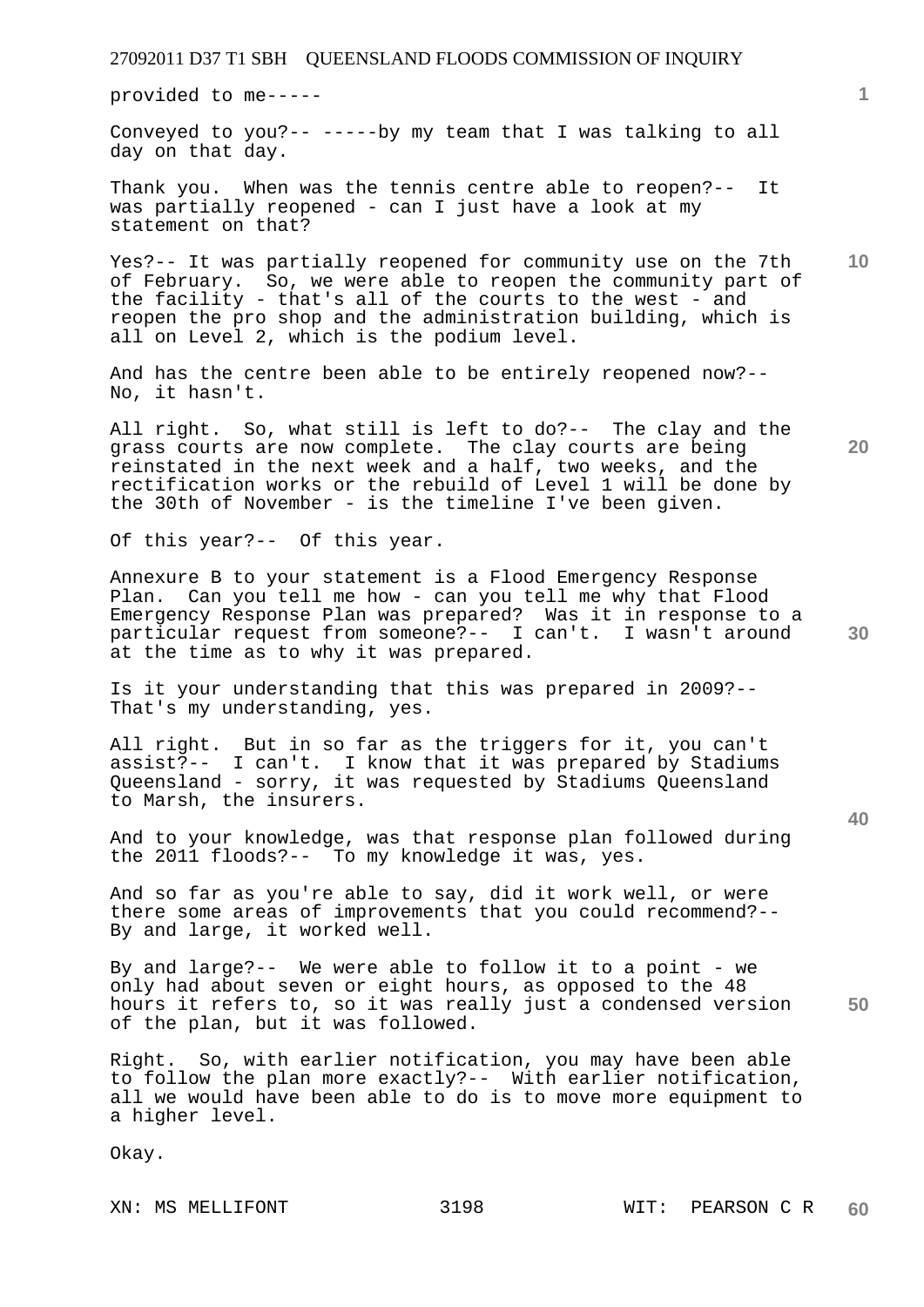COMMISSIONER: How significant would that have been? What kind of equipment are you talking about?-- Mostly gymnasium equipment, some tennis nets and some of the equipment that was in the facility shed.

How much would that have been worth roughly? Any idea?-- Probably, at a guess, 50 to \$80,000.

MS MELLIFONT: Have you had any information conveyed to you about the practicality or level of difficulty in placing the flood barriers?-- No.

Do you know as to whether there were any difficulties?-- No, there wasn't. The team - I was on the phone with them when they were installing them and it went according to plan.

At some point in time, though, the water came over the flood barriers?-- That's my understanding.

Okay?-- That's what I was told.

And that's when certain parts of the centre became inundated, after the water came over the flood barriers?-- My understanding is that there was - centre court was also inundated through stormwater drains.

Coming from what direction, are you able to say?-- No, I'm not. I don't know.

Who was on the ground, so far as you're aware, as to personal observations as to where the flood waters came from?-- At the time?

Yes?-- Nobody, because the centre was closed. We'd followed the plan and closed the centre and everyone was sent home, purely, one, to ensure there was no danger to them, but also to ensure that they were able to get home, because the team relayed to me that there was reports that roads were starting to be closed and there was concern that people couldn't get home, so they were sent home earlier - so, at the time the water inundated centre court, I'm pretty confident it was overnight. It was after everyone had left the centre.

All right?-- Sorry, it was definitely after everyone had left the centre.

And at the time Tennyson-Memorial Drive was inundated, do you know if anybody was at the centre then?-- I'm not sure. I don't know. I don't know when Tennyson-Memorial was inundated.

Now, in respect of King Arthur Terrace, do you know why it was closed at the Fairfield Drive end?-- Because water was across the road.

And do you have any knowledge as to whether King Arthur Terrace was inundated and to what level?-- I wasn't there,

**30** 

**40** 

**50** 

**20** 

**10**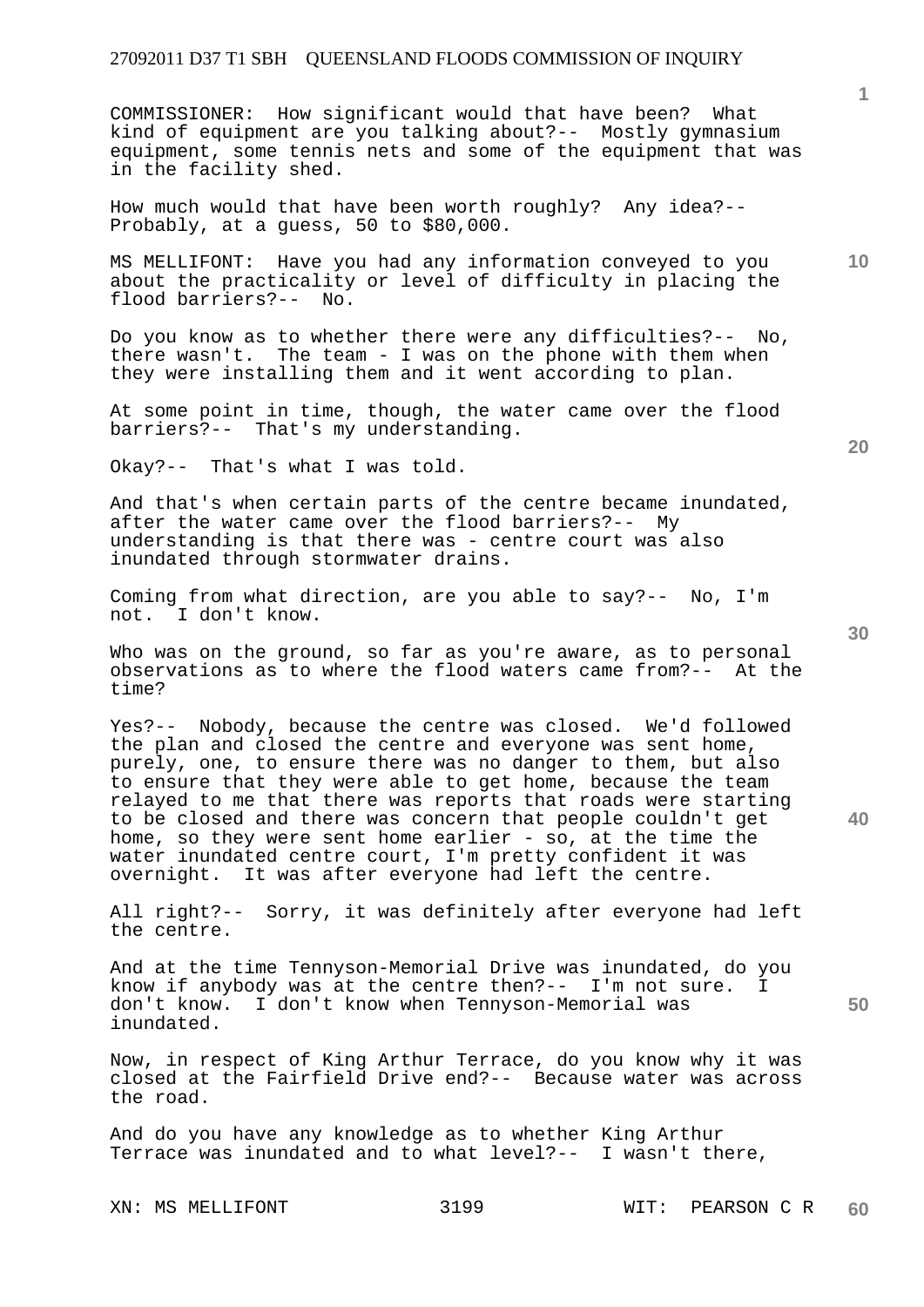but my team told me that it was cut, but I don't know at what time.

COMMISSIONER: Who was your second in charge? Who was there?-- The facilities development manager, he was there, along with one other long-serving staff member. They were the last two to leave the site.

Who are they?-- Names?

Yes?-- Michael Blomer, he's the facilities development manager, and Greg Lewis.

Thank you.

MS MELLIFONT: Sorry, Michael?-- Blomer - B-L-O-M-E-R.

Thank you. Are you able to provide any indication of the costs incurred in remediating the clay and grass courts?-- Not off the top of my head, no.

Is that information within Tennis Queensland's purview or within Stadiums Queensland?-- Stadiums would certainly have it. I would suggest that I would have it as well. It would be in the vicinity of 200 to \$250,000.

Can I just take you to your Statutory Declaration, please?-- Yes.

**30**  As we've heard, you became the CEO on the 1st of July 2010?-- Yes.

And in answering the requirements issue by the Commission, it relates to some periods of time prior to your appointment to that position?-- Yes.

**40**  You'd agree with that. And in so far as you sought to answer the requirements for those preceding periods, did you undertake inquiries and look at records?-- I did. I undertook inquiries with the two previous CEOs and the immediate Past President.

And do those inquiries reveal that, some time ago, Tennis Queensland identified a number of locations as a potential site for a new State Tennis Centre?-- In so far as exactly what you said then, yes, but nothing further. There were a number of sites that were identified years ago that Tennis Queensland were looking for a site for a State Tennis Centre.

And Tennyson was one of those locations?-- That's my understanding, yes.

All right. And is it your understanding that approximately four locations were suggested to State Government as potential places for the State Tennis Centre?-- There was a number. I don't think the number was four. All I was told was there were a number of different sites.

**20** 

**1**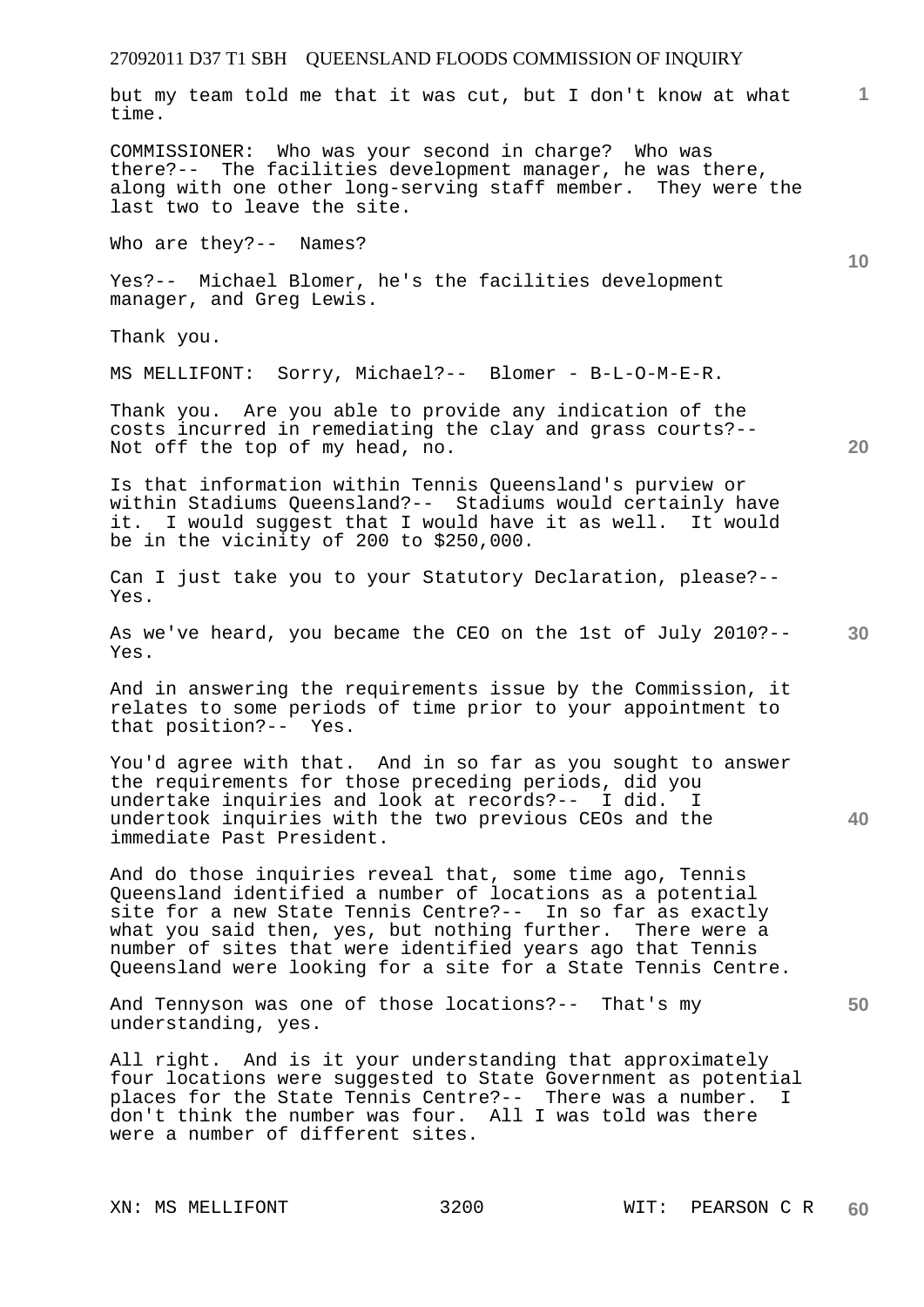All right. So, in so far as paragraph 3 is concerned, the information in there comes wholly from information provided to you in the course of your inquiries?-- Yes.

Rather than records?-- Yes.

COMMISSIONER: Why are there not records, I'm sorry? I might have missed something here?-- Sorry?

Why is this not a matter of record?-- It could well be a matter of records. We searched some of the records. We'd already spoken with a couple of our - the two previous CEOs and the immediate Past President, and that information was provided by them.

All right. But your search of the records didn't disclose negotiations-----?-- There were some things, but nothing specific. There was discussion of different sites, but I'd have to - I don't have that documentation with me as to what those sites were.

All right.

MS MELLIFONT: Can I show you, please, a document which is attached as Exhibit 6 to the statement of Mr Peisker. You can tell me whether this is one of the records to which you had access to?-- Yes. No, I saw this for the first time last night.

Right, the document having been forwarded to your legal representative?-- That's right, yes.

So, in terms of actual documentation which records Tennis Queensland's involvement in making suggestions to the State Government-----?-- Yes.

**40**  -----about where to locate a particular tennis centre, you've not seen anything?-- Not this one. There was a document that made a number of suggestions - it certainly wasn't this document - that talked about a number of locations, but very generically. There's nothing - after reading this, which had dot points attached to each location, it certainly wasn't anything like this.

The document that you have referred to is still within the possession of Tennis Queensland?-- That's right.

It can be provided?-- Yes, absolutely.

**50**  Can I take you, please, to paragraph 7 of your statutory declaration?-- Yes.

COMMISSIONER: What's to happen about this document, Ms Mellifont. Do you want it returned or tendered?

MS MELLIFONT: I'll have it returned. It will be tendered in due course.

**1**

**20** 

**10**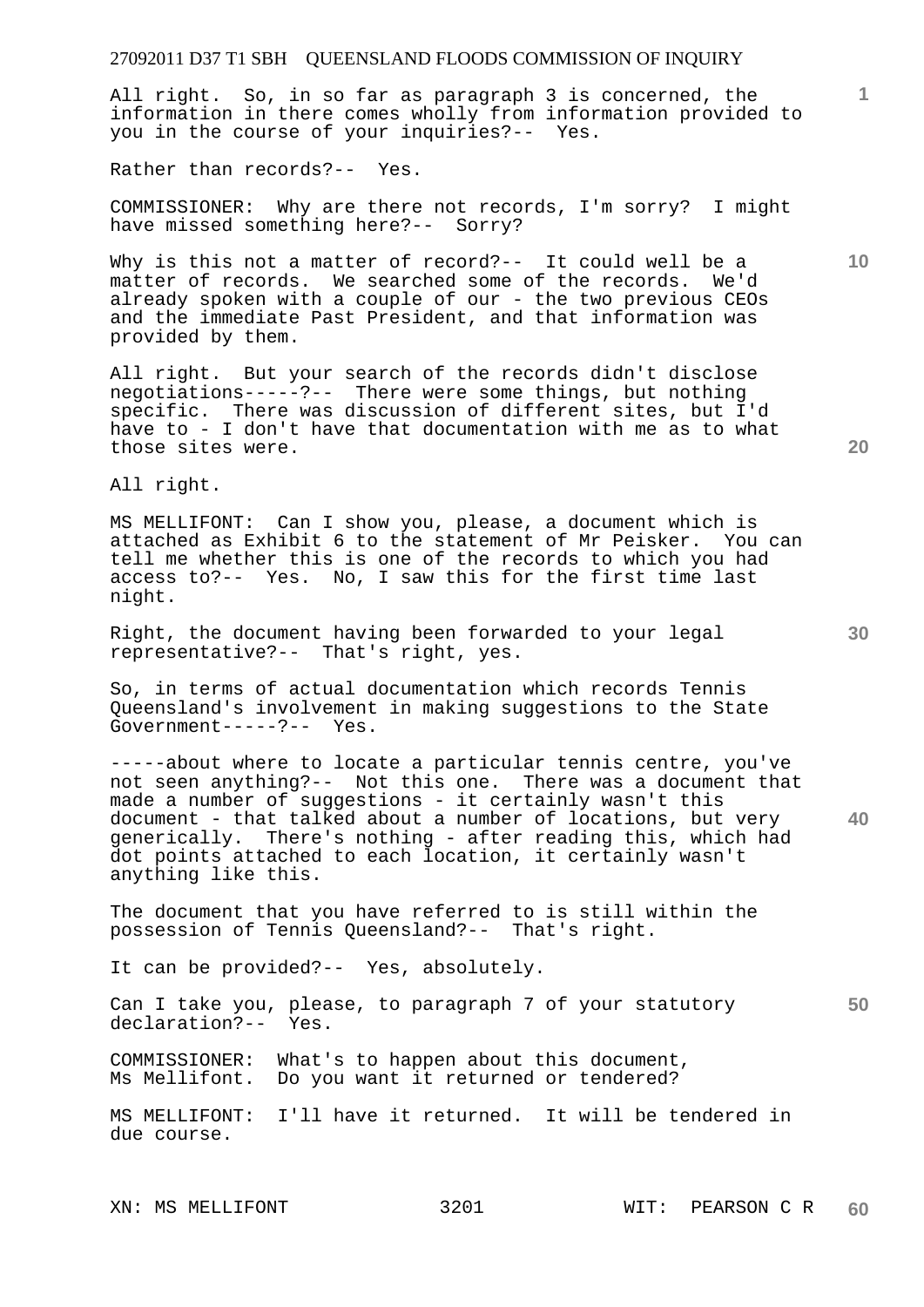COMMISSIONER: All right. Thank you.

MS MELLIFONT: Now, in paragraph 7, you state, "As far as I'm aware and as far as I've been informed, no investigation was instigated by Tennis Queensland prior to the construction of this State Tennis Centre." That's as to flood risk, I take it?-- Yes, it is.

And you state, "There is no reason why Tennis Queensland would have undertaken such further investigation." Can I ask why?-- Because we were working with - I was of the understanding we were working with the State Government and the information all the technical information would come from other parties, not Tennis Queensland, as to flood risk.

Can I take you to paragraph 11 of your statement, please? It says that Tennis Queensland is aware that the grass and clay courts were below the Q100 line. When did Tennis Queensland become aware of that?-- I don't know.

After the floods of January 2011, or before?-- No, certainly before - way before the floods.

All right. And do your inquiries reveal that that knowledge was in place as part of the decision-making process as to where to put those grass and clay courts?-- That's my understanding, yes.

Now, in respect of paragraph 12, you state that Tennis Queensland is aware that the Plexicushion courts - which are the blue external courts - were built about the Q100 level. When did Tennis Queensland become aware of that?-- That they were built above the Q100? My understanding is through the building of the centre.

So, as part-----?-- I wasn't told exactly when, but my understanding is as part of the development, they were aware what was above and what was below the Q100 level.

**40**  All right. So, is it your understanding that as part of the development plan, the Plexicushion courts were deliberately put above the Q100?-- That's my understanding, yes.

All right. And-----?-- Because of the cost of rebuild if they were ever damaged.

What is Plexicushion?-- It's an acrylic hard court which has cushion in it. So, it's like a concrete hard court, however it was a layer of cushion for comfort.

Okay. And you state that, "I am advised by Mr Ashley Cooper that the site of those courts was filled to bring the level of those courts above the Q100 line." Who is Mr Cooper?-- Mr Ashley Cooper is the immediate Past President of Tennis Queensland.

COMMISSIONER: He's a former tennis great, isn't he?-- He is.

**10** 

**1**

**20**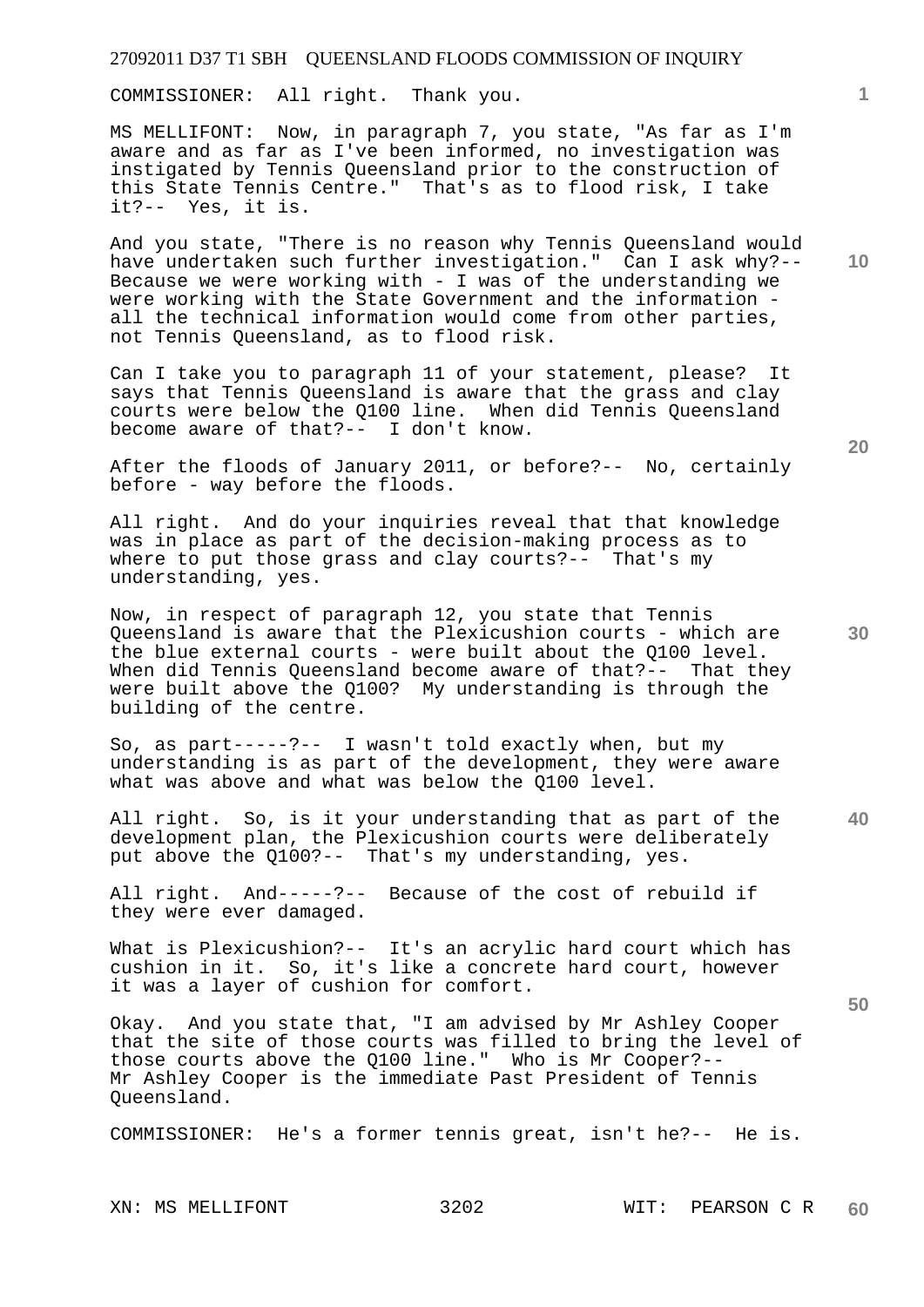Mmm. Not a tennis follower, I gather?

MS MELLIFONT: Apparently not. And I take it that his source of knowledge was based on information given to him by somebody else that there was fill, or do you not know?-- That I don't know. You're talking about whether it was - whether the Plexicushion courts were put above the Q100 level?

I'm talking about how Mr Cooper knew that the site of the courts were filled to bring the level of the courts above the Q100. Do you know what the source of his information was?-- No, I don't. I'm sorry.

In respect of paragraph 13, you've written that, "Tennis Queensland is aware that the centre court was below the Q100 line."?-- Yes.

Again, at what point in time was Tennis Queensland aware of that?-- My understanding is through the proposal to build a site, Tennis Queensland were a part of a committee that, I guess, gave tennis advice on the building of the centre, and my understanding is through those committee meetings, that they would have been advised of what was above and what was below Q100.

And when you speak of the precautions in place for the centre court in the design to prevent water entering the court-----?-- Yes.

-----are the precautions you speak of the installation of flood gates?-- Yes.

Anything else?-- No, the flood gates.

In paragraph 14 you referred to the Flood Emergency Response Plan in October of '09 and you state that the report was prepared to the requirements of Tennis Queensland in conjunction with Stadiums Queensland and it was based upon information provided and obtained through consultation during 2009. Consultation between who?-- That I don't know. I'd have to - I'm not sure.

**40** 

**50** 

**30** 

**1**

**20**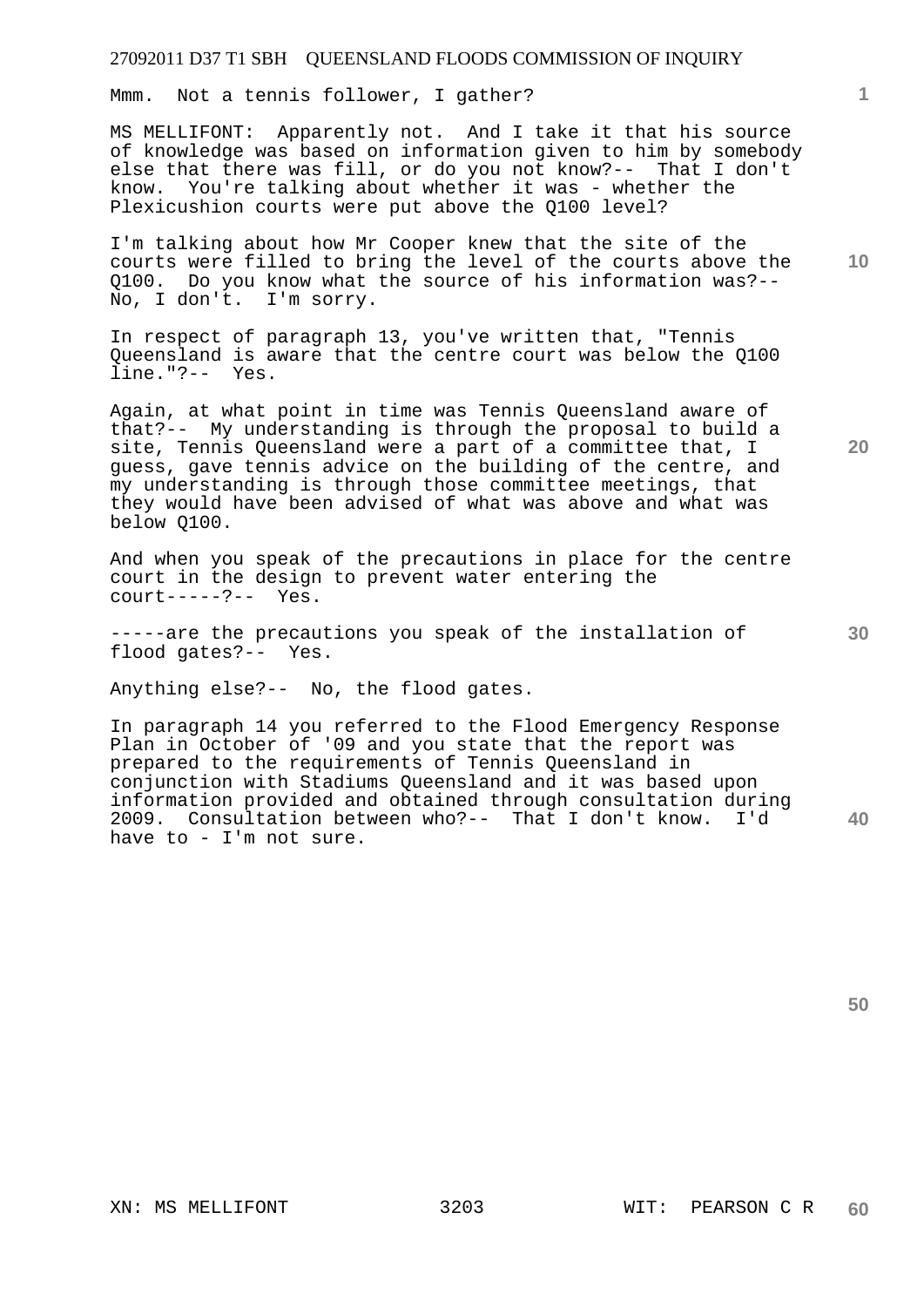27092011 D37 T2 KHW QUEENSLAND FLOODS COMMISSION OF INQUIRY **1 10 20 30 40**  Is that something with inquiry you could find out?-- Yes, I could. COMMISSIONER: Who was running things then?-- Sorry, who was? Who was in your position then?-- In October 2009 it would have been Tom Larner. Sorry, what was his last name?-- Tom Larner, L-A-R-N-E-R. Thank you. MS MELLIFONT: He's one of the previous chief executive officers?-- He was - yeah, it was himself or Steve Ayles who was the CEO before Tom. A-Y-L-E-S?-- That's correct. At paragraph 15 you state that, "The flood emergency response plan was developed but there was also a flood management policy adopted by Tennis Queensland." Do you know what the trigger was for preparation of the flood management policy?-- In - my understanding speaking to Tom was to have a simplified version that was attached to the FERP to ensure that it was an easy one page to read, that----- So that was something done specifically by Tennis Queensland for Tennis Queensland staff?-- That's my understanding, yes. Who did you get that understand from?-- From Tom Larner. At paragraph 16 you state, "The Brisbane International Tournament has no separate flood management plans or policy."?-- Yes. And then you say, "As the tournament, as would be expected, relies upon the stadium's plans and policies in this regard." What do you mean by that?-- When events utilise facilities and they hire them out, they generally take their management plans and emergency plans along with the - which is part of

So Stadiums Queensland?-- Well, through Tennis Queensland because Tennis Queensland leases the facility from Stadiums Queensland. The Brisbane International is a tournament that's owned by Tennis Australia, which is a separate company to Tennis Queensland.

the hire agreement, so the venue would control any sort of emergency, not the event, it's the venue's responsibility.

So practically how does it happen?-- In terms of - so, the venue is managed by Tennis Queensland, the event, the Brisbane International, is owned and managed by Tennis Australia, and both parties work closely in all facets of the event. However, they are separate businesses.

Do they all liaise with a view to making sure that there is a flood management plan in place for when the tournament is held here?-- The venue - the venue - sorry, the event would be -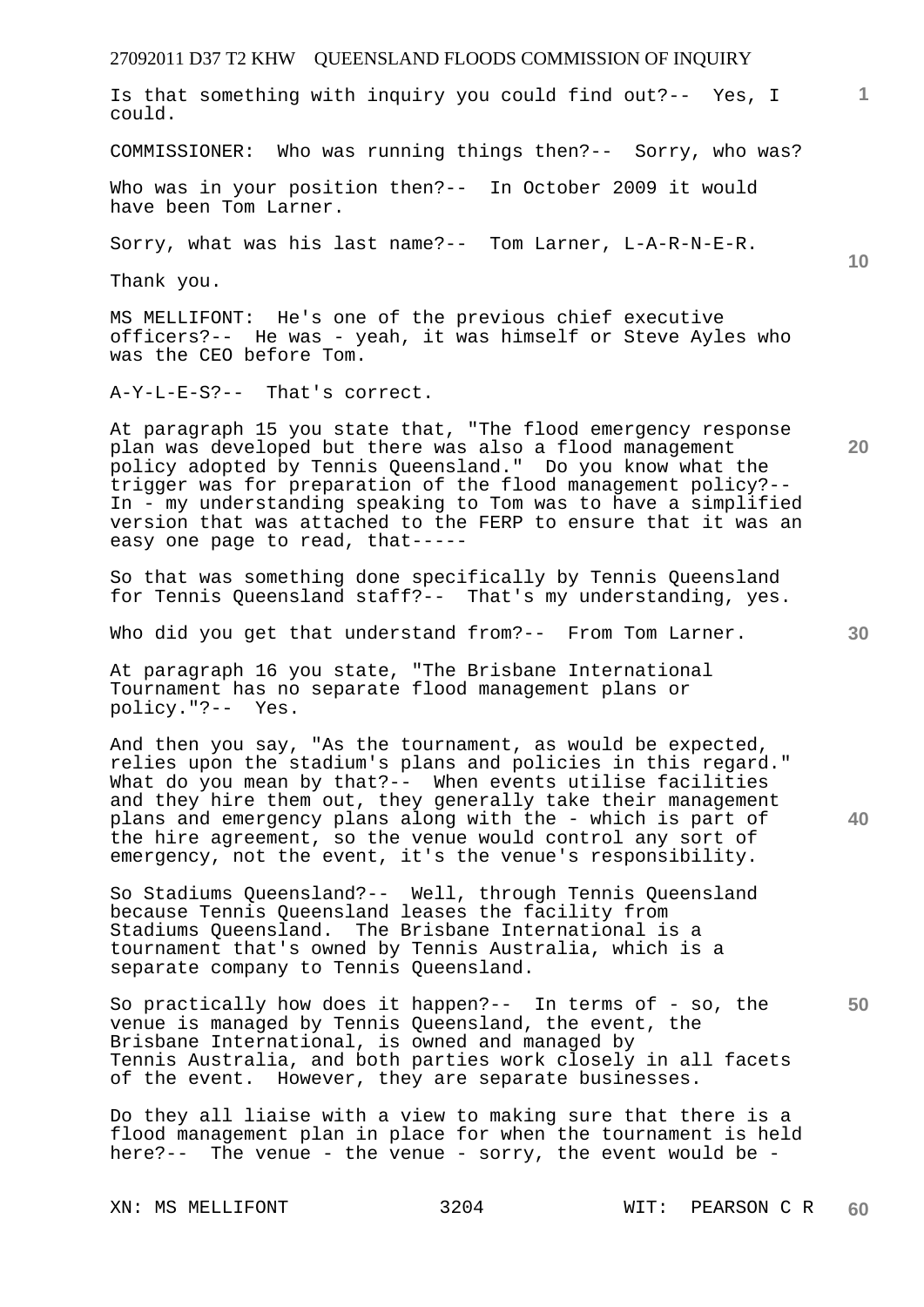27092011 D37 T2 KHW QUEENSLAND FLOODS COMMISSION OF INQUIRY **1 10 20 30 40 50**  is aware of the emergency plans, the flood plans that are in place for the event, yes. In your view, do there need to be stricter policies or procedures in place for a tournament like the Brisbane International tournament than currently exist, or can you suggest recommendations?-- I would suggest that we need to have an attachment to the FERP that has an overlay of what we have for the Brisbane International and that that information's taken into account into the FERP. So, effectively an event - the FERP is the main plan, we have an attachment to that that specifically talks about the tournament. And by FERP you are talking about Flood Emergency Response Plan?-- Yes, sorry. And in so far as doing that, that is constructing the overlay, who would suggest should be responsible for doing that?-- Overall responsibility needs to rest with me as the tournament director. You would do that in consultation with-----?-- With the venue. COMMISSIONER: Just so I can get a better understanding, you have the Australian Open series in January?-- That's right. Would you just be relying on the Flood Emergency Response Plan, is it?-- For this coming January? Mmm?-- No, we will add an attachment to that that directly it relates to the event in January. So, that if we saw a summer again like last summer, you have something planned for how you would deal with that-----?--  $Well1$ ----------actual tournament?-- What was planned - what was dealt with in January - the tournament had finished, we were in bump-out when the flood hit. Most - most of the venue had been cleared, there were only a couple of marquees and some equipment in the car park that was still on site. If the flood had hit five days earlier it would have been quite different. But you're contemplating that for next January?-- Yes. In fact, we will have something for next January. MS MELLIFONT: Is there a timeframe by which that will be in place?-- There's no time plan - frame set, except that we will make sure it's in place for the tournament and all parties would be aware of it. And is there any intention to run drills or practises?-- Along with most things we do, yes. Can I take you to paragraph 21 of your statement?-- Yes.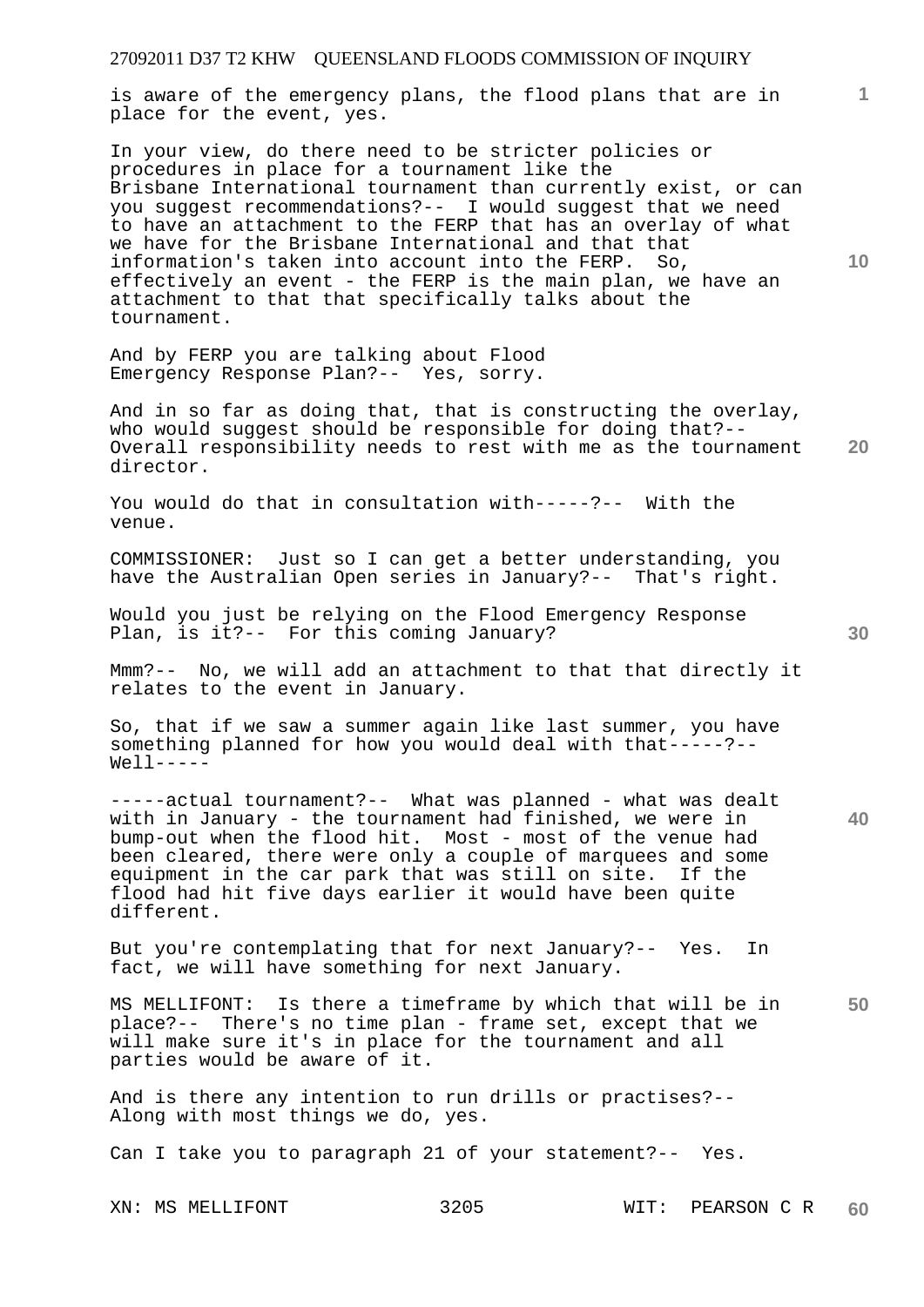You speak about Tennyson Memorial Drive was underwater, which meant that the centre was effectively cut-off completely from road access for approximately 24 to 48 hours. Is that subsequent to the stopping of the rain?-- I wasn't in Brisbane at the time so I don't know when it was and wasn't raining. That was the information that my team conveyed to me, that there was a period of between 24 and 48 hours that both ends of - of King Arthur Terrace were cut off and it was - it was - would have - and my understanding is it was at the height of the floods.

I will take you to paragraph 27, please. You say that, "As part of the remediation the flood gates have been reviewed with a view to addressing the issue of mitigation of future floods." Can you give some further detail about that, please?-- Yes. More so about the height of the flood gates.

So, who has undertaken the review?-- The - Stadiums Queensland with the venue, which is Tennis Queensland.

At whose request?-- Oh, I think that was just - it wasn't it was just a general discussion that it was something if the Q100 level moved, we would need to move the flood gates with them.

Right. And what-----?-- The level of the flood gates I mean.

What if the Q100 doesn't move, are you still looking at reviewing them?-- That would be a decision that we'd make in consultation with Stadiums Queensland.

Right.

COMMISSIONER: Where are you getting your advice from? I mean you must have some professional input?-- Through Stadiums Queensland. I mean, as the venue owner, we take direction from them.

So have they got some contractors in to have a look or-----?-- I would - I would assume so, yes, and I don't know, though, I don't know who.

MS MELLIFONT: Who at Stadiums Queensland do you speak to about these things?-- Their general manager of asset management, David Spencer.

**50**  So, can I just clarify, when you say the flood gates have been reviewed with a view to addressing the issue of mitigation and future floods, is it better expressed that some consideration will be given to increasing the size of the flood gates if Q100 is altered so as to reflect a higher level?-- That's my understanding of the discussions that we have had, yes.

And is there any timeframe in respect of that review?-- Not not that I know of today.

**1**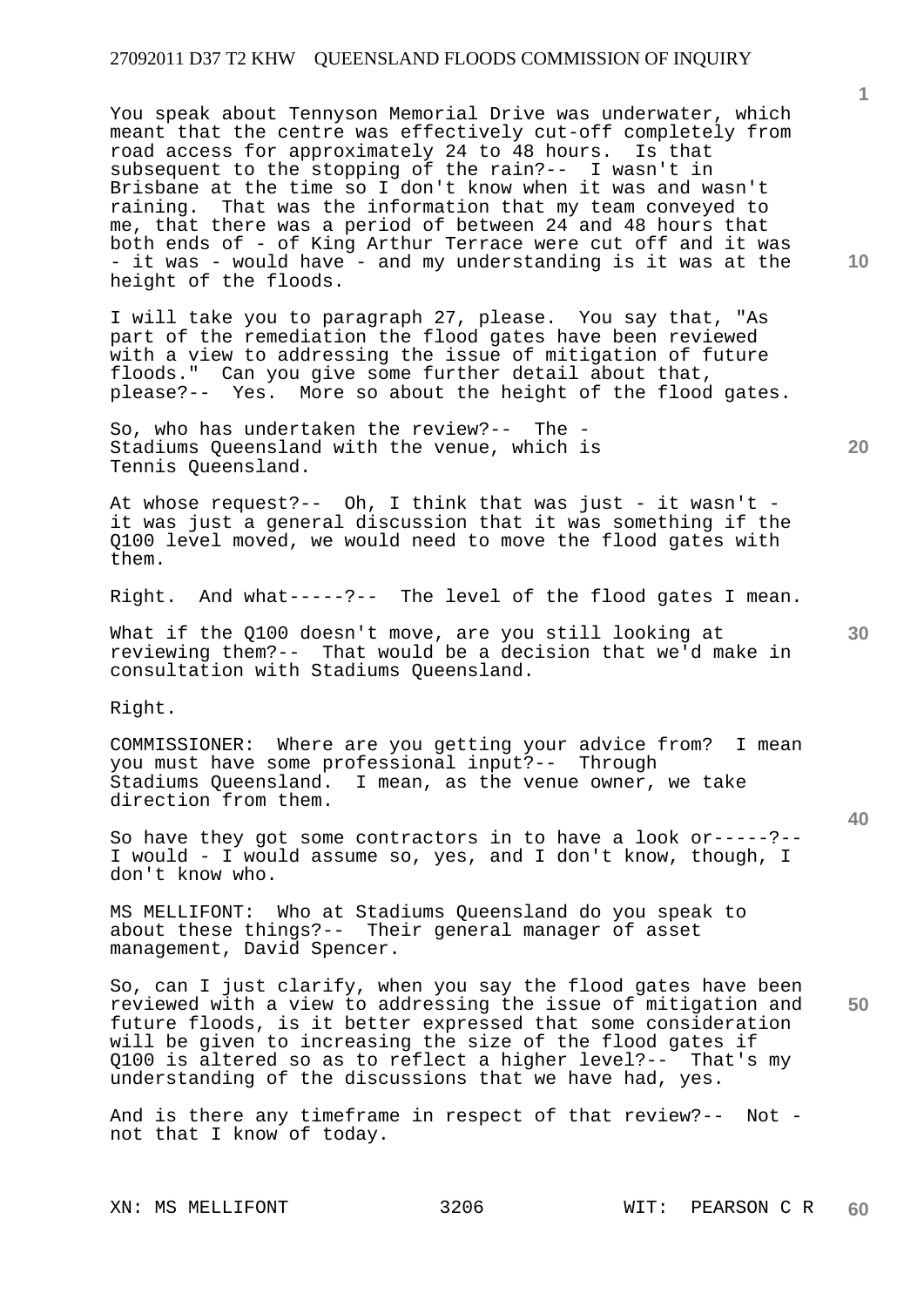Now, at paragraph 29 you say, "The grass and clay courts are likely to be reopened in late September or early October."?-- Yes.

I am not sure if you said this already, but how are they going?-- The grass courts are as good as finished, the clay courts will be - will be ready in early October.

All right. So-----?-- The reason for the delay with that is more about the type of clay that we were going to choose, so we have gone for a European base, so that's just a timing issue more than anything.

All right. Paragraph 30, please, you say, "That once the remediation work is complete, I do not see any long-term impact on the site." Do you mean long-term impact from the January '11 floods?-- Yes.

But in terms more generally about the site, if we see future floods of that or higher levels there can be the obvious impact of further inundation on the site; you accept that?-- Yes, I would, yes.

And apart from the review of the flood gates, do you know whether anything is planned or being looked at with a view to further or increased flood mitigation?-- Not as I sit here today, no. I could obviously find that information out but I'm not sure as I sit here today.

And who or where would you inquire of that?-- Stadiums Queensland.

Now, I appreciate you weren't there at the time, but I will ask you about the sump pumps. Do you know whether they operated during the floods?-- I'm sorry, I don't.

Okay. Who would know that?-- I would expect that information could be gleaned from Stadiums Queensland.

**40**  And do you know whether the State Tennis Centre have measures to provide auxiliary power to the pumps in the event of loss of power during the flood events?-- Sorry, can you repeat that?

Do you know whether the centre has measures for auxiliary power to the pumps?-- No, I don't.

In the event of loss of power? Don't know?-- No, I don't know as I sit here, no.

So, again, Stadiums Queensland would know that?-- Yes.

Nothing further, thank you.

COMMISSIONER: Mr MacSporran?

**10** 

**1**

**20**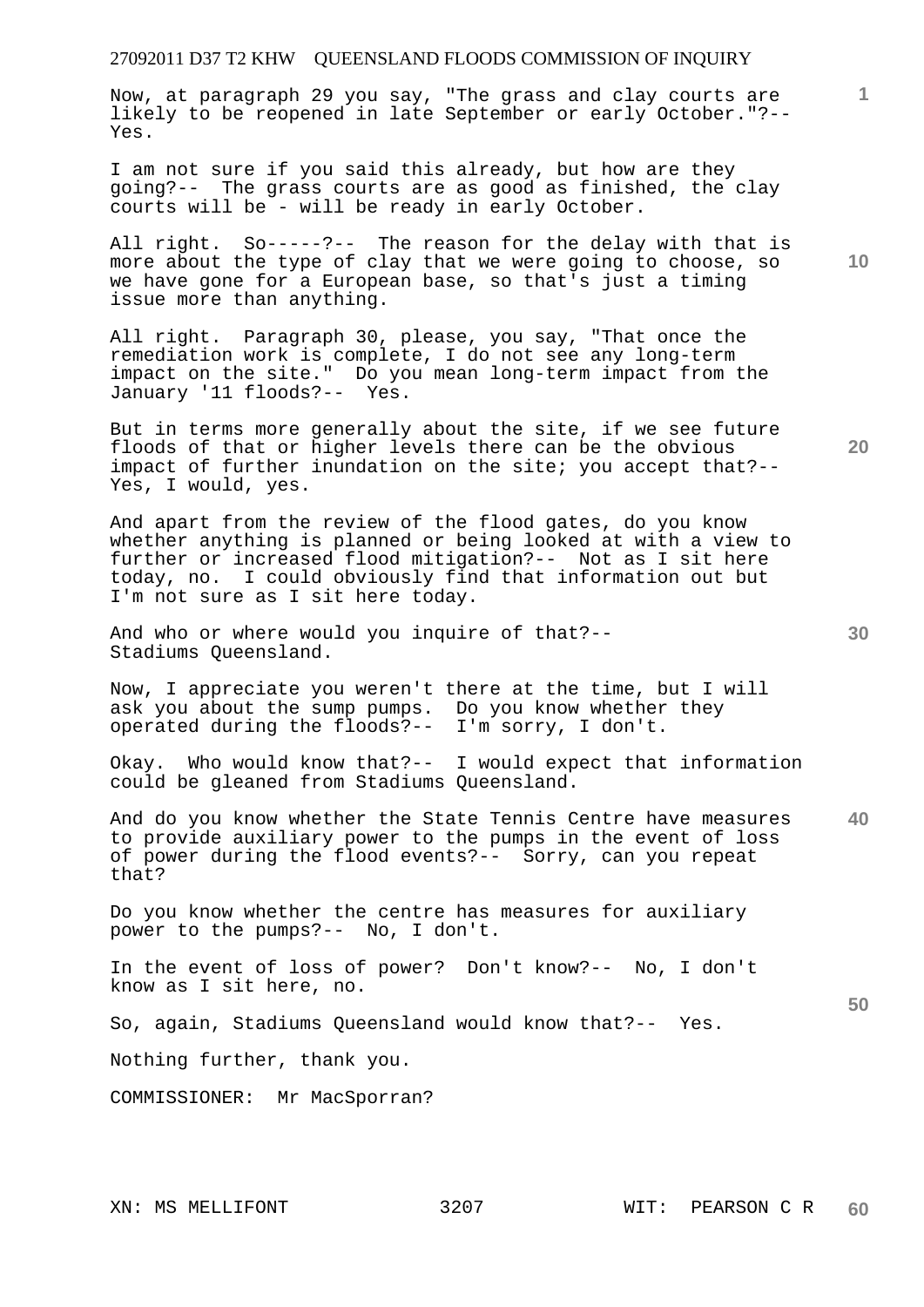MR MacSPORRAN: Thank you, Commissioner. Mr Pearson, one of the difficulties you had, as you have told us, in giving your statement is that you only took over the role of CEO from 1 July 2010?-- Yes, that's right.

So, your information is based upon, as you have told us, speaking to two former CEOs and an immediate past president?-- Yes, that's correct.

But you haven't had access to any records?-- We have had access to records. The information that I have in our records didn't provide anything new that I didn't already get from the two previous CEOs-----

Okay?-- -----or the immediate past president.

All right. You were shown a document which was designated as attached 6 to a statement of a Timothy Peisker?-- Yes.

Did you actually read the statement of Mr Peisker?-- I did, yes.

And, Mr Peisker, you would have understood, is the executive director of the Infrastructure Planning and Development Branch of the Department of Communities?-- That's correct.

And he gave in your statement, you would have seen, a detailed chronology of the background to how the Tennis Centre came to be developed?-- Yes.

Can I take you just very quickly to some of those details? It starts back in - as far back as 1999, does it not?-- From what - I read in his report, yes.

"Tennis Queensland and other agencies, including the State, convened a tennis facilities working group to consider the future location of a Tennis Centre."?-- That's what I read in his statement, yes.

And seven sites were identified, which didn't include the Tennyson Power Station site initially. Is that your understanding of how the-----?-- It's - I - again, I have only read what I have seen in his statement. I haven't seen any records.

Okay. Well, the sites were - can I just very briefly take you to these - the sites identified were these initially Albion Park, Ballymore, Doomben, ANZ Stadium, Brisbane Entertainment Centre, Dunlop Park Corinda, and the Chelmer Reserve. They were the seven sites initially identified?-- Right.

That was in 1999 and in 2002 on the 11th of June 2002 Tennis Queensland submitted a proposal to the State for the development of a new State tennis headquarters. That's about the right timing of things as you understand it?-- Again, only what I have seen in Mr Peisker's statement.

XN: MR MacSPORRAN 3208 WIT: PEARSON C R

**10** 

**1**

**20** 

**40**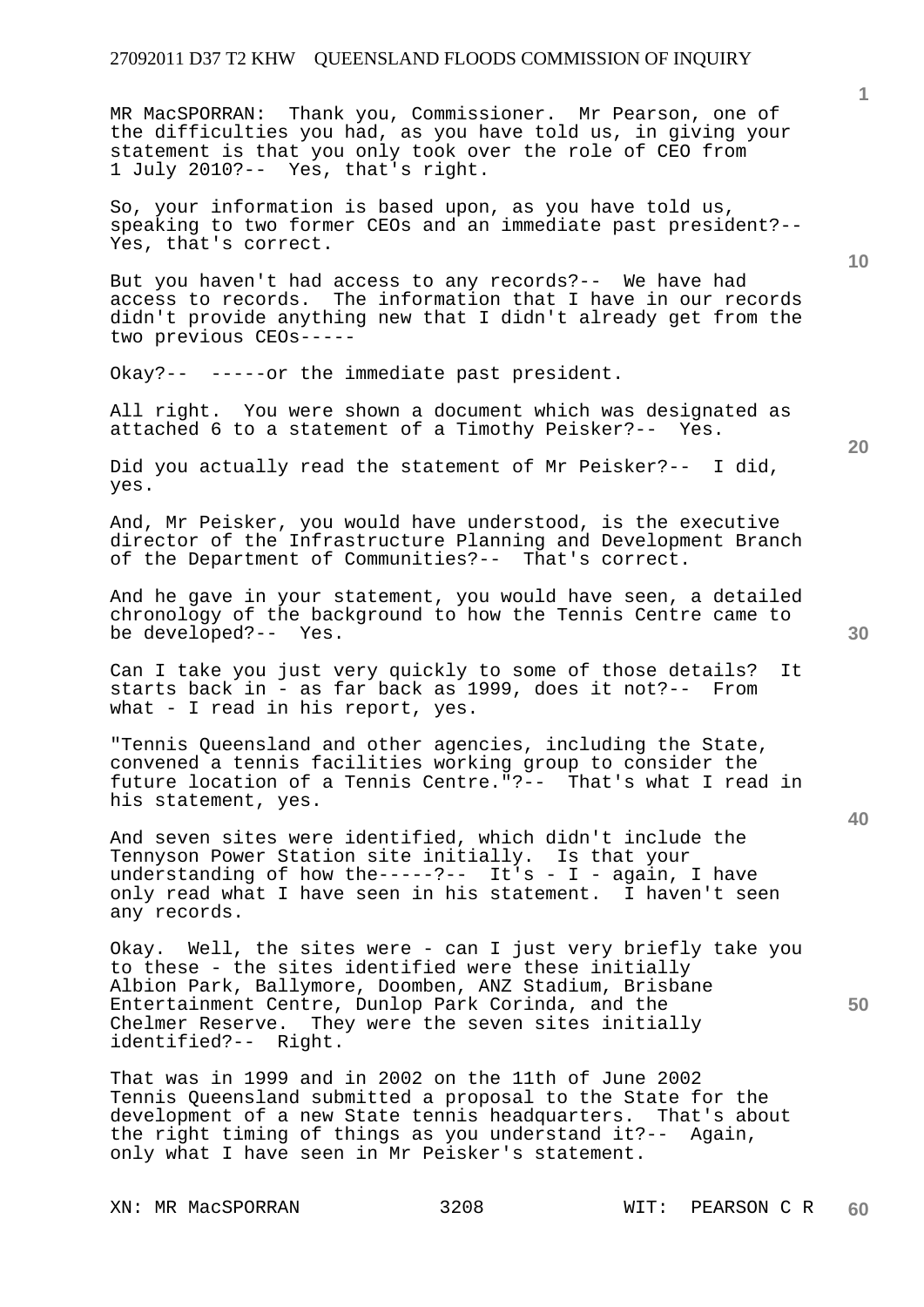"Tennis Queensland were seeking assistance with the allocation of a four to five hectare site and capital contribution of about \$5 million towards the development." Tennis Queensland investigated a range of potential sites, including again Boondall, Sleeman Centre, ANZ Stadium, the former Milton Tennis Centre, Boggo Road Gaol, the RNA Showgrounds and ultimately the Tennyson Power Station site?-- And I saw that in the document that was attached and I did read through that, yes.

COMMISSIONER: Mr MacSporran, I am sure this can all be got on the record.

MR MacSPORRAN: Yes.

COMMISSIONER: I am not sure if this person is being called. I just don't know there's a lot of percentage in asking Mr Pearson if-----

MR MacSPORRAN: No, I accept that, Commissioner, I just wanted to make it clear that all of this information is available and it is with the Commission. Mr Peisker, I assume, is going to be called at some point.

MS MELLIFONT: He is, yes.

MR MacSPORRAN: And he deals with all of these issues, and more particularly the question of the information about the flooding of the training courts and the centre court.

COMMISSIONER: All right.

MR MacSPORRAN: Which this gentlemen doesn't seem to have the information to hand.

COMMISSIONER: We have got all that to look forward to.

MR MacSPORRAN: Yes. I won't trouble you with taking it through him.

COMMISSIONER: Thank you. Mr Porter?

MR PORTER: No questions.

MS McLEOD: No questions, thank you.

MS MELLIFONT: Might be Pearson be excused, please?

**50**  COMMISSIONER: Yes, thanks, Mr Pearson. You are excused?-- Thank you.

WITNESS EXCUSED

**10** 

**20** 

**30**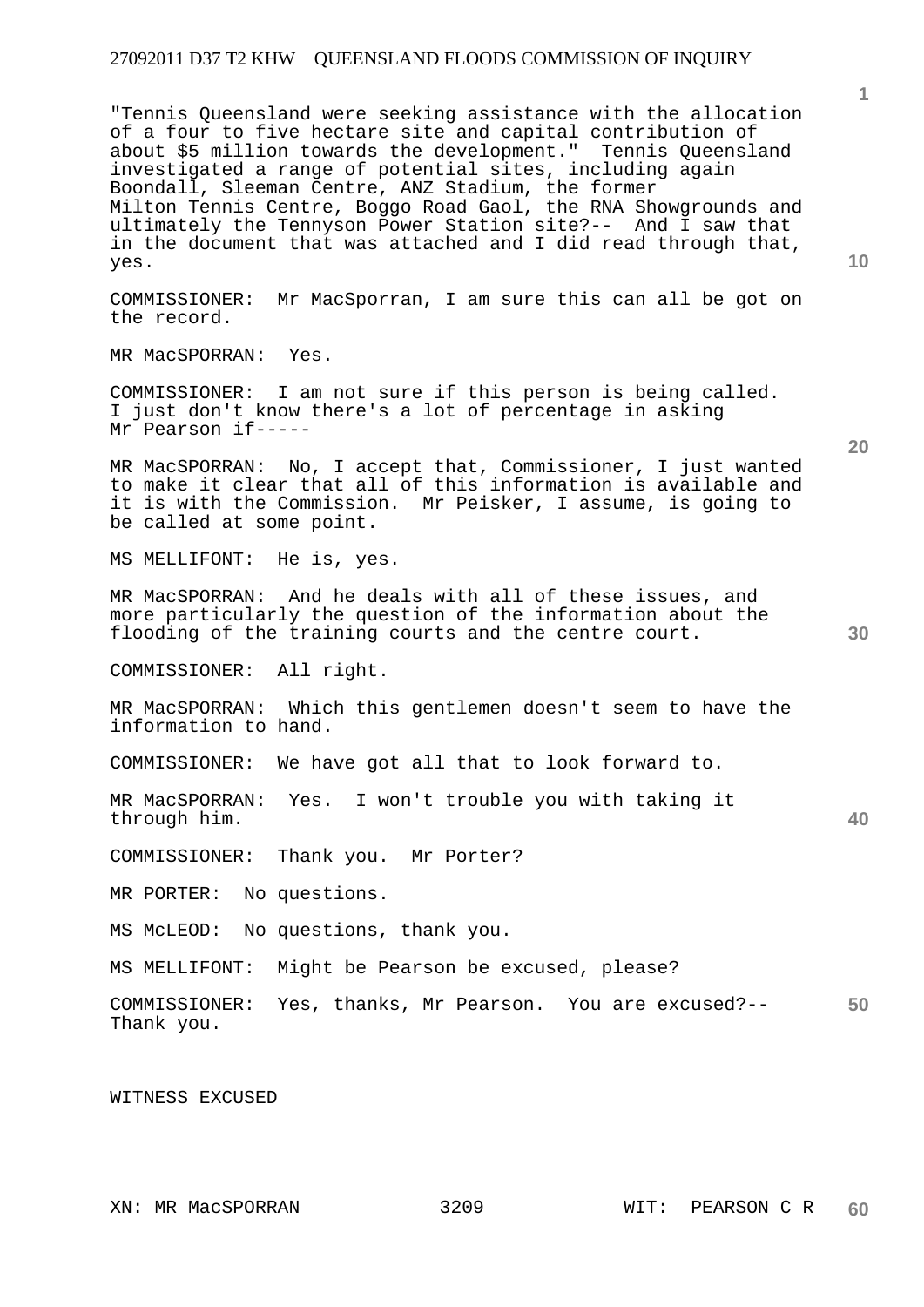MS MELLIFONT: The next witness to be call asked Cassandra Sun. Ms Sun is a town planner with the Brisbane City Council. Her evidence touches on the Festival Towers development in the Brisbane CBD, and the Commission has received a submission from a lay witness who made observations of flooding of the basement and raises the terms of possible causes of that flooding through electrical conduit.

I call Cassandra Sun.

CASSANDRA SUN, SWORN AND EXAMINED:

MS MELLIFONT: Is your full name Cassandra Sun?-- Correct.

Are you the regional manager of the Development Assessment<br>Central team at the Brisbane City Council?-- Yes. Central team at the Brisbane City Council?--

And do you hold a Bachelor of Regional and Town Planning with honours from the University of Queensland?-- Yes.

Were you employed by the Brisbane City Council on and from the 1st of April 2001?-- Yes.

And for most of that time, that has been with the Development Assessment Central team?-- Yes.

And in that time, you have held the positions of senior urban planner, principal urban planner, and your current role is that of regional manager?-- Correct.

Have you made a statement for these proceedings dated the 14th of September 2011?-- Yes.

Was that in response to a requirement from the Commissioner issued on the 9th of September 2011 in respect of a residential building at 108 Albert Street, Brisbane, known as Festival Towers?-- Yes.

I ask you to have a look at this statement, please? Is that your statement?-- Yes, it is.

Is it true and correct to the best of your knowledge?-- Yes.

I tender that statement.

COMMISSIONER: Exhibit 629.

ADMITTED AND MARKED "EXHIBIT 629"

**10** 

**20** 

**40** 

**50**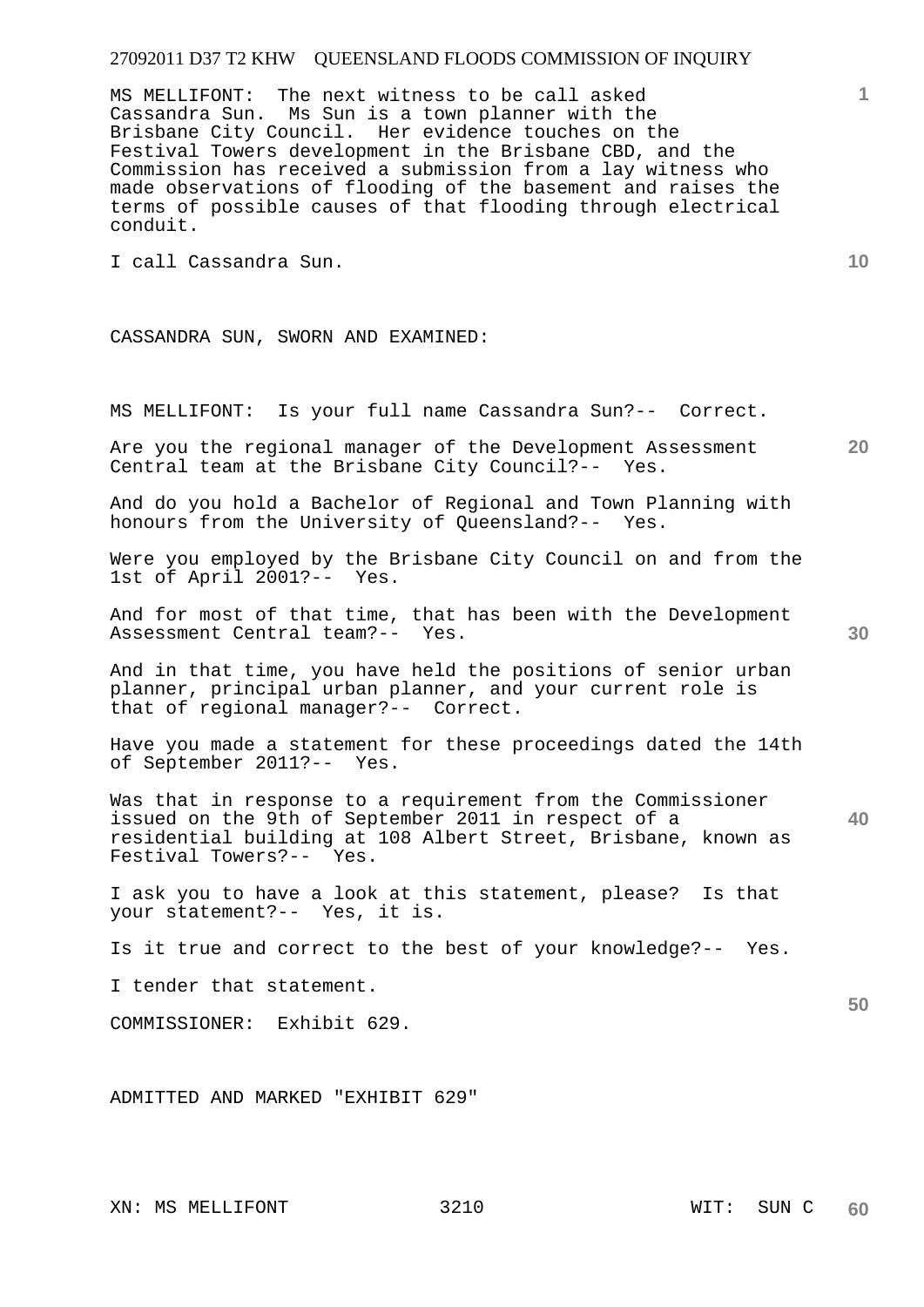MS MELLIFONT: It's correct to say that the statement addresses the development approval of Festival Towers at Albert Street in the City?-- Yes.

You personally weren't involved in the assessment of the development application for the building?-- That's correct.

But you provided this statement in your capacity as regional manager of the central team to assist the Commission with its inquiries?-- That's correct.

Now, can I just ask you to assume that the basement levels of Festival Towers were flooded during the January 2011 floods?-- Mmm-hmm.

Firstly, can I ask you are you aware of that to your - from direct knowledge or from council records?-- No, I'm not. I'm advised from council records and I believe council's access to mapping done by DERM, Department of Environment Resource management, there was some partial flooding.

There was some partial flooding?-- Yes.

Of the basement?-- Of - surface flooding. I am not aware personally that the basement blooded.

All right. Now, the main focus of your statement is about whether Brisbane City Council gave consideration to the potential inundation of Festival Towers due to water flowing through Energex conduit pipes?-- Yes.

Do you agree with that?-- Yes.

Now, at paragraph 12 of your statement, and I will take you to that, you mention that it's unlikely that there was consideration by the council of the potential for inundation<br>at basement level through adjacent Energex conduit pipes. Why at basement level through adjacent Energex conduit pipes. is that the case?-- It's not council standard practice to assess that matter, adjacent Energex conduits pits, when assessing developments in the CBD and - with basements.

Do you know why not?-- Particularly because it's an adjacent site and I believe it's my understanding that the work that Energex does is not something that's assessable under City Plan.

All right. So, is it your understanding that Brisbane City Council doesn't have jurisdiction, as it were, to the condition of placement of electricity substations and associated structures?-- That's my understanding.

And nor does it have jurisdiction, as it were, to direct Energex about how to position their conduit pits or how to place their pipes?-- That's my understanding.

COMMISSIONER: But could you impose it as a condition of the development approval that the developer sought of the sealing of pipes?-- Council currently attaches a condition in regard

XN: MS MELLIFONT 3211 WIT: SUN C

**10** 

**1**

**20** 

**40**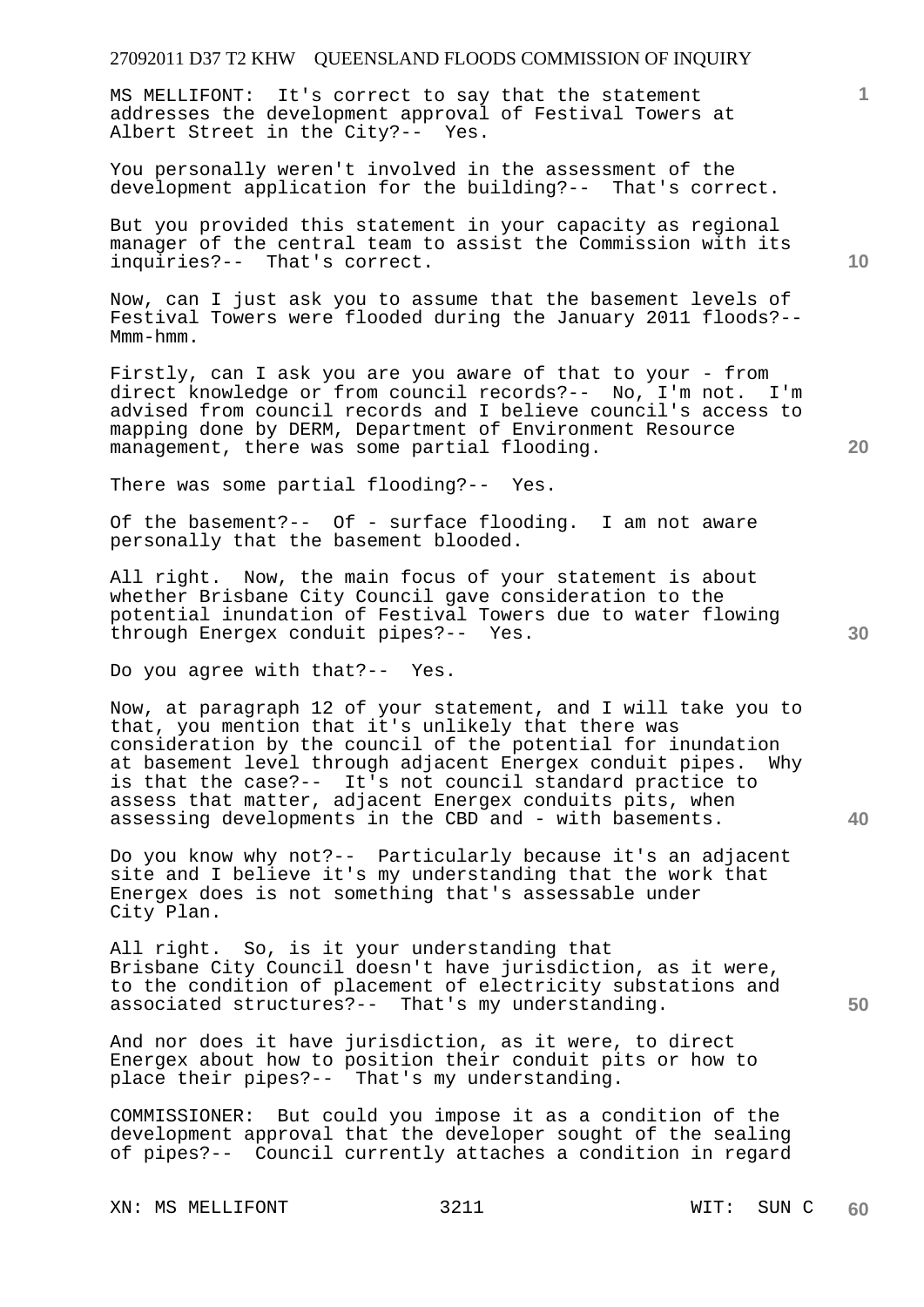to basements that's post - new basements post January 2011 in regard to making basements substantially impermeable, so, yes, it can. However, Energex can subsequently come and do works to a basement and then the meeting of that condition has become invalidated.

Yes, okay. That makes sense.

MS MELLIFONT: Can I take you to Exhibit 2 to your statement, which is the development approval, and it's condition 41? Right. So, the condition in the DA relevant to the supply of underground electricity is condition 41 and it refers to council's guidelines for the provision of underground electricity which provides some comment in relation to the installation of underground electricity, but it's in relation to standards for design and installation and in that respect it says, "All electricity distribution and reticulation design and installation must comply with appropriate policies and standard working practices of Energex."?-- That's correct.

So, if the Energex policies and practices aren't sufficient to provide flood immunity, you'd agree that the condition doesn't operate to provide flood immunity from the supply of underground electricity?-- Yes, I believe the intent of this condition is to merely ensure that electricity service is provided in underground capacity and the subdivision - Subdivision Development Guidelines refer to the Energex standards do state that.

So, is it fair to say that essentially the method of installation, sealing, waterproofing, tends to be a matter between a utility provider and the developer?-- That's correct.

And what can council do, if anything, if a utility provider installs infrastructure in a place and in a way which would be contrary to the council's desires for flood immunity in a development?-- I believe there's little they can do if it's subsequent to completion of development and them carrying out their development in accordance with all their conditions.

What about before that?-- Before that, I suppose any council could come to an understanding with a utility provider that their standards and practices would not then impinge on this condition set.

So, a memorandum of understanding, is that what you're-----?-- Perhaps, but I am not sure of, you know, particular details of documents they could enter in to.

Do you know whether any such documents exist now, any such documents reflecting an understanding as between council and utilities?-- I don't believe there is.

All right?-- But I don't really know.

Do you think it would be a good idea?-- It could be but, once again, given that council is limited in what it can do under

XN: MS MELLIFONT 3212 WIT: SUN C

**20** 

**10** 

**1**

**30** 

**40**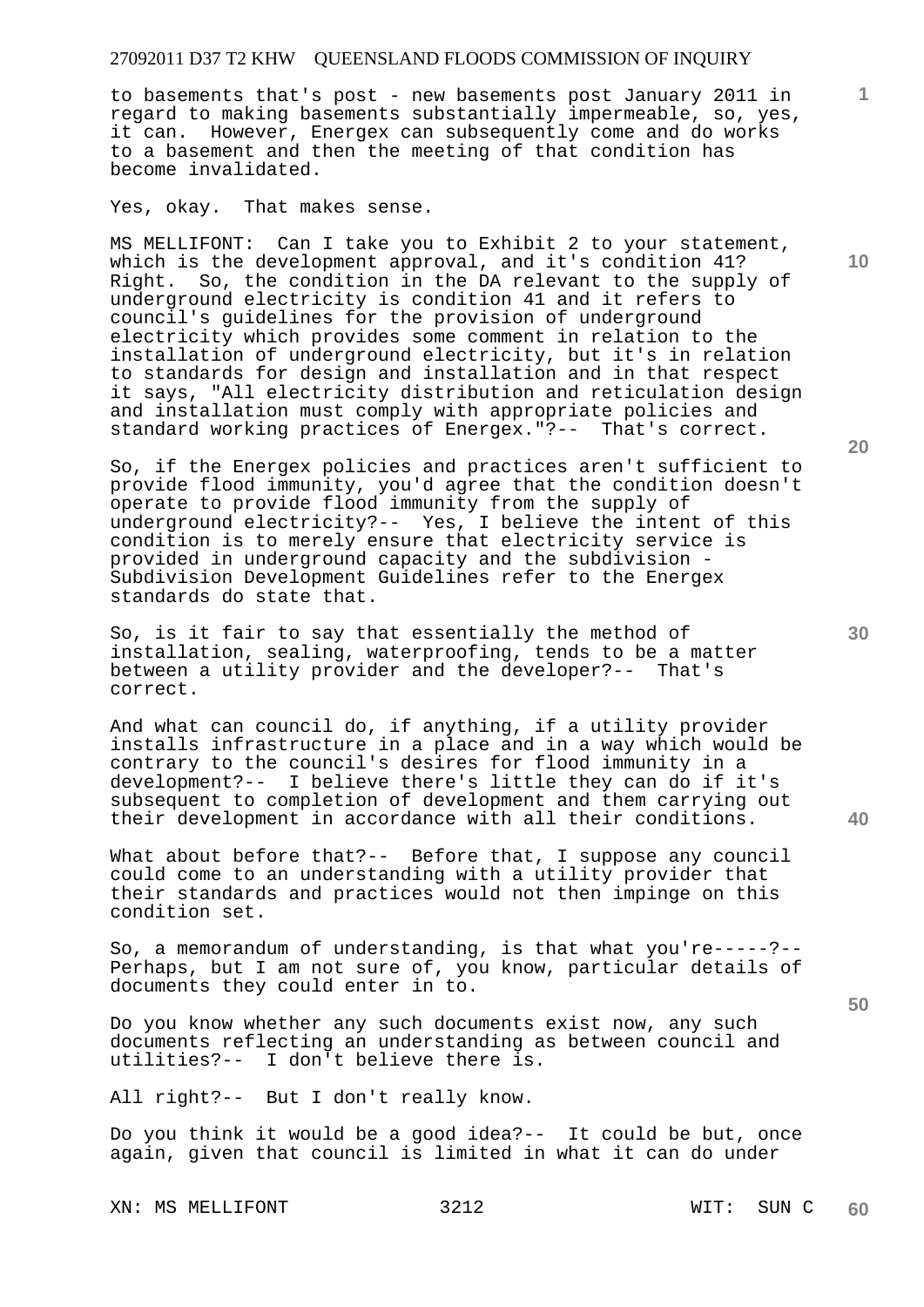City Plan and the Sustainable Planning Act I am not sure of the mechanisms of how it would work.

Right. Can I ask you, please - does the council currently have some new draft basement conditions for new development?-- That's correct, since - post January 2011 there was a basement condition which existed pre-January 2011, however it was not particular detailed, regarding new basements in areas that could be inundated. Post January that condition's become much more detailed and it's a condition that is attached to new developments with basement in areas that may become inundated.

And do you - it's probably obvious - but do you know what triggered the preparation of the new draft conditions?-- I believe it was the January event.

Do you know whose responsible for the preparation of the new basement conditions?-- Not specifically, but it was a number of officers in the council.

Within which division or divisions?-- It might have been Development Assessment and Water Resources, but I am not sure of the particulars.

Now, it's called a DART, DART draft conditions; is that correct?-- Yes.

What does DART mean?-- DART stands for Development and Regulatory Tracking System, I believe. It's council's computer system that we use that holds all our standard conditions and how we attach conditions in an approval package.

All right. So, is this DART Basement Condition going to become part of one of the council codes?-- No. The conditions aren't to my understanding part of codes, they're in a package - a package of standards that we can attach when we approve development applications.

**40**  Do you know whether there's any proposal as part of City Plan to require that consideration be given to the new DART Basement Conditions?-- I don't know.

Do you think it should?-- I don't know if codes can regulate that matter, given it may be more of a building matter. I know they may be able to regulate flooding but I don't know for sure.

**50**  Do you think as a town planner that consideration ought to be given to imposing these new DART Basement Conditions for flood prone properties?-- Yes, and they are now.

Can I show you those, please? So, is that a copy of the draft DART Basement Conditions?-- Yes.

Do you know when it's going to come into final form?-- No, I do not.

XN: MS MELLIFONT 3213 WIT: SUN C

**10** 

**20** 

**1**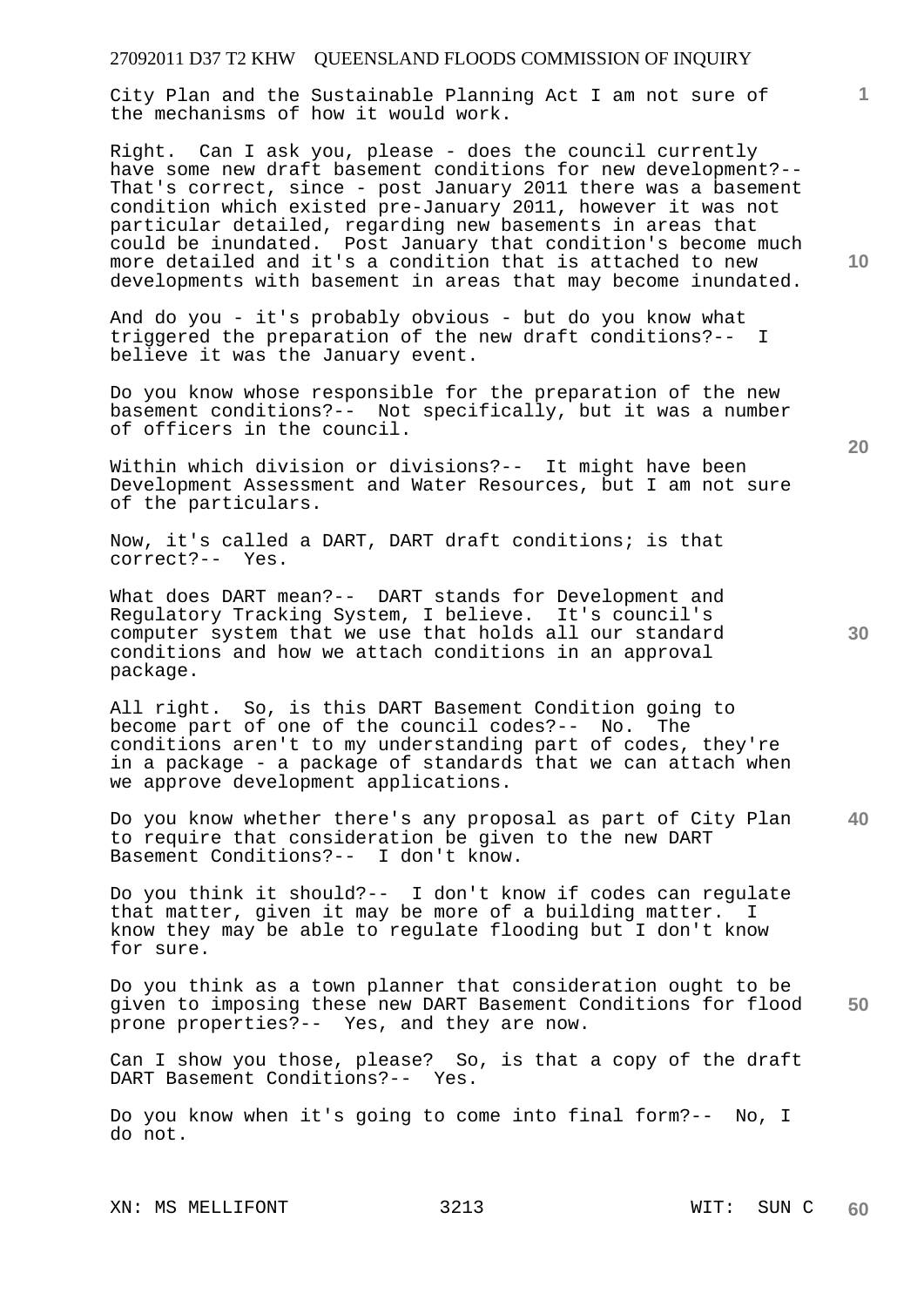Do you know who's responsible for bringing it into final form?-- I do not.

And can I just take you to a couple of examples of new draft conditions? (iv), "All stormwater connections are to be fully sealed ensuring no possibility of backflow into basements." Was that proposed condition part of the scheme prior to the January '11 floods?-- I'm unsure of that, whether it was in the condition prior to January 2011.

Just to (viii) where a, "Watertight fully tanked basement is required, the structure is suitably designed by RPEQ to resist hydrostatic pressures and buoyancy forces as a result of peak flood levels.", can we have that in English?-- Where a basement is watertight, a proposal that no water can get in at all, that is fully tanked, and RPEQ, Registered Practising Engineer Queensland, is needed to ensure it's designed appropriately so that water - when the ground around it gets so wet the whole thing doesn't pop out of the ground.

And was that condition part of the old regime?-- I don't believe it was.

All right. I tender that document, please.

COMMISSIONER: Exhibit 630"

ADMITTED AND MARKED "EXHIBIT 630"

COMMISSIONER: What's it called exactly?

MS MELLIFONT: It is called Brisbane City Council Draft DART Basement Condition.

COMMISSIONER: Thank you.

MS MELLIFONT: The document's undated. Do you know when it came into existence?-- Some time soon after January 2011. I am not sure of the exact date.

Thank you. Can I take you, please, to Exhibit 538? Now, this is a recent publication of the Queensland Reconstruction Authority and it's headed, "Planning for Stronger, More Resilient Electrical Infrastructure." Can I take you, please, to page 9 of that document, and you will see under the heading, "Land Use Planning.", at dot point 4, "One of the key considerations is to ensure better protection of minor electrical infrastructure in future events by enforcing a level of immunity in private developments; that is, through the development assessment process." Do you have any comments

**10** 

**1**

**40** 

**50**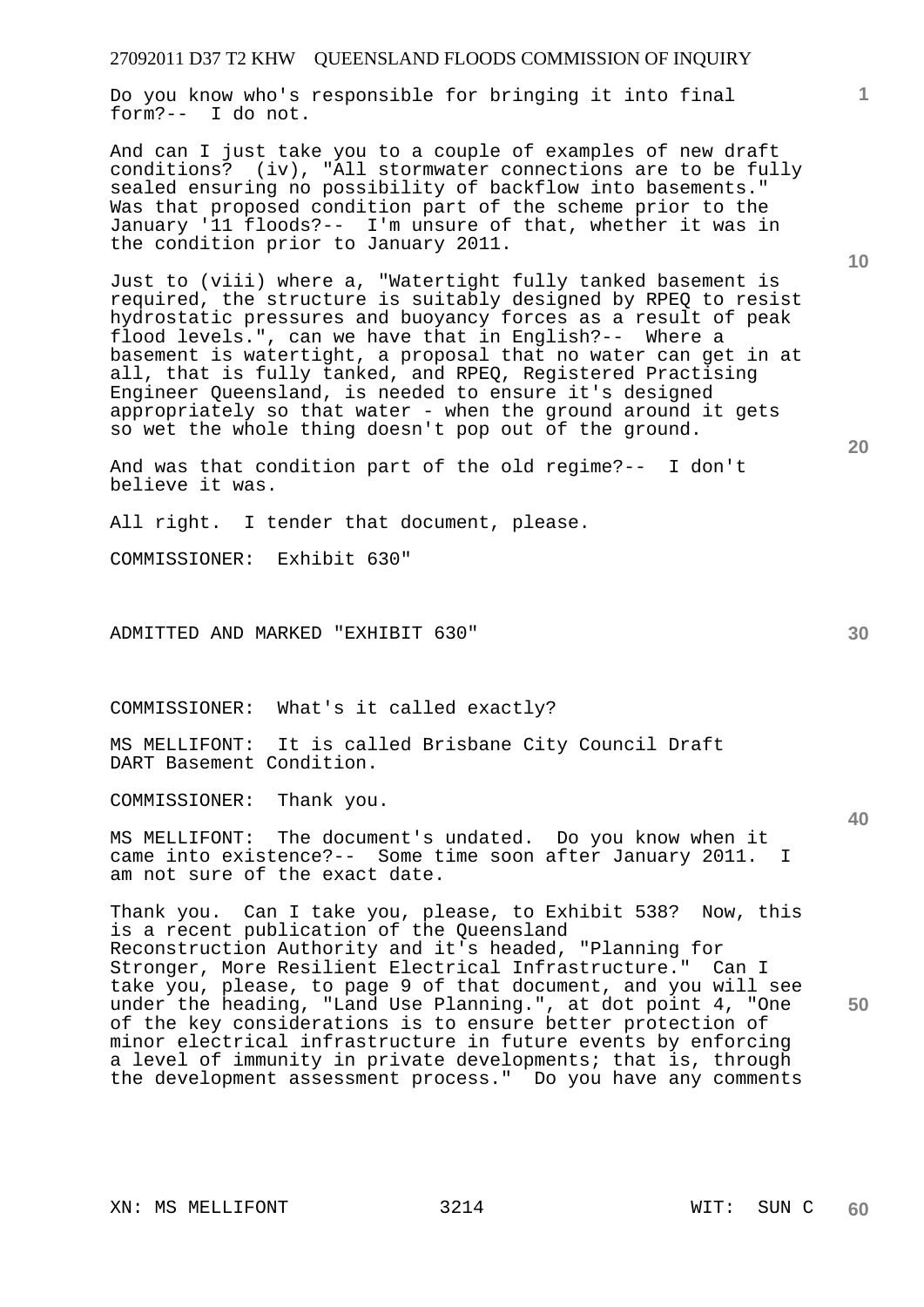in respect of that recommendation?-- It's - with regard to that condition, the DART standing condition, I believe that matter is now taken into account. That condition requires that minor electrical infrastructure is - does have flood immunity.

**1**

**20** 

**40**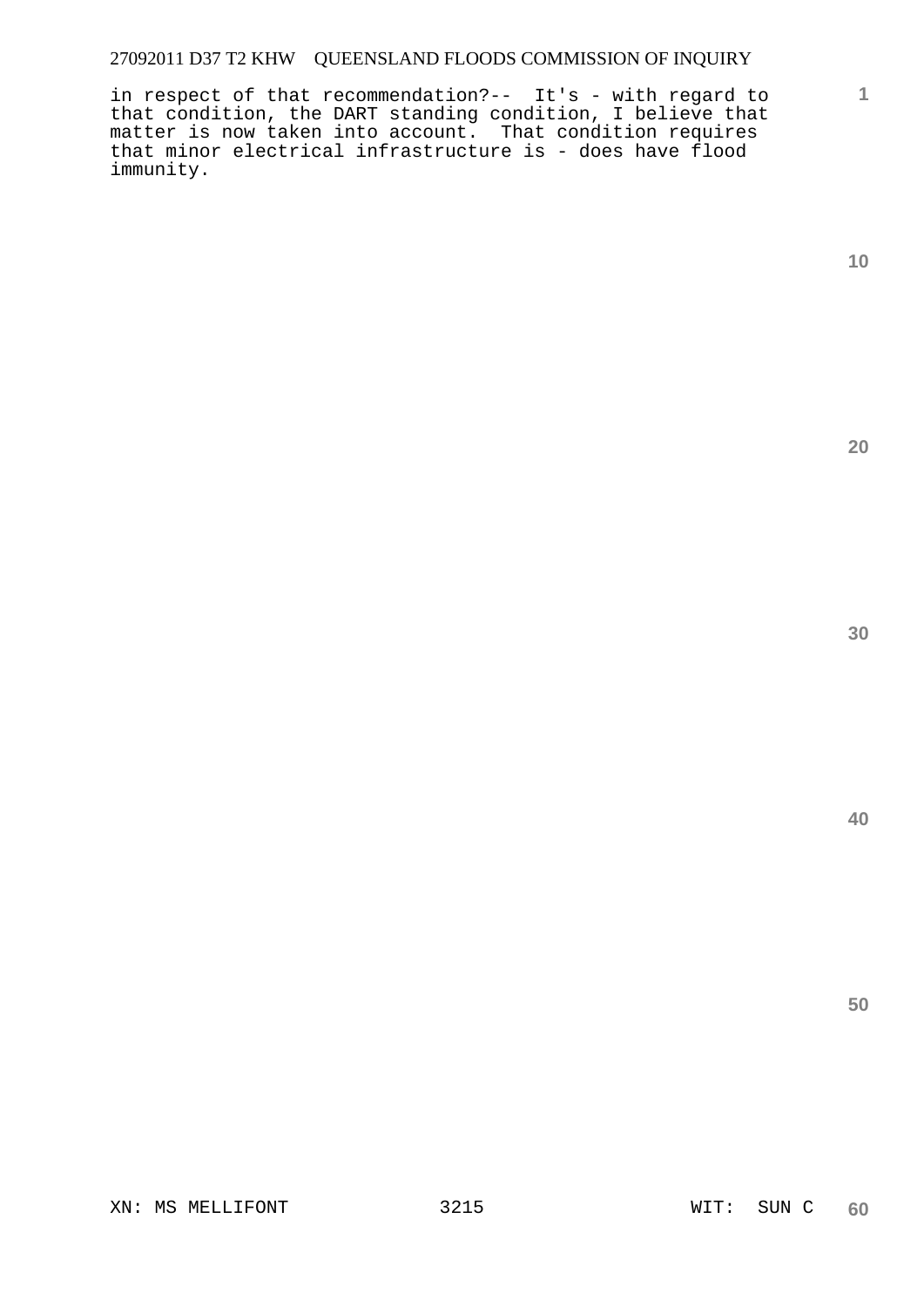All right. So in so far as the Brisbane City Council's response to the floods, that appears to be consistent with that particular recommendation by QRA?-- Yes.

Do you see any challenges in terms of ensuring compliance with imposition of those types of conditions in development approvals?-- If - not too much difficulty. Not too many challenges.

All right. Well, do you see any problems?-- Only if developers do not meet their development conditions or approved plans. So we have approved electrical infrastructure above a certain level and it has immunity and it's built in a different way but there are enforcement procedures to rectify that.

All right. So if the developers don't do the right thing by the plans there are enforcement procedures in place currently by which the Brisbane City Council can take action?-- Correct.

Do you know if the Brisbane City Council has taken action in respect of a failure to comply with such conditions?-- I don't believe we have given the relative newness of this condition and the January flood event.

And which section of Council is responsible for inspecting for compliance and then enforcing compliance where issues arise?-- Compliance and Regulatory Services.

Just moving off that document for the minute. Now, Festival Towers was a bit different to many of the other buildings that have come within the attention of the Commission in that the essential services were not located in the basement but, rather, they were on the ground floor. Are you familiar with that feature of the design of the building?-- No.

All right. So are you able to comment at all about how it came to be that the essential services were placed on the ground floor?-- No.

And do you know whether or not Brisbane City Council had any specific involvement, for example, in suggesting that it be on the ground floor?-- I don't believe it did.

Can I take you back to that document, please, Exhibit 538, and on the same page, under the heading "Building and Design", the QRA recommends in new high-rise buildings "raised electrical equipment where possible to improve resilience and provide greater protection". Do you have any comment with respect to that particular recommendation?-- In the standard condition that was offered earlier that matter is addressed now, in that condition.

Do you think anything further is needed?-- I don't believe there is.

XN: MS MELLIFONT 3216 WIT: SUN C

**20** 

**40** 

**50** 

**30** 

**10**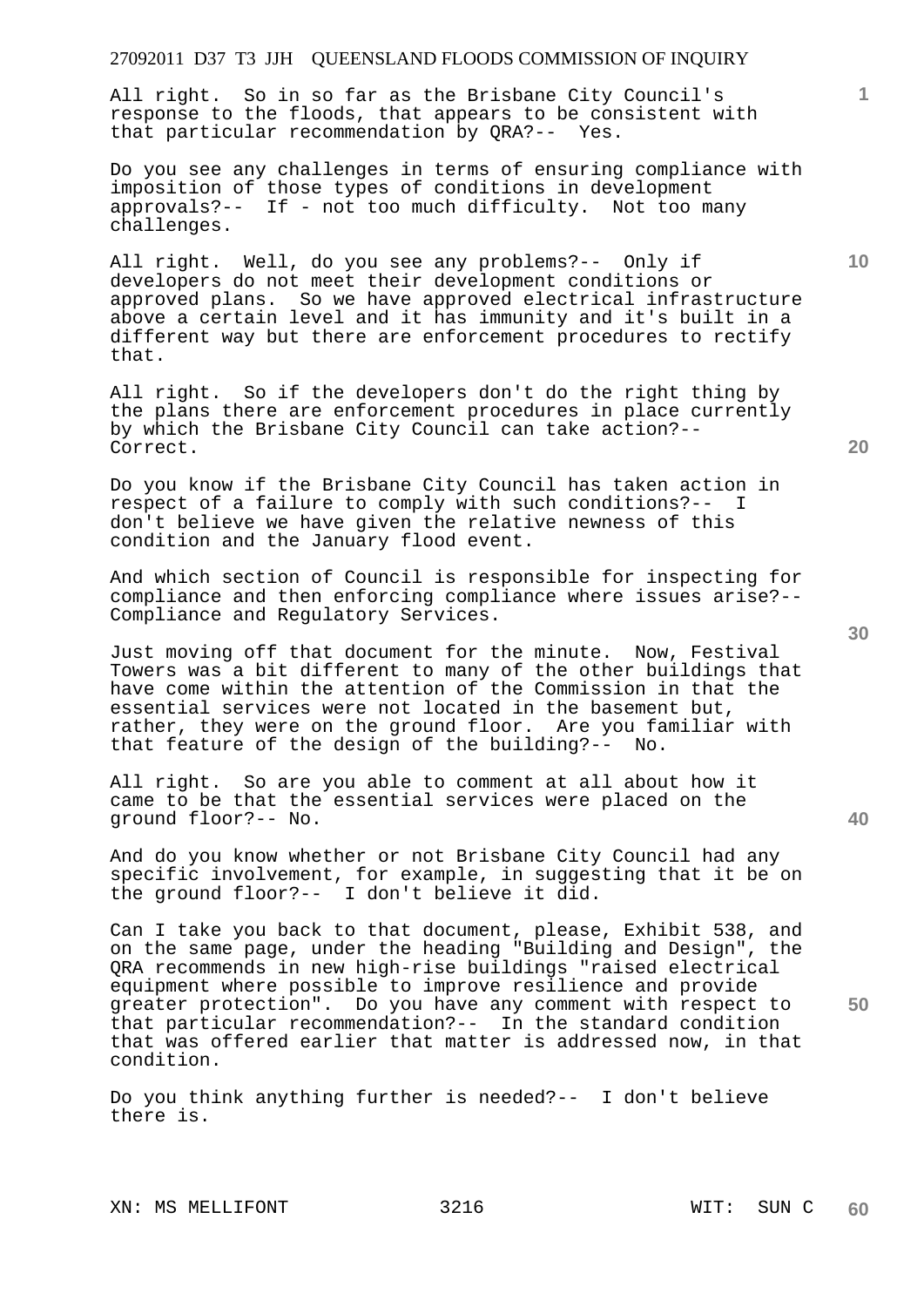You will see in that dot point there's a reference to "where possible". Are you aware of anything beyond financial constraints which might negatively impact on the ability to do this?-- It might be space at ground floor level versus space in basements. That's the only thing I can think of, really.

What about the weight?-- The weight of electrical equipment?

**10**  And essential infrastructure?-- I don't think - I think structurally somebody could sort that issue out, but I'm not a builder so I wouldn't really know.

All right, thank you. I have no further questions, thank you.

COMMISSIONER: Mr MacSporran?

MR MacSPORRAN: Nothing, thank you.

COMMISSIONER: Ms McLeod, do you have any questions?

MR MacSPORRAN: No questions, thank you, Commissioner

COMMISSIONER: Mr Dunning.

MR DUNNING: Thank you, Commissioner. Miss Sun, just two very brief matters I wanted to raise with you and that relates to the document - sorry, Commissioner, I just have a little trouble hearing. Is 630 the last exhibit?

COMMISSIONER: Yes, that's the draft condition.

MR DUNNING: The draft conditions, yes. Miss Sun, I just wanted to ask you a little bit about those draft conditions. When you use the expression "draft" are you using it in the sense of they're not final or are you using it in the sense they're a precedent or pro forma document, the terms of which are adapted to a particular approval?-- It - the second.

All right, thank you. So they've already been used-----?-- That's correct.

Okay, thank you. And I can take you to particular passages of it if you want me to, but is it the case that the Temporary Local Planning Instrument 01/11 in fact specifically adverted to a power to regulate basements to attend to this issue?-- It gave us a certain level of confidence that we could use this condition which has that level of detail in it regards basements.

Which had not prior - previously existed?-- That's correct.

Okay. Thanks, Miss Sun. Thank you, Commissioner.

COMMISSIONER: Can I just ask you this: do town planners from different councils talk? Would you know what other councils do about this?-- They don't talk a lot but post the January

XN: MR DUNNING 3217 WIT: SUN C

**1**

**20** 

**30** 

**40**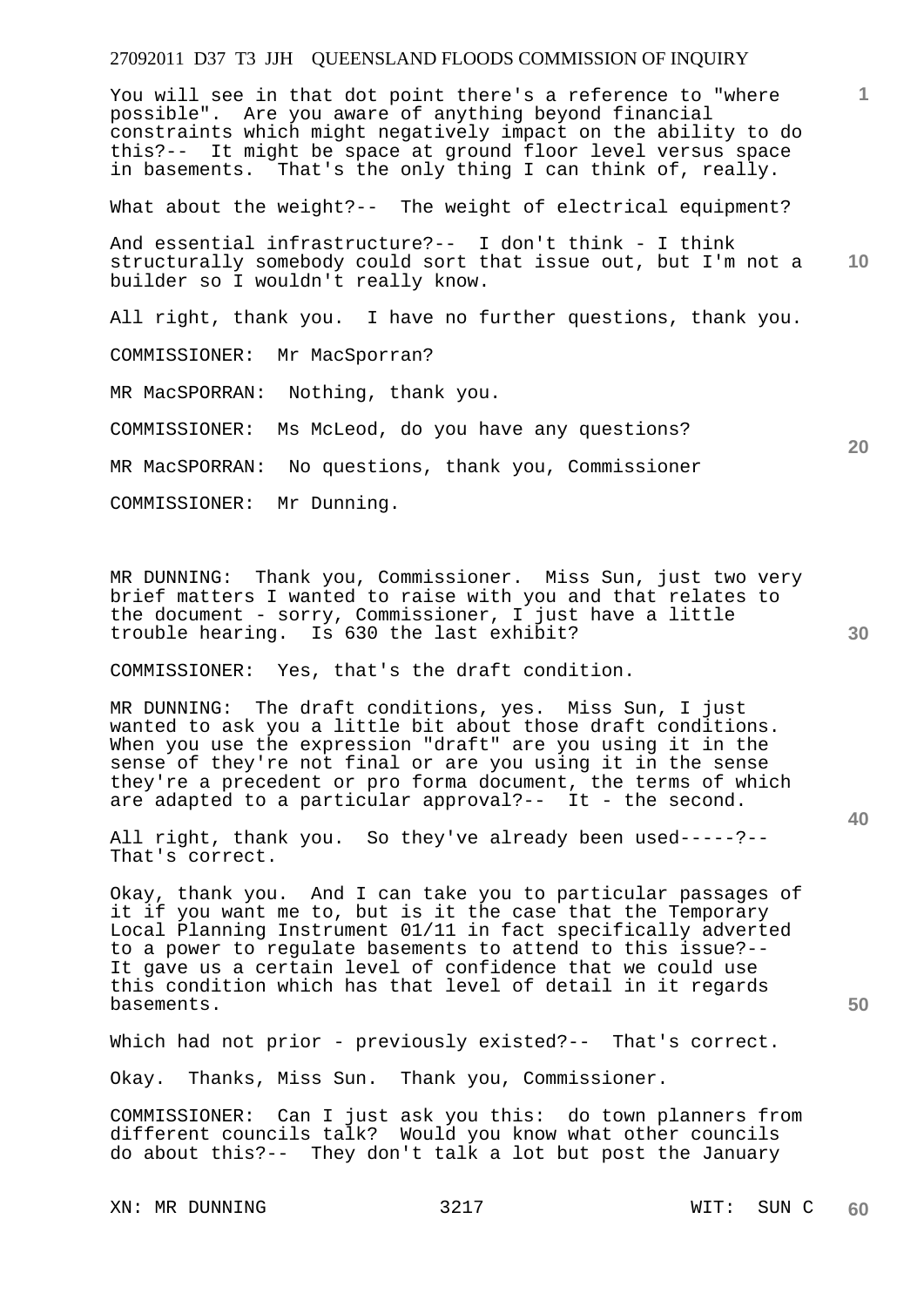event we did contact others. I think, though, for the Brisbane CBD we have a lot more instances of basements that may be subject to inundation so we didn't have a lot of other people's examples to go by.

And do you know if any other councils are implementing a similar set of conditions?-- I don't know about that.

Thank you very much.

MS MELLIFONT: Just one further question. So the description of the DART basement guidelines is better described as "precedent basement guidelines"?-- It's a condition which we attach and the nature of the word "draft", I suppose, is that it doesn't have the word "final" on it, which they don't generally, but we can modify that condition for each development on a case by case basis.

And so what system is in place to make sure that somebody who is assessing the application turns their mind to that document when they're considering the assessment?-- If a basement is in an area that's subject to inundation then that condition should be considered and attached as part of Council practice.

All right. But where does it say that? Where does it say you need to look at that?-- I believe the TLPI gives us some assistance in that regard to look at that condition.

Is there a checklist for these types of things, things you should look at?-- There isn't a checklist as such.

Should there be?-- There could be but in - being a town planner in development assessment at Council it's part of your standard practice in assessing such an application.

COMMISSIONER: If you're a town planner starting on the job first day where do you get your information from about what<br>you should be doing? Is it the-----?-- The City Plan and Is it the-----?-- The City Plan and more senior planners.

MS MELLIFONT: So there's no training manual as such, if I could put it in those terms, by which a new town planner is able to make sure that when they've assessed a development they've looked at all the relevant aspects of the plan and the codes and guidelines and procedures and policies?-- There are standard operating procedures but practice in assessment of a application, a new town planner is always required to consult a more senior town planner in finalising an application. It would be scrutinised by someone at a more senior level.

What if everybody forgets to look at something?-- If everyone forgets it could be missed.

Any suggestions about how to remedy that?-- Standard operating procedure.

XN: MS MELLIFONT 3218 WIT: SUN C

**20** 

**10** 

**1**

**30**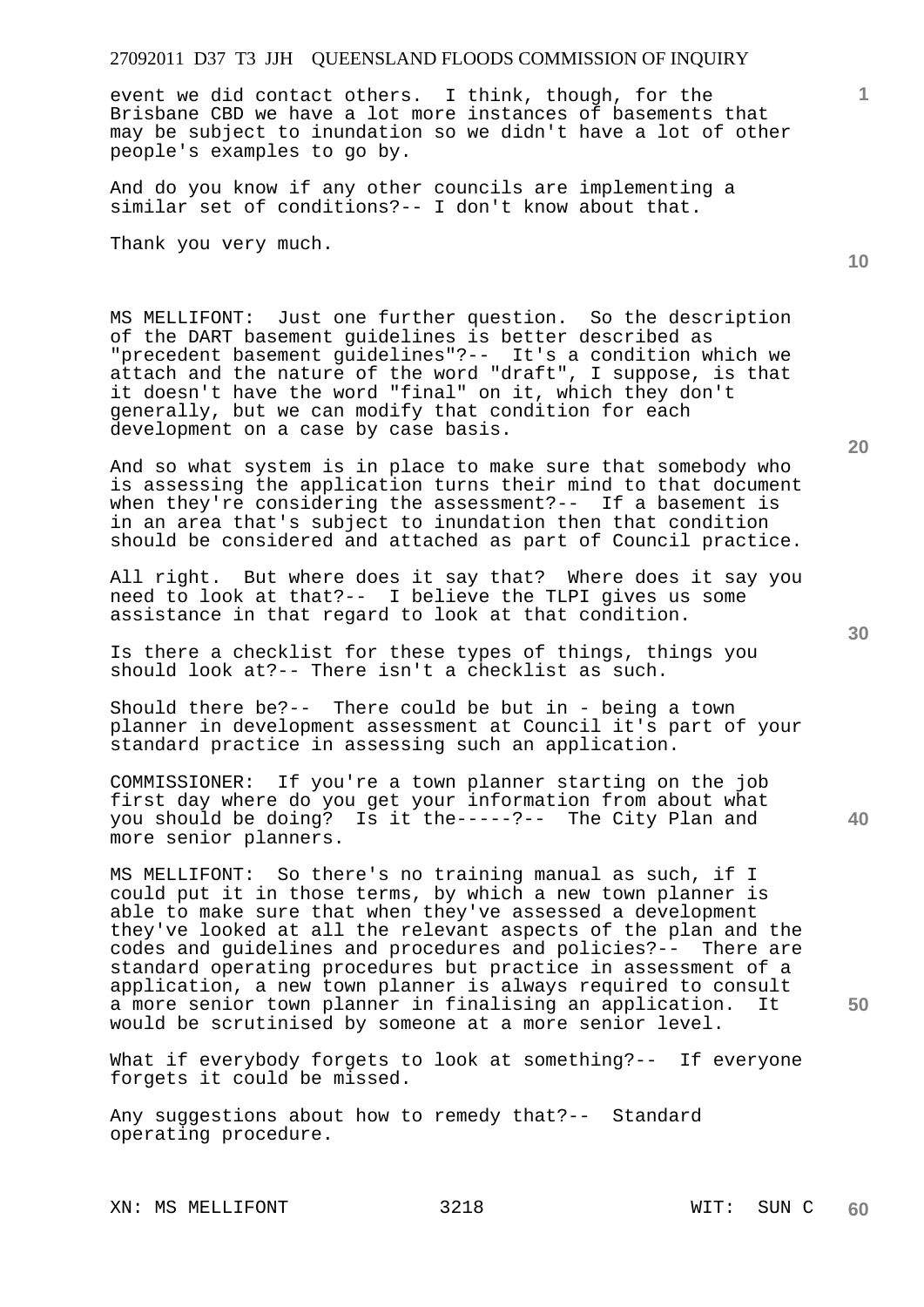Which covers everything?-- Yes.

All right. Thank you. No further questions. Might this witness be excused?

COMMISSIONER: Thanks very much, Miss Sun, you're excused.

WITNESS EXCUSED

MS MELLIFONT: If I could call-----

COMMISSIONER: Now, do you want to take the morning break now or would you rather do it after the next witness?

MS MELLIFONT: After the next witness, if that's okay.

COMMISSIONER: Sure.

MS MELLIFONT: The next witness is David Anthony Dunworth, who, as I have mentioned earlier this morning, leased one of the apartments at Mirvac and his wife contracted for the purchase of one. I call David Anthony Dunworth.

**40** 

**1**

**10** 

**20**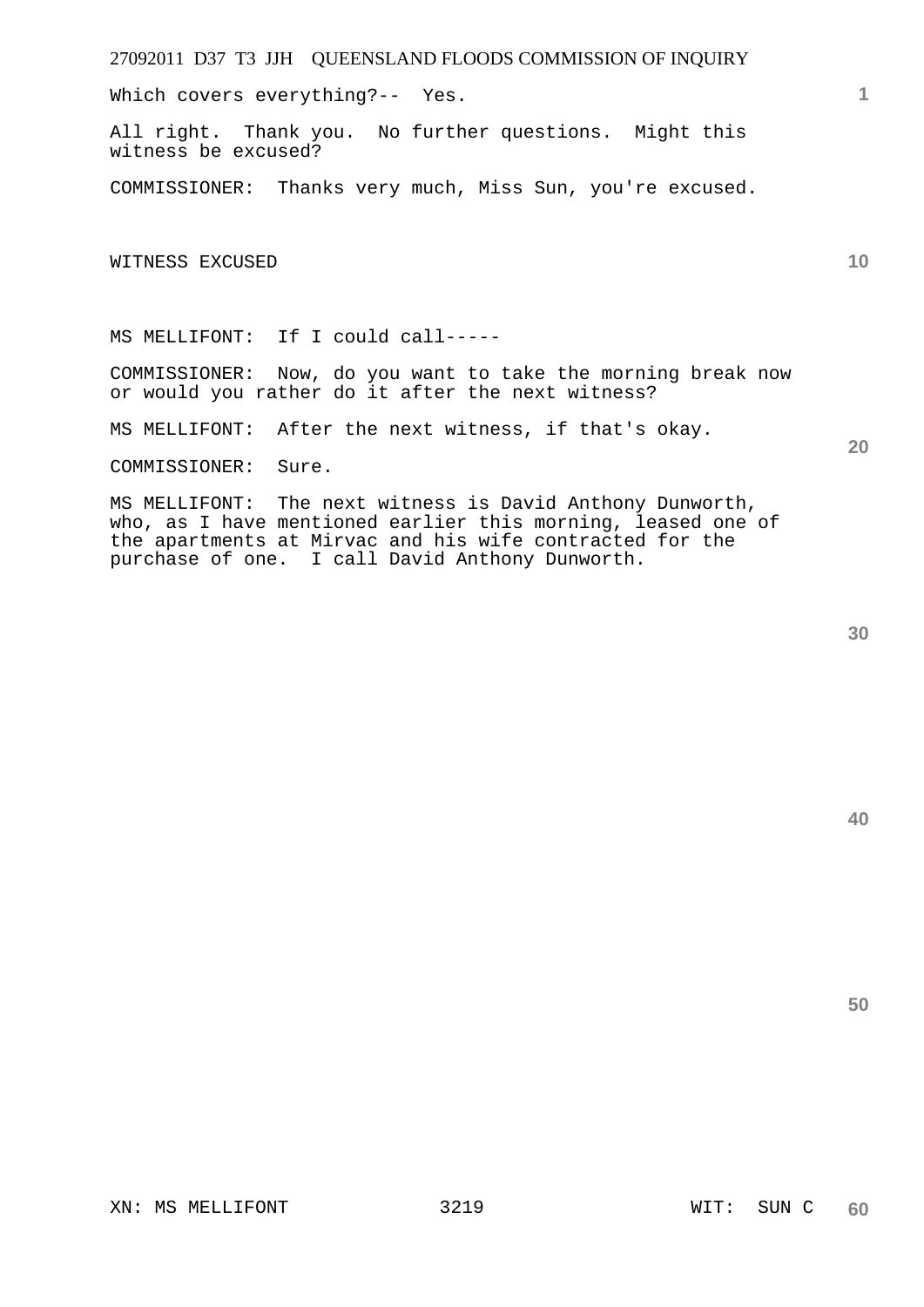DAVID ANTHONY DUNWORTH, SWORN AND EXAMINED:

MS MELLIFONT: Good morning, Mr Dunworth?-- Good morning.

Is your full name David Anthony Dunworth?-- That's correct.

And you are a licensed real estate agent and until recently a registered valuer?-- Correct.

In early 2007 - sorry. Have you prepared a statement for this Commission?-- Yes, I have.

And I'll ask you to be shown a copy of that statement, which was signed on the 20th of September 2011. It's a three-page, 13 paragraph statement with annexures. Is that your statement?-- That's my statement, yes.

**20**  And is the information within it true and correct to the best of your knowledge?-- Sorry?

Is the information within it true and correct to the best of your knowledge?-- Yes, it is.

Right. I tender that statement.

COMMISSIONER: Exhibit 631.

ADMITTED AND MARKED "EXHIBIT 631"

MS MELLIFONT: In early 2001 did you first - was that when you first became aware of a multistorey apartment complex being proposed for Tennyson next to the Brisbane River?-- 2001?

Seven?-- 2007, yes.

All right. And at that time did you visit the sales office which advertised the project to be developed by Mirvac in conjunction with the State Government?-- Yes, I was advised of the project by a - through an acquaintance of mine in Mirvac that the project was coming through and he gave us some notice, early notice, and so we arranged an appointment and visited the site.

**50**  Now, ultimately did your wife sign - did your wife and you sign a lease for apartment 3101 at Tennyson Reach?-- Yes, we did.

And was that in November 2009?-- That's right.

Which building was apartment 3101 in?-- 3101 was in Softstone.

**40** 

**10**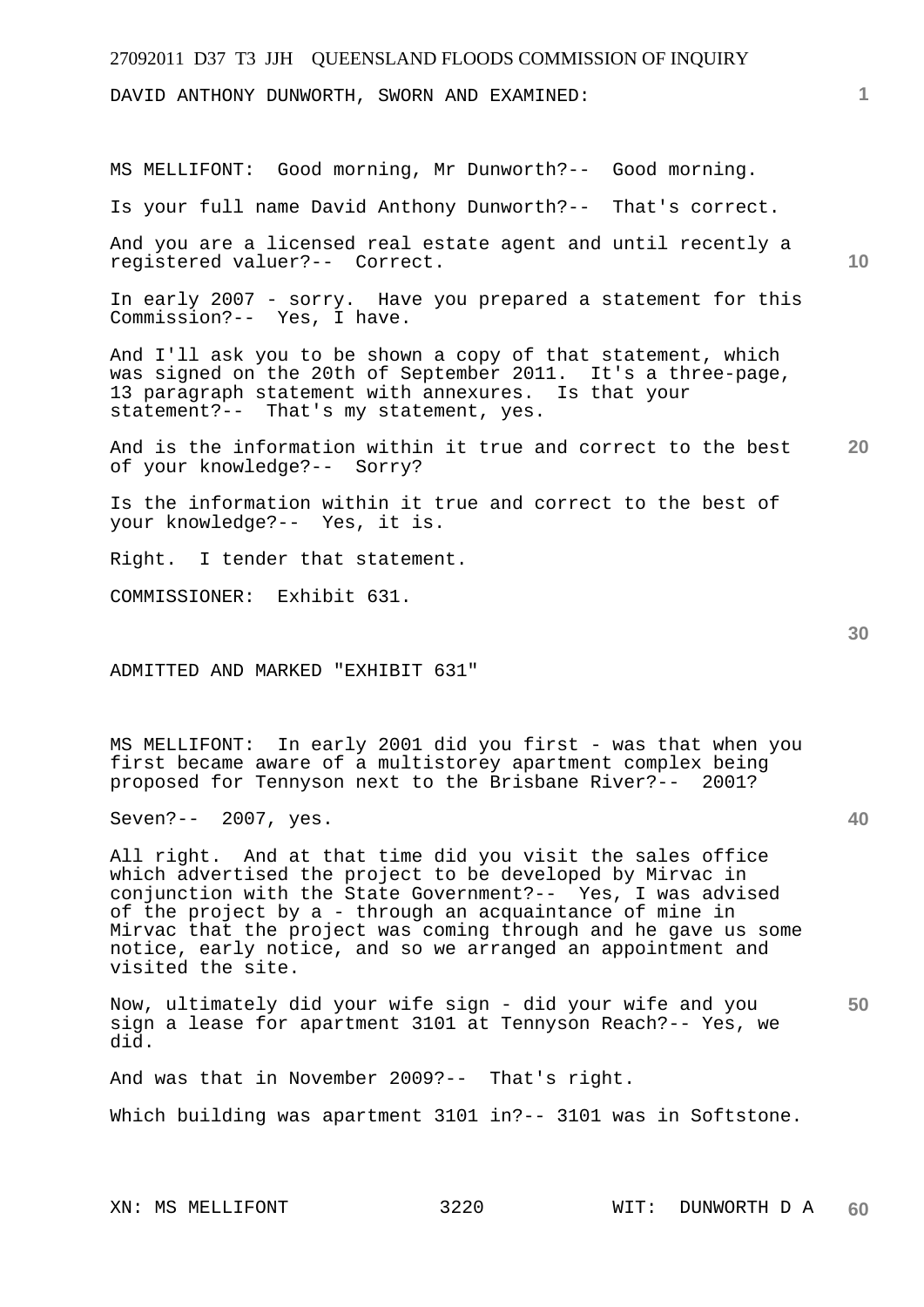# 27092011 D37 T3 JJH QUEENSLAND FLOODS COMMISSION OF INQUIRY **1 10 20 30 40 50**  All right. And so if you are facing the river from the road the Softstone building is the one to the far right?-- On the right, yes. All right. And immediately to its left is Lushington?-- That's correct. And did you rent that apartment after you had sold a house at Chelmer?-- Yes, we did. And was it intended for that accommodation to be transitional until the contract which your wife had signed with Mirvac was finalised?-- Yes, she had a contract on 3301, which was also in Softstone. On what floor?-- Level one, which is - they call it level one, it's the ground floor. All right. And is 3101 on what level?-- On the ground floor also. And was the apartment 3301 positioned on the north-eastern side of Softstone?-- That's correct. And what about 3101?-- 3101 was two along to the west. Okay. Were you at the Tennyson Reach development on the date of 12 January 2011?-- Yes, I was. Did you observe that it became, that is the development site became flooded?-- Yes, I did. And about what time was that?-- That the apartments flooded or the basements flooded or the road - well, the basements flooded about 20 hours before----- Right. Well, let's take it in sequence. When - what flooded first and when?-- The apartments flooded. The last trip I could get out of the basements to get furniture, everything out of storage, was probably about 8 o'clock on the night before, and the road was cutoff early on the 12th, and then the apartments, the actual water penetrated the apartments at approximately 3 o'clock on the 12th. Okay?-- 3 p.m. So the basement flooded first?-- Yes. And where did the water come from?-- Well, our furniture and effects and everything was in basement two and the water was actually coming down from basement one. And did you see where the water first entered the development site?-- No, I didn't. All right. From what direction did the floodwaters first come? Was it from the King Arthur Terrace side or the river side?-- Into the apartments?

XN: MS MELLIFONT 3221 WIT: DUNWORTH D A **60**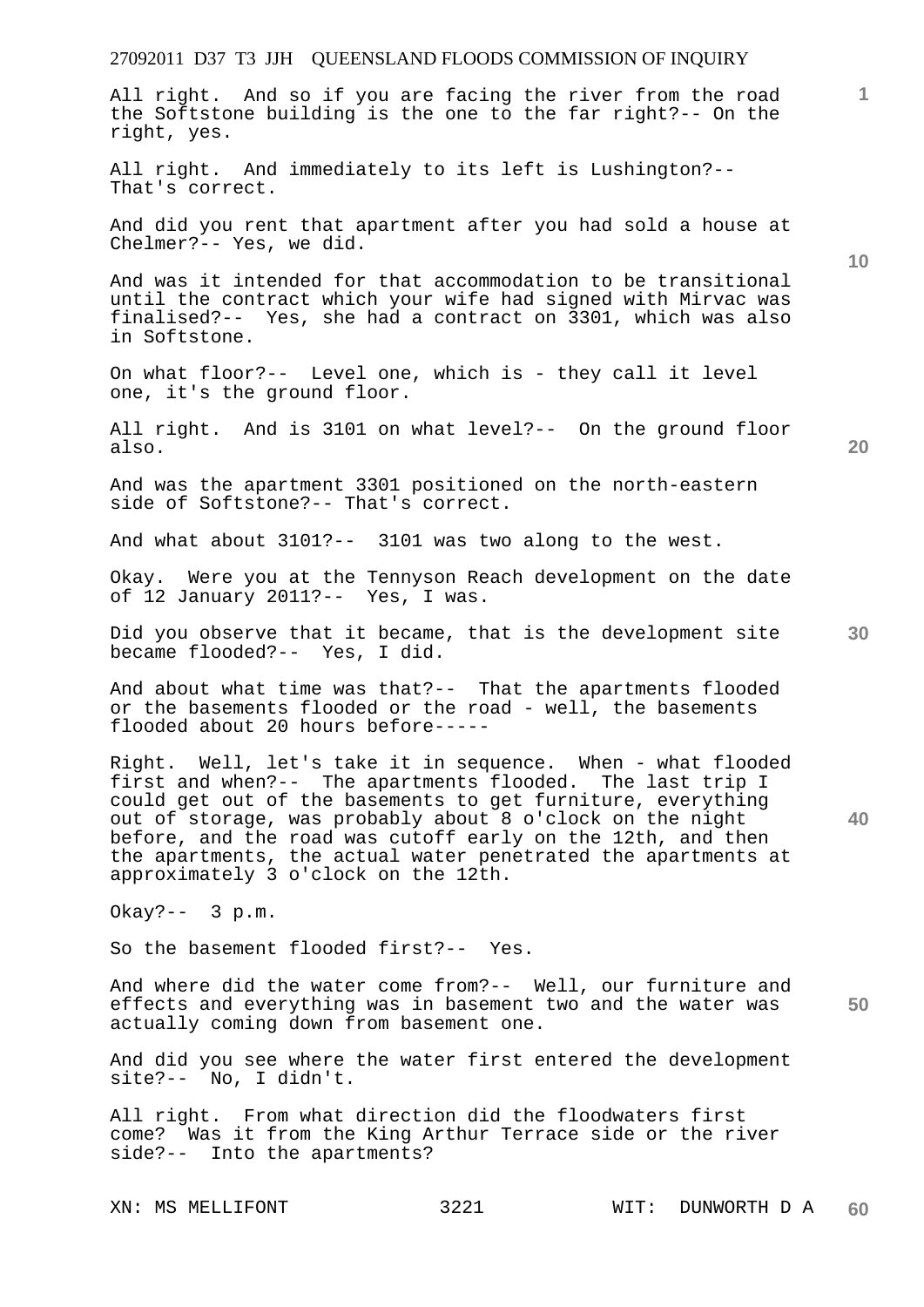Into the site?-- Well, the water was swirling around the eastern end of the building at the 3301 and that - the road was probably flooded by early on the 12th, so we first realised that the site - that the apartments were probably going to flood at midnight on the 11th because we could see the water rising very rapidly. So the apartments were cutoff by that morning, the basements were already flooded and the apartments flooded in the afternoon, and, to my observation, the water actually penetrated into 3101 from the roadside before it came across the balcony.

Okay. I'll show you, please, an RPOnline map where you have marked with an arrow?-- Yes.

There's a black arrow that we see written onto that RPOnline map. Is that something you've marked on there?-- Yes, it is.

And what does the direction of that arrow indicate?-- Well, that's where the water first penetrated, to my observation, into the complex. So it came in from the roadside marginally before it penetrated over the balconies. So that's to show that the water came from the King Arthur Terrace side into the buildings before it came from the river.

And when you say "marginally before", are you able to give some estimate of time?-- Well, I would - it would only be a short time, might be 10, 15 minutes, because we were in 3101 and we were helping our neighbour in 3102, who was an elderly gentleman, so we were helping him move his equipment as well, and I walked from 3101 into 3102 and the water actually came in the front door and ran into 3101 first and then when I walked into 3102 I could see the water within a few minutes was starting to bubble across the balcony.

Right. Thank you. I tender that map, please.

COMMISSIONER: Exhibit 632.

ADMITTED AND MARKED "EXHIBIT of 632"

MS MELLIFONT: So your family and you moved as much of your property as possible to an upper level apartment?-- Yes, we'd - we moved as much furniture as we could up the stairwells but that precluded anything that was bulky because people weren't in - by the time that we realised it was in trouble there was - people couldn't get in. My son-in-law came in at - early on the 12th but he couldn't drive in he had to wade in then and when he left at about midday he probably just about had to swim out. So we were moving as much as we could but we couldn't move bulky furniture-----

All right?-- -----so there was a spare apartment above that Mirvac allowed us to - and the other neighbours, to store furniture in, so we put all our effects and lighter pieces of

**1**

**20** 

**40**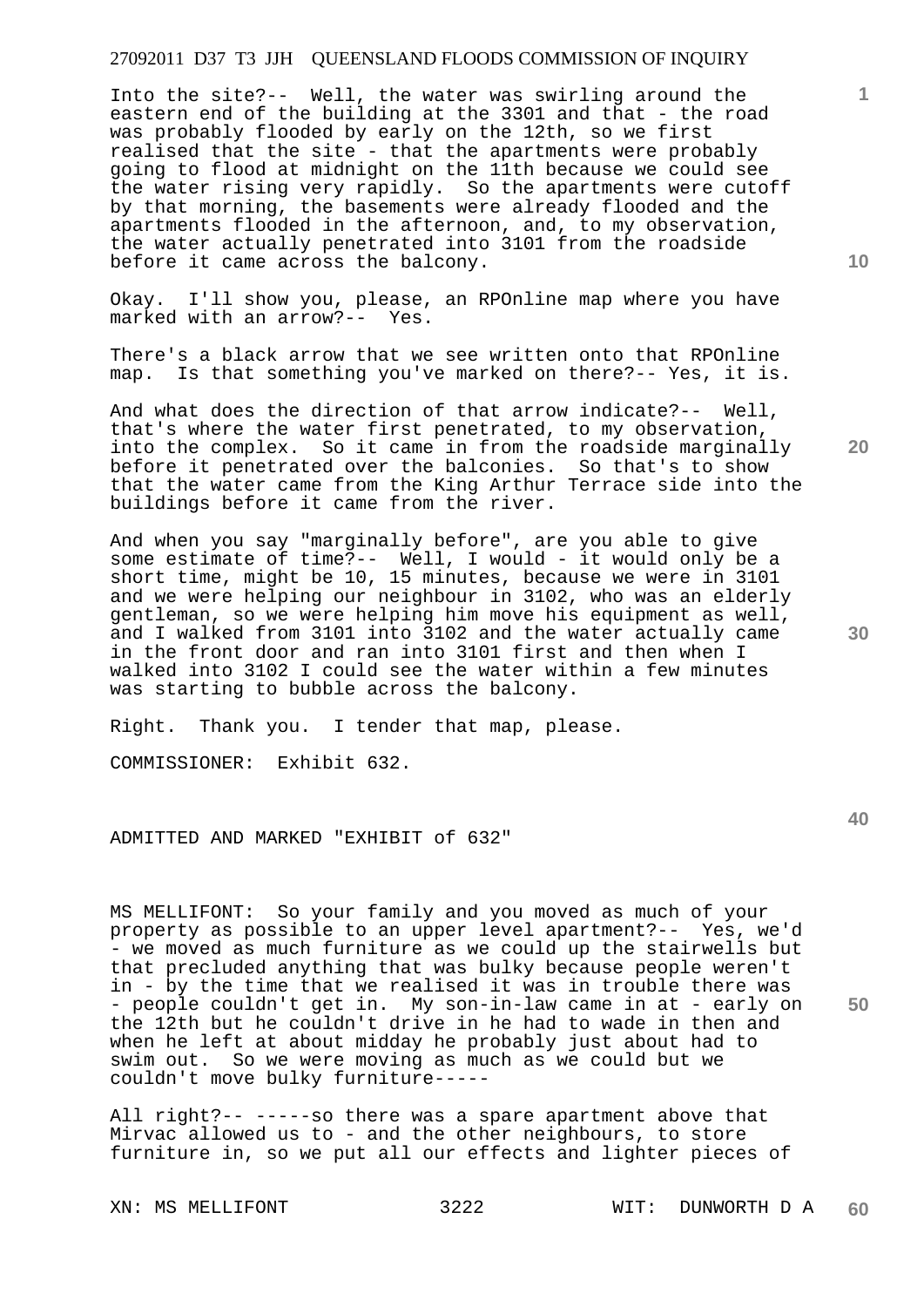furniture in that and then the rest we just stored on top of tables and such things in the - in the 3101.

All right. And so when was it that you first became aware that you were in trouble, as it were? Was that the 11th?-- Yes, because I - we'd been - we went and had a lie down about 11.30 on the 11th-----

a.m. or p.m.?-- p.m., and I was looking at the water coming up over the path and there was a - there was a fence with wire runners in it and when I went to bed and I woke up about an hour and a half later it had actually risen about two or three levels up the fence, so I thought at this rate we're in trouble, whereas up to then I thought Wivenhoe would take care of everything.

What was the division between the runners, roughly?-- Oh, I'd say probably 20 centimetres.

And you say that you were moving property to the upper level basement through the staircase?-- Yes.

Were the lifts working?-- No. Well, the - all the systems had gone out and the lifts were out from the - from earlier that evening on the 11th, 'cause I drove my truck out - oh, well, I had a four-wheel drive and I was taking as much out of the basement as I could and I think the last time I was able to get out of there was at about 8 o'clock on the 11th.

All right. So some-----?-- But the lifts weren't working then.

So the lifts weren't working-----?-- No.

-----by the 8 p.m. on the 11th of January?-- Yeah. It could have been earlier.

Okay. Now, did the water come to a level of about .6 metres within your own - within your apartment?-- Yes, it did.

Both of them? That is the leased-----?-- Yes.

-----apartment and the other one?-- Yes, both apartments.

And did that result in destruction and damage of buildings, fixture, furniture and other personal items you had?-- Yes, it did.

Within your apartments?-- Yeah.

And was property also destroyed in the basements?-- Yes. Well, the basements were - we weren't able to get back into the basement until the 29th, that was the first day we were able to get back in, and so, you know, furniture and - we assumed that the basements were going to be dry till 8.4 metres because that's what we were advised so we didn't treat it with the amount of urgency we probably should have. So furniture was destroyed, paintings, memorabilia, photo

**10** 

**1**

**20** 

**30** 

**40**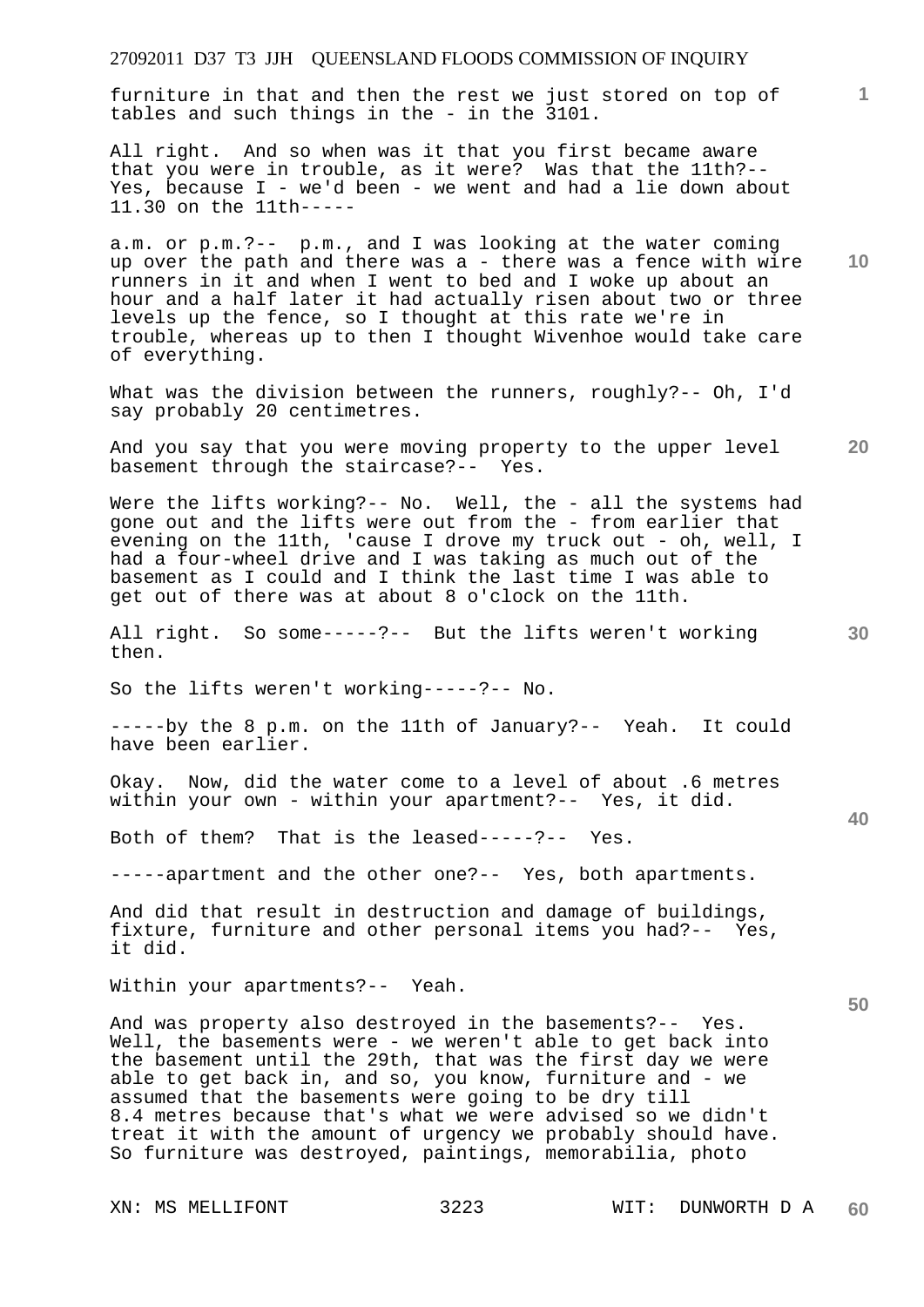albums, all those sort of things.

And how far was the basement inundated?-- Oh, completely. Both basements were completely inundated.

And how long were you required to vacate the apartment for until repairs had been finished?-- Well, we never moved back but the people who did move back into - I'm not sure of the level two and above apartments, they were before the ground floor, but the ground floor was about mid June. So they took, you know, approximately four months, five months.

You spoke earlier about difficulty that your son or son-in-law had in gaining access to the property?-- Mmm.

How long was the access road cutoff for before the units started flooding?-- Oh, probably - this is only a guesstimate. I would say that they - probably the last cars were going out about half past 7 and then the police cutoff access anyway.

Half past 7 when?-- On the morning of the 12th.

All right. Can I take you to some photographs which are annexed to your affidavit? They are Exhibit 2 to your affidavit, B-----?-- Yes.

-----Exhibit B. I'll very briefly take you through these. Which apartment is that?-- That's 3301.

And how long after the flood was that photograph taken?-- I believe that was taken on the 19th.

Next photograph, please?-- 3301.

And again the timing of the photograph about the same?-- Well, I took these photographs either on the 18th or 19th. I took them with a - my camera - my phone, so they do have a date on them. It's not here but I believe that was on the 19th.

All right. And the level to which the walls have been removed I take it exceeded the level of inundation?-- Yes, it did, they were - they cut the Gyprock out basically 'cause the water would have penetrated right up to the ceiling.

Next photograph, please. All right. Can I take you also, please to - Exhibit 4 to your statement is a 1974 photo taken from the BOM website?-- That's right.

Showing the area at that point in time. And that's already in the material so that doesn't need to be tendered. And can I take you finally, please, to Exhibit E to your statement?-- Yes.

Now, is this a document which was prepared for you by JF & P Urban Consultants-----?-- Yeah-----

**30** 

**40** 

**50** 

**20** 

**10**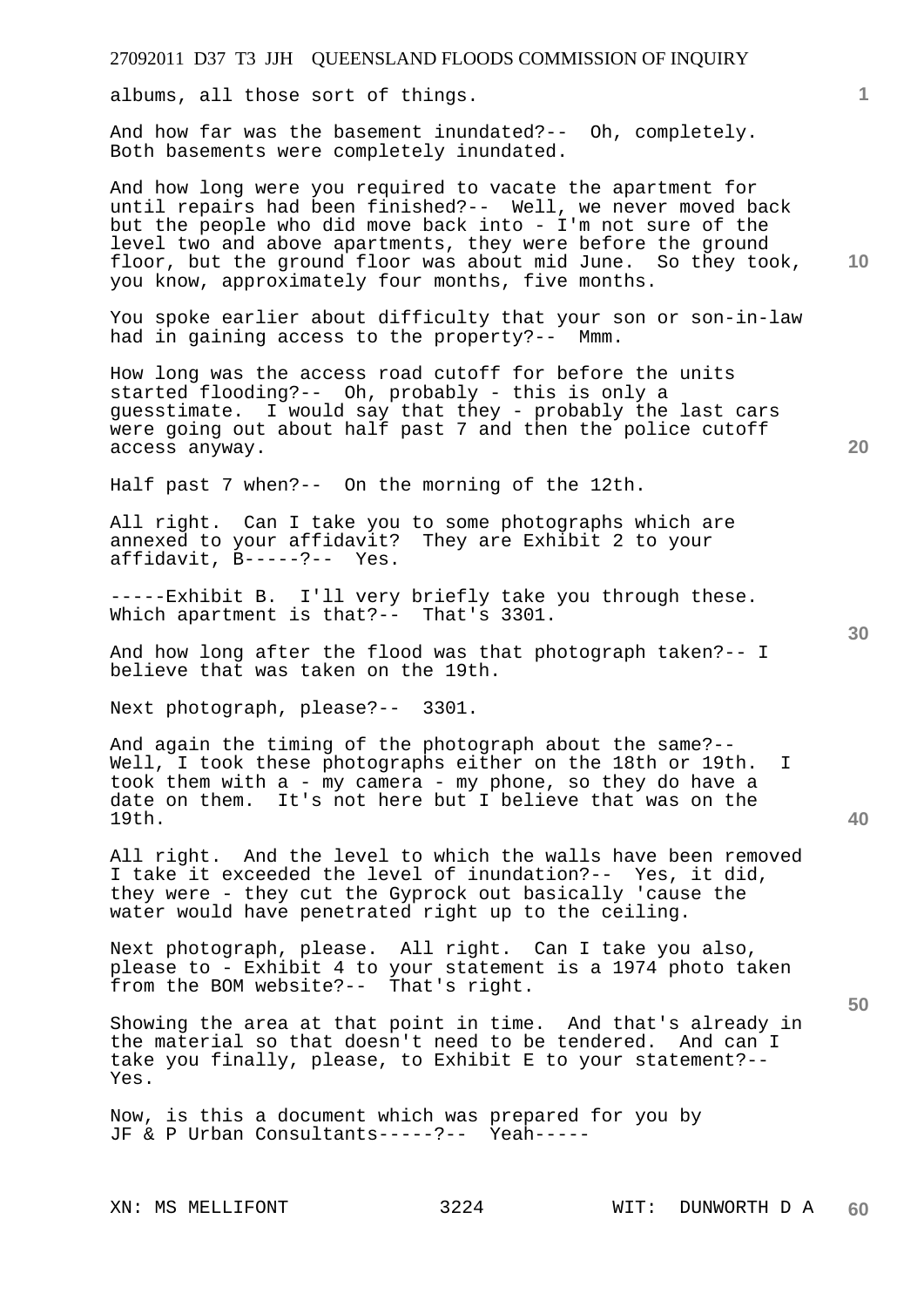-----which-----?-- -----that photo was taken originally for another matter that we were involved - my wife was involved in, and was taken on the 10th of the 2nd, but after the floods I wanted basically to get a gauge of where all the height lines were, so I asked them to superimpose the Q100, the Q100 plus 500 millimetres plus, and then the 1974 flood level. They wouldn't superimpose the 1893 because they weren't sure of the datum, but I just scaled off. It was approximately 2.85, they say, above the '74 flood level. I know those  $\overline{\phantom{a}}$ that, you know, Wivenhoe and Somerset have been built since then but that was just an estimate of where the 1893 flood level was.

All right. So you accept that this document is an estimate of some visual representations of the various flood levels?-- That's right.

Finally, Mr Dunworth, when you and your wife were considering entering into a contract for the purchase of one of the apartments what flood searches did you do, if any?-- No, we didn't. I checked with - no, we didn't do any flood searches. Probably there were two reasons. Probably the first reason was that there was a bit of pressure on, either you do the deal or you walk away, but I think the main reason was that well, you'd had a material change of use from a derelict power station to a development that was going to encompass a major piece of Queensland Government infrastructure in the Brisbane International Tennis Centre, you had a significant Australian development company who were looking to develop 385 luxury apartments, and you had the Brisbane City Council ticking off, so basically I assumed, and probably most people did, that, you know, the most stringent conditions were imposed. But after the flooding I decided that I should do a bit of research 'cause I - you know, I just never believed this was going to flood and - so my research, if I'd known what I found out, we may have considered - may not have made that decision because I don't think many people would have realised that these 385 apartments were being built within the river corridor, that this is located in what they call "precinct two", "river precinct two", which requires a minimum setback of 10 - of 20 metres from the - the high water mark. This has relaxations down to six metres. That I don't think many people knew that the flood level '74 was 10.8 and the minimum height level for the habitable level here was 8.4, so there was a difference of 2.8 metres, and that actually Softstone encroaches into the flood path of the river and is built right in the spot where the overland flow comes in. So I think if I'd known all those things, I'm not saying we would have made a different decision but I certainly would have considered it. It just seems strange to me that when you buy something like this you get disclosure statements, you get body corporate management statements, you get perspectives, you get landscape plans, you get a specification, you get elevations, but nowhere do you find you get anything to tell you that this unit is 2.4 metres below the '74 flood level. I don't know whether that would have affected people or not but it does seem a little bit strange that - and I'm not relating it just to this, that would be the same case with all apartments, but

XN: MS MELLIFONT 3225 WIT: DUNWORTH D A **60** 

**10** 

**1**

**20** 

**30** 

**40**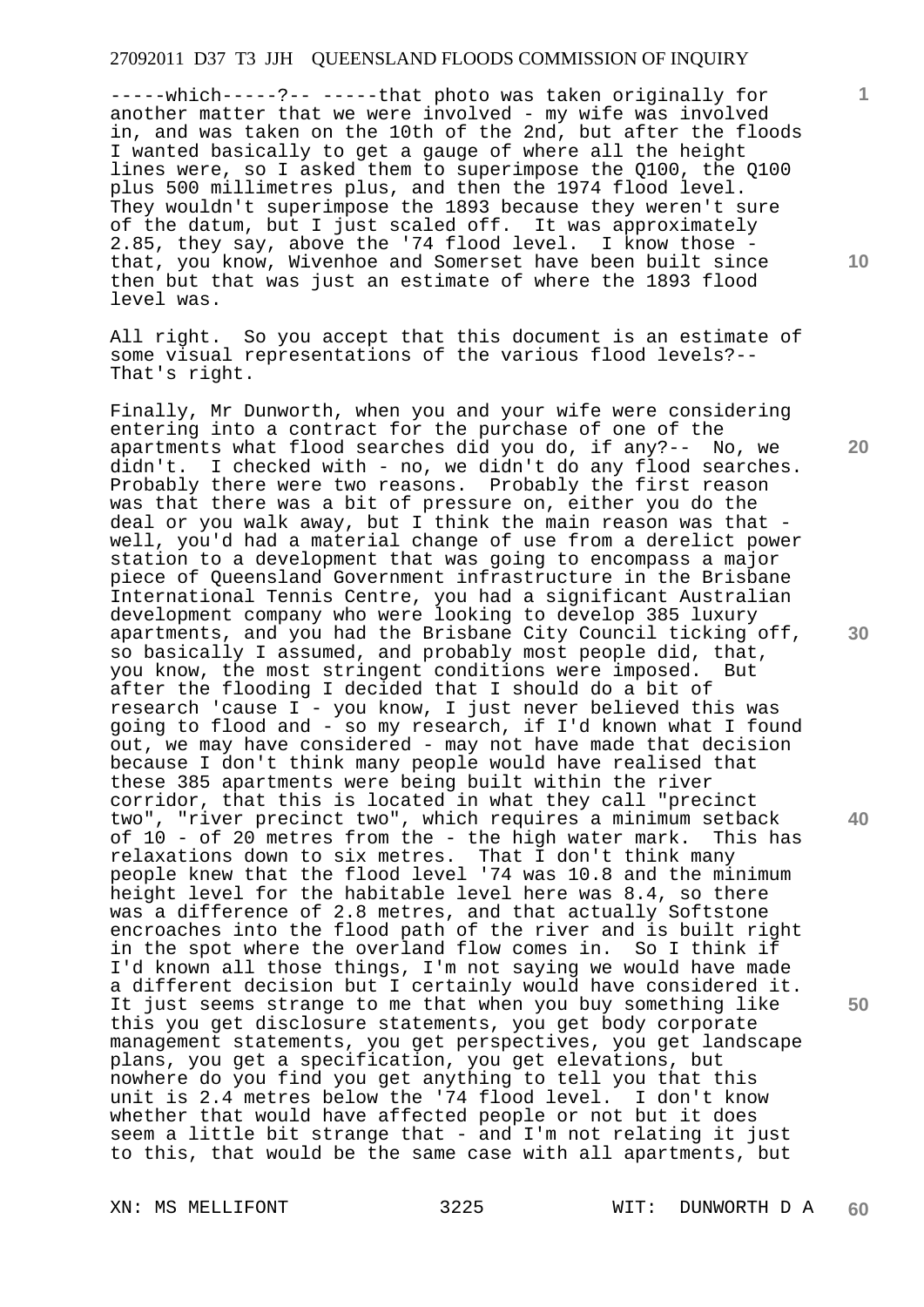it seems odd that that information is available and you don't get it. Now, in hindsight I should have checked those things out but I didn't.

I have no further questions, thank you.

COMMISSIONER: Mr MacSporran?

MR MacSPORRAN: I have nothing, thank you, Commissioner.

COMMISSIONER: Mr Dunning. Mr Porter?

MR PORTER: No questions.

COMMISSIONER: Miss McLeod?

MS McLEOD: No questions, thank you.

MS MELLIFONT: Might Mr Dunworth be excused, please?

COMMISSIONER: Yes, thanks for your time, Mr Dunworth, you're excused.

WITNESS EXCUSED

**30**  MS MELLIFONT: Is that a convenient time for the break? COMMISSIONER: Yes, we will take the morning break and come back at a quarter to.

MS MELLIFONT: Thank you.

THE COMMISSION ADJOURNED AT 11.27 A.M.

**40** 

**50** 

**1**

**10**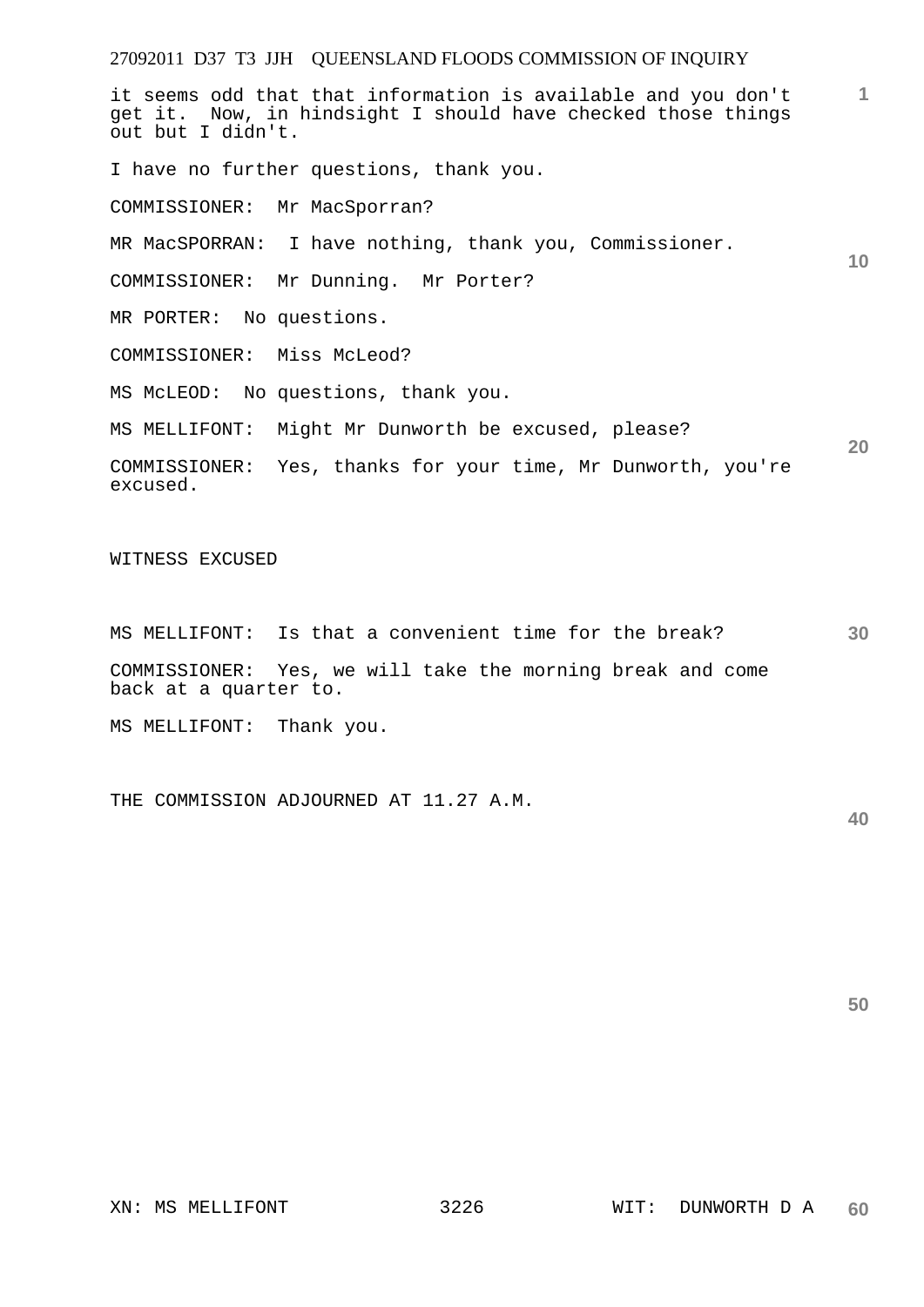# 27092011 D37 T4 SBH QUEENSLAND FLOODS COMMISSION OF INQUIRY **1 10 20 30 40 50**  THE COMMISSION RESUMED AT 11.45 A.M. MS MELLIFONT: The next witness is Rory John Kelly who is a regional manager of the Development Assessment South, Brisbane City Council. I call Rory John Kelly. RORY JOHN KELLY, SWORN AND EXAMINED: MS MELLIFONT: Good morning, Mr Kelly. You're full name, please?-- Rory John Kelly. You're going to need to speak up for us this morning?-- Sorry. And are you a town planner?-- Yes. With the Brisbane City Council?-- Yes. Do you hold a Graduate Diploma in Urban and Regional Planning from QUT?-- Yes. And have you been employed by the Brisbane City Council since May 1987?-- Yes. And did you start your work there as a planning officer?-- Yes. For almost all of the time since then, have you worked in the Development Assessment South planning team?-- All but a period of time when I was up in City Planning. When you were?-- In City Planning, sorry. Right. So, you had about 18 months in City Planning?-- Yes. And seven months in the Development Assessment North section?-- Yes - the Development - yes. Sorry - yes. Now, in respect of the timing of the Tennyson Reach development, were you a principal planner in the Development Assessment South planning team?-- Yes. And in that role, does that mean you were a senior planning officer with responsibility for ensuring the timely processing of about 350 development applications being assessed by DA<br>South at any one time?-- Yes. South at any one time?--Did you have around 20 planners reporting to you?-- Over the period of the initial application, yes. Over the period of the initial application?-- Oh, well, there's been a number of applications at Tennyson.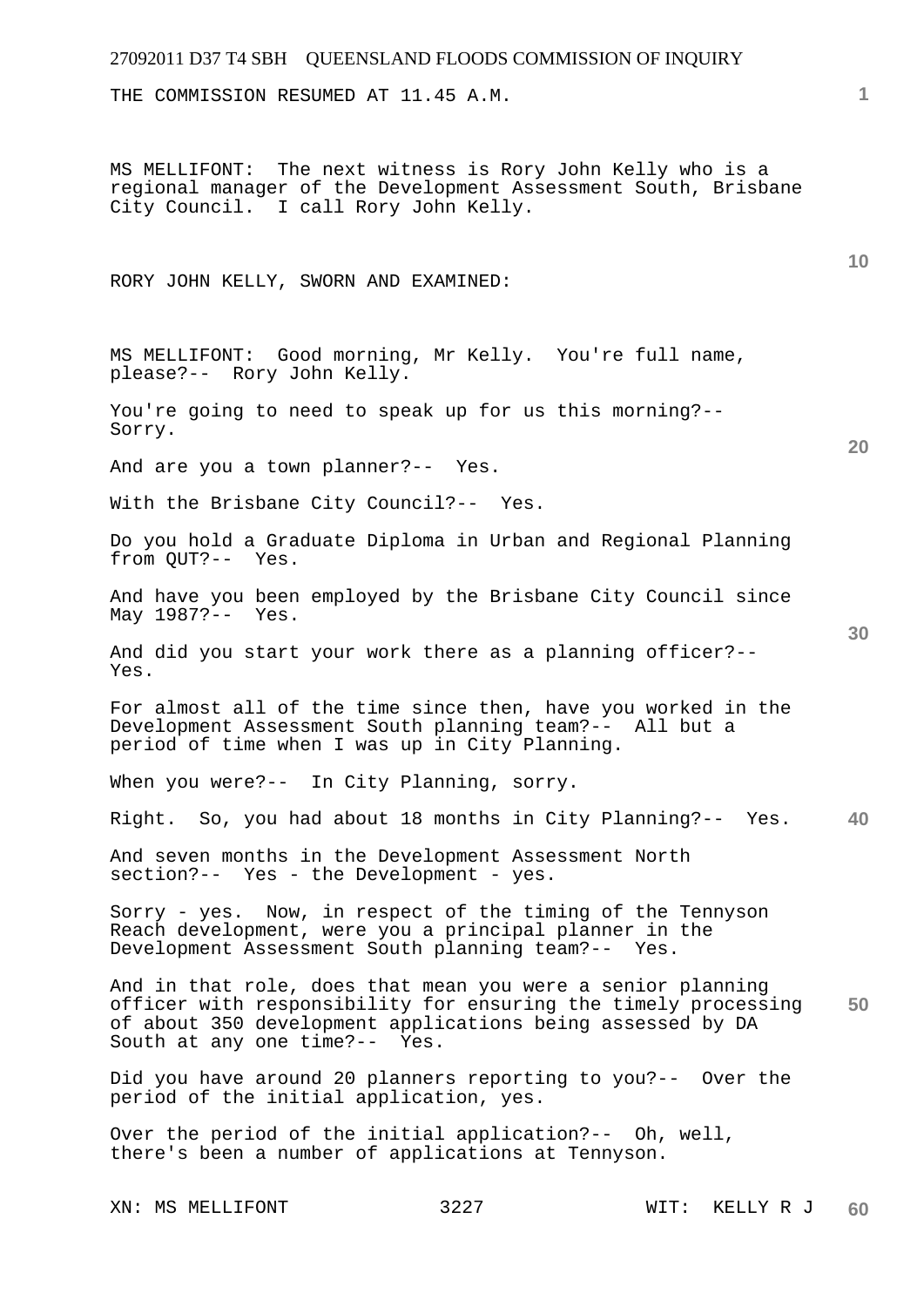All right. So, which period are you speaking of?-- Well, the initial period, there was about 20. It might have increased over the period, up until the most recent approval over that site, but it's about 20.

So, in the initial period, you are speaking about the early 2000s?-- When it was initially approved, yes.

**10**  Now, the town planners who would report to you - just speaking about the general practice within the Council - town planners reporting to you would assist you in assessing development applications?-- I would assist them in assessing development applications as part of the Assessment Team South, yes.

And sometimes they would refer technical or complex planning issues to you for your consideration?-- Yes.

**20**  You would also have direct involvement in development applications with significant community interest or complex issues requiring strategic or policy direction?-- They're the ones I tended to get more involved with, yes.

All right. Now, the Development Assessment Branch is the branch responsible for all aspects of assessment of DA applications?-- Under the - yes.

That is, DA - development applications - lodged under the relevant State Planning Legislation?-- And we also have a RiskSMART component which is partly done by private consultants but DA ends up signing them off. Development Assessment ends up signing them off as well.

All right. I'm really having trouble hearing you, Mr Kelly?-- Sorry. I'm just - sorry.

Yeah, the mike - that's probably not going to amplify, so we'll just need you to-----

COMMISSIONER: It does have some effect, I think.

MS MELLIFONT: It does?

COMMISSIONER: I seem to have noticed it if you lean forward a little bit?-- Yes, I think I have to lean forward. Yes, sorry.

MS MELLIFONT: Thank you. So, if we can just come back a second-----?-- Sure.

You said that you have a RiskSMART component to your job?-- No, there is - in the Development Assessment Branch, there is a component which is referred to as RiskSMART.

What is that?-- Okay, RiskSMART is where - where the minor applications or the applications having lower risk are prepared by private consultants that are certified to lodge those type of applications and those applications are then

XN: MS MELLIFONT 3228 WIT: KELLY R J

**30** 

**40**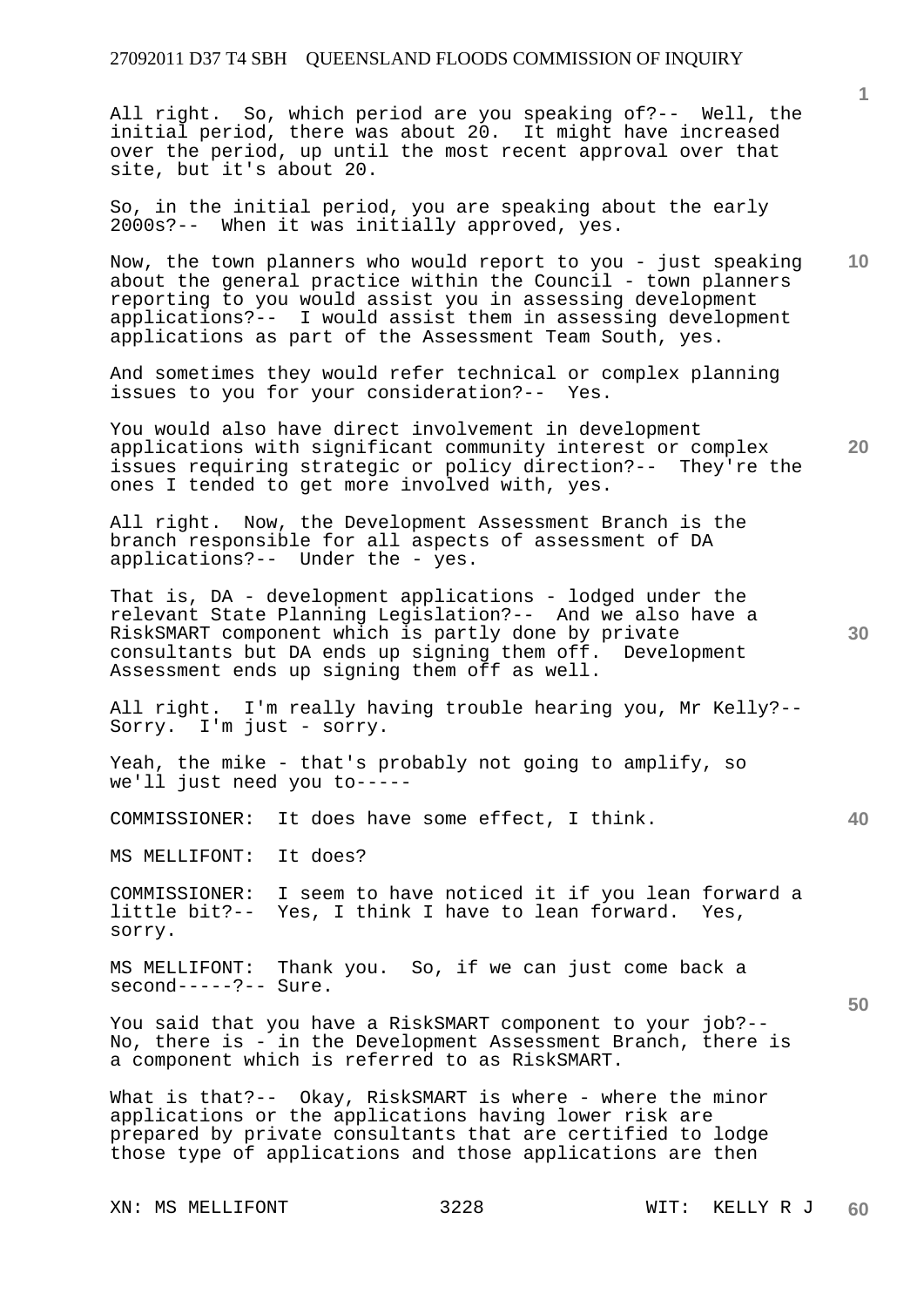processed into our system and approved within five working days generally.

Okay. Now, is the DA Branch also responsible for making recommendations as to the approval or otherwise of development applications and the conditions upon - the conditions which should be imposed on such approval?-- Yes.

And are those applications assessed against the Brisbane City Plan?-- Yes, and related documents.

Being?-- Well, the State Planning Policies, the codes, the supporting information, like the subdivision development guidelines. There might be some other documents that are referred to when we're talking about pollution matters. So, generally, it is the City Plan and any other relevant document that's applicable.

All right. So, the City Plan and any of the documents that have been produced under it, correct?-- Mmm.

Is that a "yes"?-- Yes.

Okay?-- Sorry.

The Sustainable Planning Act, the State Planning Policies and any other State legislation or regulation relevant to planning?-- Yes.

**30**  Okay. Now, the role of the Development Assessment Branch is different from the City Planning Branch; is that correct?-- Yes.

Because the City Planning Branch has responsibility for developing policy-----?-- Yes.

-----as to development and providing development policy advice to the DA Branch?-- Correct, yes.

**40**  Now, your branch has five multidisciplinary teams?-- Yes.

And those teams include planners, engineers, ecologists and architects?-- Yes.

As well as a technical specialist team consisting of officers specialising in disciplines such as hydraulics, traffic and ecology?-- Correct, yes.

**50**  So, a DA file is usually managed by a planner?-- A high level application or a planning application is generally managed by one of the assessment managers, who is a planner, yes.

And the assessing manager can have access to the expertise of the other inhouse professionals?-- As required, yes.

And they can also have access to specialist groups in other parts of Council for advice?-- Yes, if it's required to go outside the DA branch, yes.

XN: MS MELLIFONT 3229 WIT: KELLY R J

**10** 

**20**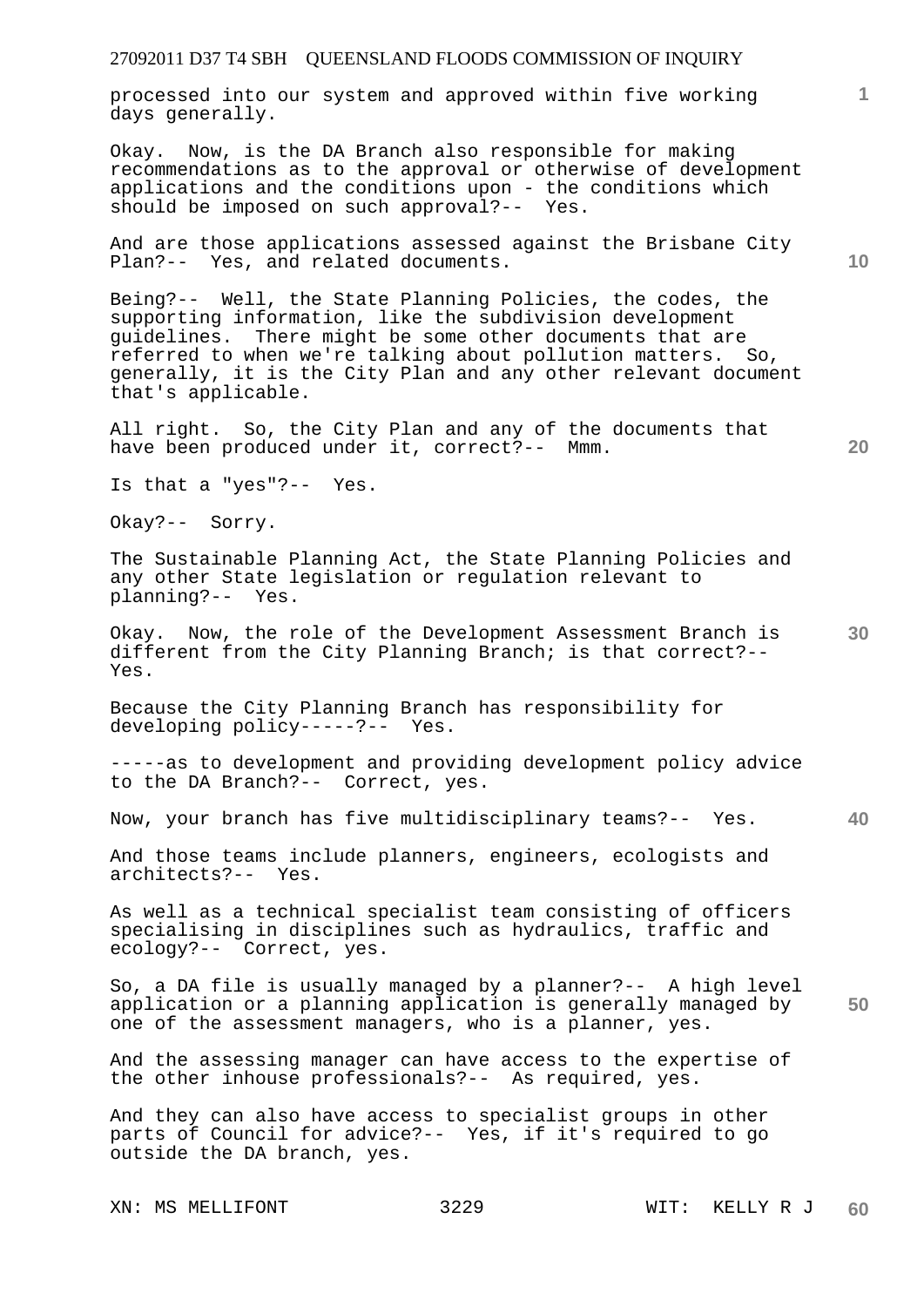And if they do so, they still retain the discretion to accept or reject the advice from these other parts of Council?-- Yes.

Now, Development Assessment South Branch is a regional team?-- Yes.

And it covers developments to the west of the South-East Freeway and the south of the Brisbane River?-- Generally, that's the area, yes.

Okay. Now, you have been issued with six requirement from the Commission within the province of the DA South Branch?-- Yes.

Now, I'll go through those and we want to tender your statements, because you've produced seven statements altogether, haven't you?-- Correct, yes.

All right. Starting with a requirement - sorry, statement produced in response to a requirement dated the 16th of August 2011 with respect to the Tennyson Reach Development. This has been titled your first statement. It is dated the 31st of August 2011. It is 122 paragraphs with three volumes of exhibits. Is that your first statement there?-- Yes.

All right. I tender the statement and the exhibits.

COMMISSIONER: Exhibit 633.

ADMITTED AND MARKED "EXHIBIT 633"

MS MELLIFONT: You have also provided a supplementary statement with respect to the Tennyson Reach Development; is that correct?-- Yes.

And this is your second statement. It is dated 8 September 2011. It is 36 paragraphs with two volumes of exhibits. Do you have before you your second statement?-- Yes.

I tender that.

COMMISSIONER: Exhibit 634.

ADMITTED AND MARKED "EXHIBIT 634"

MS MELLIFONT: Together with the exhibits. Can I show you, please, your third statement, which is in response to a requirement dated the 9th of September 2011 with respect to a development at 42 Ferry Road, West End. It is dated the 19th

XN: MS MELLIFONT 3230 WIT: KELLY R J

**30** 

**50** 

**40** 

**1**

**10**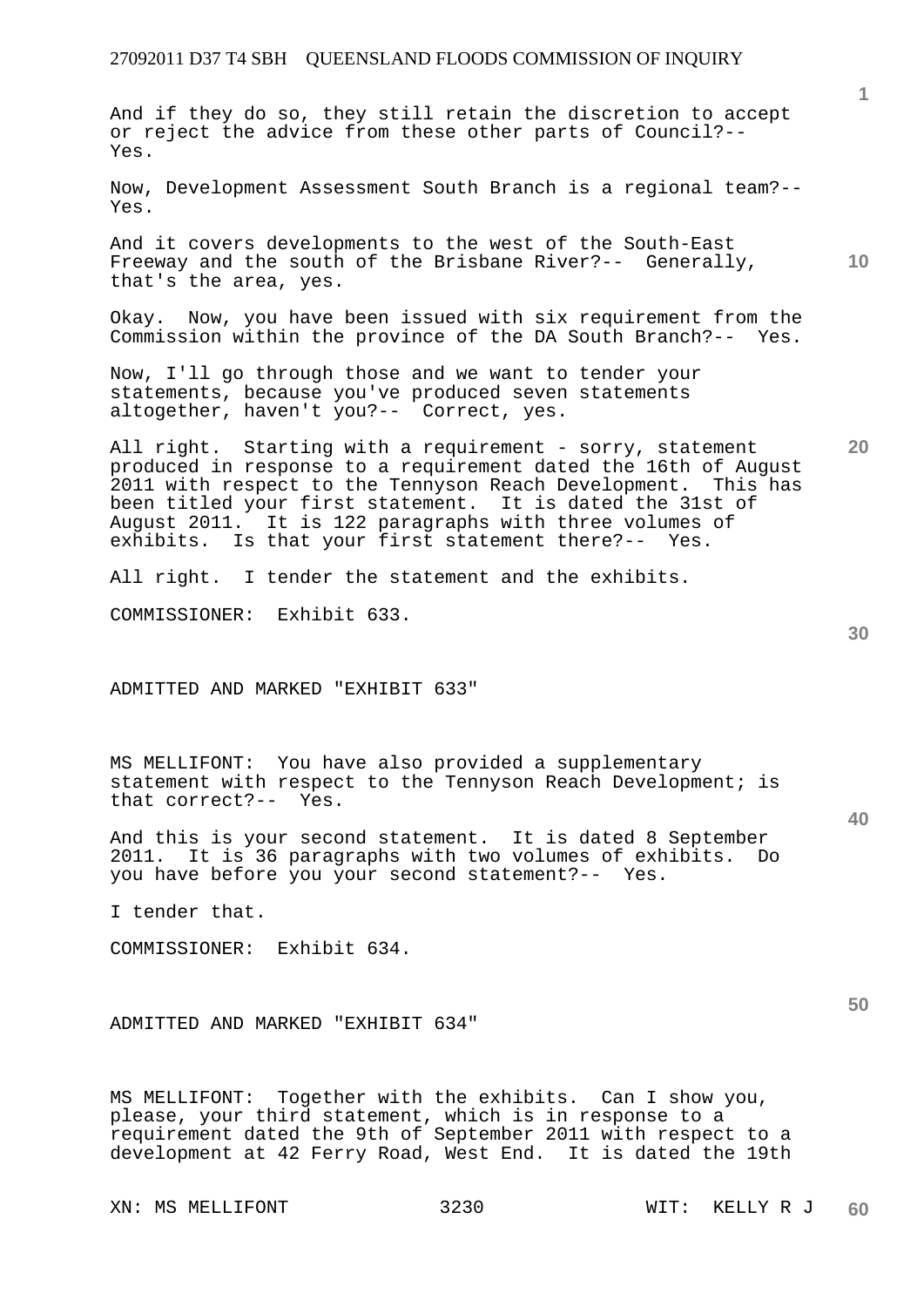**1** of September 2011, 24 paragraphs, with one volume of exhibits. Is that your third statement you have before you?-- Yes.

I tender that.

COMMISSIONER: Exhibit 635.

ADMITTED AND MARKED "EXHIBIT 635"

MS MELLIFONT: Can I indicate to the Commission that the evidence touching on the Tennyson Reach development and the West End development, so far as it relates to Mr Kelly, will be the subject of evidence this coming Monday when Mr Kelly will be recalled. Today the evidence will be with respect to the other four requirements, or as many as we get through, and with the balance also to be dealt with on Monday.

COMMISSIONER: Thank you.

MS MELLIFONT: So, the next statement is your fourth statement - this is in response to a requirement dated the 8th of September 2011, with respect to the Dulux powder coating factory at 1477 Ipswich Road, Rocklea. Your fourth statement is dated the 19th of September 2011, 16 paragraphs, along with five exhibits in a slim bundle. Is that your fourth statement there?-- Yes.

I tender that.

COMMISSIONER: Exhibit 636.

ADMITTED AND MARKED "EXHIBIT 636"

MS MELLIFONT: Your fifth statement is in response to a requirement dated the 8th of September 2011 with respect to<br>the Caltex service station at 61 Ashover Road, Rocklea. It is the Caltex service station at 61 Ashover Road, Rocklea. dated the 19th of September 2011, 17 paragraphs with four exhibits in a slim bundle. Is that your fifth statement there?-- Yes.

I tender that.

COMMISSIONER: Exhibit 637.

ADMITTED AND MARKED "EXHIBIT 637"

XN: MS MELLIFONT 3231 WIT: KELLY R J

**10** 

**30** 

**40**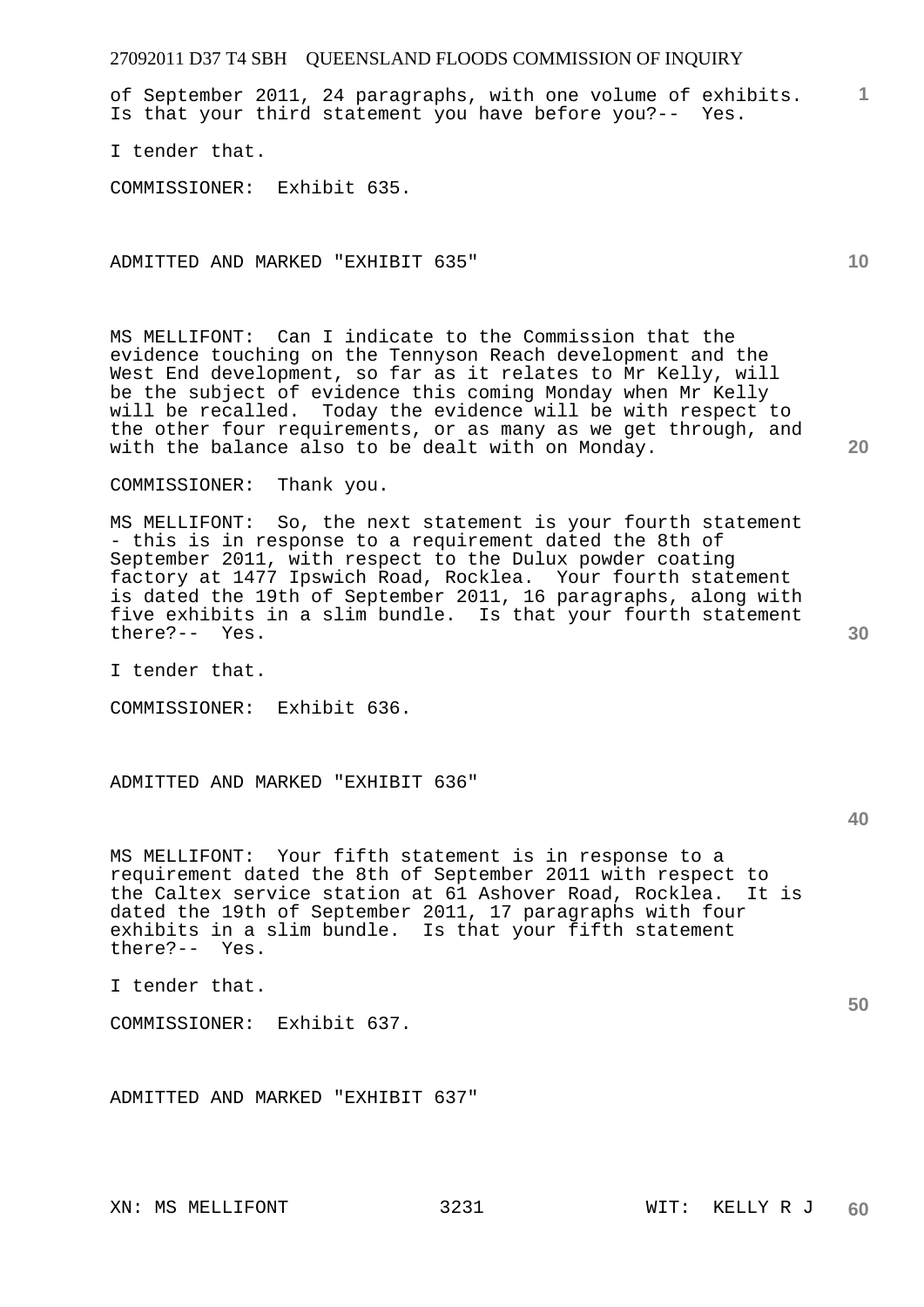MS MELLIFONT: Your sixth statement is in response to a requirement dated the 8th of September 2011 and it is with respect to three bundles, 6 Long Street, East Graceville. It is dated the 21st of September 2011, 37 paragraphs with one volume of exhibits. Do you have your sixth statement there?-- Yes.

I tender that statement and exhibits.

COMMISSIONER: 638.

ADMITTED AND MARKED "EXHIBIT 638"

MS MELLIFONT: Finally, your seventh statement is in response to a requirement dated 8 September with respect to the Yeronga Aged Care Facility at Cansdale Street, Yeronga. It is dated the 21st of September 2011, 45 paragraphs in length with three volumes of exhibits. Is that your seventh statement there four volumes, I'm sorry?-- Four volumes, yes. Yes.

I tender the statement with four volumes of exhibits.

COMMISSIONER: Exhibit 639.

ADMITTED AND MARKED "EXHIBIT 639"

MS MELLIFONT: Can Mr Kelly please have his fourth statement? This relates to the Dulux powder coating factory at 1477 Ipswich Road, Rocklea. Can I start, Mr Kelly, by showing you a Floodwise Property Report in respect of that property? We can see from that Floodwise Property Report that the height of the inundation in January 2011 was 9.2 metres. Is that your understanding of the level to which it was inundated at that time?-- Yes.

All right. I tender that Floodwise Property Report, please. COMMISSIONER: Exhibit 640.

ADMITTED AND MARKED "EXHIBIT 640"

MS MELLIFONT: Now, that site - that is, the Dulux factory site - is subject to flooding from three different sources, namely the Oxley Creek, the Stable Swamp Creek and the Brisbane River; is that correct?-- Yes.

**10** 

**20** 

**1**

**30**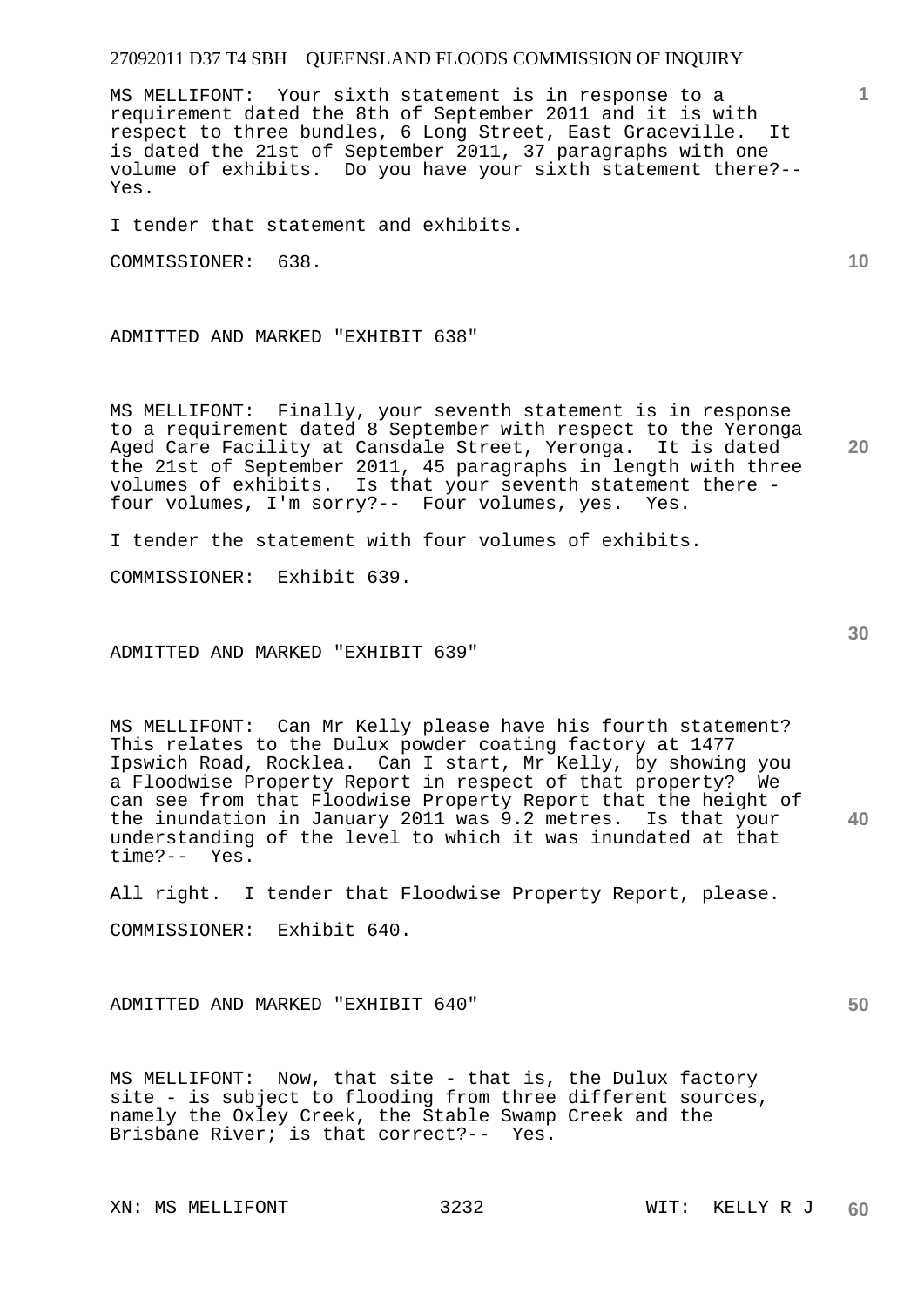Can I start with some general propositions about hazardous material? Would you accept that storing hazardous material on flood-prone land is a matter which the Council should take into account when making planning decisions regarding the site?-- Yes.

Perhaps to state the obvious, it's an issue - the issue is for the potential for those materials to have an adverse impact on the environment if they are not properly contained?-- Yes.

Particularly so if they become mixed with flood waters?-- Yes.

There's the potential issue that when there are residential areas nearby, which also suffer inundation, that there's a risk that contaminants will be released into flood waters that affect those residences?-- Yes, there is a potential, yes.

Turning specifically to the characteristics of this site at 1477 Ipswich Road, now, I just want to show you some images which have been printed from PD Online. Now, if I can draw your attention, please, to the yellow cross in the middle of this first map. Can you see the yellow cross?-- Yep.

And do you accept that indicates the location of the Dulux powder coating factory?-- Yes.

Now, this image that we see is a contour map, correct?-- Yes.

And would you agree with me that the main contour line circling the yellow cross has the number "7" written on it and intermittently also the number "7" - "6", rather?-- Sorry, the number "7" circles the main building with the "Rocklea", yes.

Yes. Now, does that indicate that the RL of the factory is approximately seven metres AHD?-- The ground level is approximately seven metres AHD.

Can I show you, please, the second of the PD Online print-outs?-----

COMMISSIONER: Do you need that first one tendered, or is it already in somehow?

MS MELLIFONT: Ah, no, can I tender that, please?

COMMISSIONER: All right. That will be Exhibit 641.

**50** 

ADMITTED AND MARKED "EXHIBIT 641"

MS MELLIFONT: Now, this second map generally indicates the areas of classification of this part of Rocklea; you would accept that?-- Zoning map, yes, or a dairy designation, yes.

XN: MS MELLIFONT 3233 WIT: KELLY R J

**10** 

**1**

**20**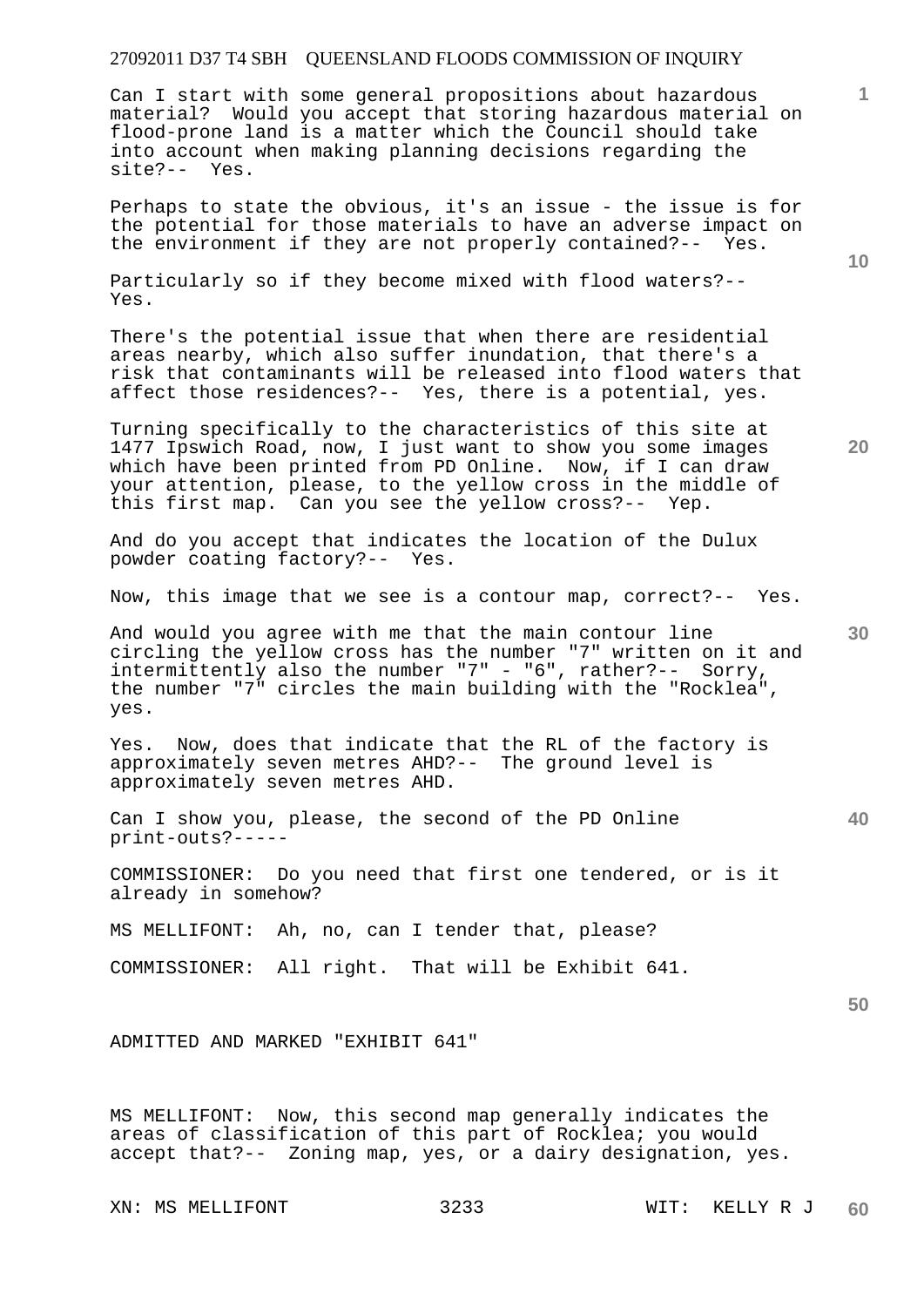Yes, all right. Now, the purple shading together with the small "GI" written just below the yellow cross shading indicates that this area is classified as general industry?-- Yes.

And if I can draw your attention, please, to the dark pink sections of the land in the top right-hand corner of the image? They indicate that the zoning for those areas is low/medium density residential?-- Yes.

And then the lighter shaded pink areas on the right-hand edge of the map underneath the dark purple, that indicates low density residential areas?-- Yes.

**1**

**10**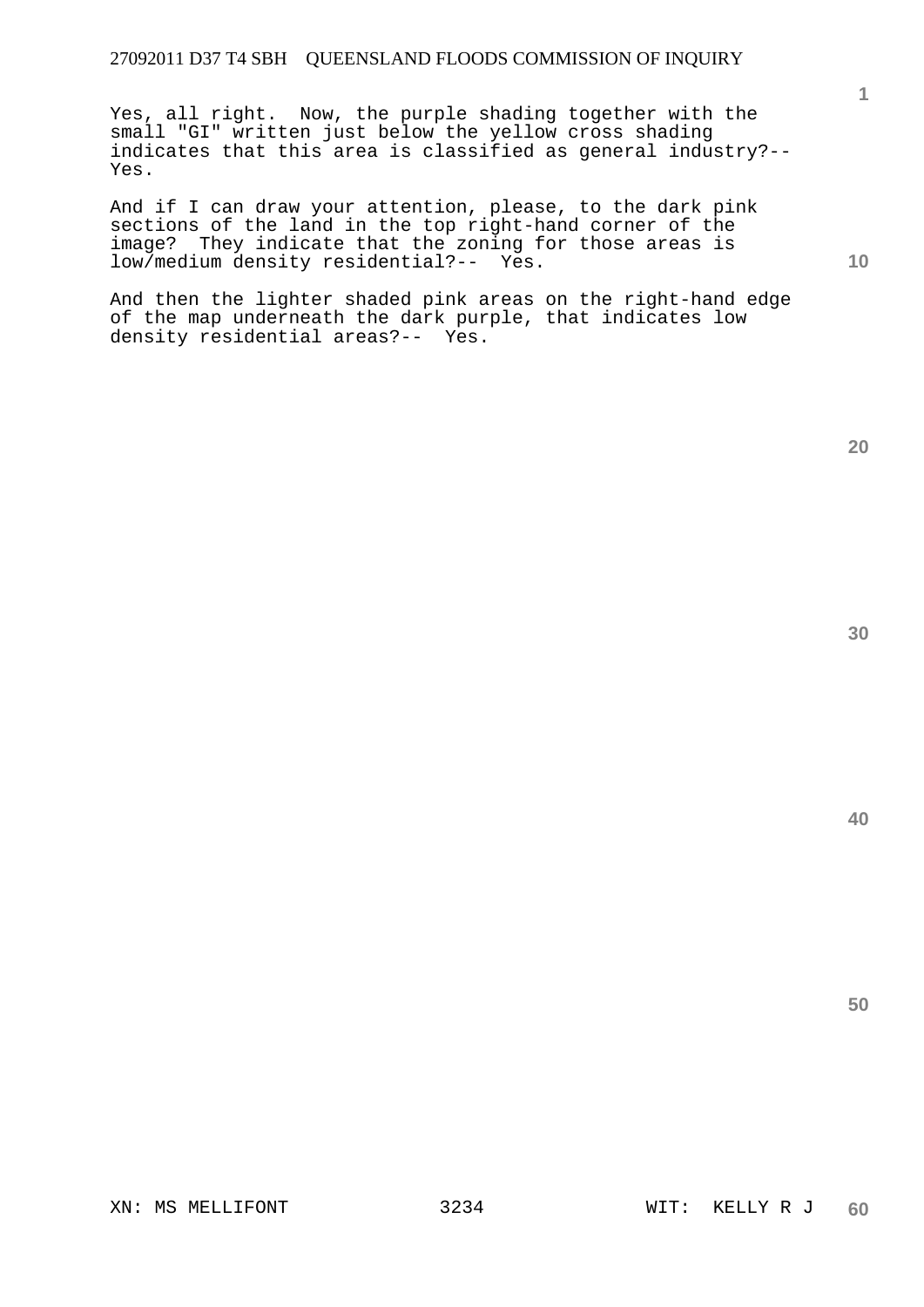Just for completion, below the dark pink shade you will see a bright yellow colour. Does that indicate a community use area?-- Community use area, yes, CU4.

Right. What do we mean by "community use area"?-- Community use area will mean that the 4 would indicate have to have a look at the City Plan to equate that community use to a particular location. I think 4 might be education establishment, so it might be a school, but I'd have to check on the City Plan.

Now, just below that again there is a deeper yellow colour. Does that indicate a sport and recreation area?-- Yes.

Still on that same map, on the left-hand side of the map there is an area of lined dark blue. Is that a waterway corridor?-- Yes, it's likely to be a waterway corridor.

A waterway corridor as defined under the City Plan?-- A waterway corridor as identified, yes, in the City Plan.

Now, the lighter blue which snakes its way through this map, that depicts the central waterway line known as the Stable Swamp Creek?-- The eastwest blue line? Down here?

As we're looking at the map, from the top to the bottom?-- Yes, I believe it to be Stable Swamp Creek.

**30**  Now, as a general proposition, types of uses encouraging general industry area are uses which generally present greater issues with contaminants that uses encouraged in light industry area; do you agree with that?-- Yes.

Now, given that, and the potential for flooding of this particular area, do you regard the general industry zoning as an appropriate one for this site?-- It's an historical zoning, it would depend on the land uses and how they mediate against flood. So, a lot of general industries zoned land is on areas that aren't prime residential land and historically it's been along a major corridor, so certain industrial uses are appropriate in that location.

All right. Let's talk about current times. If you were starting from scratch, would you zone this as general industry, given that the site has potential for flooding from those three particular sources?-- If you did no remediation works associated with the land and the area - changing the area designation to it, probably not all of it, not the area that's clearly within the waterway corridor. Some of the higher land up near Franklin Street, north of your Rocklea your red square might be appropriate.

What about the area where this Dulux site is?-- Based on - it would depend on how much mediation you needed to get - to do to bring it up to an industrial standard.

Can you give me a sense of the remediation that would be necessary to bring it to that standard?-- If you could fill

XN: MS MELLIFONT 3235 WIT: KELLY R J

**10** 

**1**

**40** 

**50**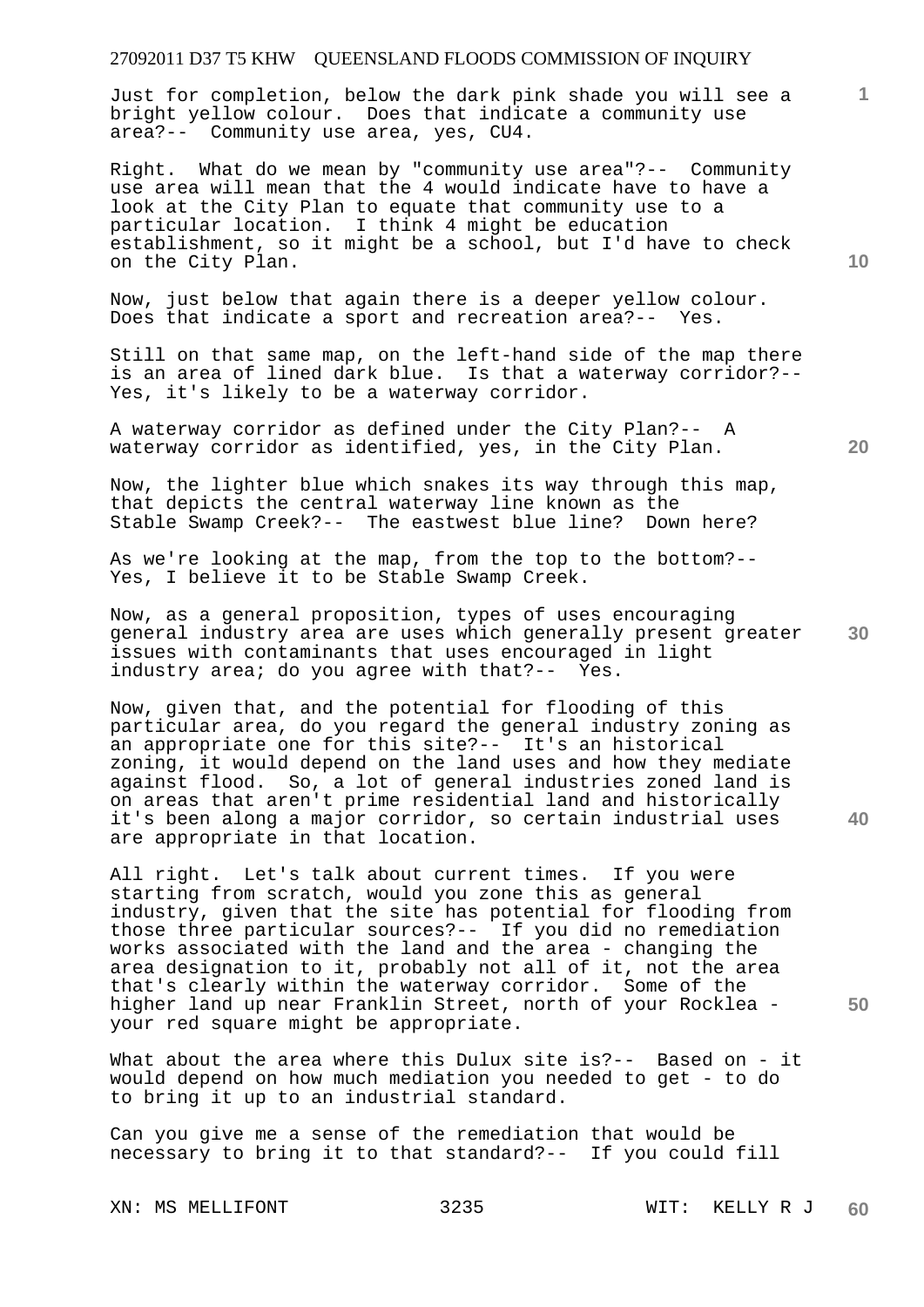that site to a certain level, provided you didn't have an impact on the regime of the creeks and waterways around there or the flooding of other properties elsewhere in that catchment.

So, run-off?-- Well, no, not run-off, it's more the - during a flood event, a prescribed flood event, that a level of amenity could be maintained on that site without impacting on adjoining properties up and downstream of the river - of the Stable Swamp Creek or Oxley Creek. Then it might be appropriate for some industrial uses.

Right. What about industrial uses which involve the storage of hazardous materials?-- Normally in that instance we ask for a risk assessment and it's how they're going the manage it and it whether they can manage it during a flood event or they can, so it's a risk issue. So, if it's - if they're able to depending on what the risk is, if it can't be managed in a flood event, no, that wouldn't be appropriate on that site, but a car sales yard might be or a truck depot might be.

What are you looking to in making that qualitative conclusion as to whether the risk is appropriate?-- It's the - with regard to looking at the risk, we're looking at a number of factors, the issue in relation to people's lives, the issue in relation to-----

Safety?-- Safety, yeah, is number one priority, getting making sure that we don't trap people in area and they get inundated because of the frequency or time it takes to flood the property.

So, you need to make sure there are appropriate access routes which can be traversed during time of flood?-- Access is part of it, yes.

What's the rest of it?-- Well, it's also the warning times, you know, if you have got enough time, a long enough time for the water when it's coming up, you can make a risk assessment on that. The other part of it would be whether that can be managed on site reasonably.

Do you know whether council is looking at this particular site in terms of whether it should remain as general industry zone?-- No. I am aware-----

You don't know or they aren't - they're-----?-- I don't know if council is looking at it specifically, council is currently preparing the next City Plan and it will be, no doubt, reviewing all land uses, as it does, as part of that process.

Given the storage of hazardous materials on this site, do you think that this site should be reviewed in terms of its zoning? I am not saying necessarily change, I'm saying - I'm asking do you think it should be subject to review?-- I think it's going to be subject to review because of its location to waterway corridor and - but as far as the storage of the chemicals, it's more a manner in which it's carried out and

**10** 

**1**

**20** 

**40** 

**30**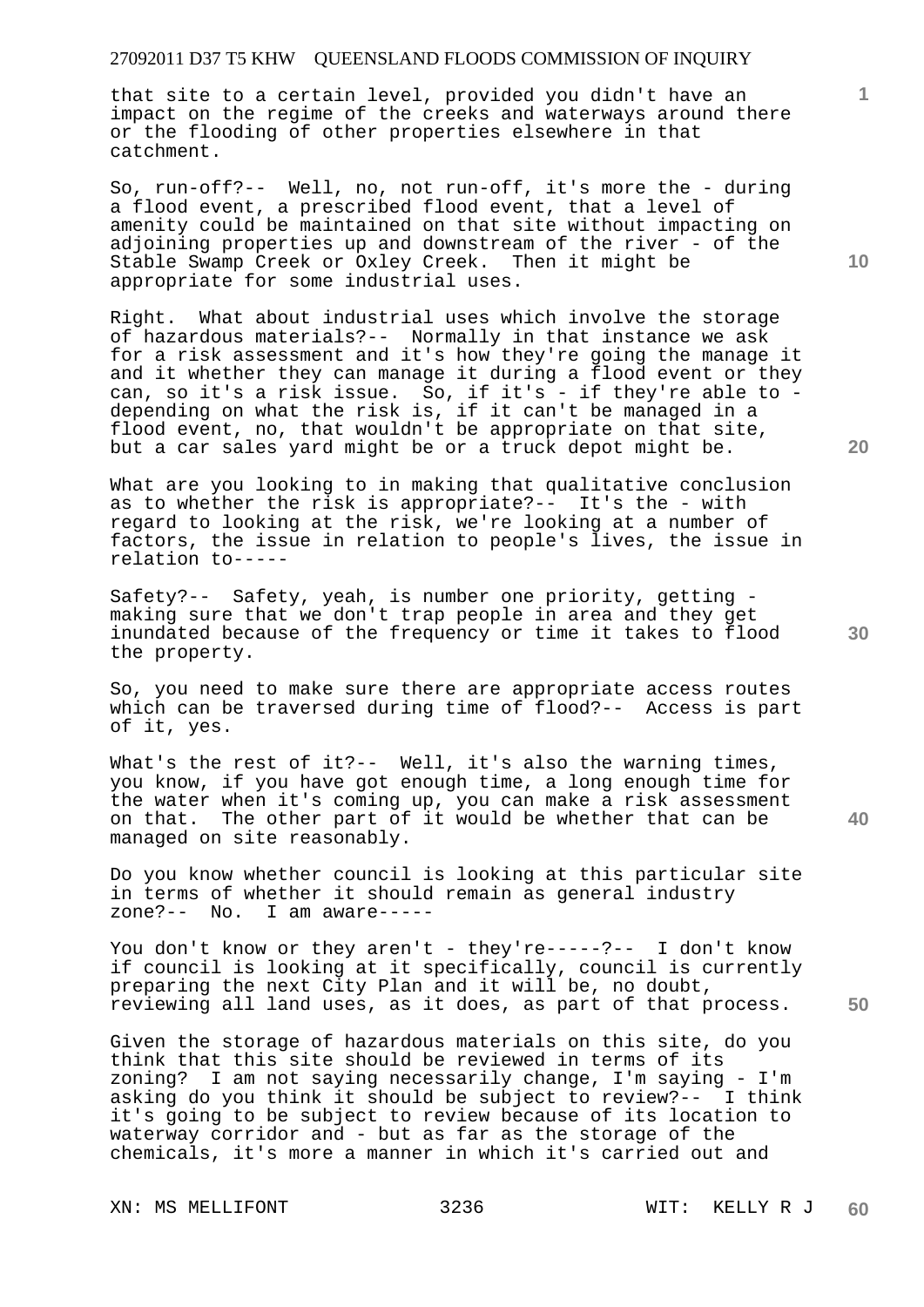not necessarily the zoning-----

Okay. So, you?-- The use is carried out on the site. The use is carried out on the site, not necessarily the land use that - because we're talking about in this particular site a use that's been established for some 50 years.

So, you would be looking to whether, for example, there was adequate bunding in place for containment?-- Yep.

And how that-----?-- Or the practice.

-----hazardous material is stored?-- Exactly.

Are these factors - sorry, you spoke of risk assessment. Are the factors relevant to the risk assessment spelt out anywhere in the City Plan?-- Yes, in the Subdivision Development Guidelines, which refer to the Australian standard for risk assessment.

Thank you. I tender that document, please.

COMMISSIONER: This is the zoning map?

MS MELLIFONT: Yes, it is.

COMMISSIONER: 642.

ADMITTED AND MARKED "EXHIBIT 642"

MS MELLIFONT: I now want to show you a map which has been taken from the Environmental Impact Statement for the Rocklea plant extension dated 24th of April 1998. Now, you can see that the map depicts the Dulux factory site in relation to a flood regulation line. What is a flood regulation line?-- A flood regulation an older term that we used to use. It's based on a mathematical or a mathematical - I understand it's based on a mathematical assumption about the level of water at - during a Q100 flood event. We don't use the term "flood regulation line", we haven't been using it for some time, it's just flood inundation line.

Flood inundation line. Is that the Q100?-- It can be. It depends on the water body it's attached to. I'd have to ask some - a specialist whether that represented it or not.

I see. In terms of current terminology for flood inundation line?-- Yes.

You don't know whether the current flood inundation line is the same as that depicted here of the flood regulation line?-- It - I think we took it off the map some time ago. This must be an older document. Yeah, it's pre-City Plan, I think it's drawn, so in the City Plan they changed the definition - the

XN: MS MELLIFONT 3237 WIT: KELLY R J

**10** 

**20** 

**1**

**30**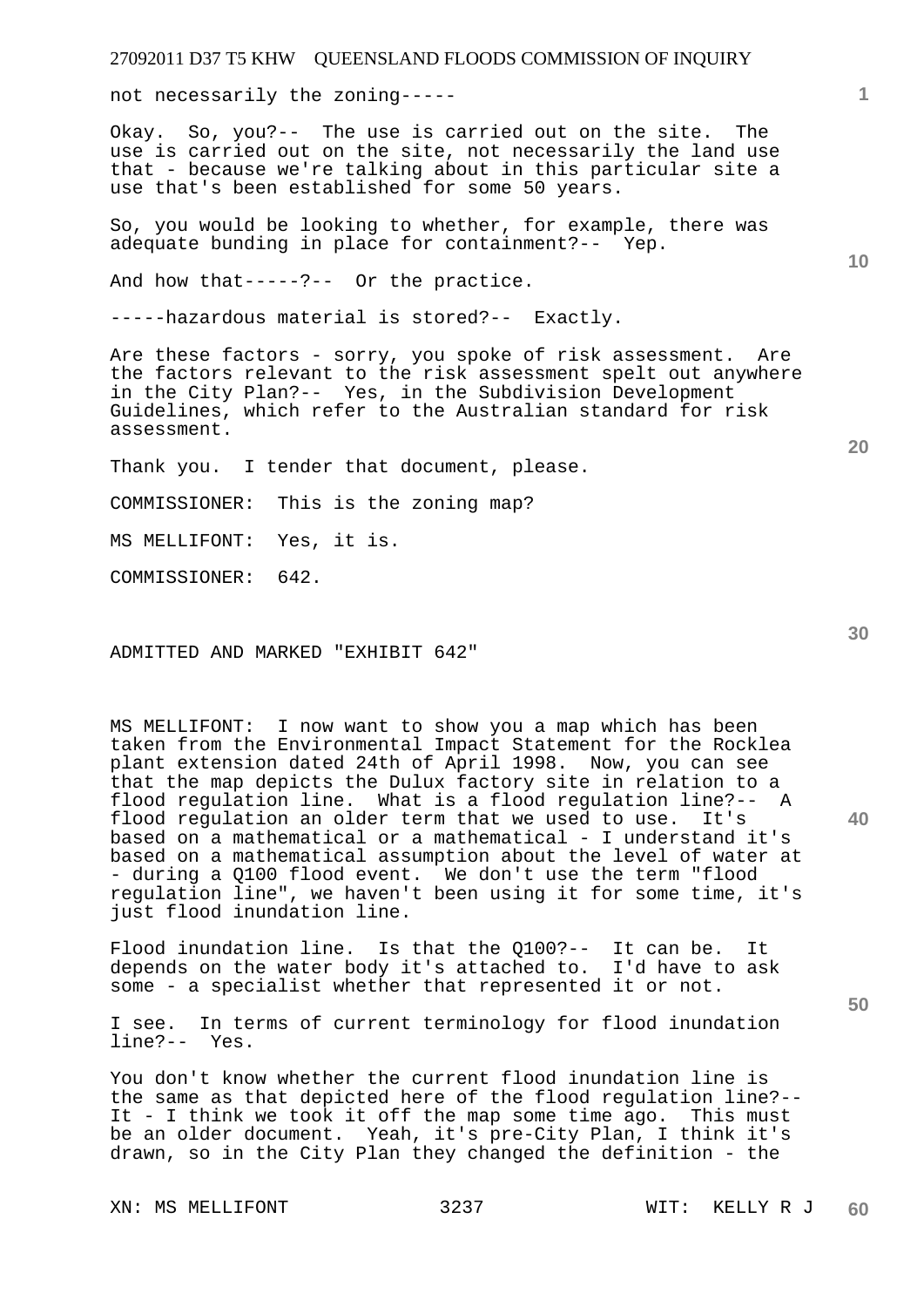terminology.

But insofar as the current flood inundation line for this property, do you know whether it, in effect, replicates what was the flood regulation line?-- I'd have to do a search. Sorry, no.

Do you know whether the flood regulation line as we see it relates on to the Stable Swamp Creek?-- Not without doing an assessment or asking someone to provide that advice, no, sorry.

All right?-- Because - sorry, I will just qualify that, because you indicated - well, I have indicated that it was subject to three different types of flooding.

Yes?-- So, it will take - I think it normally would take the highest flooding for event, so it's likely to be the Brisbane River, because the Brisbane River - up that creek, but I'd have to check.

All right. So, in terms of determining the highest source of flooding, it's likely to be the Brisbane River?-- I'd have to check that. I just - based on the rate - the flood studies done in both those local creeks.

All right. Can I tender that map, please?

COMMISSIONER: Exhibit 643.

ADMITTED AND MARKED "EXHIBIT 643"

MS MELLIFONT: Now, in respect of the developments on this particular site, it's correct, isn't it, that you weren't involved in the assessment of the original development application which authorised the use of this land?-- Definitely, yes.

So, what you have done in terms of providing information to the Commission about this site is to conduct a review of the relevant council files?-- Yes.

Now, prior to the January 2011 flood event, the defined flood level for the land was RL 8 metres AHD. I take you to paragraph 3 of your statement?-- Yeah. That's over 14 - 1477 Ipswich Road, the site that - the map that you had included two sites 1477 and 15 something Ipswich Road.

Yes?-- I just looked at 1477 Ipswich Road, which is the top part of that property that you had identified in red just previously.

All right. I will confine my questions to 1477. And do council records indicate that 1477 was subject to surface

**20** 

**10** 

**1**

**40**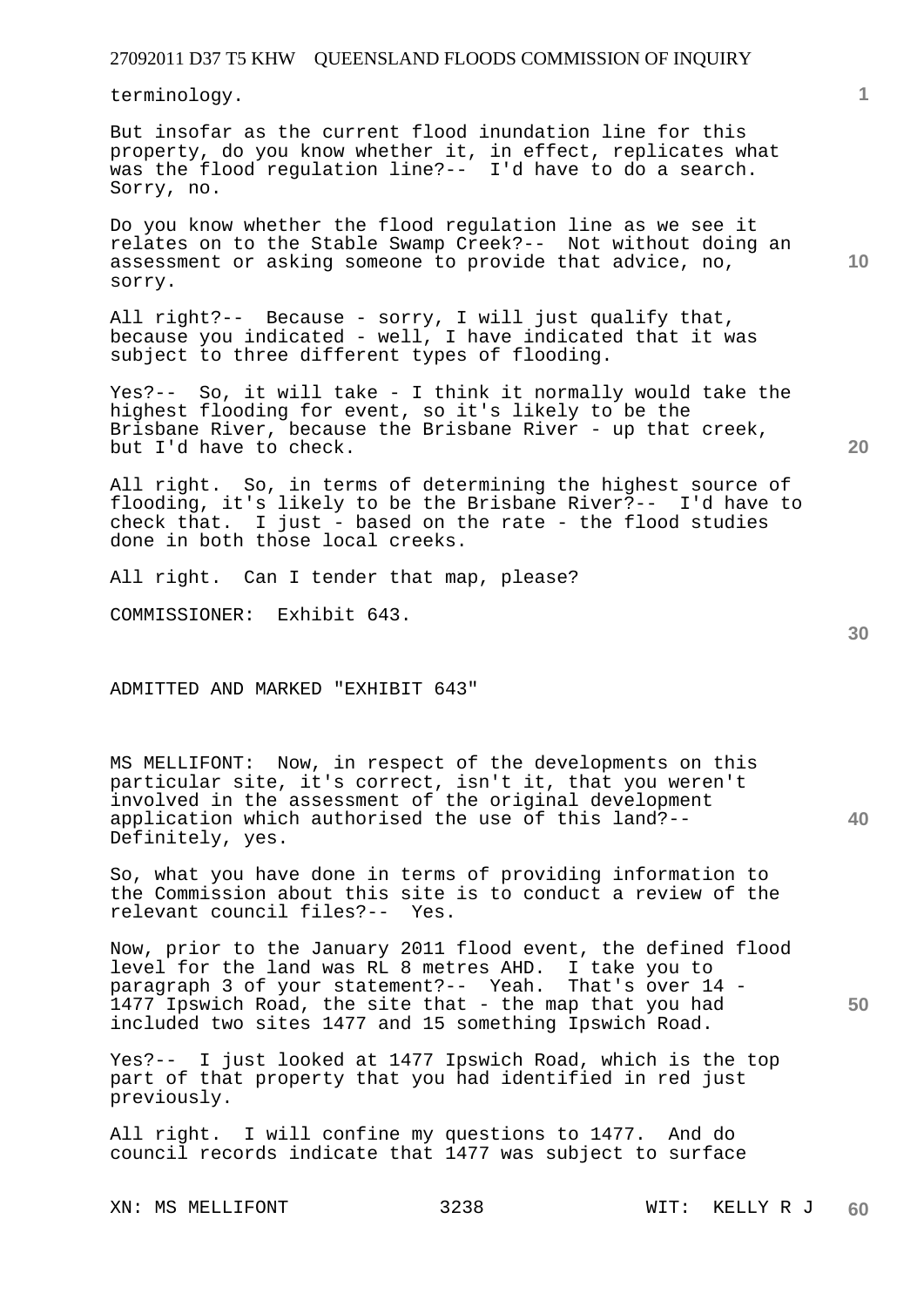flooding impacts during the January '11 flood?-- Yes.

Having conducted a review of the council records, were you unable to find an approval which authorised use of the subject land for the Dulux powder coating factory?-- I was unable to find the file, we just found a record on a file indicating the approval had been granted in '57.

So, the approval was found but not the documents in advance of that?-- No.

Is that correct?-- Yes.

Are you able to make any observation in terms of the sufficiency of how the records were kept in respect of this particular development history?-- All I know that is in 1974 council lost a lot of records in the flood because of where they were stored at the time. So, going back more than 50 years tends to be more difficult to find files, and DA files are only kept for a certain period of time-----

How long?-- -----before they're destroyed. I think it's about 50 years. So, it's likely that those files may have been destroyed as part of the normal process of keeping records.

Okay. So, what we do know is that there was an approval on the subject land for paint and varnish manufacturing on 14th of June 1956?-- 50?

'56?-- '6, yes.

And we know that the council files do indicate that there were some subsequent approvals issued in relation to extensions of that use on the land but that none of those approvals appear to relate to a powder coating factory?-- Yep - yes.

Okay. There is an ERA issued under the Environmental Protection Act so far as your inquiries revealed; is that right?-- Yes.

So in paragraph 15 of your statement you state that, "On the 23rd of May 1997 an environmental authority was issued under that Act.", for ERA 10 paint manufacturing?-- Yes.

Were you able to find that on the file?-- There's a separate file created for ERAs.

Were you able to find those on the council records?-- I believe so, yes, and it's attached.

Now, can I take you, please, to paragraph 13? You state that council records indicate as derived from flood studies carried out that the land is affected by flooding from the Brisbane River, the Oxley Creek and the Stable Swamp Creek, and you state, "The proximity of the subject land from each flood source is only partially relevant in determining the highest source of flooding." Can you explain that sentence,

**20** 

**10** 

**40** 

**50** 

**30**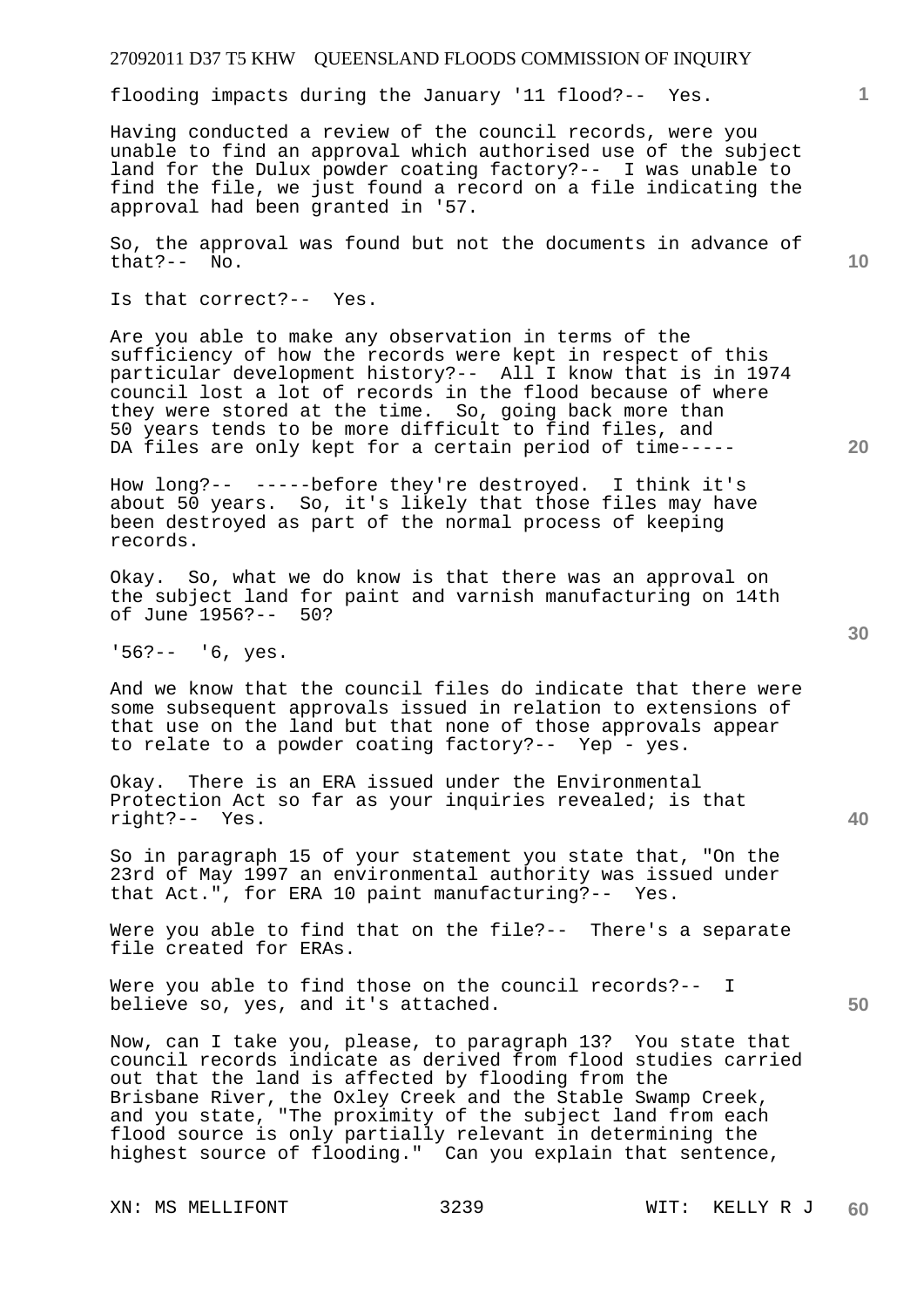please?-- What I'm saying there is that the Brisbane River is one type of flooding, it's a slower event and it might be higher, the Oxley Creek is another source of flooding so the flooding from Oxley Creek might be in its - part of its catchment and it comes down and then the outflux comes back up and inputs on it, or you might get very localised flooding from Stable Swamp Creek with a cloud dump somewhere in the Stable Swamp Creek catchment. Oxley Creek is not in flood, Brisbane River is not in flood, but because Stable Swamp Creek is in flood, part of this site will be impacted by flooding.

Okay?-- So it's not - sorry, it's not just one single source that we would go to and then it might be overland flow as well too affecting the site, which is not - which is another form of flooding.

And in respect of this particular site, is it known to flood from overland flow?-- There's no - it's not mapped but there might be some overland flow down the road that might have an impact on it, but it's not on the site.

Are you speculating about that or is that-----?-- Well, we don't map - council only maps overland flow up to a certain depth - over a certain depth. Under a certain depth we still look at it, look at the land flow just to make sure and check it out, but it's - council records indicate that it's these three sources of flooding that affect this site.

Has overland flow been checked out by council for this site?-- I checked it out, yes.

Okay?-- It's not mapped on our overland flow but that doesn't discount it when we come to assess an application.

So, there's no particular record of overland flow, but it may still happen; is that a fair summary?-- Yes, yes.

Is that a complete summary of the knowledge with respect to overland flow?-- On this site, yes.

Yes. So, do I understand it to be that you will take into account it might flood from the Brisbane River, might flood from Oxley Creek, might flood from Stable Swamp, but how do you determine the highest source of flooding?-- Each of those river sources or creek studies have flood studies on them and I was able to ascertain, talking to one of our hydraulic engineers, what the level of flooding was when they modelled flooding in those three systems.

**50**  And is the highest source of flooding the Brisbane River?-- I believe so, yes.

Is there a report prepared by a hydrologist somewhere on this issue?-- There's the - I believe he used the 2003 flood study for the river, the other two have individual studies, I don't know what dates they are.

So, who was that hydrologist you spoke to?-- Mr Andrew Blake.

**20** 



**40** 

**10**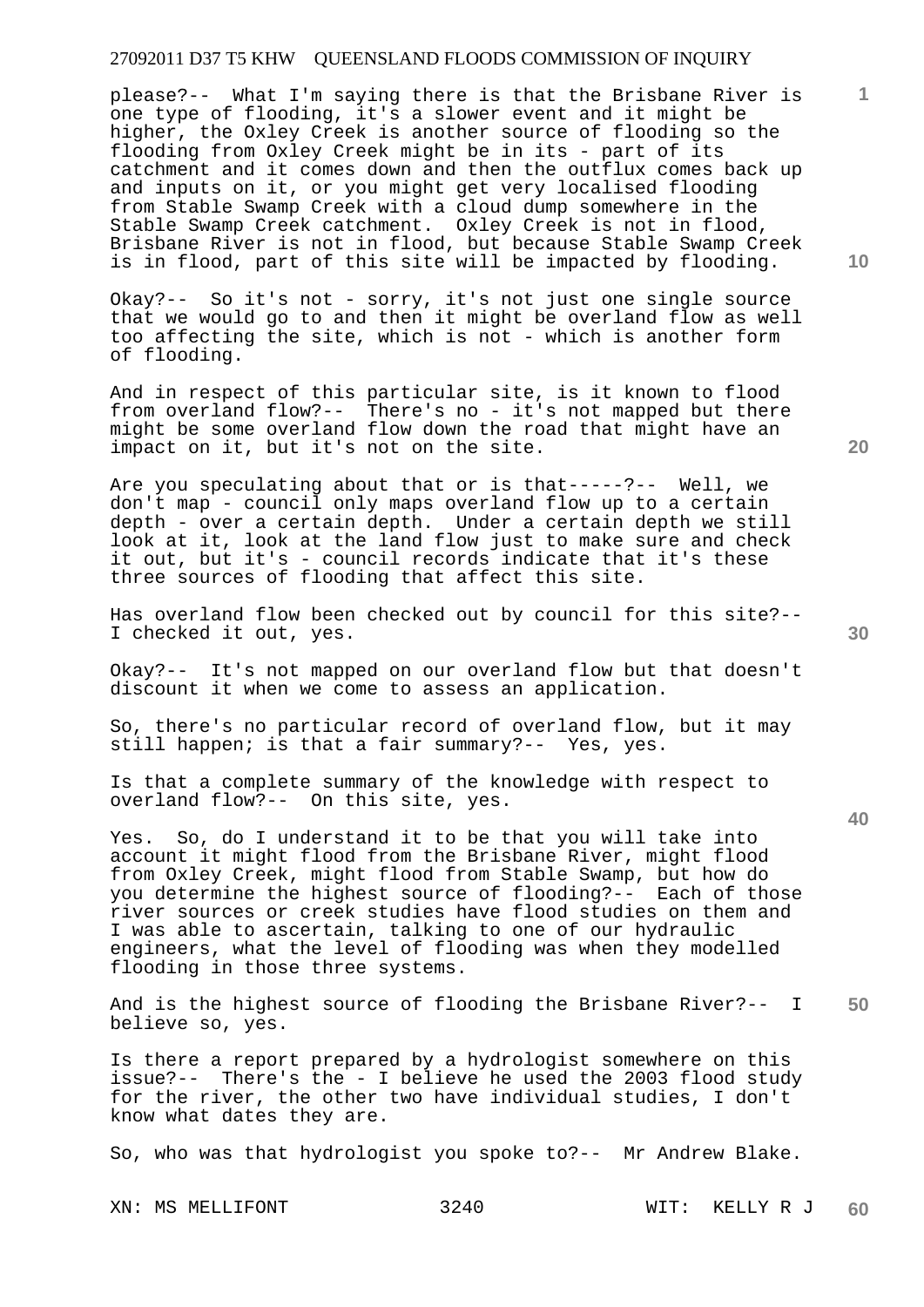Andrew Blake within council?-- Yes.

Was the information to you conveyed verbally or was there a written report?-- I made notes and we went through his - his sort of calculations and he interpreted them for me and told me what the levels were at Q100, Q50, Q20, Q10.

Okay. In the last sentence in paragraph 13 you state, "All sources of flooding are relevant at the time the development application is lodged to ensure no adverse impacts upstream or downstream of the site occur." So-----?-- Sorry, yep.

When you have a planner looking at a development application for a site like this with multiple sources of flooding, how do they take those features into account in making decisions which are intended to prevent adverse impacts up or downstream?-- Part of the planning process in council, within the teams, it's not a planner just solely making the decision or doing the investigation. Because it's a multidisciplinary team, a planning application on this site will be referred to an engineer, it might be referred to some of the other specialists. The engineer has reference to TST or the specialist people, so they would look at flooding, the planner might look at flooding as well too based on the information we have in our computer systems, and from that querying the engineer or querying the specialists as well, so it's not just the planner would be making that determination. Also part of the acceptance of an application on the site is that we have a process where we go through where senior officers look at it, they might make notes. We call this our daily team meeting. They might record that it's impacted by flooding because we have a number of sources where we can get that access from electronically at our daily team meeting, and then the file is then allocated to an engineer, to a planner who's appropriate and can do that type of work or is skilled enough to take on the particular job, it might go to a pollution officer as well on this particular site, and collectively they come back with their reports, and the planner then puts that together and completes their assessment against the City Plan.

All right. I am interested to know whether there is a checklist or a template which is available to planners looking at these development applications which they can cross off to make sure they have taken into account all relevant considerations as regards flood risk. Is there such a thing?-- The checklist in some respects is the daily team the DTM or the daily team meeting list of issues that have been identified by senior planners, and that would be largely based on experience.

But that depends upon the particular planner, whether they are at the junior or senior level picking it up and raising it as an issue?-- If it's not picked up at DTM, the planner still does an assessment against the City Plan. The level of information that Brisbane City Council has for a planner to look at would be very hard with the mapping that you have seen there, that shows waterway corridor, with the properties

XN: MS MELLIFONT 3241 WIT: KELLY R J

**1**

**10** 

**20** 

**40** 

**50**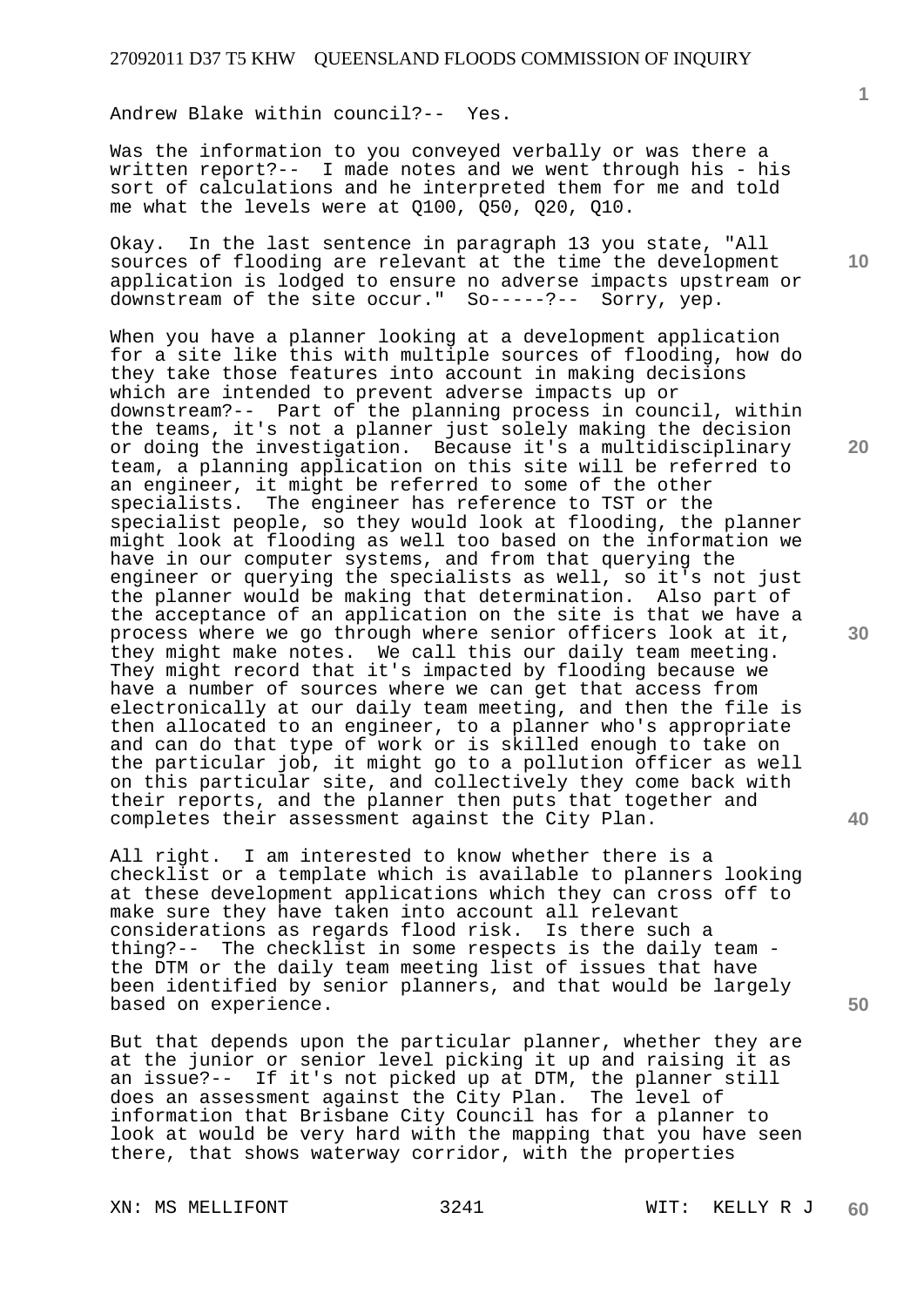online that we have, to miss flooding on a particular site, and not at least alert an engineer to have a look at it and see if there was an issue, and then the engineer has their Codes that they look at which includes flooding as part of their standard assessment of the application.

Accepting that it would be difficult to miss, I accept that. Ir you have got something next to a waterway corridor presumably you are going to have to think about flooding, but humans being humans, they fail from time to time to look at everything they need to look at. What I'm asking about is is there the potential for a checklist or a template to make sure that in the assessment process the planner can go through and say, "I have now looked at all the relevant considerations, all of the relevant provisions in the City Plan, all of the relevant provisions in the State legislation, regulations, all of the provisions that have been promulgated under the City Plan, all of the guidelines, all of the Codes, all of those things and I can tick them all off and I have done all of those things.", is there room for that in council?-- Yes.

What do you think of that as an idea?-- That assumes that the planner or - has had time to go through the multiple pages of checklists as part of the process. Council does have - sorry, as part of the RiskSMART tool they do have a checklist there that they fill online and it identifies flooding and the flood applications get taken out of RiskSMART and put back into the teams, so there is a checklist that you referred to, and that RiskSMART tool can be used within the teams, it's an electronic process, but it wouldn't be as comprehensive as you have indicated, it would indicate - it indicate areas of risk in relation to the assessment and then they're followed. With the more detail I found that you have in checklists, the less likely people are to get to the last page which might be the most important as part of processing the application.

Well, then, how does council ensure that everything is looked at that needs to be looked at?-- Because the - through the multidisciplinary team we have had engineers look at applications, we have had the planner, we have had senior planners and principal planners may have looked at applications - the same application during the process. It's not one person doing the - does their work, gives to it the delegate and no-one else checks it.

So, it entirely relies upon the skills and the experience and the perception of those within the team?-- Of a multidisciplinary team, yes.

Right. Okay. Now, in respect specifically to this property in 1998 a development permit was granted for a material change of use on the site for the purposes of constructing a hazardous industry and dangerous goods store; do you agree with that?-- I'm not too sure if that approval is actually on the adjoining site or the subject site. There's a site to the south where they put their dangerous goods store, and you can see it on the aerial that you produced, that's on a different site, that's not on 1477 Ipswich Road.

XN: MS MELLIFONT 3242 WIT: KELLY R J

**10** 

**1**

**20** 

**30** 

**40**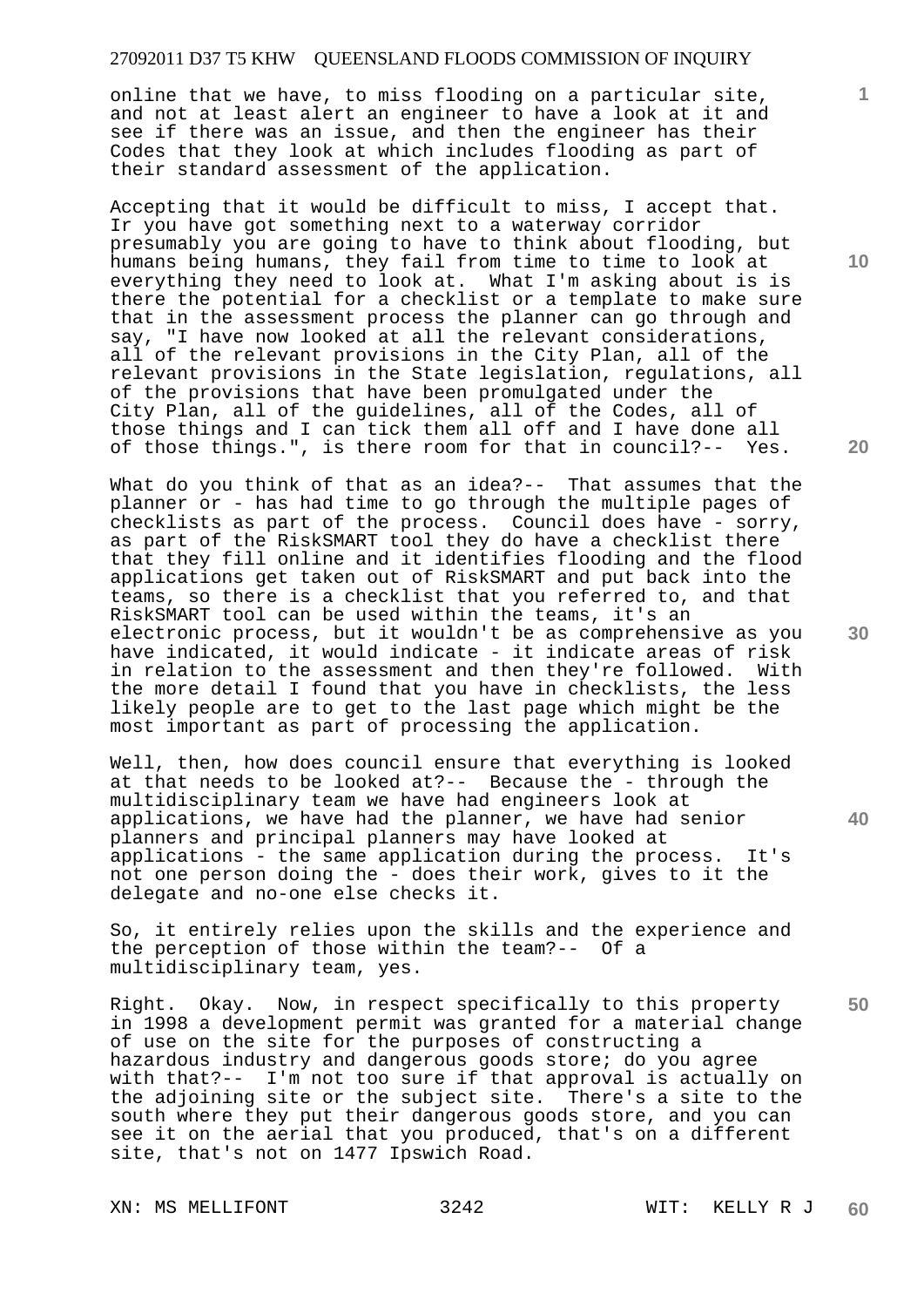All right. Just give me one second. From your review of the file, did you see records indicating that that site was, in fact, extended for the purposes of the dangerous goods store?-- Well, I did, but I can confined myself to what was in the statement of 1477.

Very well. Now, what I would like to do, please, is to show you the Decision Notice and the approval conditions package for a material change of use on the site. The lodgement date for this application was the 6th of May 1998. So, this document will come up. Can I indicate to you that this document comes from the council's DA file which has been produced to the Commission, and the first document we have up here is the Decision Notice in respect of the material change of use on the site. You will see that the site is described as 1477 through 1515 Ipswich Road, Rocklea?-- Yes.

Right. Have you seen this document before?-- I may have - I have seen it - I have seen a lot of documents on this site in relation to preparing my statement.

Right. Can you have a look at it and tell me whether you agree there is an approval for the erection of a hazardous industry and dangerous goods store?-- It indicates in the description further down that is for a hazardous industry dangerous goods store, albeit that we're limited when we prepare these how much text we can do, but I'd need to see the plans attached to this before I could probably fully comment on whether it's just an awning that they have changed.

**40** 

**50** 

**30** 

**1**

**10**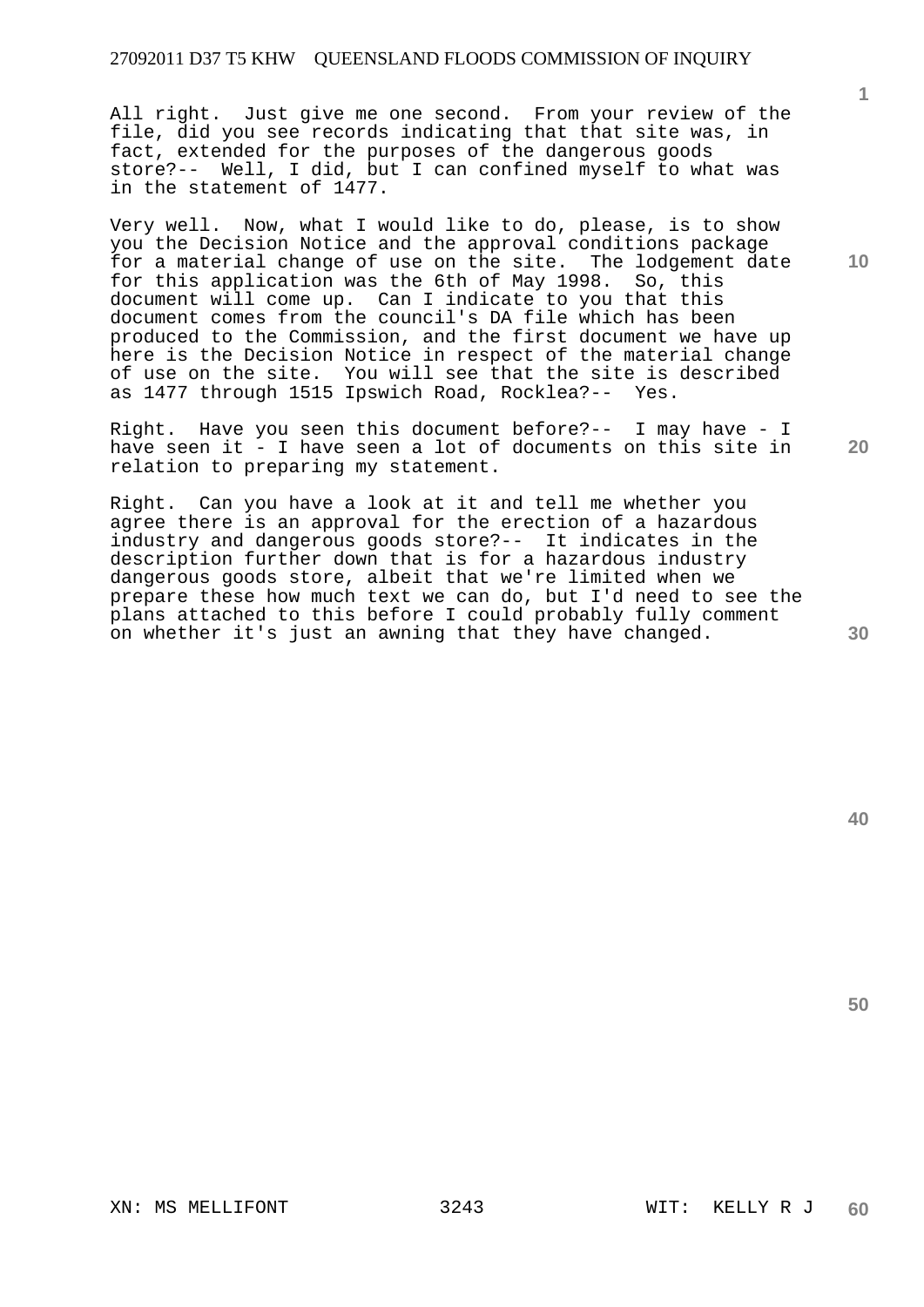"It's just a"?-- An awning to a dangerous goods store or whether it's actually the dangerous goods store that's to the south on the adjoining site.

All right. So page 23, please. Why don't I take you to it and we'll see how we go with this and if you need to have more of a look at the documents during a break we can do that. But we've got up there page 23 of the approval package relevant to the extension, and can you have a look, please, at condition 23A? It is a little difficult to read, but it requires "proposed buildings to have an immunity of flood waters from Oxley Creek in a Q100 storm event. Alternatively the finished floor level of the proposed buildings is to be at a minimum level of 7.17 AHD"?-- Mmm.

Now, if you look across to the opposing column you'll see that the Q100 level for the Brisbane River is 8 metres AHD. That reflects, obviously, what we've taken you to earlier in your statement. Now, what I'd like to ask you is if Council were looking at this today, do you think that a clause like 23A would be imposed?-- It depends on the circumstance. If it would be imposed?-- It depends on the circumstance. was an extension to an existing building and they couldn't put the building higher because the ground level was there and they were only doing an extension to the building it would be not workable so we would go back to - if 17.17 was a level that the building was designed at-----

7.17?-- -----7.17 but it would be attached to a risk assessment plan to work out whether it's acceptable, depending on where this is on the site and where it is in relation to the flood event and whether it's attached to a building as to whether that building approval should be granted.

Right. So can you explain the process that would apply now?-- Well, the process that would apply now is that because it's impacted particularly by Stable Swamp Creek on the site and that Stable Swamp Creek and Oxley Creek can come up a lot quicker than the Brisbane River, there would be some form of hydraulic report attached to that application under City Plan. This was under the town plan so it's a different document altogether-----

Yes?-- -----and there would be a - no doubt there might have been a hydraulic report attached to this document, but there would be a hydraulic report with the latest information and that would go through and part of that would be a risk assessment under the subdivision guidelines.

**50**  And as part of that risk assessment would you look to see what conditions might be opposed if the request was approved or you might-----?-- Well-----

-----decline the request?-- Well, it depends on whether that request can be managed on the site. Reasonably managed on the site. So - and whether there's enough time for them to lift the stock above the flood level or the Q100 or a - you know, get the stock out. It - there's a number of variables that we would take into consideration but that would be assessed in

**10** 

**1**

**20**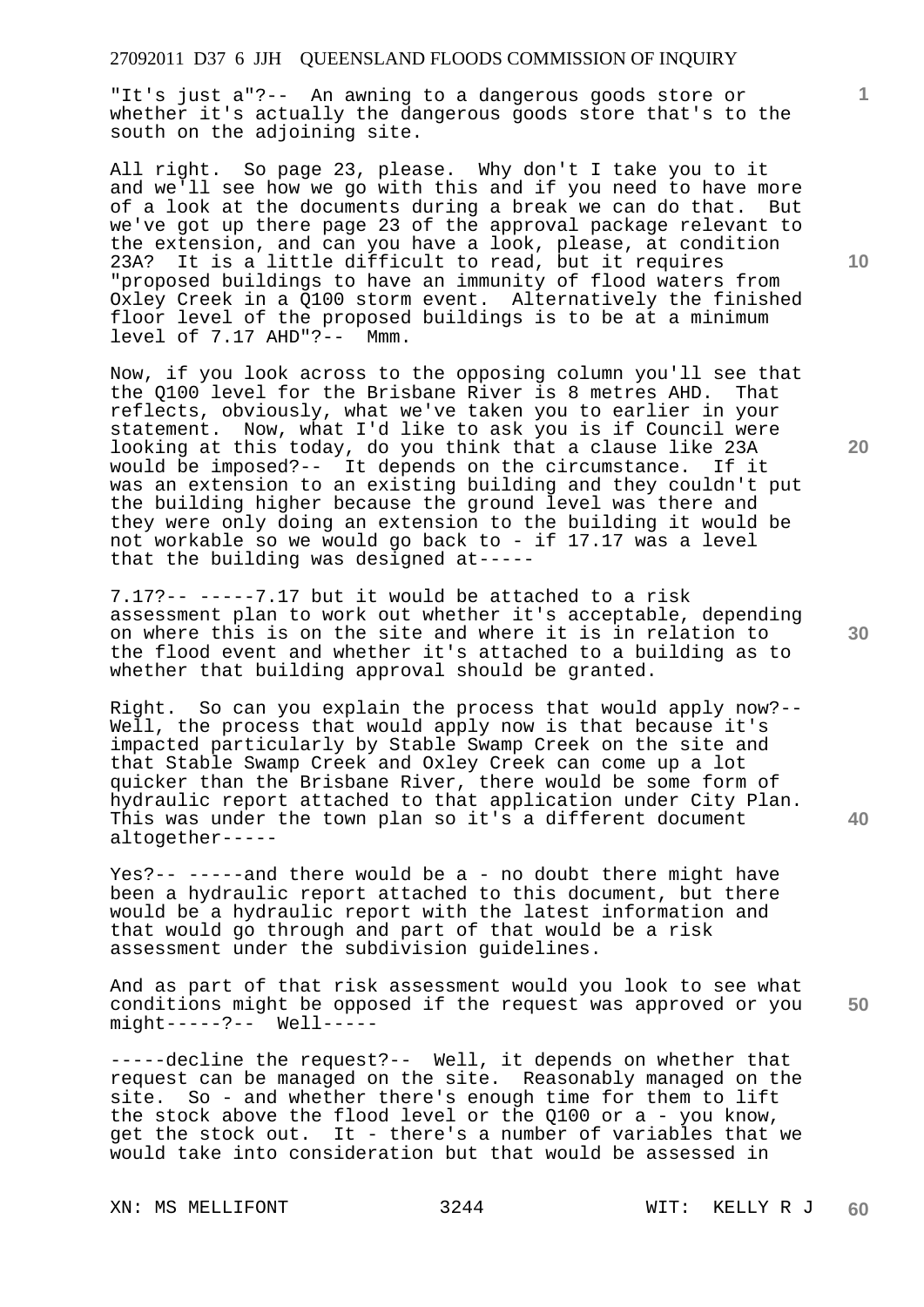the hydraulic report, one would think.

And in current times is it unusual for - or usual for floor levels in industrial developments to be determined by a source of flooding lower than Q100?-- Yes.

It is what, it is "usual" or "unusual"?-- No, they - it's each site is looked at on its own merits in relation to the flood hydrology regime affecting that site and we have a look at it. We have a look at it, whether there's a risk issue there, and make a call on that.

All right. So they can come under the Q100 provided it gets through the risk assessment process?-- And provided there's not areas there that - like offices we would normally put up higher, where people are actually located, but warehouses might be lower than that, the actual warehouse storage area might be lower.

Now, in considering applications in current times which relate in part to the storage of hazardous material, would you agree it would be a priority to ensure that these materials are prevented from escaping in the event of flood? That's a very important consideration? You agree with that?-- I agree with that, and it would have been the same thing back then too, I think.

Right. And in regards to that wouldn't it be prudent to ensure that buildings which contained such dangerous substances are built above the highest flood level available?-- Once again it comes back down to how long they've got to clear the - move the stock. If it was just Brisbane River flooding then you generally have more than 24 hours to three days, depending on the time. It would depend on how much and where they could store it, if they could store it on the site. But that's definitely a consideration for us but it comes down to the individual user of the site.

Relying on things like how long it would take for the materials to be moved, has the danger associated with it, that that depends on whether people can have access to the site and whether there are people around to do that; you'd agree?--Yes.

And if you have, for example, a site which has problems with access in a flood, which prevents people getting there to move the goods, then there's a real problem, isn't there?-- Yeah, and that's taken into the risk assessment. If it's not - it would have to be a 24-hour operation or they'd have to indicate to us that they had someone on the site 24 hours that was capable of doing that.

But even so, even if it is a 24-hour operation and you're faced with a property which might be prevented from external access and so it closes down and you have staff going home, wouldn't it be better to have measures in place which don't rely upon human intervention?-- Yes, but that would be part

XN: MS MELLIFONT 3245 WIT: KELLY R J

**20** 

**10** 

**40**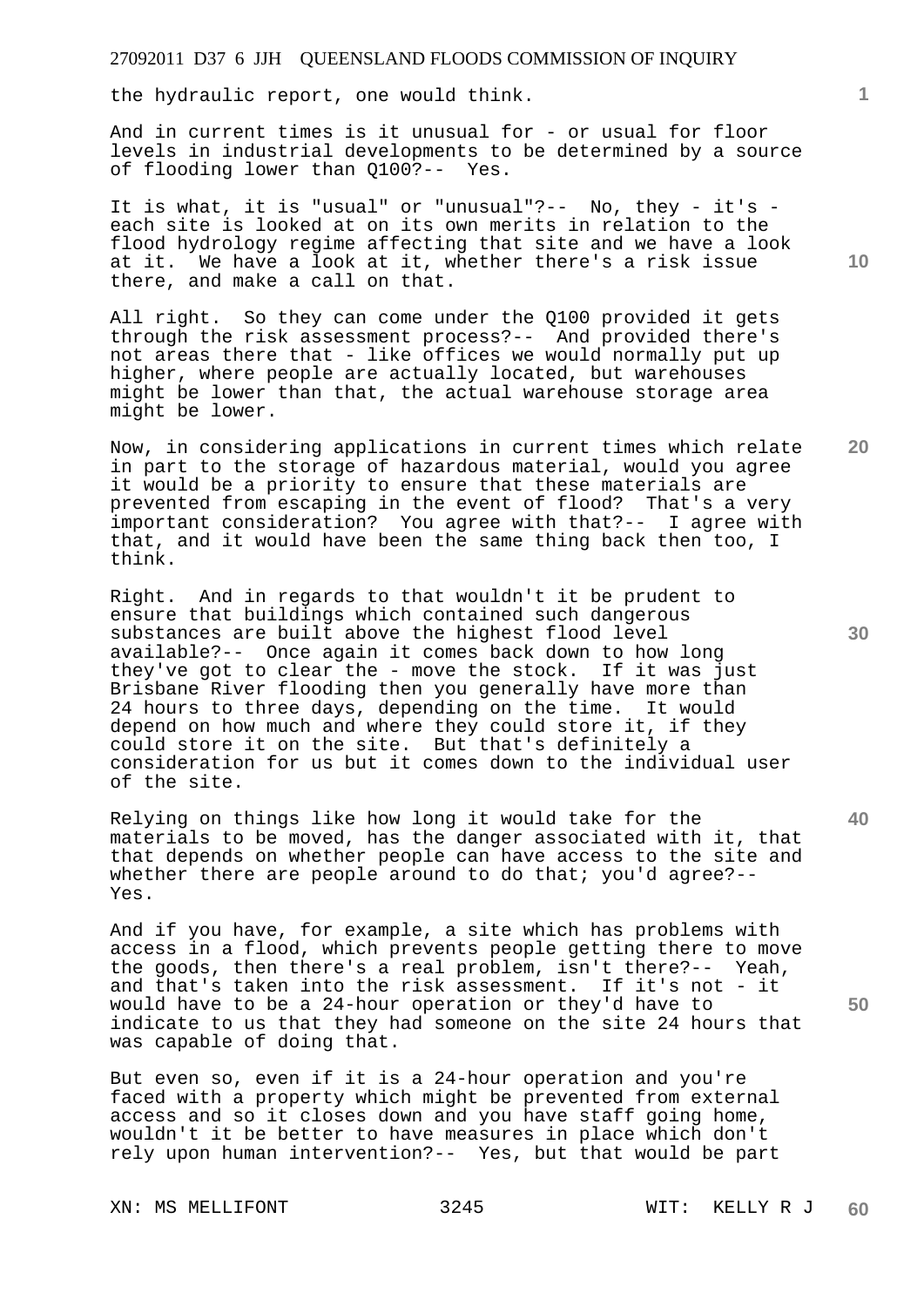of our consideration, whether we'd approve that in the risk assessment.

And are there guidelines which relate to those particular factors currently in place for hazardous material-type applications?-- Well, the risk assessment would take in the particular use. It's not necessarily specific to that that I'm aware of but there might be some out there. The Australian Standard would take into account what you're dealing with as part of the risk, so it would be different for chemical storage as it might be for storage of fruit, for example.

All right. So, once again, no particular template or checklist but rather-----?-- Standard-----

-----it relies upon skills, experience and perception of those dealing with the application?-- No, and the applicant engaging the right consultants and doing the right modelling as part of their assessment. We don't write the assessment, we don't submit the risk assessment, that's done by private consultants, and there's only a few, basically, people in Brisbane who are able to do that for this sort of use.

Okay, but it's more than just engaging the right person, isn't it, it's about Council being satisfied that the risk-----?-- Yeah.

-----assessment report as produced sufficiently meets all relevant considerations?-- And deals with all risk factors that can potentially be envisaged-----

Yes?-- -----during assessment of the application.

Yes, and so that's what I'm asking about, I suppose. How do we know that a planner will be able to tick off on all the relevant risk factors if they're not contained somewhere in one identifiable document?-- Because these - this type of risk assessment is not just done by a planner, it's done by the whole team, or people who are specialised, that's that technical specialist area, that have the specialist knowledge in those areas to look at as part of the review of the planner and the other engineers in the team so-----

You'd agree that a template or checklist could apply to a person or to a team? It's not something that is precluded merely by virtue of the fact that you have a multidisciplinary team and many people looking at an application?-- Only that a template would have to be so robust and such a large document to take all aspects into consideration as part of it.

Is there a problem with that robust approach?-- Not - no, but all I'm saying is that you might have a different type of use, then you'd need another checklist for that, and another checklist for - whereas the way we currently do it, you deal with the key issues in relation to assessment of that and adapt depending on what the particular use is.

**10** 

**1**

**30** 

**20**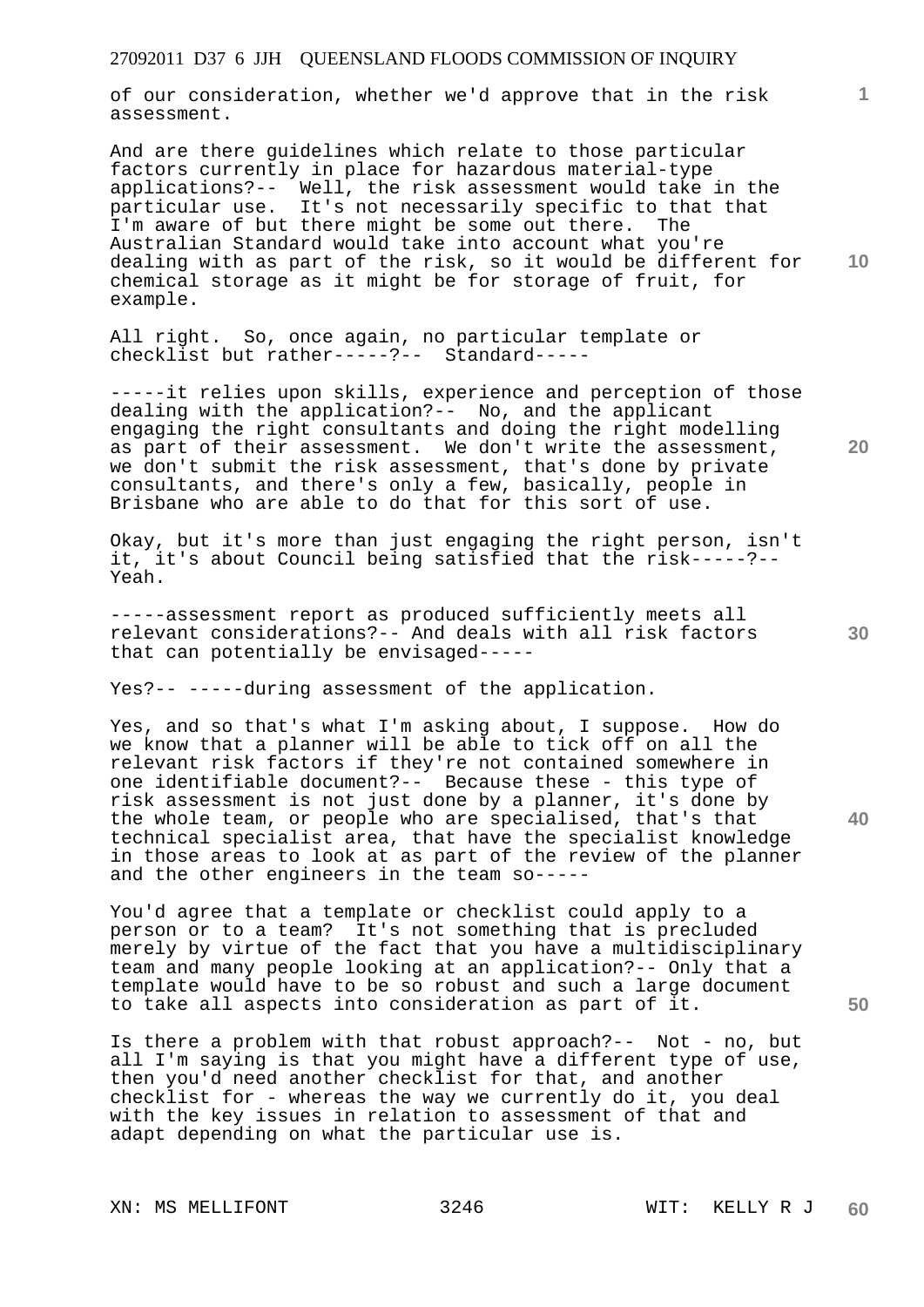Right. Can I tender, please, that decision notice and approval conditions package?

COMMISSIONER: Exhibit 644.

ADMITTED AND MARKED "EXHIBIT 644"

MS MELLIFONT: I'll take you now, please, to a copy of the hydrology report. Again this is an historical document. It was part of the environmental impact statement dated the 24th of April 1998, and I want to draw your attention to table one, which appears at the bottom of the first page. Now, do you agree that this table depicts - or records the highest recorded flood levels at that time from each of the Stable Swamp Creek, Oxley Creek and Brisbane River sources?-- It quotes the 1974 flood level, so that's pre Wivenhoe, but I couldn't tell you whether the other numbers are without checking the relevant details with a hydraulic engineer, sorry.

All right. Well, at least what it does is purport to set out the figures?-- Yeah.

All right. Can I take you then to the following page and I want you to go, please, to the last three paragraphs, and just take a moment to read those to yourself. Just let me know when you've read it?-- Yep.

All right. We've already touched on this topic in some part but what we can glean from this document is that the report accepted a Q100 event from the Brisbane River result in one to 1.2 metres of water over the factory floor area?-- Mmm-hmm.

You agree with that?-- Yep.

**40**  And, as I've said, the floor level of the building was set at 7.17, which is lower than the Q100 level?-- Yep.

And you see here that the solution posed to that problem was simply to move stock to a higher level if a flood is predicted?-- As an accepted scenario of the client, yes.

Yes. Now, perhaps you've already answered this, but if this kind of solution was proposed by an applicant in these current times, is the process that Council now adopts one of undertaking that risk assessment process?-- Yes. This is based on old standards.

"This is based on"?-- Older standards. The new standards, they - that would be a risk assessment attached to this.

All right. I'll tender that document.

COMMISSIONER: That's Exhibit 645.

**10** 

**1**

**20**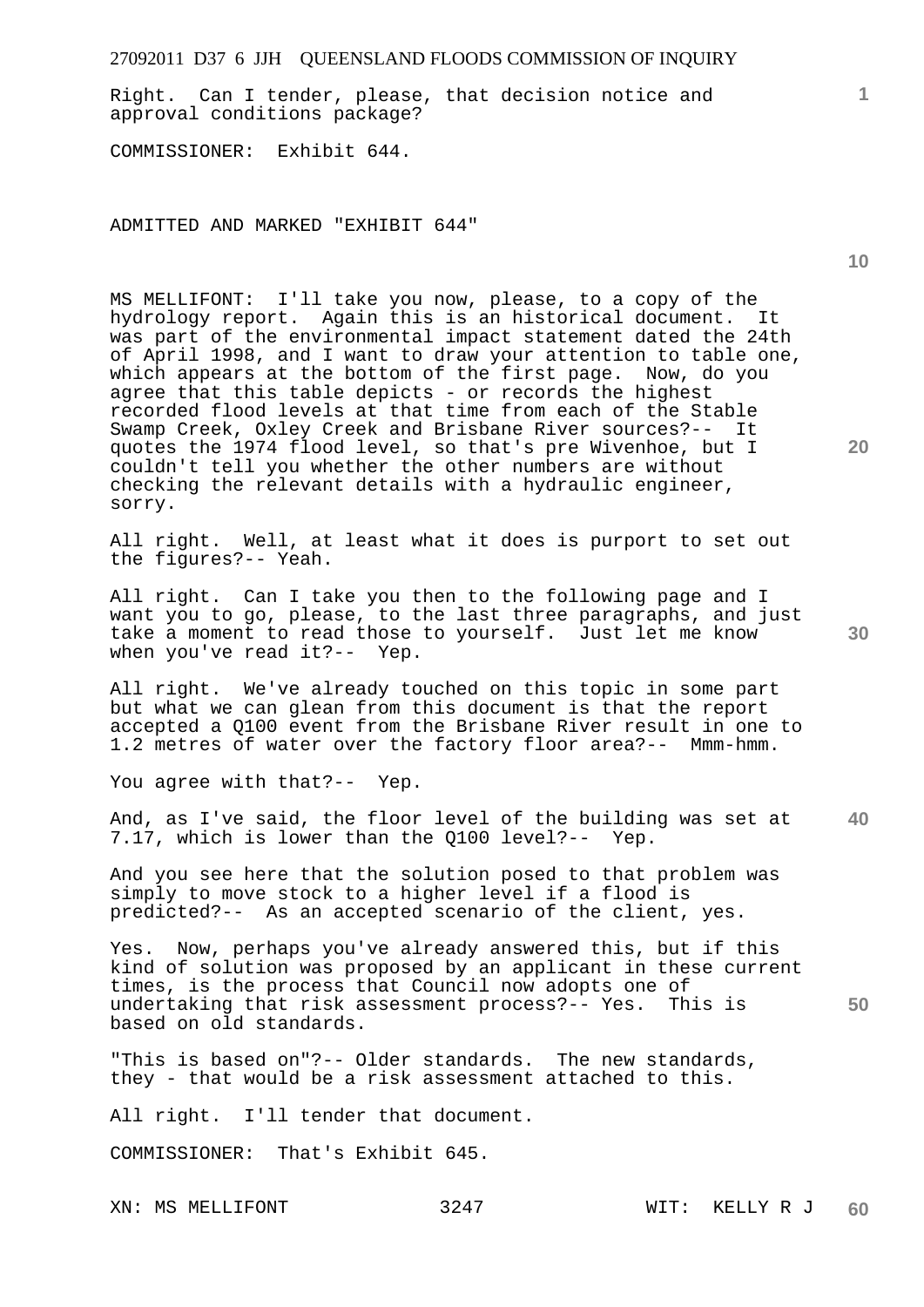ADMITTED AND MARKED "EXHIBIT 645"

MS MELLIFONT: I just want to ask you about some observations made by another witness, the Commission has heard from, Mr John Womersley, from the Department of Environment and Resource Management. Now, I think you've briefly seen a copy of his statement but I'll have a copy shown to you. What I'm going to take you to, please, is paragraphs 31 and 32 on page 5 of that statement. And I'm going to ask you to read those to yourself and then answer whether that information accords with your knowledge of the Brisbane City Council's responsibility for environmental - environmentally-relevant activities. Have you had a chance to read those two paragraphs?-- Yes, I've had a quick look at it, yes

All right. Now, does that accord with your knowledge of BCC responsibility for ERAs?-- Some of them I'm familiar with that have been lodged or - through the assessment team.  $I----$ 

Which are they?-- Oh, we had a surface coating up to a hundred tonnes of material, I've been involved with or known of an application for that. Chemical storage, concrete batching, motor vehicle workshop, brazing, blasting and plastic product manufacturing, but I'm not too sure if some of these don't have thresholds that then put them into the State Government, and other instances where these have been referred - or I'm aware of them because there's a - Council doesn't look at these if there's a State Government ERA that they look after, they'll look after these as well, so you only have one agency to go to for an ERA, you don't go to Council and the State Government, so only where Council is wholly the referral agency do we see these.

Right. Okay. I might come back to that in a moment. I'd like you, though, to please look at paragraphs 46 through 58 and just give yourself a chance to read through those. They set out the requirements for assessing an application for a development approval of an ERA. I want to know whether BCC follow a similar process?-- For a new ERA or for an existing extension to the industry that's an ERA?

I'd like you to address both, please?-- When an application for a extension to an industry is lodged, particularly a new industry, and there's an ERA attached, the ERA is done as a it's a combined application, for example. Those ERAs - the ERA component is put on its own file and assessed by a pollution officer who is familiar with the processing for that. It's not done by an assessment manager. At the same time that pollution officer's also assessing the industrial development to ensure that the ERA is appropriate and it doesn't trigger a higher level of assessment in the City Plan and that it's meeting the relevant requirements of the City Plan for that activity to be carried out.

**10** 

**1**

**20** 

**30**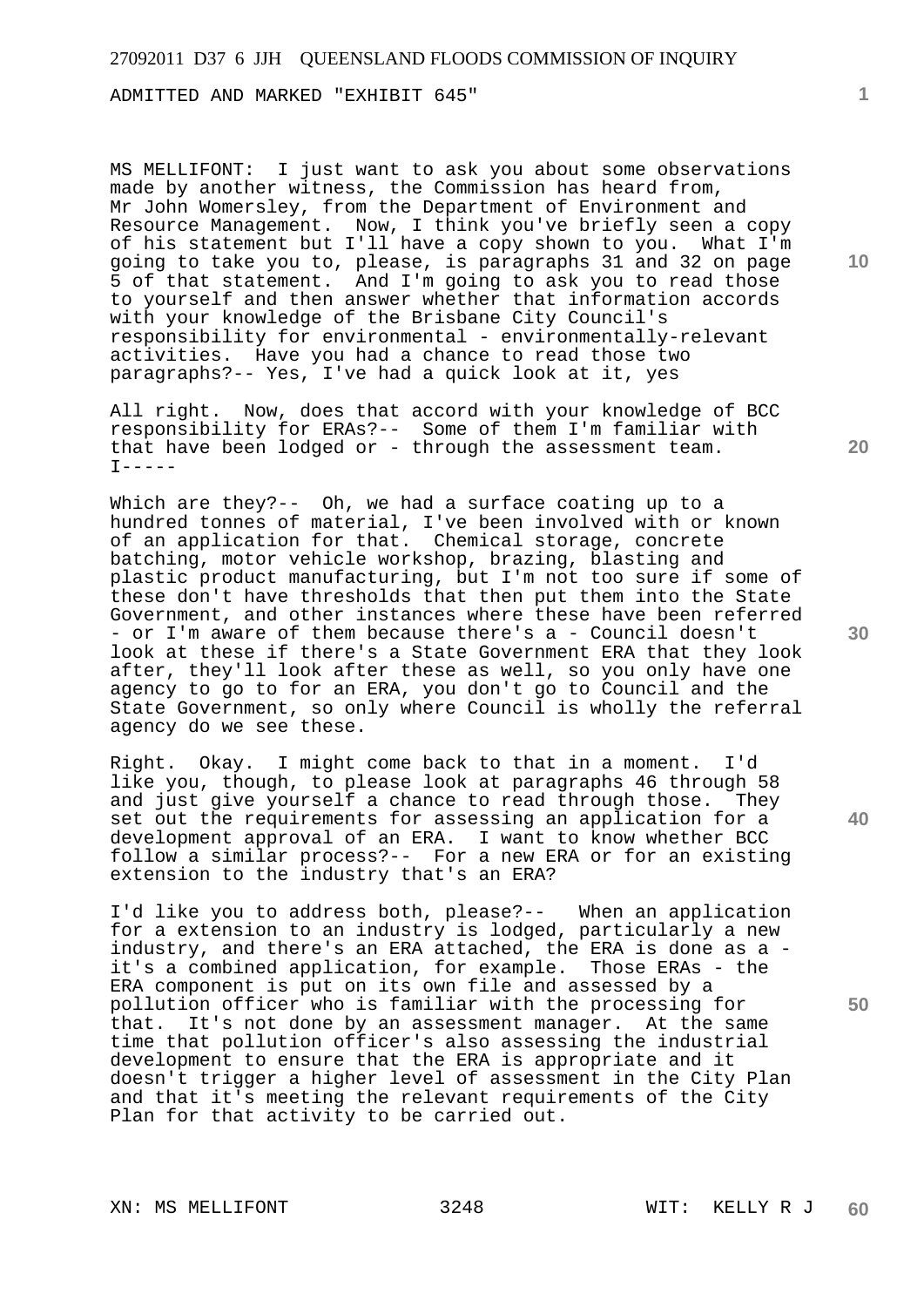In so far as your knowledge and experience with how councils treat ERAs, can you suggest any improvements to those processes?-- No, sorry, I don't do the assessment ERAs so I can't give you a specific on that.

All right. So who within Council would be the best person to ask the ERA process?-- One of our pollution officers or our senior pollution officer that sits in TST would probably be a more appropriate person.

"That sits" within?-- The technical support team, the specialist team that we referred to previously.

Thank you. May I take you specifically to paragraph 59? Mr Womersley there states that, "while there may be elements of standard criteria," and the standard criteria are set out in 50A, "that could relate to land that is subject to flooding there are no specific requirements". Does that accord with your understanding?-- Yes.

Do you think there ought to be standard criteria that are set out to apply to flooding?-- For certain ERAs, yes.

Yes. Which ones?-- Oh, well, storage of flammable, combustible liquids to ensure that the bund or the area where the vents are, you know, they vent out, are high above the flood level, and so the water doesn't go back in there and expel it, I suppose, would be the simple one.

**30**  Right?-- There might be motor vehicle repair where they store their oils, that they're stored above flood level. We get them on the DA but we might not get them through the ERA process if they came separate.

All right. So there are a couple of examples-----?-- Yes.

-----just off the top of your head about standard criteria that might apply?-- Yes.

**40**  Okay. Can I ask you, please, to turn to paragraph 74 of that statement, where Mr Womersley observes that the Environmental Protection Act gives the "administering authority limited direction as to how or whether it should assess development applications for Chapter 4 ERAs that are proposed to be undertaken on land that is subject to flooding". Do you agree with Mr Womersley's opinion on that subject?-- Yes, that's a view that's been expressed to me by my pollution officer.

**50**  Has he or have you formed a view as to how you might better be given guidance on the topic?-- She, yes - no, she hasn't, no. I - I look at it on a case by case basis and in some instances where they are combined we try to do it in a planning through the planning - planning application as we know the ERAs can - is being assessed at the same time.

Okay-----?-- So we do it through the planning application-----

**1**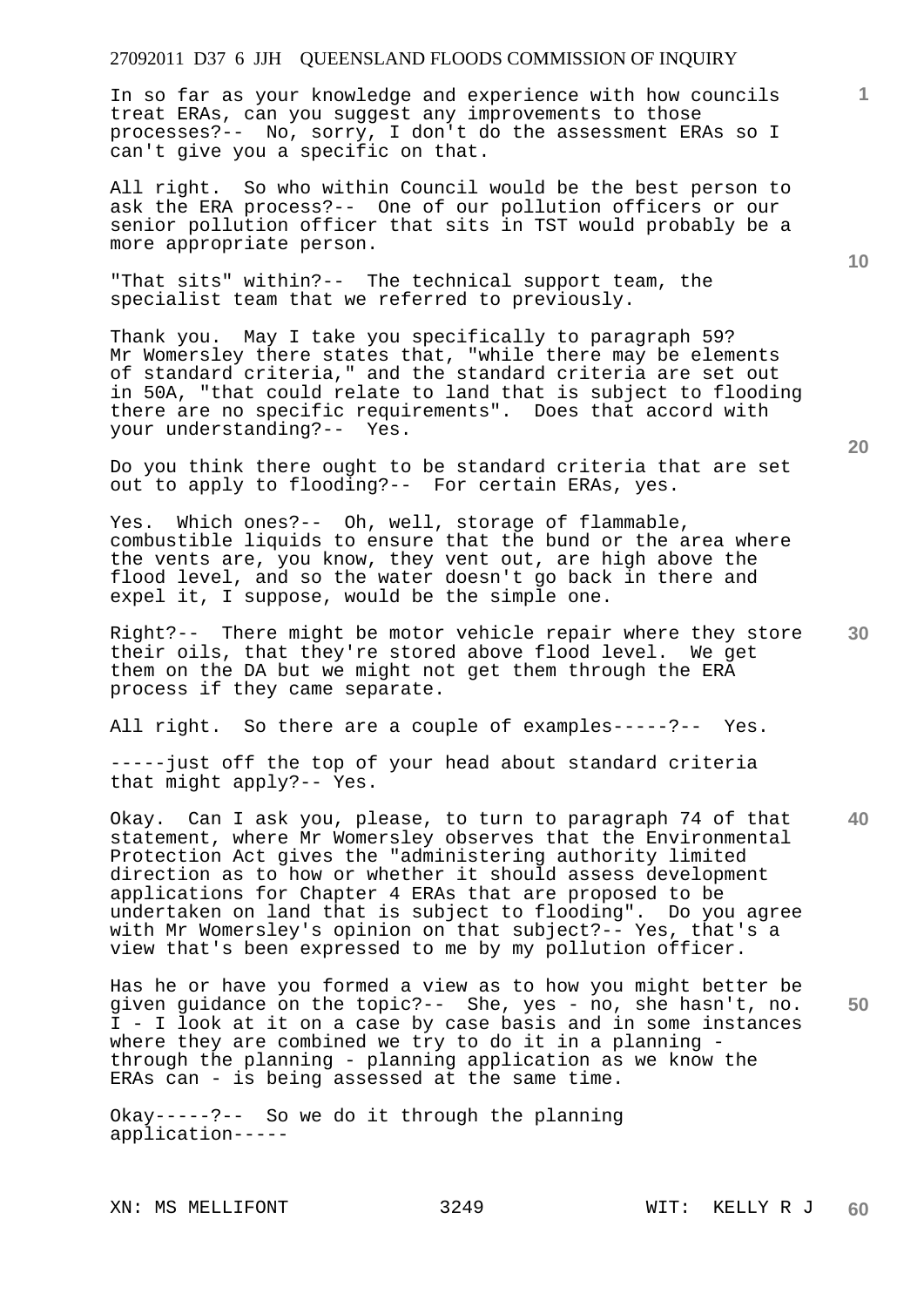Yes?-- -----because the ERA doesn't give them much room to move, which is in accordance with his statement at 74.

All right. So you find the other process more amenable to-----?-- It's got more ability to do reasonable relevant requirements for a planning application than the ERA people or people assessing the ERAs have.

Right, thank you. Now, the particular approval for this land we've been speaking of was given prior to State Planning Policy 1/03 coming into being. Are you aware that State Planning Policy 1/03 specifically refers to the storage of hazardous materials?-- I'm aware that's contained within there but I couldn't - I haven't had to use it frequently.

All right. Well, I'll just show you a copy, please. I'll just in a moment - I'll take you to the specific provision in the policy, but can I ask you this: in current practices when assessing applications relating to the storage of hazardous materials does Council take into account SPP 1/03?-- Where the application - if the application was a code application and the development complied with all the acceptable solutions I don't think we get to the State Planning Policy, from my memory, but if it's an impact application, particularly if it's impact-inappropriate, which is the highest level of assessment in the City Plan, I think we go back to the State planning policies and it would be assessed against that.

Okay. Now, in so far as impact assessment under the City Plan, are you able to point to a particular part of the City Plan which reflects outcome one at page 6 of the planning policy, which I've just handed up?-- Outcome one, page 6. Sorry.

I'll get it up on the screen. It's the outcome in the box there?-- An - under section 3 of the City Plan for an impact-inappropriate application, or an application that requires the highest level of assessment, that is specifically hazardous - hazards are specifically mentioned in that part of the City Plan and that would incorporate this.

All right, can I take-----?-- I think it's on page 6 of the City Plan.

Thank you?-- Dot point at top right corner-----

Okay?-- -----you'll see it.

**50**  All right. Can I also, please, take you to outcome four, which appears at page 18 of that document? Now - page 18?-- Appendix or annex four?

Annexure four, page 18. That's the one, thank you. Outcome four is in the table headed "A4.2" under the heading "Flood". And can you tell me how or if the City Plan reflects that outcome, please?-- Part of that's - would be a consideration of the risk assessment that's carried out. Public safety is the key - one of the key criteria that we look at.

**10** 

**1**

**20**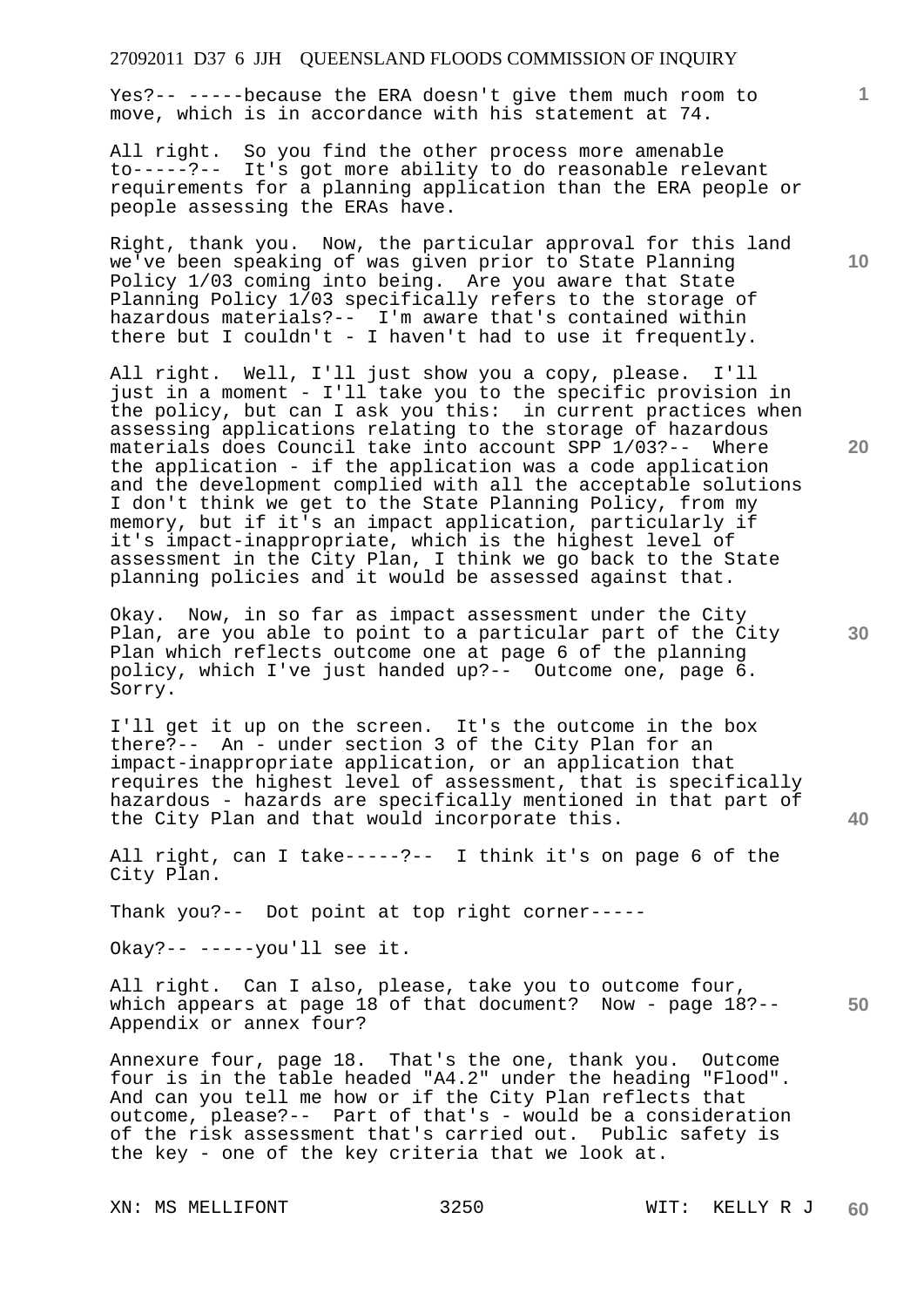All right. So - now, are you speaking about the hazard and the risk assessment planning scheme policy?-- Sorry, I thought you were identifying the comment, "public safety and the environment are not adversely affected," is that the comment that you asked me to - or have I commented on the wrong one?

Yes. Yeah, sorry, in response to my last question you said that you do a risk assessment. Can I just clarify that. If again it's a risk assessment if it's required for impact assessment but if it's code assessment and the acceptable criteria are ticked off there's no risk assessment, have I got that right?-- No, there would be other parts of the City Plan. I couldn't quote them to you without going through the document and specifically finding the references to it.

All right-----?-- They come to mind, anyway.

They what?-- They come to mind. I can remember the impact-inappropriate-----

Yes?-- -----but as far as code I'd have to go through the City Plan codes and pick up where - how that was identified.

All right. Very well, thank you. Might that be a convenient time to stop, thank you? Might Mr Kelly be excused until Monday, please?

COMMISSIONER: Yes. Mr Kelly, you're excused till Monday.

WITNESS EXCUSED

COMMISSIONER: We will adjourn until 2.30.

THE COMMISSION ADJOURNED AT 12.59 P.M. TILL 2.30 P.M.

**50** 

**1**

**10** 

**30** 

**40**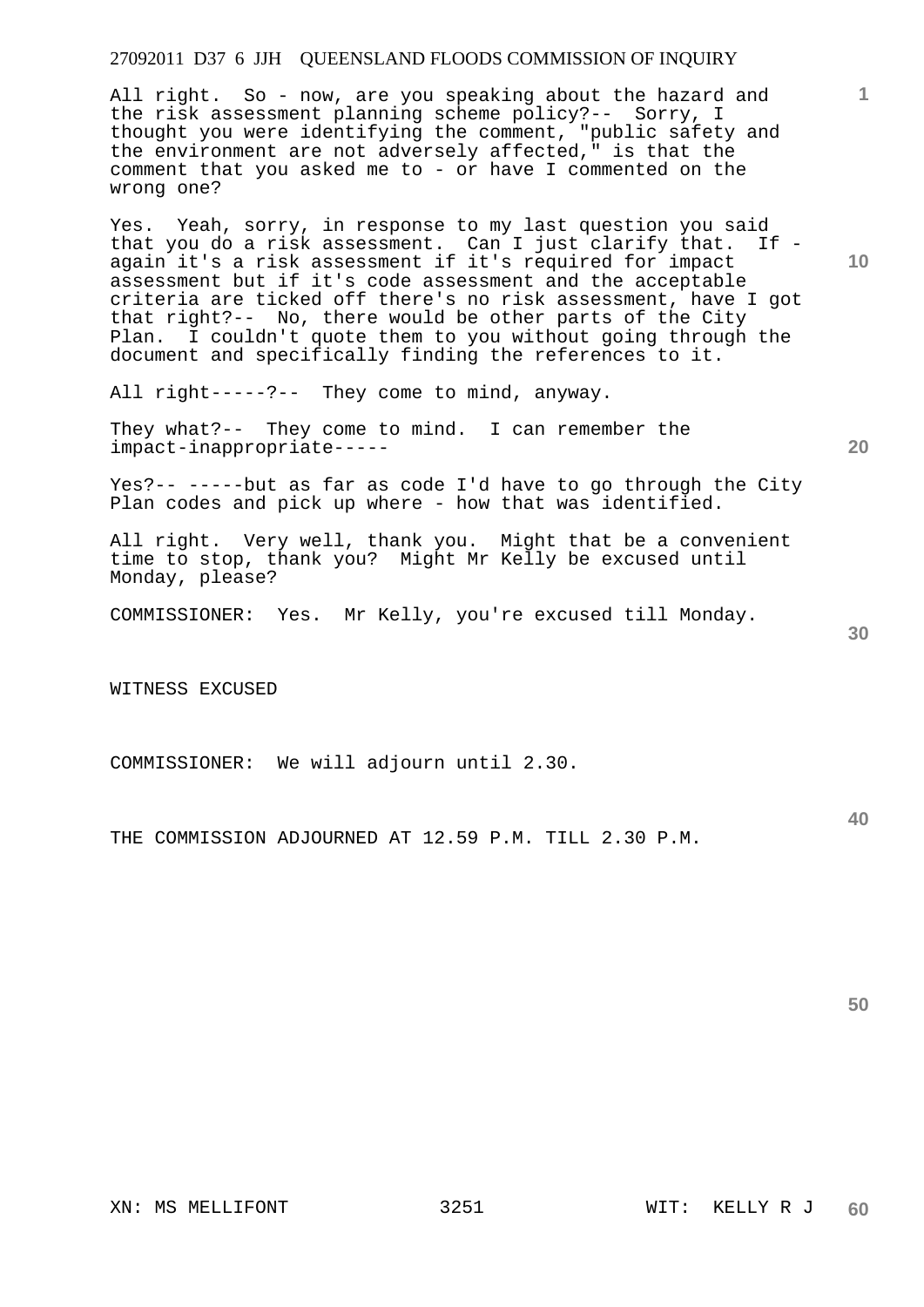THE COMMISSION RESUMED AT 2.30 P.M.

COMMISSIONER: Mr Ure, you're back?

MR URE: Yes, sorry, I appear on behalf of the Local Government Association of Queensland for the Goondiwindi Regional Council.

COMMISSIONER: Yes, thanks. Yes, Mr Callaghan?

MR CALLAGHAN: I understand we have Mr Scheu on the phone ready to take an oath.

GRAHAM SCHEU, ON AFFIRMATION, EXAMINED VIA TELEPHONE LINK:

**20** 

**50** 

**10** 

COMMISSIONER: Yes, Mr Callaghan?

MR CALLAGHAN: It's Peter Callaghan, Counsel Assisting, speaking. You can hear me okay?-- I can, thank you.

Can you tell the Commission your full name, please?-- Graham Scheu, Mayor, Goondiwindi Regional Council.

**30**  And, Mr Scheu, you gave evidence previously on the 3rd of May; do you recall that?-- I do, yes.

For our purposes, that's at page 1,197 of the transcript. And you recall that you had been present on that 3rd of May when Mr Stewart, the CEO of the Goondiwindi Regional Council, gave evidence also?-- Yes, I do.

**40**  And you both spoke in your evidence about difficulties experienced in Goondiwindi by reason of your proximity to the border; do you recall saying that?-- Yes, we spoke about a number of different problems we had with cross-border issues.

You did. I think you described your region as a long, skinny council area with some 522 kilometres of border region; is that right?-- That's right.

There's a lot of river and a lot of border that you have to contend with?-- That's right.

And you spoke then about difficulties in particular with emergency services, that type of thing. Today we're addressing different topics, specifically those associated with flood risk management, and, to that end, is it the case that you've prepared a further statement?-- Which I answered in reply to the extra-----

Sorry, would you mind just repeating that?-- I returned a second reply which asked more questions in relation to levee

XN: MR CALLAGHAN 3252 WIT: SCHEU G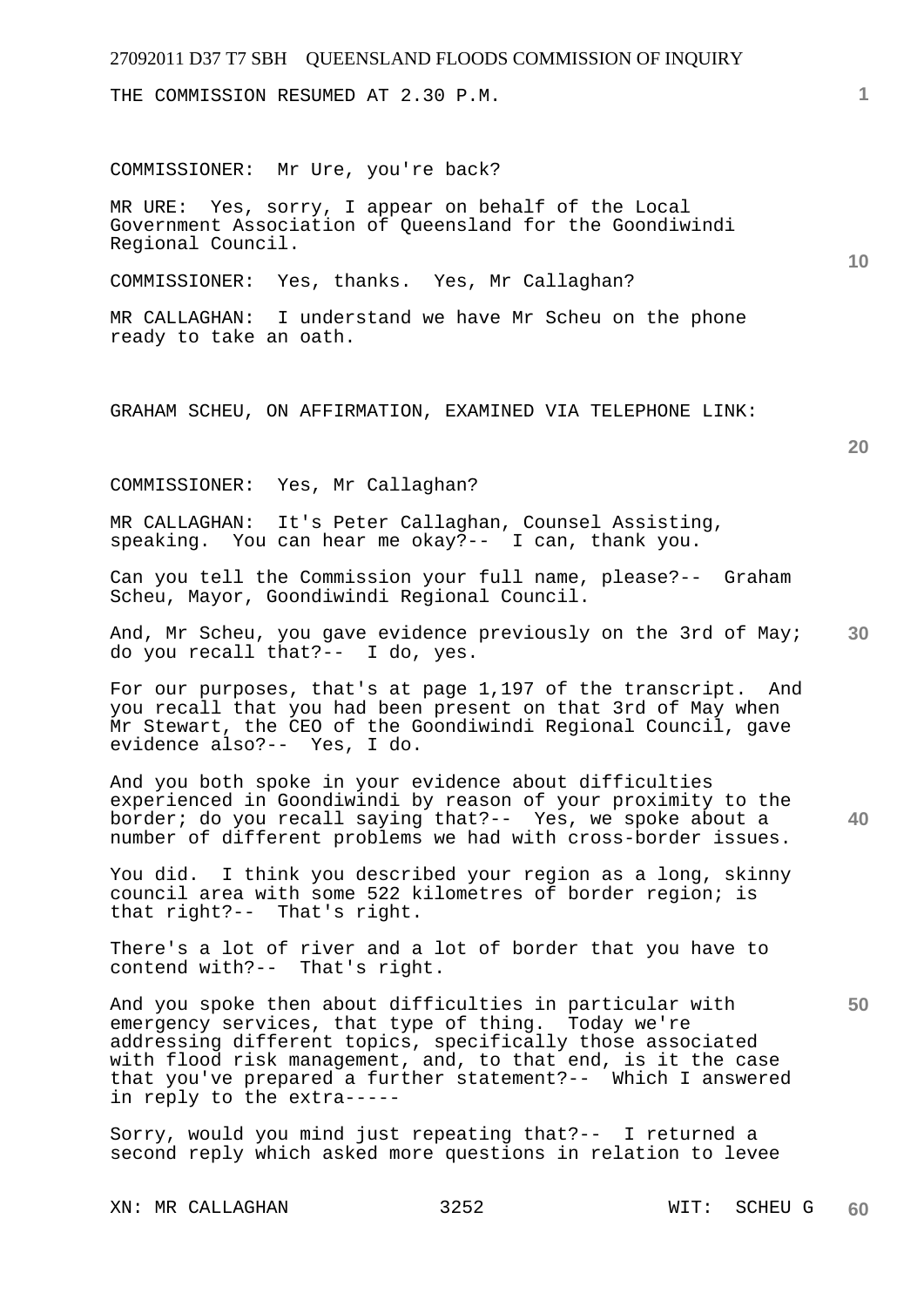banks and cross-border issues in that regard.

And that was dated the 12th of September 2011; is that right?-- I think so. I just don't - I have a copy but I haven't got the date - date in front of me, but I think it would be about that time.

All right. I tender a copy of that response to requirement.

COMMISSIONER: Exhibit 646.

ADMITTED AND MARKED "EXHIBIT 646"

MR CALLAGHAN: Just by way of introduction to your evidence today Mr Scheu, can you tell us - and I'm particularly interested at the moment in the topic of levee banks - can you tell us how - historically, at least - the construction of levee banks has been monitored?-- You're talking about on the Queensland side?

Yes?-- Well, historically this dates back to the early '80s, I'd say, or something like that, when construction commenced here. Back in those days it was done by application under a local law. It was a permit system involved. An application fee was lodged and there was quite a stringent process. I must confess, I wasn't involved in the Council at that time, so I can't give you accurate details, but I do know it was quite an accurate process that was involved and a time-consuming and costly process.

And did that change?-- It hasn't changed to this stage. However, the development has reduced somewhat as the valley nears capacity.

**40**  All right. Well, in paragraph 6-----?-- Capacity of development I'm talking about, which - that applies to the old or Waggamba Shire area - I'm not referring to what was involved or included as the Inglewood Shire Council, which includes the Dumaresq and the Brook, and nor does it apply to the town levee bank. It was exempt from anything like that because that was developed in 1956, I believe, '57, something like that.

**50**  All right. Can I take you to paragraph 6 or point 6 of the statement we've just tendered where you tell us that Council has recently resolved to prepare a local law controlling levee bank development across the region. Can you tell us a bit more about that?-- That would just be a continuation of the existing local law. What has happened here, through the course of amalgamation - we've got three councils that have merged into one - this local law was previously only applicable to the Waggamba Shire Council and now we've adopted this and it's in the midst of the process of going through ratification for being included into our local laws.

XN: MR CALLAGHAN 3253 WIT: SCHEU G

**1**

**20** 

**10**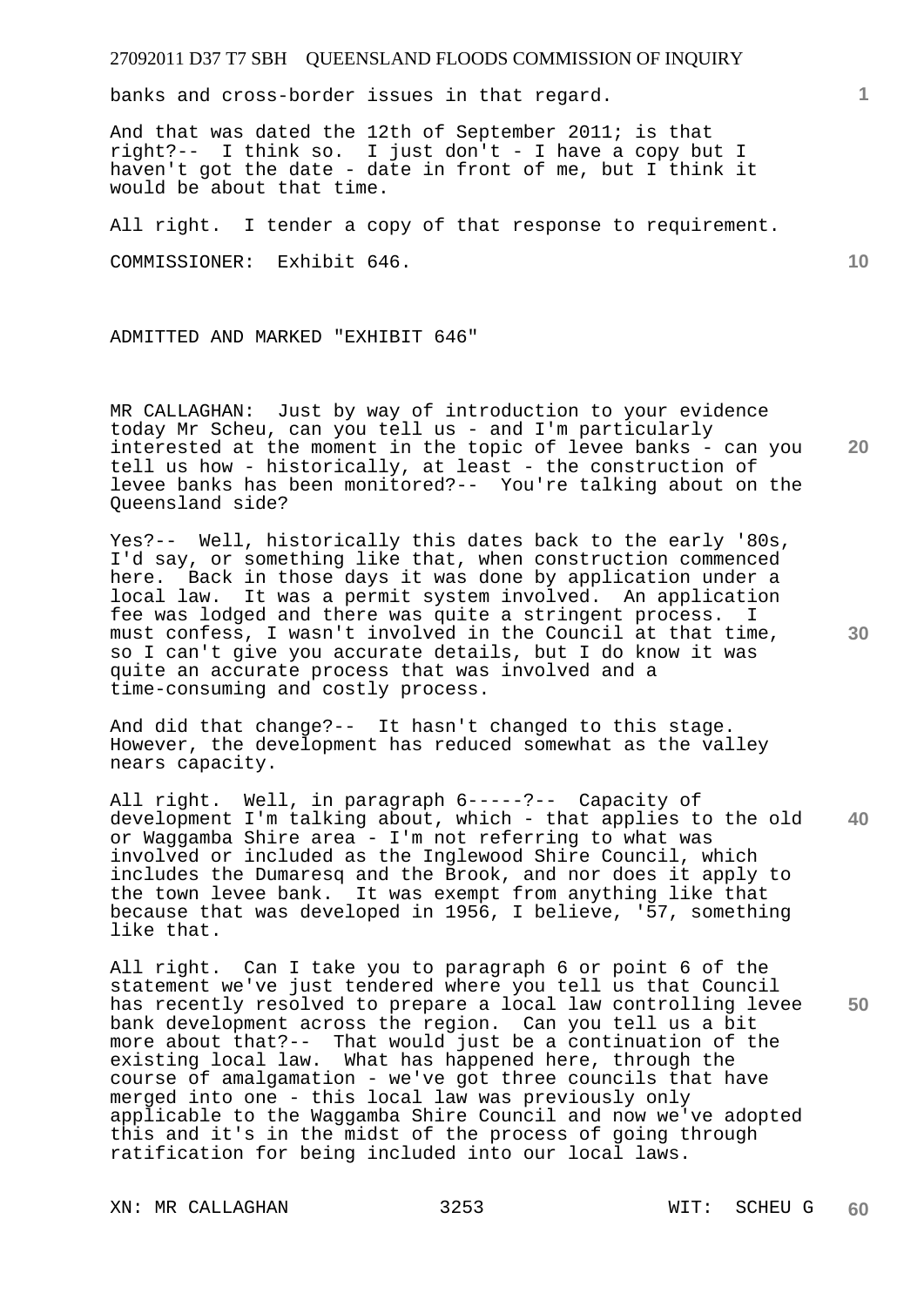And you go on to make the point that the plan is to bring regulation of levee banks into the definition of operational works for the purposes of a new planning scheme; is that right?-- I don't know about regulation. That would be for new applications. The existing levee banks would still be under the old system and they'd only just be monitored in that regard. But the thought is, as the town plan nears completion, our operational works would take the application processes for those levee banks.

I think you probably answered my next question, which was what effect, if any, there would be as a result of these changes on any existing levees?-- Well, yeah, as I said at the start of this, the development of levee banks is near-on capacity, and one of the reasons that we investigated this possibility was that we don't believe there'll be major developments in the future, mainly due to this Murray-Darling system that won't allow for any more expansion of the irrigation industry.

I see. I'm looking at paragraph 7 of the new statement and you make a recommendation to the Commission there about the need to seek specific advice in formulating any opinion as to the most preferable method of regulating levee banks. We'd be interested to hear anything else that you have to say in that regard in terms of what you're recommending to the Commission?-- Look, just in that regard, as I explained about the limited future, we were - that's why we developed it this way, and we just believe that it's lived its race through the permit system and through the local law, so we see that this is the easiest way to monitor it from hereon in with the limited number of applications in respect of it.

All right. We might go back to paragraph 5 where you say that - you first make the point that levee bank regulation is best managed by the State, as is the practice in New South Wales; is that right?-- New South Wales is fully regulated by the State, that's correct. In Queensland, I believe it's only this particular Council and one other that does it through a local law system.

And that raises the question as to the nature of the liaison that there is now with New South Wales on this topic?-- Right. Well, again, as I said, I wasn't here in the 80s, but what I do believe from conversation with the New South Wales authorities, they have at least an annual gathering where they would compare notes. There was certainly no formal obligation or anything like that, but they did used to gather, but, again, I stress the fact that with the development near capacity, that has fallen by the wayside because of the - just the - a lack of new applications as such.

All right. Mr Scheu, we've already had some evidence in these hearings about the flood maps which have been produced by the Queensland Reconstruction Authority. You're aware of the maps that I'm talking about?-- Yeah, yeah, we've - I must admit I didn't get onto them the first week they came out, but we've had a look at them in the recent times.

XN: MR CALLAGHAN 3254 WIT: SCHEU G

**10** 

**1**

**20** 

**40** 

**50**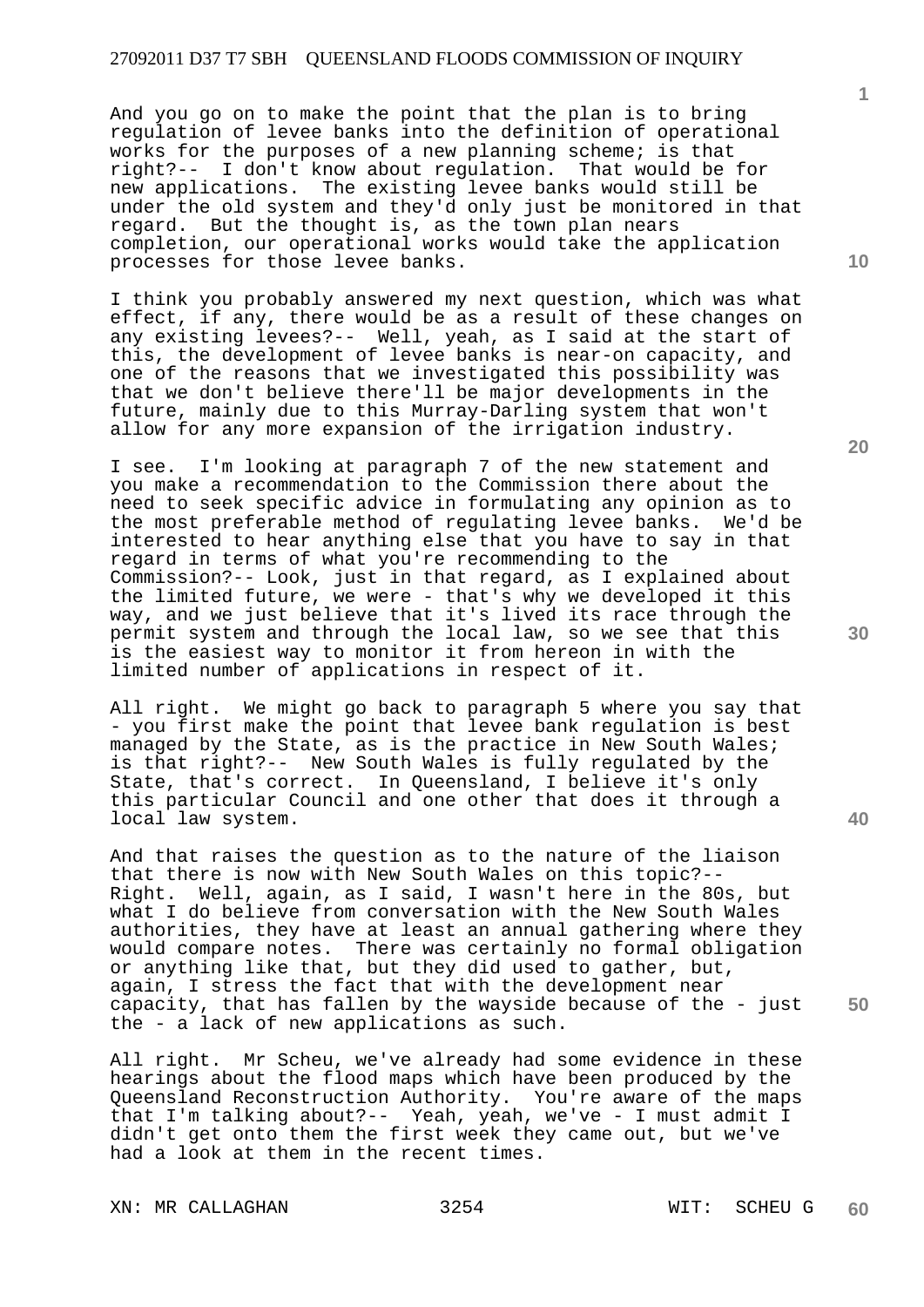Have you had a look at them on the website or have you been provided with hard copies, or what's the story?-- No, we've got the website that we've had a look at and I've also got the hard copies and the notes that are attached to them there now.

Right. So, the hard copies have some information on them that is not available on the website; is that right?-- I think it's available on the website as far as I know.

So, the hard copies that you have seen, they appear identical to the maps that appear on the website?-- We haven't received posted hard copies. I did receive some E-mailed hard copies, which are the same ones that are actually just taken from the website, I believe.

I see. I follow. Well, tell me this: how did you go about interpreting those maps or that map of Goondiwindi when you saw it?-- Well, firstly - the first thing I did wrong was look at the maps first and didn't read the instructions, so that was the first problem I did have, but when I noted through them, obviously the maps are designed there to assist Council in their assessment of flood plain areas, and I guess, you know, it's lacking quite a bit of detail and I would think at the moment the reason it is lacking that detail is because we haven't had any input into that mapping yet. I think you'd be aware that this Council has done quite a bit of flood study work, primarily involved with the local law and the application process that was in place for the former Waggamba Shire, but also the town council combined with the Waggamba Shire. We've had reports by Cardno in 2006/7, I think - I stand corrected on that - but around about that time. There's been extensive flood studies done here. We've lived in a continual flood pain area for a long, long time and flooding is - until the last eight or 10 years - has just been a regular part of life. We've also participated in the Inland Towns Project, which is providing digital mapping. We haven't got that at this stage. So, we have gone to some extent - and I understand from LGAQ that they are conducting some road trips around with the QRA to each and every council so that we can have our own input into it. I think that once you'll find we have that input into it, it will make a lot, lot more sense for this local area.

And that would be the input of the work that you've already done and are still doing; is that right?-- The past and ongoing, yes.

Yes?-- This inlands towns project is still a little bit off, but it is something that commenced with Federal Government funding that was available and they have done quite extensive work in the Shire, but there's more to come, and I believe once we get that, we will obviously be given the opportunity to put - have that input into the maps.

Yes?-- And then I think it will make a lot, lot more sense to people.

XN: MR CALLAGHAN 3255 WIT: SCHEU G

**10** 

**1**

**20** 

**30** 

**40**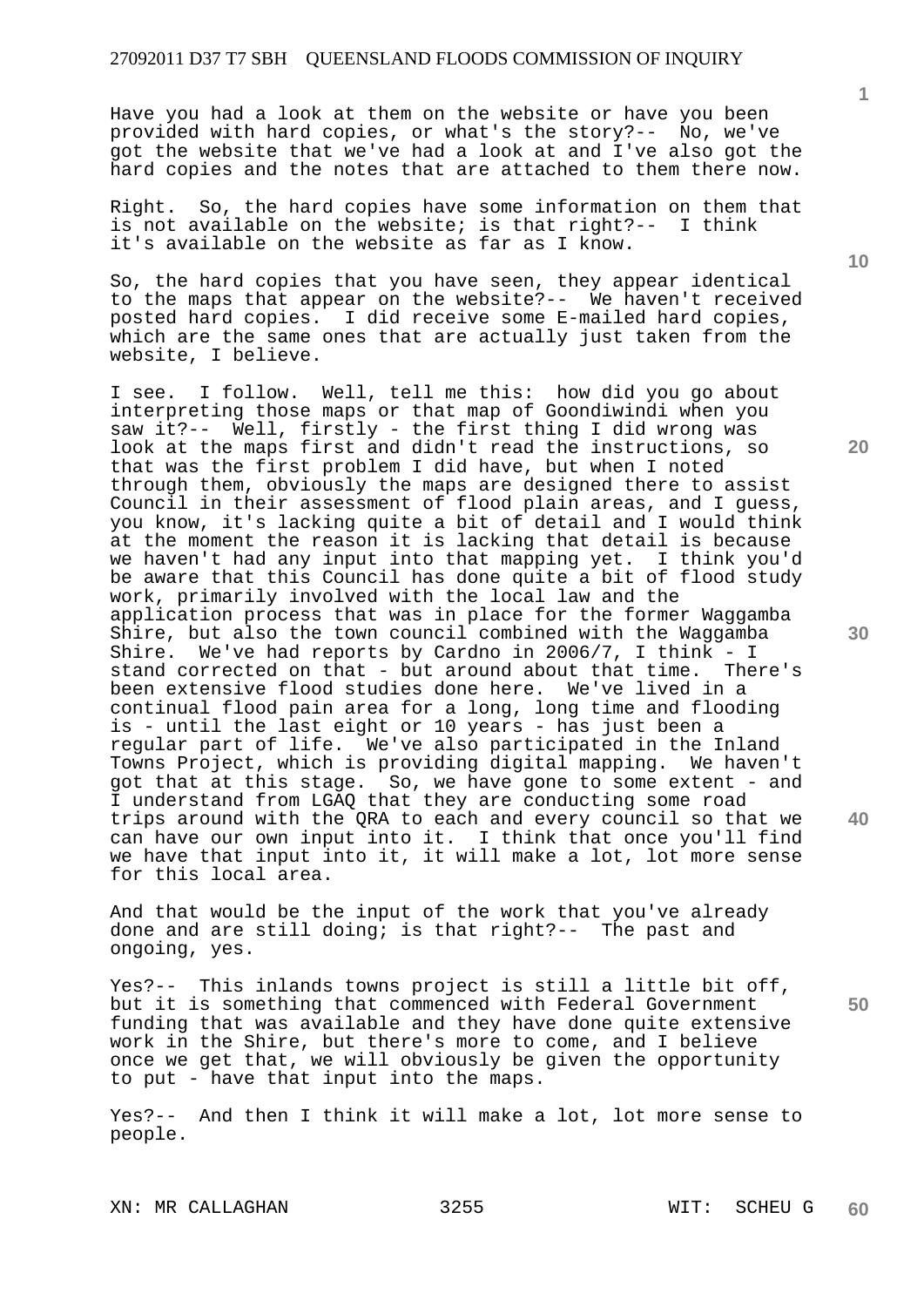What - well, against that background of the work that you've done and are doing, what use would you make of the QRA map itself as a map?-- As it stands?

Yes?-- Well, currently, as I said, until we get the input into it and get more detail, we probably wouldn't use it that much just at the moment because we've got probably superior information, but with the addition of our information and our input into this, it will make a big difference.

All right. Are you aware of any inquiries from members of the public about these maps?-- We've only had one phone call, I believe, to this office, that I'm aware of. You know, there's been a little bit of talk about it, but we've only had one inquiry, and that inquiry was just to find out what was going to happen and, again, relating just to the details. It's pointed out, quite blatantly, that this is an interim report. It's stage 2, I think, of a six stage series, or something like that. So - but the only calls we've had - and I wasn't speaking to the person myself - it was only relating somebody had rung up and asked a little bit about the flood area and I think it was relating out to the Brigalow Creek area.

Have you issued any instructions as to what should be told to members of the public who might inquire about the maps of you?-- No, we haven't got any specific instructions. Those inquiries would be directed to the Director of Engineering Services in our department that handles all the flood and the inquiries and has quite an extensive knowledge in the existing information that we have.

When you looked at the maps, did you form any view as to the manner in which the catchment was depicted? I understand a large part of your catchment is in New South Wales; is that right?-- It is, yes, but we follow the - as you said right at the start of this, we're a long, long skinny catchment, and all our water actually comes from New South Wales. As far as the flood situation goes we don't have any flooding from the other areas, with the exception of the Gwydir River, which is in the western part of our Shire and that comes down from the Dalby region, but primarily the main flooding comes from the Tenterfield and Inverell - and there's three main river systems down there. You can follow it down the map and it has got quite a distinctive area on either side of the Dumaresq, which is, for want of a better word, a canyon-style event where the water comes rushing down at great knots. The McIntyre Brook comes from the Inglewood side which was spared of any flooding on this particular occasion, and the McIntyre River comes from Inverell, and they all meet up down above Yetman there, and that becomes the McIntyre River. So, yes, it is an extensive area, and then it opens up into a major flood plain just east of Goondiwindi, probably 15 or 20Ks east of Goondiwindi, and it opens up into a major flood plain on the New South Wales where most of the water escapes.

And are you satisfied with the way that's depicted on the flood maps in question?-- Yes. Now that I understand the

XN: MR CALLAGHAN 3256 WIT: SCHEU G

**10** 

**1**

**20** 

**30** 

**40**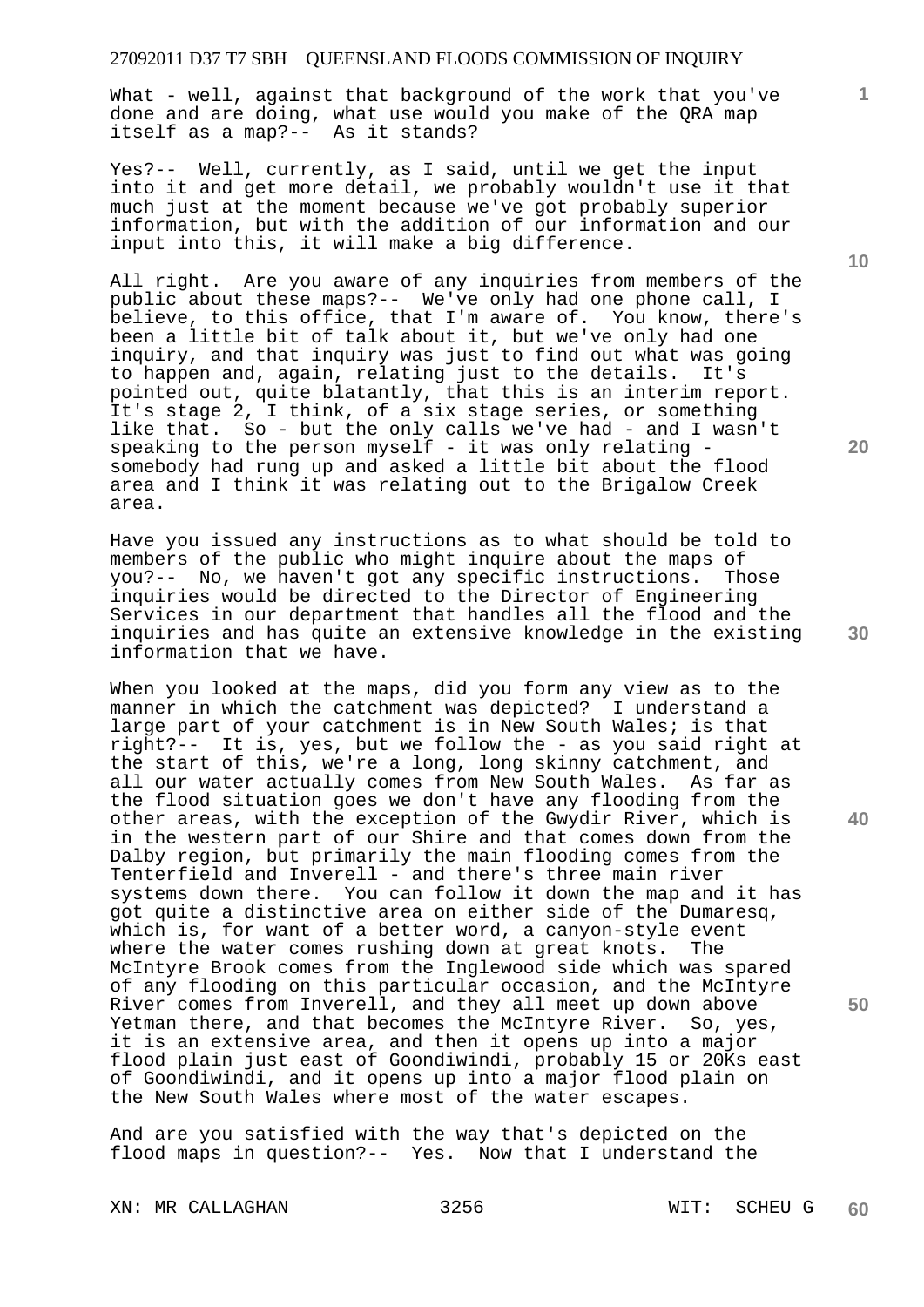mapping I did. I had a concern initially that there was an overlaid section there which I thought, when I first read it as I said, before I went through the instructions properly - I thought it depicted that it was high and dry, which was far from the case. Now that I see how they've done it, I would imagine - and I'm presuming that the yellow areas or the possible/probable flood area as such - depending on the type of flood - which of those three rivers and how much comes up obviously in this particular flood not the whole of that area was covered, but again I see that it's not related to the last flood - what had happened in the past.

So, do you understand that the yellow area gives some indication as to the probability or possibility of flooding?-- Well, as I said, I think they class it as a possible flood plain area. What we've got to do is take into account a lot of local knowledge in so much as which of those rivers are if those three rivers are flooding at once, well, you can obviously assume or assess that the majority - a large part of that area is going to be inundated with water, but to what degree and what height and depth and all that sort of thing, that would just depend on the BOM and your flood heights and all that sort of thing.

Yes, thank you. I have no further questions. Can I just ask you to hang on for a moment?-- Thank you.

COMMISSIONER: Mr MacSporran?

MR MacSPORRAN: Thank you, Commissioner. Mr Scheu, my name is MacSporran. I appear for the State?-- Sorry, I just missed your name, sorry?

MacSporran?-- Yes. How are you going?

Not too bad, thank you. I take it that your Council is in the process of bringing in a new planning scheme; is that so?-- We have commenced it. We're probably halfway down the track. It is a long, hard process.

Yes, yes, there's a lot of work involved?-- Yes, there's a lot of work involved. Predominantly it's involved in so much as we are bringing three councils together. You have got to bear in mind that previously we had one small council which was just a Goondiwindi Town Council and then we had two different rural types of Shire areas and then we've all come to one and just getting the land types and the minimum line sizes, et cetera, et cetera, et cetera - it has been quite a bit of work, but I think we've made extensive progress on it and I think we're making good headway.

Yes. Now, the levee banks in your area are the first line of defence against the flooding, aren't they?-- You're talking about the urban levee bank around Goondiwindi?

Yes?-- Or the rural levee banks-----

XN: MR MacSPORRAN 3257 WIT: SCHEU G

**20** 

**10** 

**1**

**30**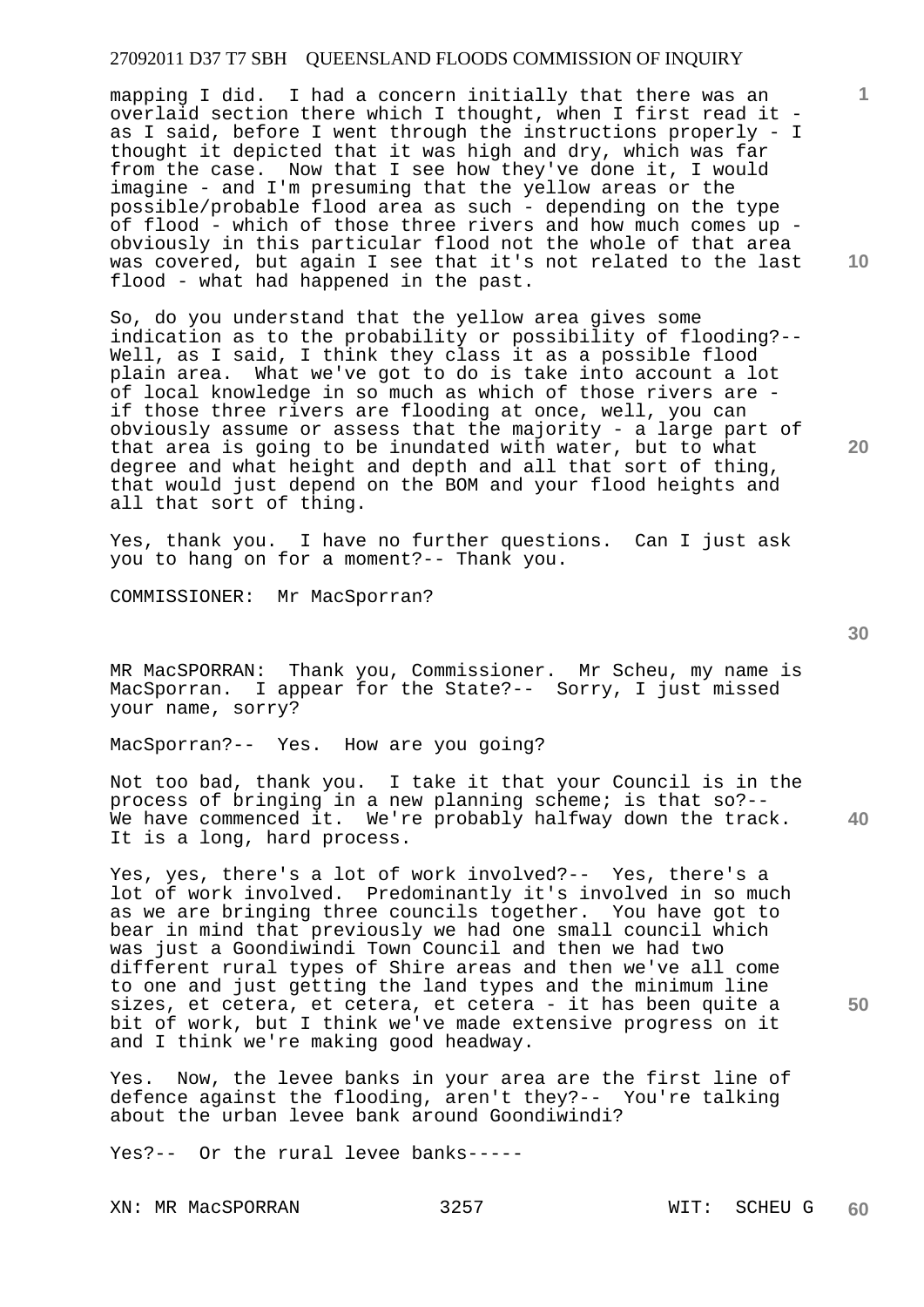The urban levee bank, firstly?-- The urban levee bank protects only Goondiwindi and I think it's 27 and a half kilometres long, which goes right around the whole - the majority of the town. The northern side of the town is open to the Brigalow Creek and I think it probably protects probably all bar 10 or a dozen residences, or something like that.

Yes. And if the levee bank is breached, in essence, all of those residences flood; is that so?-- Not all of them, no.

A large proportion?-- A large majority would be, but not all of them. There are still some in high areas, but it's got a pretty good record since 1956.

Yes. And the last series of floods, how did the levee bank fair then? It held out the water?-- It held out the water, yes. We had a - you know, not a great deal of breathing space, but we did have - this was a record flood - it was the highest flood that had ever been recorded in the McIntyre River - 10.65, and-----

And how-----?-- Sorry?

How close to breaching the levee bank was it on that occasion?-- Oh-----

It was very close, was it not?-- -----probably three to four inches probably in places, you know, something like that. You know, we did some works on the way through as it was going, but the big thing to remember in view of this is that  $-$  in the previous questioning - that we've got a very open flood plain on the New South Wales side, and for that last bit of water required to come and breach the levee bank, I think that - and I'm not an expert in this field - but I believe our modelling shows that we required the amount of water that was actually in the river at the time - it would have required that amount of water again to be lifted up to take it over the levee bank at this stage, barring breaches or accidents or things like that.

And-----?-- But we - we try to monitor that all the time. We spend time - we had it manned the whole time - the whole time during the flood, 24 hours a day, and - just as precautionary measures, and we do have to do some works in places, but and, no - and we were quite confident that with our modelling that everything was going to be safe.

In any event, when you are looking at this new planning scheme, one of the matters you'd need to take into account was the possibility of the breaching of this levee bank, wouldn't you?-- Well, I would have thought that the records from 1956 through to here might sort of speak for itself, so - you know, I don't know - I think we would rely on that being the case.

And-----?-- And we've loss got a lot of area within the town that is still - in the old town, as I call it - which is well

XN: MR MacSPORRAN 3258 WIT: SCHEU G

**1**

**10** 

**20** 

**30** 

**40**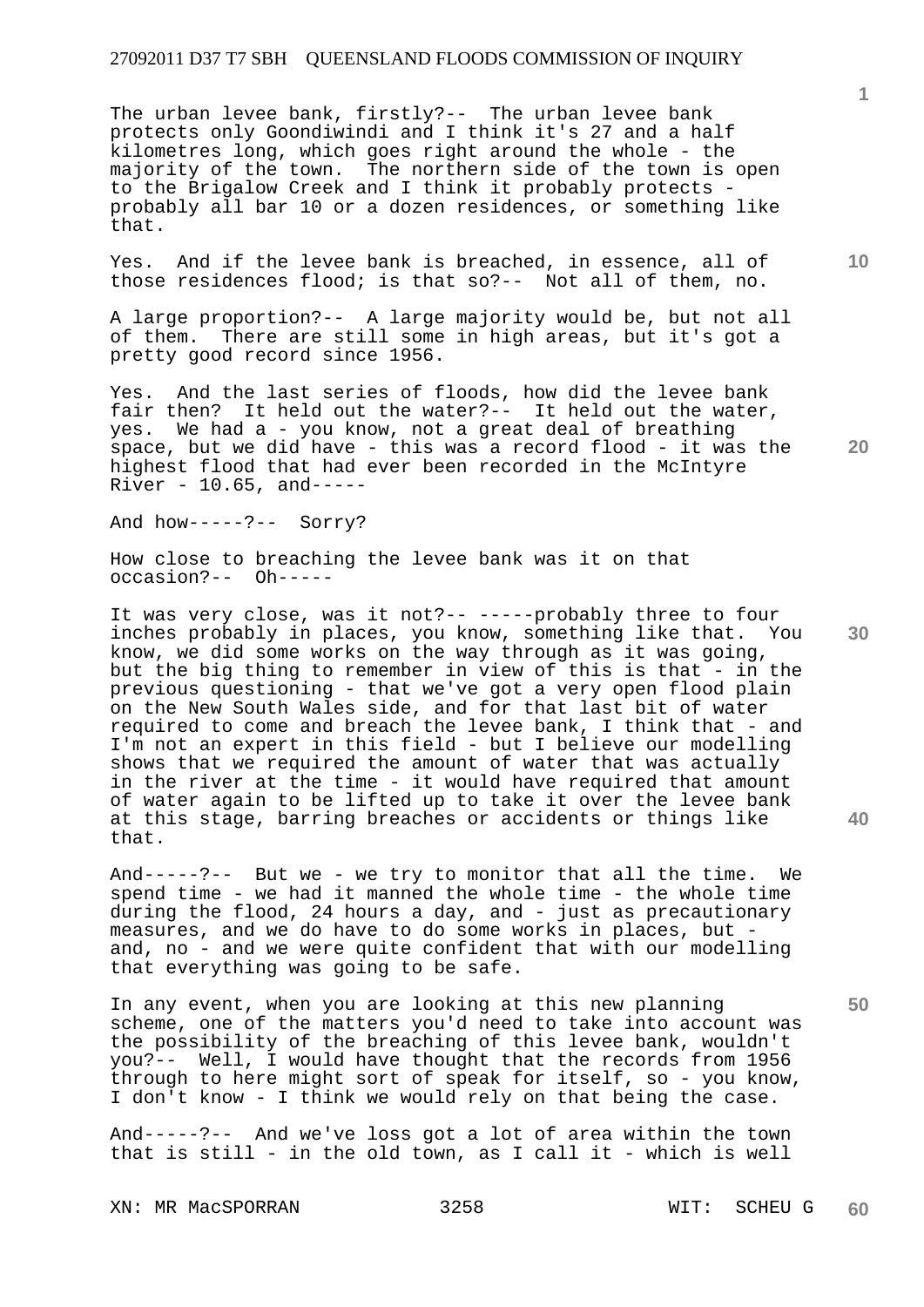and truly behind the levee bank. This levee bank - I think when it was designed, I think it was something like 11 and a half kilometres in length, and it is now 27 and a half kilometres. I think a lot of people get misconstrued by the idea that this levee bank in some places - we have had plenty of Ministers come out here and inspect it - in some places this levee bank is only six or eight inches high. It starts off at the airport on the eastern side about eight inches high, and it's highest point is probably about a metre and a half or two metres, or something like that. It is not as though it is an 11 metre wall around the town which is holding it up, and it has been quite well constructed - not close to the river face itself. It actually stays back. So, there's a lot of good planning has gone into the design of this and I would say it was something that was designed by the engineer and the Council at that time, something well in advance of its capabilities at that time of its life.

Yes. Mr Scheu, the work of the Queensland Reconstruction Authority has only come to your attention recently, is that so?-- The work of the sorry?

The Queensland Reconstruction Authority has only come to your attention recently?-- Oh, no, they came out and visited here, oh, three months ago or something like that.

But their product that they've made available has only become known to you recently?-- Oh, the mapping, you mean, sorry?

Yes?-- Oh, the mapping, yes. I think it's only been out about a week or 10 days or something.

Yes. And is it fair to say that you haven't yet had an opportunity to totally familiarise yourself with the work that they've done in that area?-- Certainly not fully. I understand that - from the LGAQ - as I said, that these road trips - we're going to participate and that we'll have ample input into it-----

Yes?-- -----so, I guess, you know, until we have that input, that's where we would see it stand at the moment, and we'll wait until that-----

Yes?-- -----until we have our input, because, you know, I can see what they're trying to achieve. You know, it is obviously an interim mapping report, but, as I stated earlier, I think we've got some more information that will be invaluable to the cause here, and I would rather wait until we have our input to see exactly what happens - just to see what our - the future is for this for us. One thing I do know is that it's good to see the State commence this, because this is going to be one hell of a costly process if it is going to be left up to local government and we're already struggling enough with costs as it is.

Yes. I take it, though, you'd welcome the opportunity to speak further with the Reconstruction Authority about this plan/scheme of yours?-- It is my understanding from - in

XN: MR MacSPORRAN 3259 WIT: SCHEU G

**10** 

**1**

**20** 

**40** 

**50**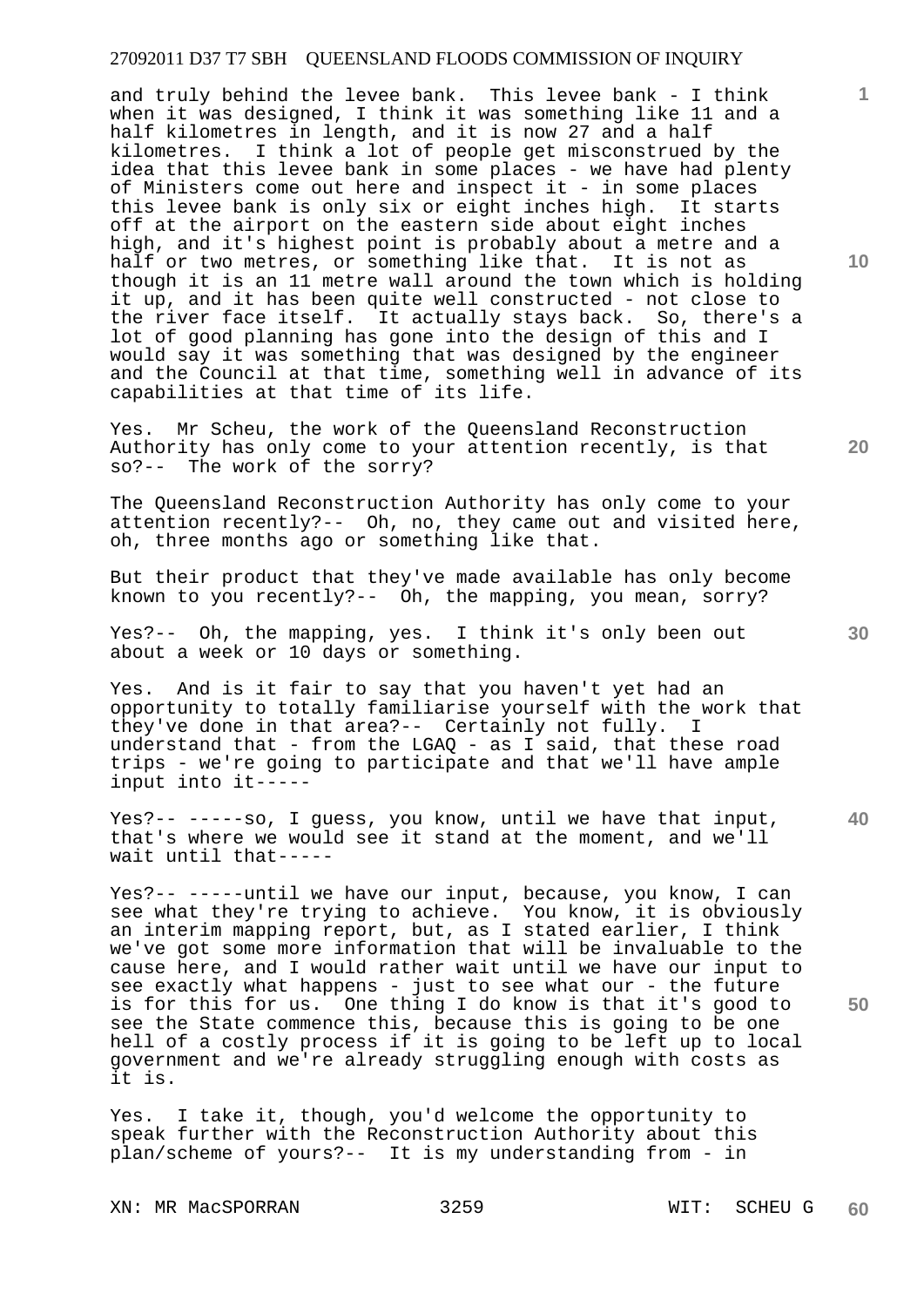conversation with Greg Hoffman, who is handling the flood works for the LGAQ, that he is organising a road trip. We don't have that date yet, but it is my understanding that every Council is to be visited and to share the input, because we're - as the attached documents show, we are only at stage 2 of a six stage process.

And you'd welcome that opportunity?-- It's imperative, I think. It would be foolish for us not to have this valuable information, particularly the likes of this digital reporting stuff, which, as I stressed, we haven't got yet, but we need to obtain that and to add that into our cart, as well as this other report by the QRA - as I say, Major General Slater called out and saw us straight after the area here, and I know it appears finished from that position here now, but I do know that he had quite some concerns about the whole of the state, and he said he will be back - well, maybe he won't be back, but I'm sure the QRA will be back - and Greg Hoffman has reiterated to us that that will be the case - that we will get a visit and have a chance to put our input into this process.

Thank you, Mr Scheu.

COMMISSIONER: Mr Dunning?

MR DUNNING: No questions, thank you, Commissioner.

MR URE: I have nothing, thank you.

MS O'GORMAN: No questions, thank you.

COMMISSIONER: Mr Callaghan?

MR CALLAGHAN: May Mr Scheu be excused?

COMMISSIONER: Thanks very much, Mr Scheu. You're excused. We can end the connection now?-- Okey-dokey. Thank you for your time.

Thank you.

WITNESS EXCUSED

**50**  MR CALLAGHAN: I understand the next witness is to be called via an international telephone hook-up. I'm not sure whether we have to adjourn for that to be done.

COMMISSIONER: We'll wait. If there's any hitch, I'll adjourn.

**10** 

**1**

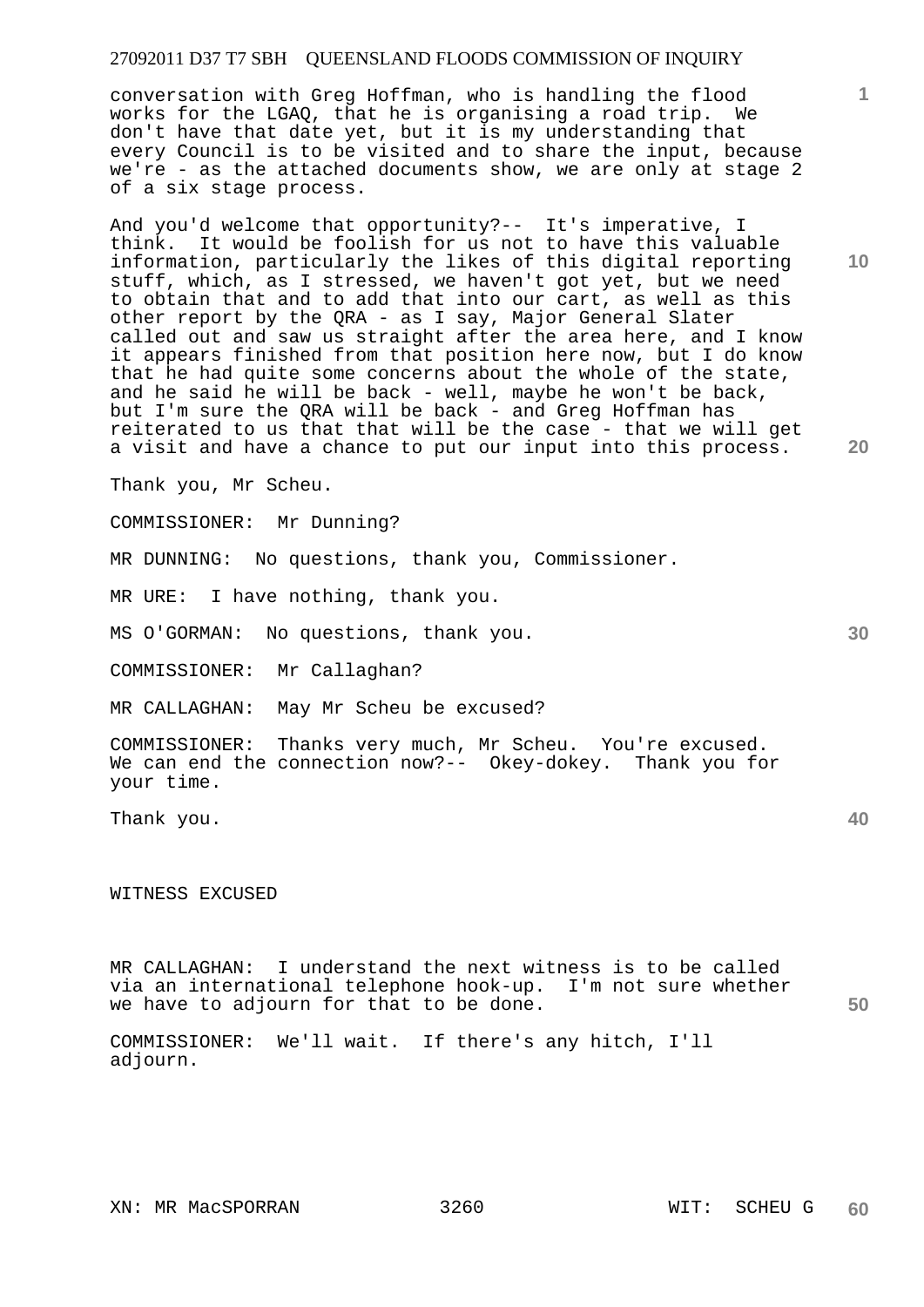ROBERT DALE CLEMENTS, ON AFFIRMATION, EXAMINED, VIA TELEPHONE LINK:

**1**

**10 20 30 40 50**  MS MELLIFONT: Mr Clements, my name is Ms Mellifont. I am one of the Counsel Assisting the Commission. Can you hear me?-- Yes, I can hear you okay. All right. Can you state your full name, please?-- Robert Dale Clements. And are you currently residing in Singapore?-- That's correct. Do you have a property at 312 Long Street East, Graceville?-- Yes, I do. And did you have that property in January of this year?-- Yes, I did. To your knowledge, was that property inundated by the flood waters in January 2011?-- Yes, it was. And did you hold an insurance policy over that property?-- Yes, I did. Who was that with?-- Allianz Insurance Australia. Was that in respect of home and contents?-- Correct. Was your claim - did you make a claim with Allianz under that policy?-- Yes, we did. Was it accepted or rejected?-- It was rejected. I will come back to the question of insurance later?-- Mmm-hmm. But can I ask you some more questions about your particular property?-- Yes. Have you owned that property since March of 2005?-- Yes, that's correct. And were you living there in January of 2011?-- That's incorrect. Who was living there at that time?-- My mother-in-law. And that's while you were overseas?-- Correct. And in January 2011 was your house furnished with contents?-- Yes, it was. And were there also pets living at the property, although they weren't present at the time of the flood?-- Yes, that's correct.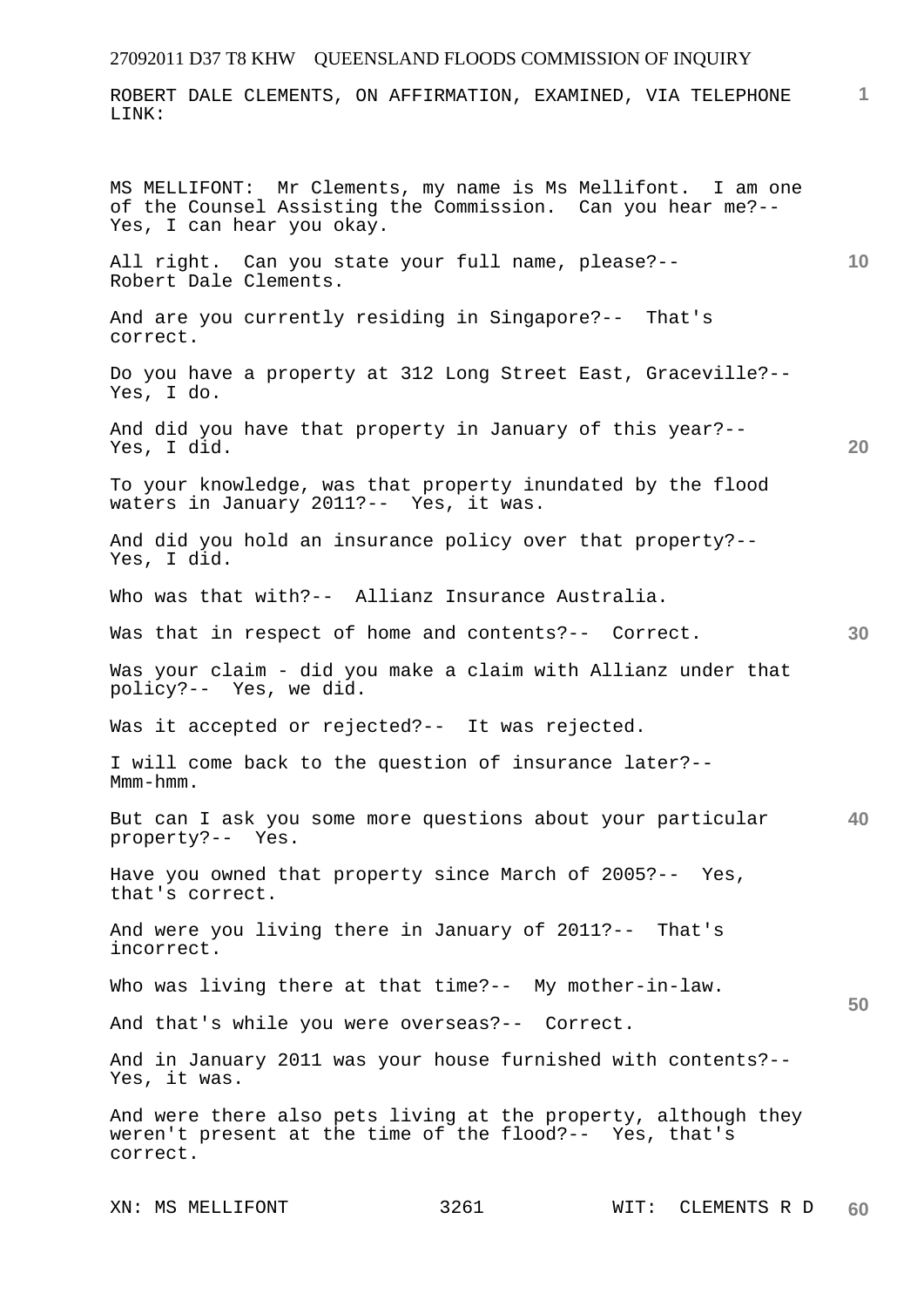# 27092011 D37 T8 KHW QUEENSLAND FLOODS COMMISSION OF INQUIRY **1 10 20 30 40 50**  Now, is your house a single storey dwelling?-- Yes, it is. Is it raised slightly off the ground?-- Yes, it is. How far did the water come up?-- The water came up to the eaves of the house, so just - just below the actual roof itself. And did that result in the total loss of the house and contents?-- Yes, it did. With the exception of some small items?-- Correct, there was some - some furniture that we were able to salvage. Now, have you in the some photographs that were taken after the floods?-- Yes, and I have provided them to you. To Mr Zangari, I think?-- Yes. Do you have that with you, those-----?-- Yes, I do, yep. All right. Now----- COMMISSIONER: Did you want to tender a statement? MS MELLIFONT: I will be tendering it shortly. COMMISSIONER: All right. MS MELLIFONT: Can I take you, please, to the - to that bundle of photographs, and do you have the first photograph there? Does that depict the outside of your house?-- Yes, it does. Can you give us a sense of where the river is?-- The river is approximately 250 metres down the street. All right. And as we're looking at the house, which direction is "down the street"?-- To the right. Okay. Now, it's a little bit difficult to see the extent of the flood damage in this particular photograph, but I think you have indicated it came to the eaves of the house?-- That's correct, yes, so inside the house that's equivalent to the front one of the photos I have sent with the air-conditioning unit, you can see the line up to the top of the air-conditioning unit there. All right. I will come to that photograph soon. Can I ask you, then, to please look at the second photograph?-- Yep. And is this photograph taken from Long Street East?-- Yes, it is. Now, at 316 Long Street East is there a complex of apartments?-- Yes, there is. All right. Now, as we look at this photograph, where is that apartment complex?-- The apartment complex is to the rear of

XN: MS MELLIFONT 3262 WIT: CLEMENTS R D **60**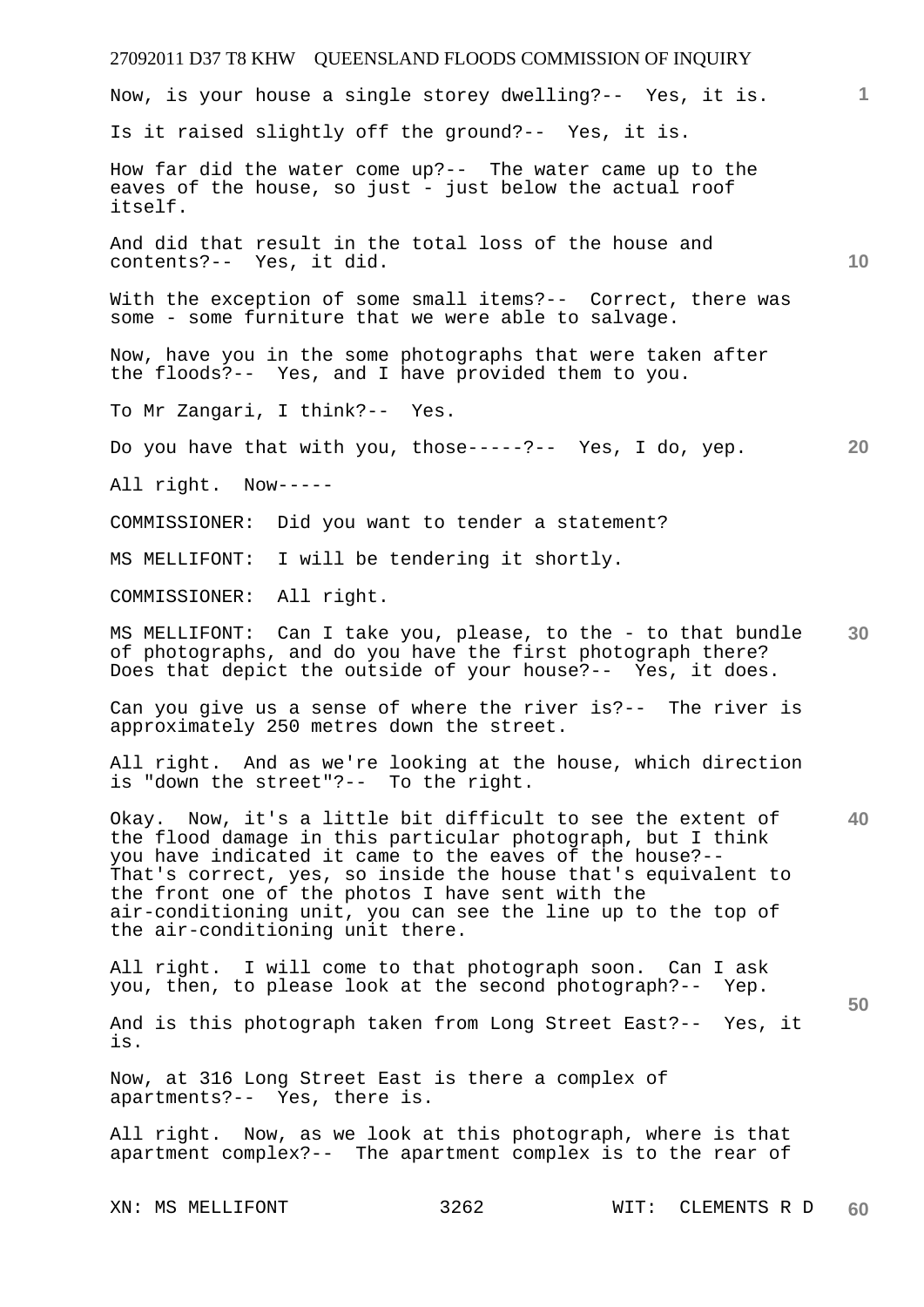the property and - of our property and also to the right-hand side of the property.

Can we see any part of it in this photograph?-- Yes, you can, to the rear.

Is that the orange colour?-- Yes, it is.

**10**  All right. Can I take you, please, to the next photograph? Which part of the house is this?-- Which - sorry, which photo have you got up?

Okay. It's a photo of - it looks like one side of the house depicts some of the yard with the palm in the back, and looks like some water ponding in the centre of the left of the photograph?-- Yes, that's a photo of the - that's a photo of the rear of the property.

And just to be clear we're on the same one, it's taken at 10.12 on the 15th of January?-- Yes, that's correct.

Okay. Now, where is that water coming from?-- I couldn't say for sure where it came from. It was - obviously when I arrived - when I arrived at the property the water had subsided, but - you know, the water had - obviously was - you know, lying around still from after the event itself.

All right. Obviously your property has some proximity to the river?-- Yes.

And are there any - is there any other potential causes of water to which your house is approximate?-- Only - only water that would be running off from other properties. As you can see from the layout of the property and the retaining walls surrounding, there's a height and sort of risk of water running off these properties that are sitting higher than our property and flowing into it, which obviously I wasn't there to be able to say whether that happened or not, but it's logical to assume that it would have.

All right. So, you're referring in that respect to the property at the back; that is, the Graceville apartments; is that right?-- Correct, yes.

I will come to more detail about that in due course. Can I take you, please, to the next photograph, which depicts the inside of the house and we can see a blue container. Have you got that photograph?-- Yes.

Okay. So, where is that taken?-- That's taken inside that's taken inside the house, that's in the blue container. I think - that's inside the kitchen.

All right. And can we see how far up the water damage came to?-- Yes, you can see the water - the water came up to the almost the - near the ceiling there.

Okay. And the next photograph has a vanity unit?-- Yes.

XN: MS MELLIFONT 3263 WIT: CLEMENTS R D **60** 

**30** 

**20** 

**50**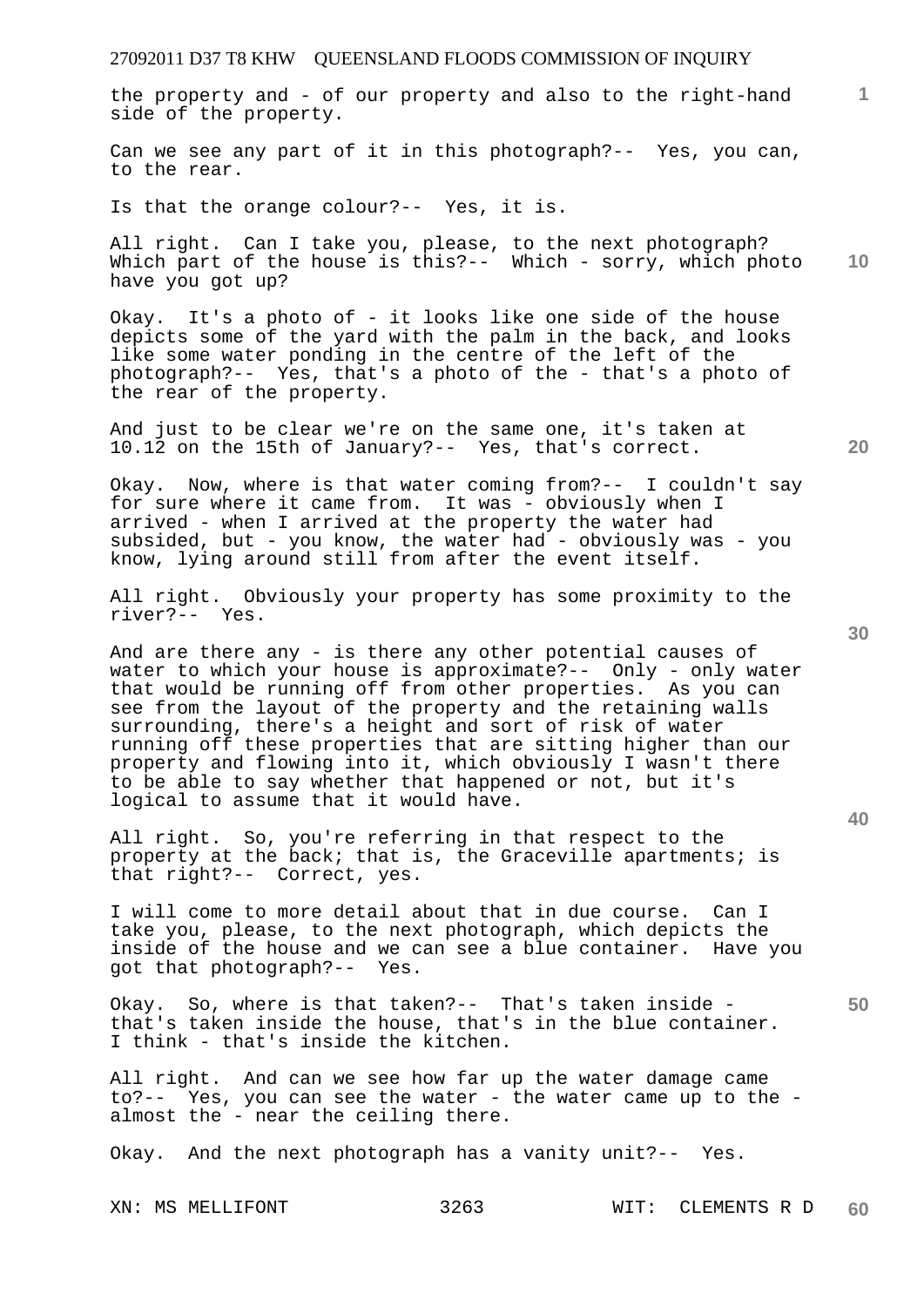I take it that's the bathroom?-- Yes, that's the bathroom.

Again, water up to the ceiling?-- Yes, it was.

The next photograph has an upturned fridge?-- That's a photo of the kitchen.

All right. And, again, damage up to the ceiling?-- Yeah, you can see - I guess I put that in there because you can see that - from the water, the force of the water it turned the fridge over.

Now, the next photograph is a picture of the air-conditioning unit inside one of the rooms and is that the air-conditioning unit you refer to as being the level of the flooding?-- Yes, so that's the air-conditioning unit in the lounge room, in the main room. You can see the line of where the water had come up to just to the top of the air-conditioning unit.

The next photograph in the bundle is an outside shot of a yard. Is that your yard?-- Yes, it is.

All right. So, what are we seeing in the background of the photograph?-- You can see retaining walls that are made of rock, and at the top of the retaining walls you have got a fence and behind that you have the unit complex.

And is one of your concerns the prospect that flood water drained off that built-up apartment complex into your yard and house?-- Yes, it is.

All right. Can I take you, then, to the next photograph which has a large tree in the centre of it? What's that of?-- That's the back corner of our yard and you can see that in the back corner there's a juncture where on both the left and right side we have the unit apartments and the retaining wall in front and in the corner there is a storm waters drain.

**40**  Now, are you able to say whether or not water came up through that stormwater drain during the flooding or that's something you don't know?-- I'm not - I'm not able to say.

Okay. And the last photograph in the bundle, please, is a photo of a road. Which road is this?-- This is Long Street East.

When was that taken?-- This was taken on - was taken on - I think it was taken on the 15th of January.

All right?-- The reason I hesitate was I arrived - I arrived a few days - I flew in on the 15th, but my parents were there the day before and they'd taken some photos as well, so it was either the day before or the 15th itself.

Can you just assist me to orient myself? Where's your house? Which direction is your house when you look at this photograph?-- My house - our house is to the left.

**20** 

**10** 

**1**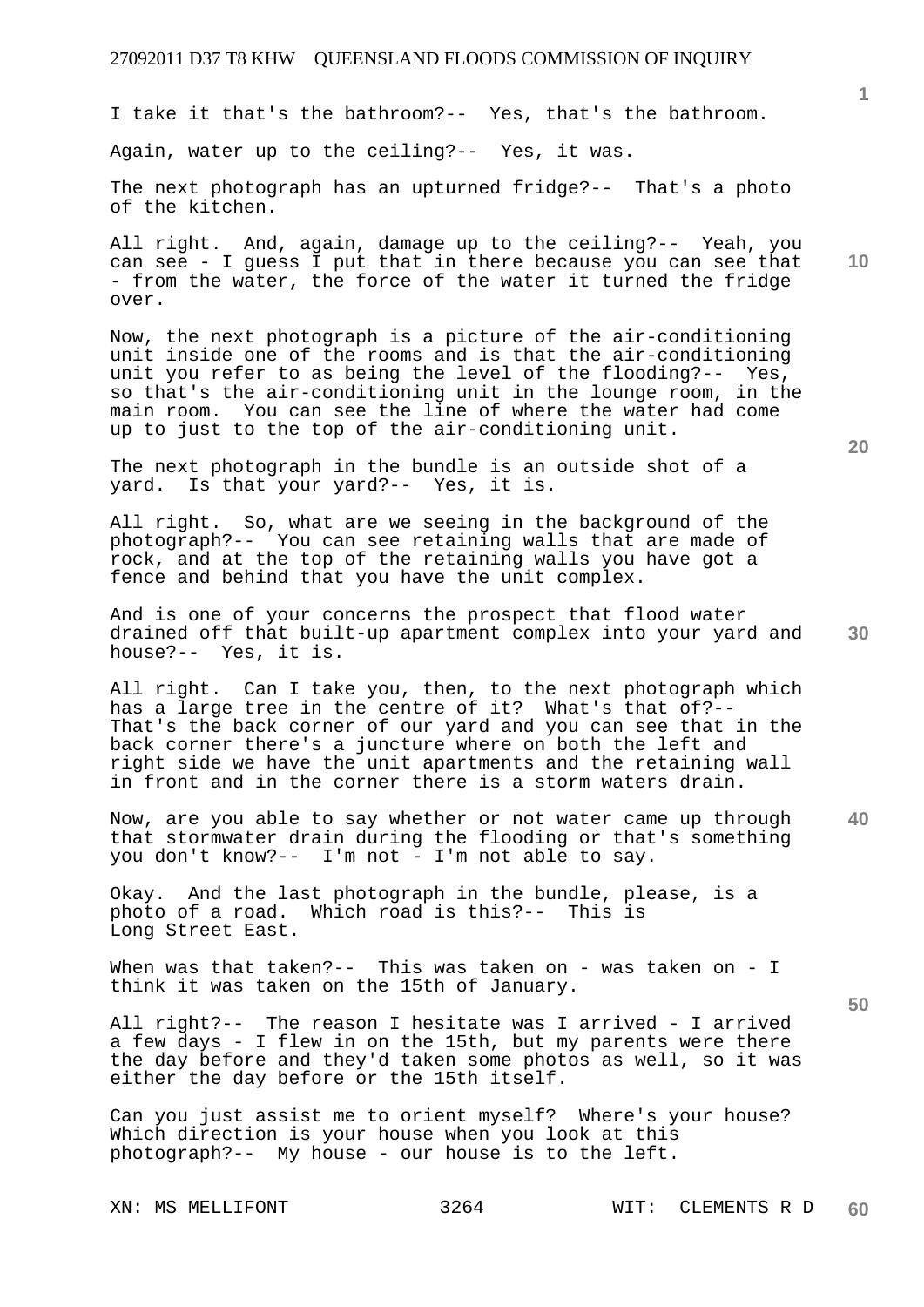All right. And that would be the forefront of the photo if the photo was longer?-- Correct, yes.

And then the apartments would be in behind that?-- Yes.

**10**  I will tender your statement, Mr Clements, of the 13th of September 2011, which is a 10 page statement. It has a number of annexures which also includes an earlier statement you provided to the Commission of the 6th of May 2011. If you just give us a moment while we attend to that?-- Mmm-hmm.

I tender that statement.

COMMISSIONER: Exhibit 647.

ADMITTED AND MARKED "EXHIBIT 467"

MS MELLIFONT: The photographs that we just went through are one of the annexures. Can I also indicate that part of the statements to that statement is a Floodwise Property Report printed on the 29th of January 2011, which has the minimum habitable floor level for that property as being 8.5 metres. Now, Mr Clements-----?-- Yes.

-----what was the habitable floor level of your property? Sorry, I will ask it in this way: did it comply with the 8.5 metre-----?-- Yes, it did.

All right. And, as we have heard, notwithstanding that it was significantly inundated?-- Yes, it was.

Now, just in terms of the development at Graceville Park, is that approximately a 90 townhouse development?-- Yes, that's my understanding.

All right. And is it your understanding that that was authorised by the Brisbane City Council in 1997?-- Yes, it was.

And that property, as you have indicated, borders your property at the rear and on one side?-- Yes, that's correct.

Now, at .4 in your submission to the Commission, you stated that, "The resultant change", and you are talking about the change from that development, "resultant change to the landscape dramatically altered our property and exacerbated the potential for a flood event." Can I ask you upon what which basis - sorry, can I ask you the basis upon which you make that statement?-- I make that - I make that statement on the basis of the topography of the land and the location of our house on the land in proximity to the construction around it.

**20** 

**40**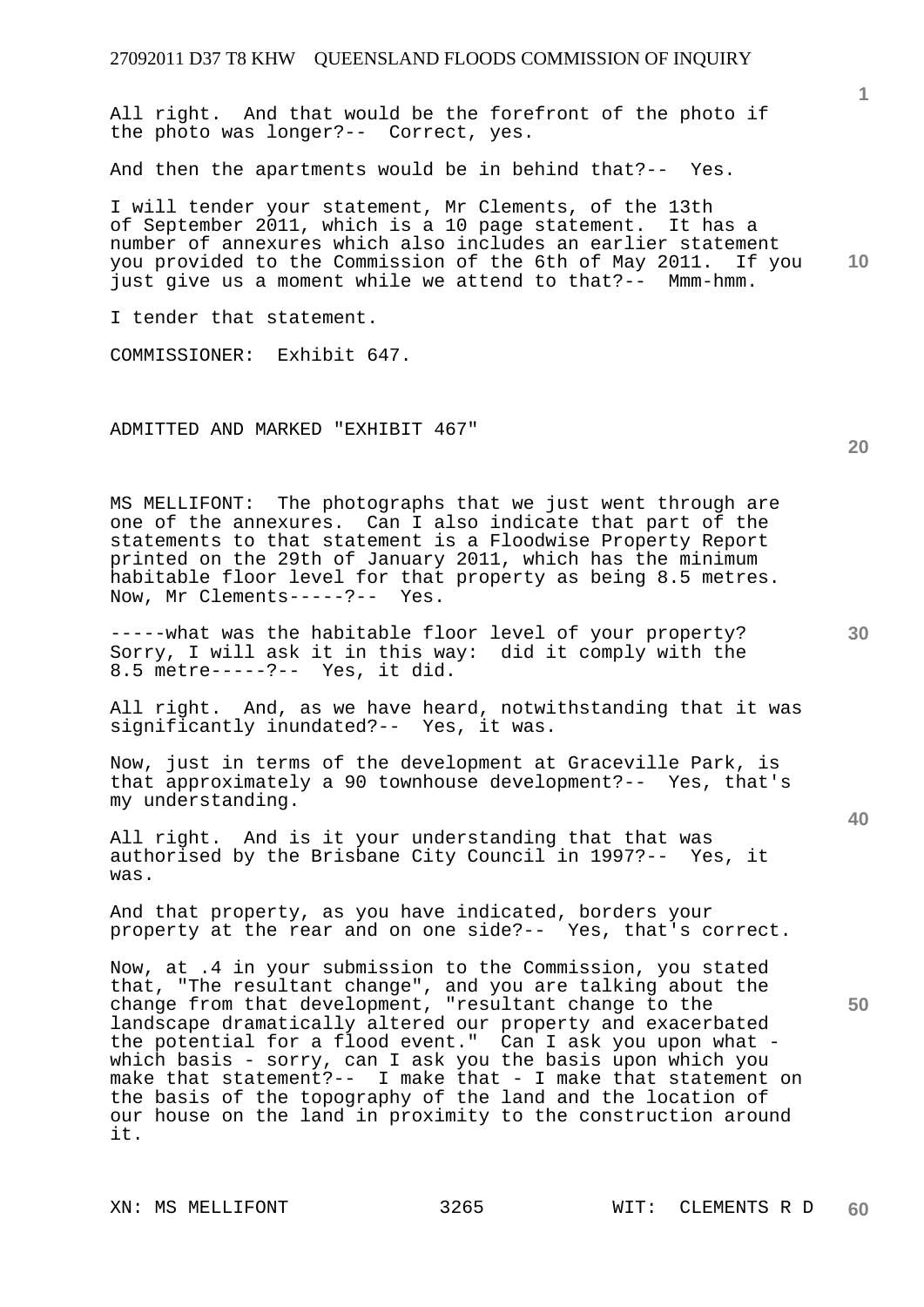All right. And are you - is it one of your concerns that a townhouse complex was able to be built there traversing the natural waterway?-- Yes, very much so.

And did your inquiries so far as you're able to undertake them reveal that the area flooded in the '74?-- Yes, it did, I was able to obtain a map from the Library of Australia indicating that the area was flooded in '74 and also that the area was a flood watercourse.

Now, you have conducted some estimations in terms of what the habitable level of your house would need to be to have not been inundated in January 2011; is that correct?-- Yes.

And your estimation is 13.1 metres?-- That's correct.

Which is about 4.6 metres above the current level?-- Yes, that's correct.

**20**  Have you requested to participate in the Brisbane City Council property buy back scheme in respect of your property?-- Yes, I did.

What's the result of your request?-- The request was rejected.

Have you asked BCC whether you can raise the height of your land via landfill in order to - well, to increase the height of the living space in the house?-- Yes, we did and we were advised that we were not able to do - to change the landscape of the property at all.

Were you told why?-- No, we were just informed that it was wasn't able to be done, that we would need to work within the existing landscape.

All right. Just give me one minute. Madam Associate, can I ask if you have the QRA aerial map which has a cross? Thank you. Mr Clements, just so you can understand what we're doing, I am just showing an aerial map produced by Queensland Reconstruction Authority and it can be seen in the sort of centre slightly to the right a crosshatched area which indicates the site of 316 Long Street East. If that's not already been tendered, I tender it.

COMMISSIONER: That will be Exhibit 648.

ADMITTED AND MARKED "EXHIBIT 648"

MS MELLIFONT: Mr Clements, I want to take you now to the insurance aspect of your statement and submission?-- Mmm-hmm.

So, in the days prior to the flooding, did your wife contact Allianz to verify whether or not you were covered for

**30** 

**40** 

**50** 

**10**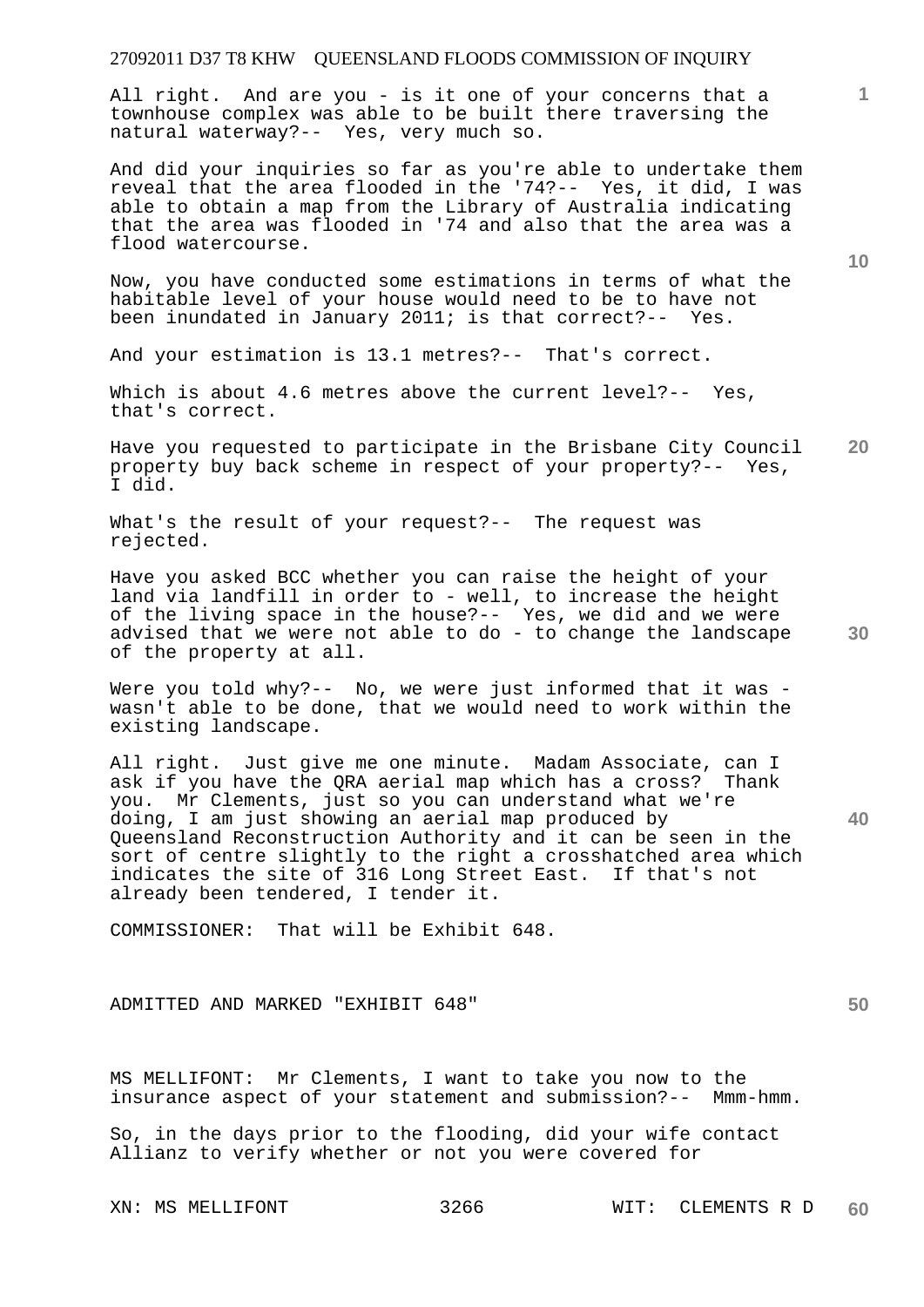flooding?-- Yes, she did.

And what did Allianz tell you?-- They told us that we were we were covered - we had limitations to our cover, that the flood cover would not include flooding related to rivers or waterways, that it would only be from rainfall or rain type events.

Did you make a claim by telephone to Allianz on the 12th of January or thereabouts?-- Yes, we did, because we were advised to still make a claim.

All right. And when were you advised about that?-- When we originally made the calls, we were advised that we were still to make a claim, that they would assess the claim given that given the circumstances surrounding the event.

And when you made the claim - sorry, can I ask you do you know whether that was the 12th or the 13th of January?-- That was the 12th, it was when we lodged the actual claim itself.

And when you made that claim, were you advised of anything by Allianz in respect of what to do?-- Yes, we were, so we were advised to not take photos - sorry, to take photos of all of the contents of the property, but not to - not to clean anything because they needed the assessor to determine the extent of the flooding and to verify, I guess, the - where the flooding had got to before it - water subsided.

Did they tell you whether or not you were to leave everything as it was?-- Yes, they did, they said to leave it as it was, and I explained to them that it really wasn't possible given the nature of the damage that was caused and the risk to people that were - we were obviously trying to recover what we could from the property and also to rescue as much as we could of the actual house itself and given the fact that the mud and the water was lying around, we felt it was important to clean away as much as we could. They said, "Okay, that's fine, as long as you take photos and keep those photos as a reference when you make your claim."

All right. Now, when you made that claim, were you told whether or not your claim was declined or accepted or neither?-- We weren't told, there was no - when we made the claim there was no initial response in terms of whether the claim was accepted or rejected, we were just told that it's an assessor would need to come to the property and complete an assessment before the claim would be considered, and then we proceeded to follow up with Allianz until we could confirm when an assessor was coming to the property.

So, in that initial telephone conversation were you given an indication as when the assessor would be appointed and attend?-- No, there was no - one of the things that caused a very high degree of anxiety was the fact that Allianz had said to us that they weren't sure when that would be, that they had obviously a significant amount of claims to assess and address, that they would advise us when an assessor would be

**10** 

**1**

**20** 

**30**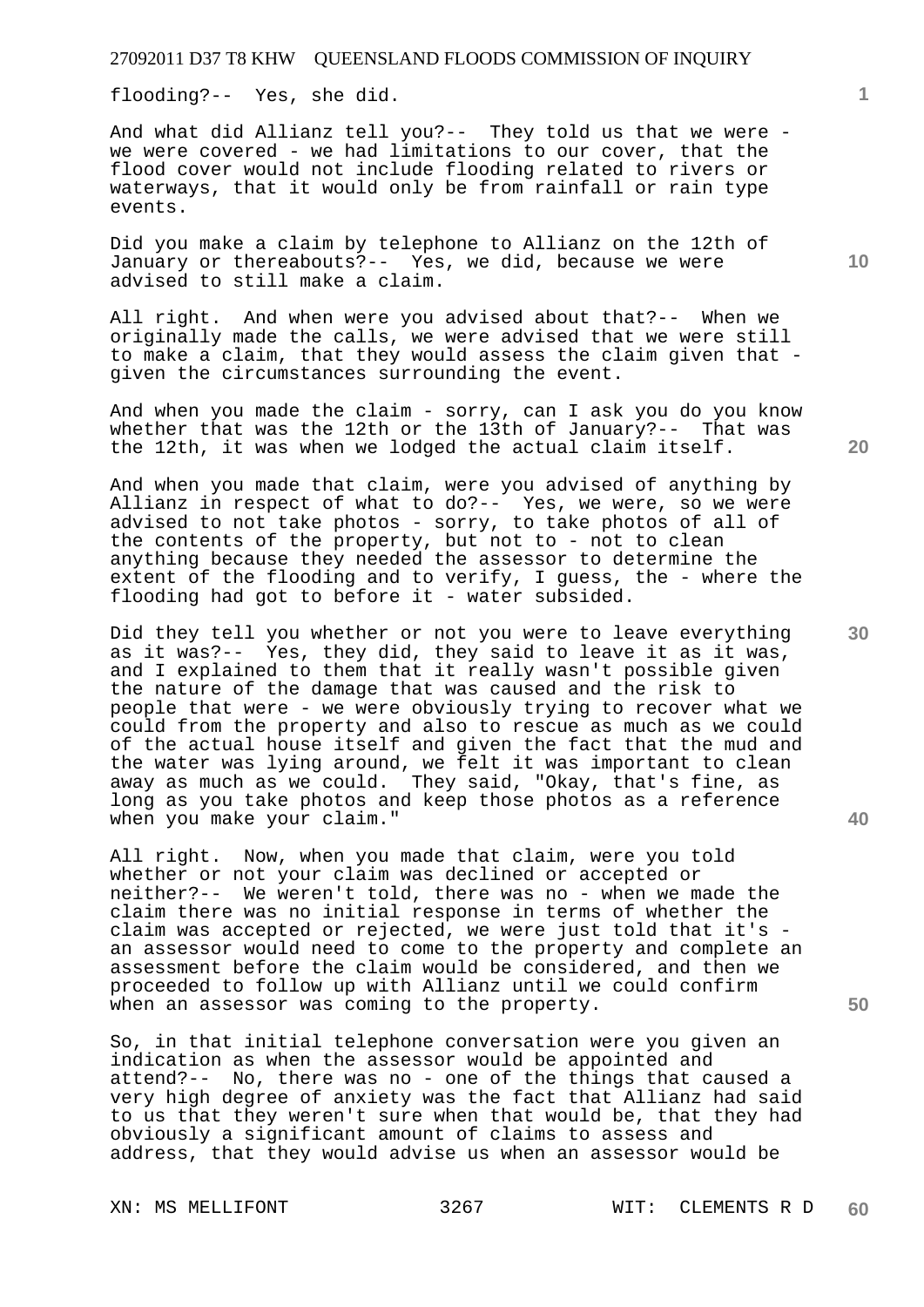available, and when they would - they would come to the property. Our insistence on finding out that particular date was due to my - my flights, and having only been in the country for a week I wanted to ensure that I was present when the assessor attended, so we continually called and followed up. As you can see from the information provided that - we were able to secure the assessor to come around, I think, about five days after - sorry, was around about the 20th they came to the property.

Okay. So, you flew in from Singapore to Brisbane to attend the property?-- Yes, I was - I was there for a week and - you know, participated in the clean-up and also was present when the assessor was there.

What did the assessor do when he was there?-- Not a very extensive piece of assessment, it was really just a short questionnaire he had and he asked me a series of questions which unfortunately I was not able to answer because I wasn't present during the flood event. So, he was asking me questions in relation to how high the flood water had got, where the flood waters had come from, what was the colour of the water, et cetera, et cetera, and I was not able to answer most of those questions. He was there for approximately 20 minutes and he apologised that he would need to take at least 28 days to complete his report, so he had other properties to assess, and that he would - I would hear back from Allianz as soon as - the status of his report, submission and outcomes.

After his visit did you make contact with Allianz requesting them to prioritise the assessment?-- Yes, frequently, so we we were - you know, as a matter of - it was almost a daily occurrence that we were following up with Allianz to find out whether the report had been submitted. It was either between Allianz or between Cunningham Lindsey, who was the assessor, and the particular assessor was Ryan Sandiland that we were liaising with to find out what was happening, and, you know, our responses from - from Allianz was back to the assessor and our response from the assessor was very limited, he didn't provide much updates because he was so busy, but obviously we were aware that the 28 days was his - his sort of timeline, so we were keeping an eye on our dates and trying to coordinate around that.

All right. Now, did the assessor advise you about two weeks after the inspection that he had lodged the paperwork with Allianz?-- Yes, he did, so he advised us some time later through a phone call that he made to me and we sort of back and forth trying to get hold of each other, and it was around about the 11th of Feb, that he was running - running behind and he was hoping to have it done as soon as possible and submitted but he hadn't submitted it to Allianz, and then I got an e-mail from him on the 22nd of February saying that he'd submitted the report to Allianz and that Allianz would actually come back to us and advise us of the next steps. I at that point hadn't actually submitted all of the list of our contents and the photos that he'd asked us to do, and so I

**20** 

**40** 

**50** 

**10**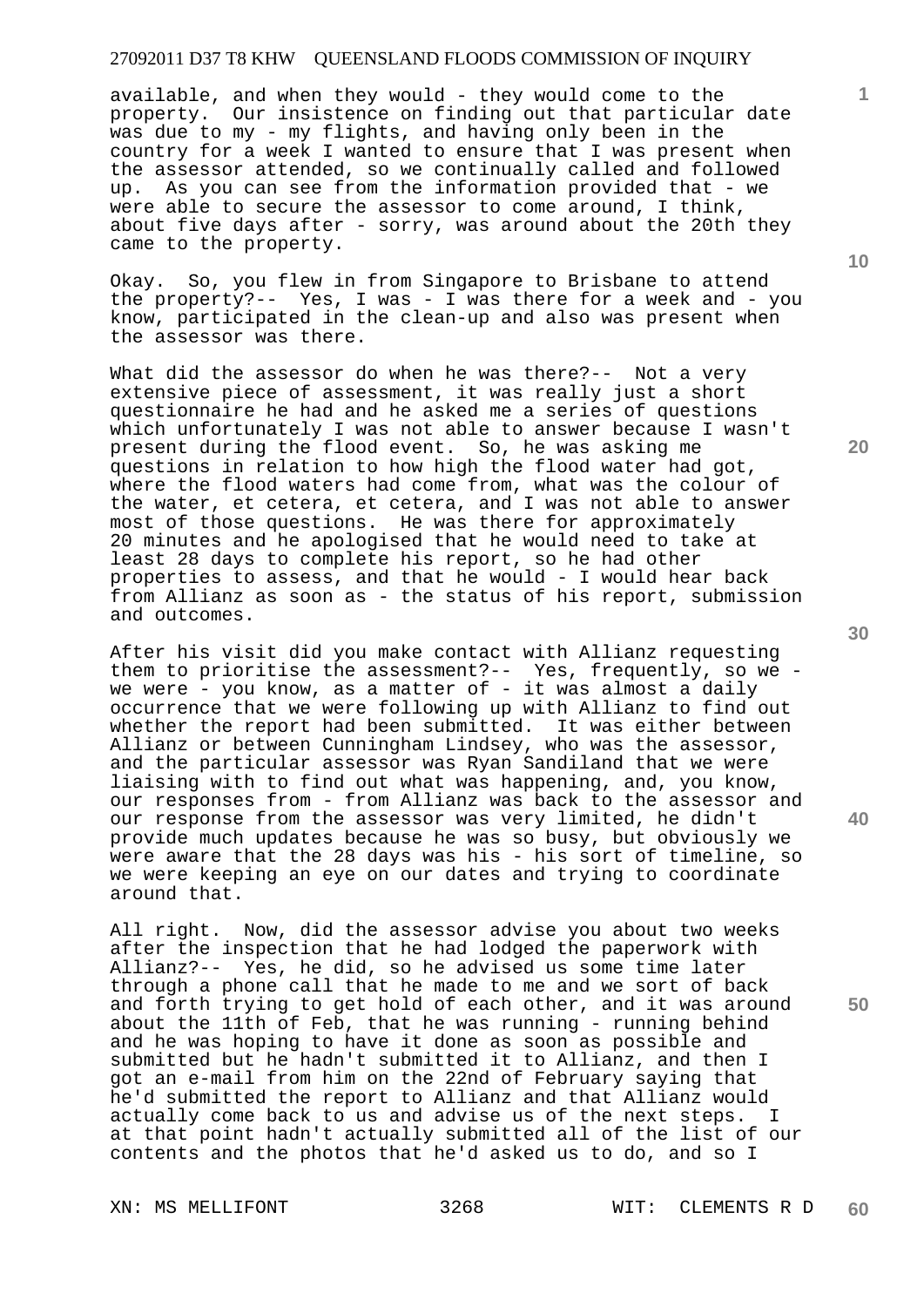proceeded back and forth with him a couple of times just to clarify what - what was required and the timings around that and subsequently sent that to him via mail, and then he received that, I think early - early in March.

Did you ultimately receive a letter from Allianz on or about the 18th of March denying your claim?-- We received a letter from Allianz and the letter was sent to our Graceville property, but we didn't actually physically receive the letter until much later than that, it would have been towards the end of the month because we had to obviously have the mail that was going to the property sent to Singapore.

Had you told Allianz prior to this time where you wanted the mail directed?-- Yes, we did, so we had made it clear on a number of occasions that we were residing in Singapore and all - there was no-one living at the property, it was unhabitable, basically the area was a disaster area so it was not able to be able to have mail services managed from there anywhere, so we said all mail should be directed to Singapore. We also provided our contact numbers in Singapore, both our Australian mobile and also our Singapore mobiles so that we could be reached, but frequently, as I stated in our submission, that we found that either of the Allianz contact centres were not able to dial international numbers, so that was the excuse used for not calling us, or the numbers they had were incorrect, so that obviously created more - created more frustration in - throughout the experience.

Right. So from the time of your initial claim on or about the 12th of January to the time when you received the letter which is dated the 18th of March, although received by you later-----?-- Mmm.

-----was there any Allianz initiated contact with you about the progress of your claim?-- Nothing, no contact was made to us.

All right. Now, I will just have shown here on the screen the letter of the 18th of March?-- Mmm-hmm.

Just give us a minute. And we can see from that letter that Allianz stated to assist in considering the claim they appointed Cunningham Lindsey Australia and WRM Water and Environment, a firm of hydrologists, "The information provided by the attending loss adjuster confirms the Brisbane River overflowed which resulted in widespread flooding." Now, I tender that letter.

COMMISSIONER: Exhibit 649.

ADMITTED AND MARKED "EXHIBIT 649"

MS MELLIFONT: Can I just have a minute? We will provide hard

**10** 

**1**

**20** 

**30** 

**50**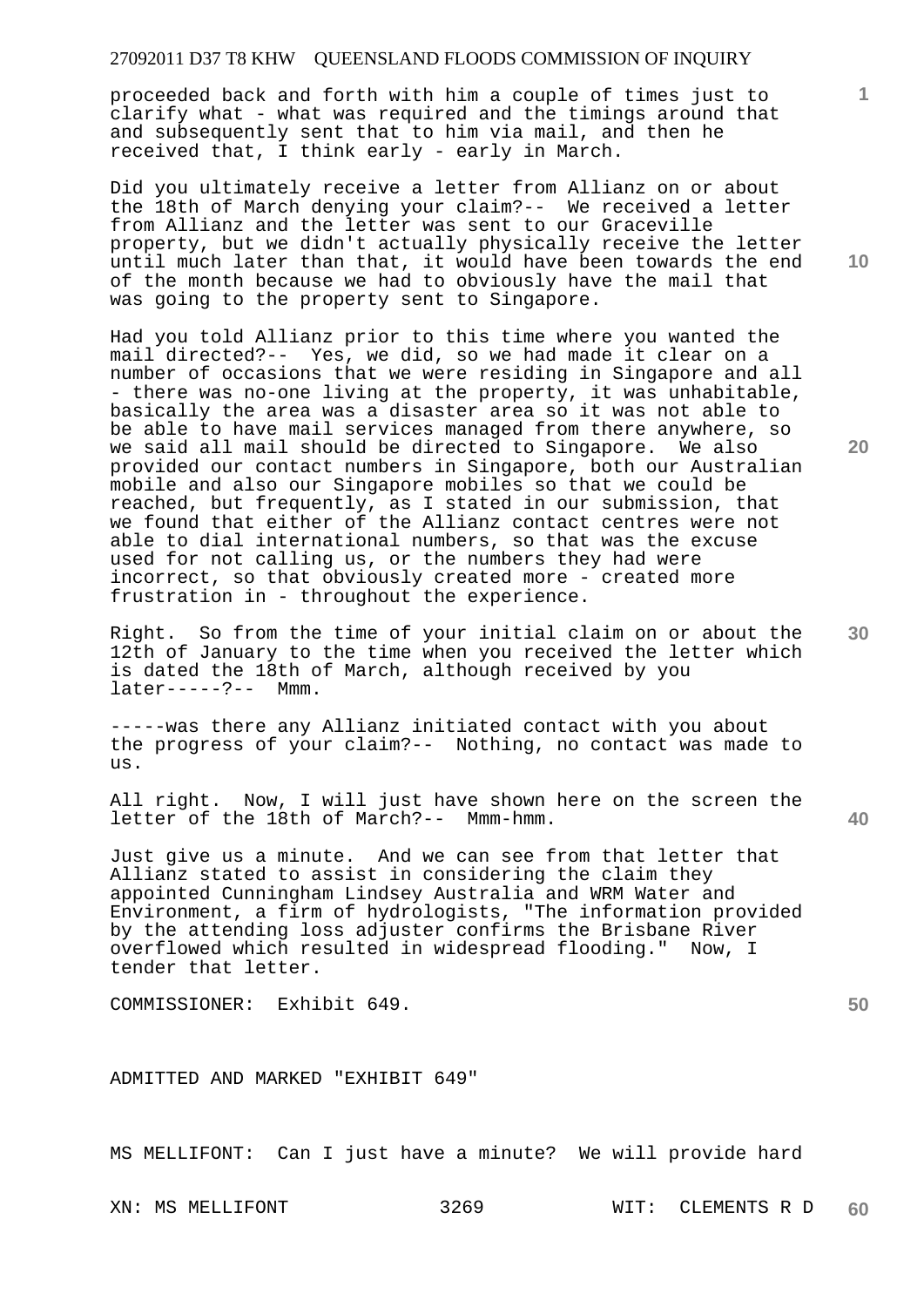copies of these documents for tender later, if that's suitable. We have got them electronically and your Associate has them.

Now, Mr Clements, we have spoken about receiving the letter, but did anybody ring you to - say that your - what the outcome of your claim was?-- No, no-one rang us.

All right. Now, after finding out your claim was denied, did you call Allianz and were you referred to a contact officer?-- Yes, we were given a contact officer to liaise with and as we - as we noticed in the letter from Allianz that explained the dispute resolution process that we would need to go through in raising a dispute regarding the claim.

All right. What did they tell you to do or that you could do?-- We went - yeah, so we had - our first option was to submit a request for the matter to be escalated to a dispute a resolution committee or a special area of Allianz who would review it as an exception, but we were - needed to provide grounds as to why we wanted to lodge that appeal, and that we would - any documentation that we could provide to substantiate that claim would need to be provided as well, so we went ahead and did that.

In that telephone call, were you provided - were arrangements made to provide you with a copy of the assessor's report and the hydrologist's report?-- Yes, that's correct, because the letter itself didn't really go into any detail about that, but they sent me or they e-mailed me a copy of those - of those reports.

All right. Now, was that telephone call on or about the 4th of April, a few days after you'd sent an e-mail on the 30th of March to Allianz?-- That's correct.

All right. Now, we will just bring up on your screen your e-mail to the Allianz on the 30th of March?-- Mmm-hmm.

I can indicate for the record that what it reads is you're saying you, "Do not accept this decision and request an immediate and further investigation as part of Allianz's formal dispute resolution process. I have also left a voicemail message to this effect. We are disgusted with the manner in which Allianz has treated us customers throughout this entire process. We are also especially aggrieved by the impersonal and heartless way in which this decision was communicated." I tender that e-mail.

COMMISSIONER: That will be Exhibit 650.

ADMITTED AND MARKED "EXHIBIT 650"

MS MELLIFONT: Can you just scroll to the top of that e-mail,

**10** 

**1**

**20** 

**30** 

**40**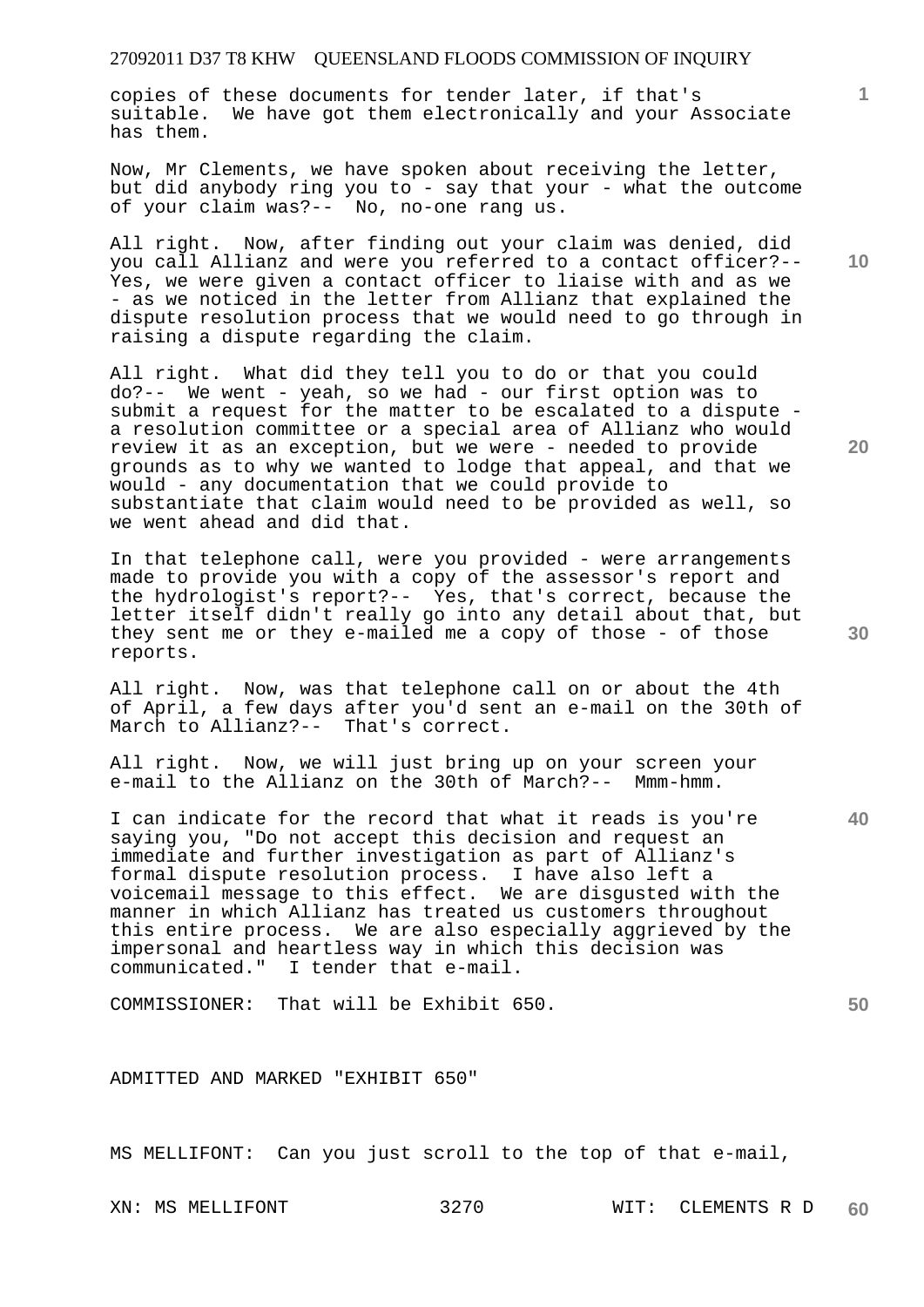please? Can I now take you, please, to an e-mail from Mr Tim Griffith of Allianz to Mr and Mrs Clements sent on the 4th of April?-- Mmm-hmm.

And I will just take the Commission to the relevant aspects. That e-mail confirms receipt of your earlier e-mail and subsequent call and encloses a copy of a loss adjustor's report and denial letter. And it says, "They hydrologist's report on which we have based our decision is available via the Insurance Council of Australia website." Can I ask you, Mr Clements, were you actually given a copy of that report or really given the direction to the Insurance Council website?-- We were given the direction to the website.

**20** 

**1**

**10** 

**40**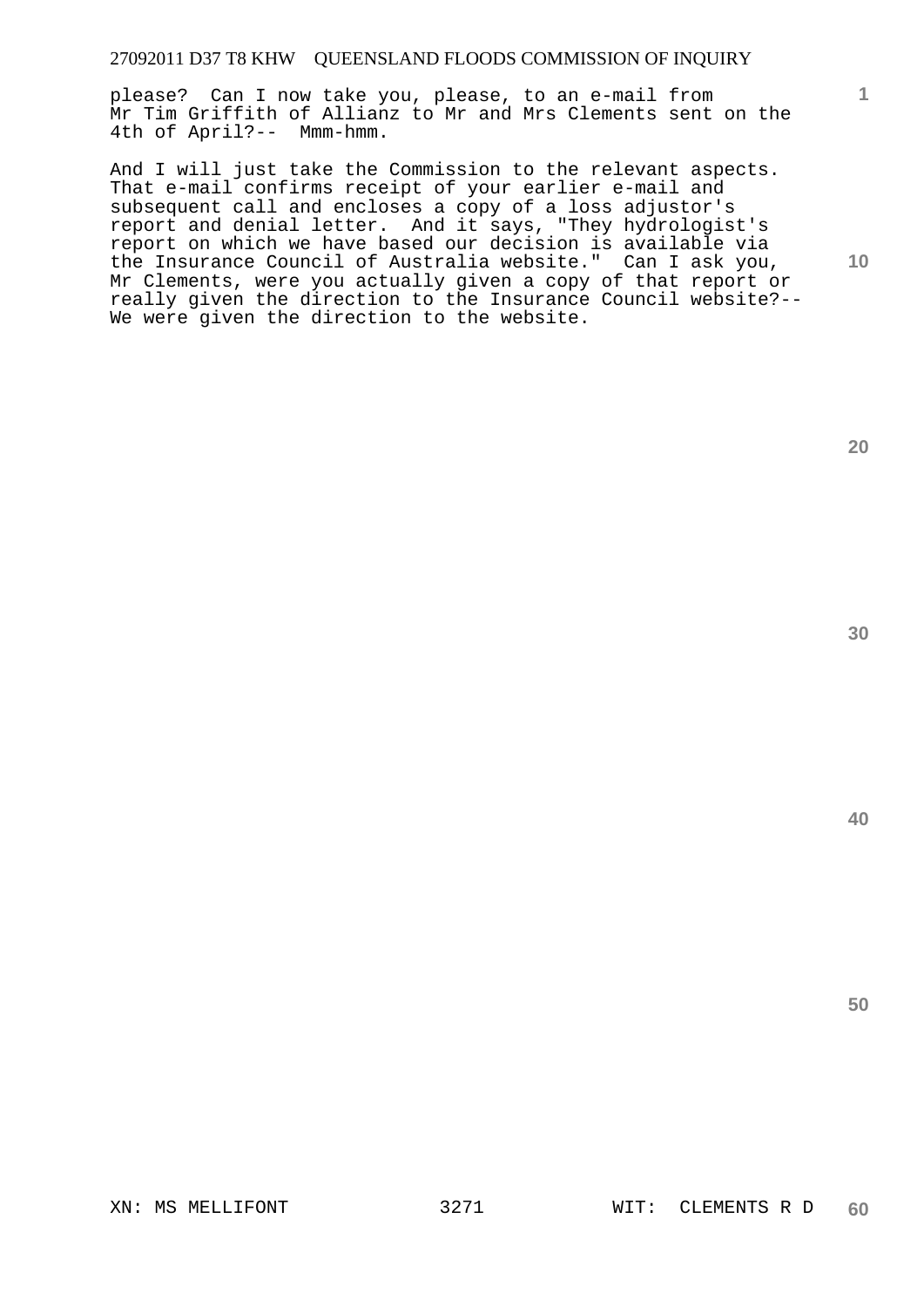And were you able to readily locate it on that website or did you have any difficulty in that regard?-- No, we could find it okay.

Okay. I tender that e-mail.

COMMISSIONER: Exhibit 651.

ADMITTED AND MARKED "EXHIBIT 651"

MS MELLIFONT: Did you formally lodge a complaint on the 31st of March?-- Yes, we did.

Was - did you seek an internal review of the decision declining your claim?-- Yes, we did.

Was that decision confirming the denial communicated to you via e-mail?-- The decision was sent to us, yes, it was, it was - I'm just trying to recall. There was a letter that was sent to us on the 28th of July explaining the outcome of the decision itself and I believe there was an e-mail that was sent as well.

All right. Now, did you have to chase up Allianz about the result of your internal review or did they make that contact with you telling you that their review had affirmed their decision off their own bat?-- From my recollection there wasn't any phone call from Allianz to explain to us where the status or the status of our dispute appeal and then we didn't receive any sort of formal communication apart from the letter itself advising us of the outcome, so there was that period of time where we just really had no communication from them.

All right. And had Allianz advised you that they had sent a letter dated the 28th of July to the Graceville property?-- Yes, they did.

All right. And was this letter in respect of the internal review?-- Correct, yes.

And, again, this letter was sent to Graceville, notwithstanding your earlier requests for mail not to be sent to that property?-- Yes.

**50**  Was any explanation given to you as to why the correspondence was - kept being sent to that Graceville address?-- No, there wasn't. Actually, can  $I - can I$  just amend that? I'm sorry, I'm getting confused. There was an e-mail that was sent but also the actual letter on the 28th of July was sent to Singapore, not to Graceville.

All right. Thank you. Thank you for clarifying that. Now, just going through the process of the internal dispute resolution. You lodged your complaint. Did you then send an

**20** 

**40** 

**10**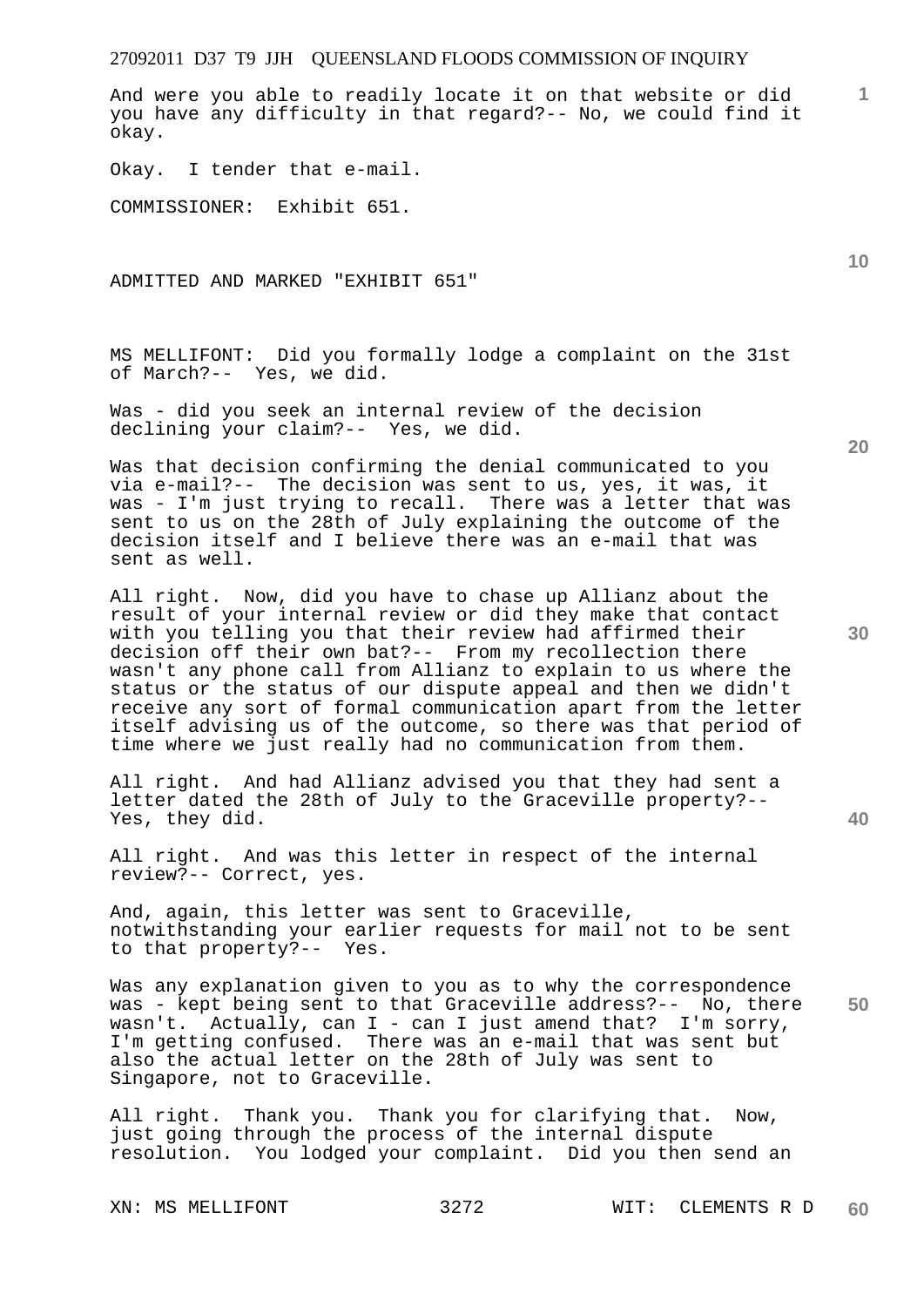e-mail on or about the 19th of April requesting a time frame for resolution of the dispute?-- Yes.

All right. I'll just show that document up on the screen. And in it you ask for an indication of the time frame within which "we will need to raise the matter to the Internal Dispute Resolution Committee". We see that in the first paragraph. I tender that e-mail.

COMMISSIONER: That will be Exhibit 652.

ADMITTED AND MARKED "EXHIBIT 652"

MS MELLIFONT: Can I take you now, please, to an e-mail of 24 April, and I can indicate to the Commission the relevant aspect from that e-mail is that Mr Clements stated he wished to formally pursue the dispute resolution process and requested Allianz to "conduct further investigation on the causation of the flooding to the specific property rather than rely on general findings of ICA hydrology panel reports," and the e-mail states that, "the assessment conducted by Ryan Sandilands of Cunningham Lindsey was neither thorough or adequate enough to draw any meaningful conclusions about the causation of flooding," at your property. I tender that e-mail.

COMMISSIONER: Exhibit 653

ADMITTED AND MARKED "EXHIBIT 653"

MS MELLIFONT: Can I take you now, please, to a letter of the 27th of April? What we have up on screen here, Mr Clements, is a letter from the 27th of April from Gunda O'Shea of Allianz which confirms receipt of your e-mail of the 19th of April and that was the e-mail that you were looking for a time frame for the resolution of the dispute?-- Yes

And in it they say to you, "We await your formal response before we proceed with a review of your claim through our internal dispute resolution process," and they're speaking about reviewing the information concerning your claim. Do you know what they - do you understand what they were after in that e-mail when they talk about "your formal response"?-- No, and it's interesting that that's actually a letter that was sent to the property rather than an e-mail so we didn't get that till, you know, much later after it was sent.

All right. So when you received it did that letter make any sense to you?-- No it didn't, and as far as we're concerned the e-mail I'd sent on the 19th was sufficient enough to

**30** 

**40** 

**50** 

**10** 

**20**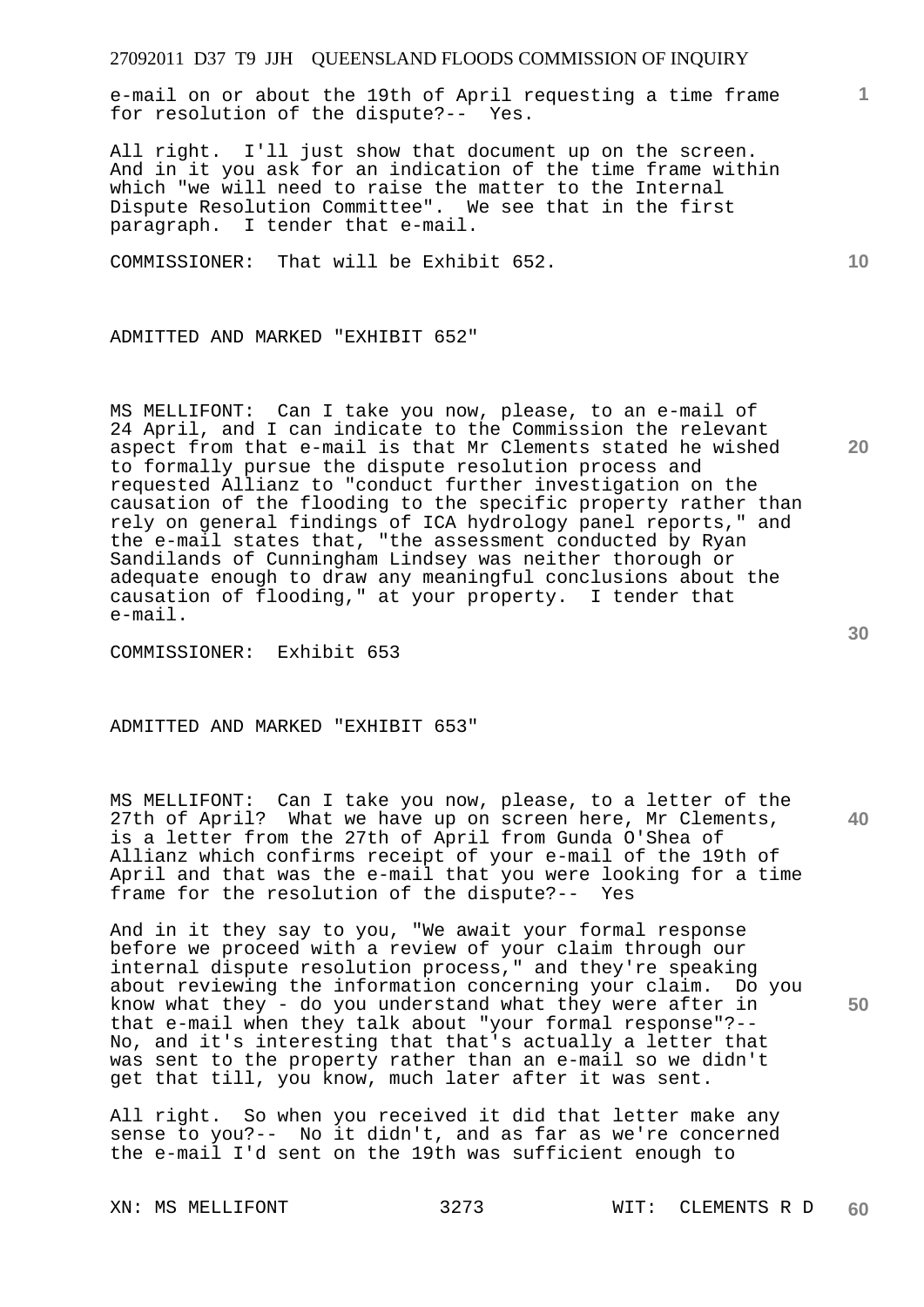constitute a - you know, a formal claim. All right. Can I tender that letter, please? COMMISSIONER: Exhibit 654.

ADMITTED AND MARKED "EXHIBIT 654"

MS MELLIFONT: Can I take you, please, to a letter from Allianz to Mr Clements on the 19th of May? The relevant part of this correspondence is that Allianz have reviewed your correspondence, engaged the services of Water Technology to provide a site-specific assessment. They told you that there would be delays of four to six weeks for hydrology reports. Then they state to you, "As it is now in excess of 45 days since we first became aware of your complaint, you now have the option of either waiting for your response or referring the matter to our external dispute resolution scheme, the Financial Ombudsman Service." I tender that letter, please.

COMMISSIONER: What's its date?

MS MELLIFONT: "What's its"?

COMMISSIONER: Date?

MS MELLIFONT: "Date". Is the 19th of May 2011. Now, can I ask you, Mr Clements, in respect - in response to those suggested options, what did you do then?-- We chose to await the outcome of the formal dispute resolution process.

All right. And so did you send an e-mail on the 25th of May to Allianz in that respect?-- Yes.

I'll just get that document up on the screen here. And in it you state, "As we have not received any response to our communication below," and that's the e-mail of the 24th of June, "it's hard to establish whether anything has been actioned from our most recent communication to you." I tender that e-mail of the 25th of May, please.

COMMISSIONER: Six 56.

ADMITTED AND MARKED "EXHIBIT 656"

MS MELLIFONT: Did you then receive a response from Allianz of the 17th of June? Mr Clements?-- Yes we did, yes. I'd e-mailed them on the 25th of May, as stated there, and I didn't receive a response from Tim until the 17th of June.

**40** 

**50** 

**20** 

**10**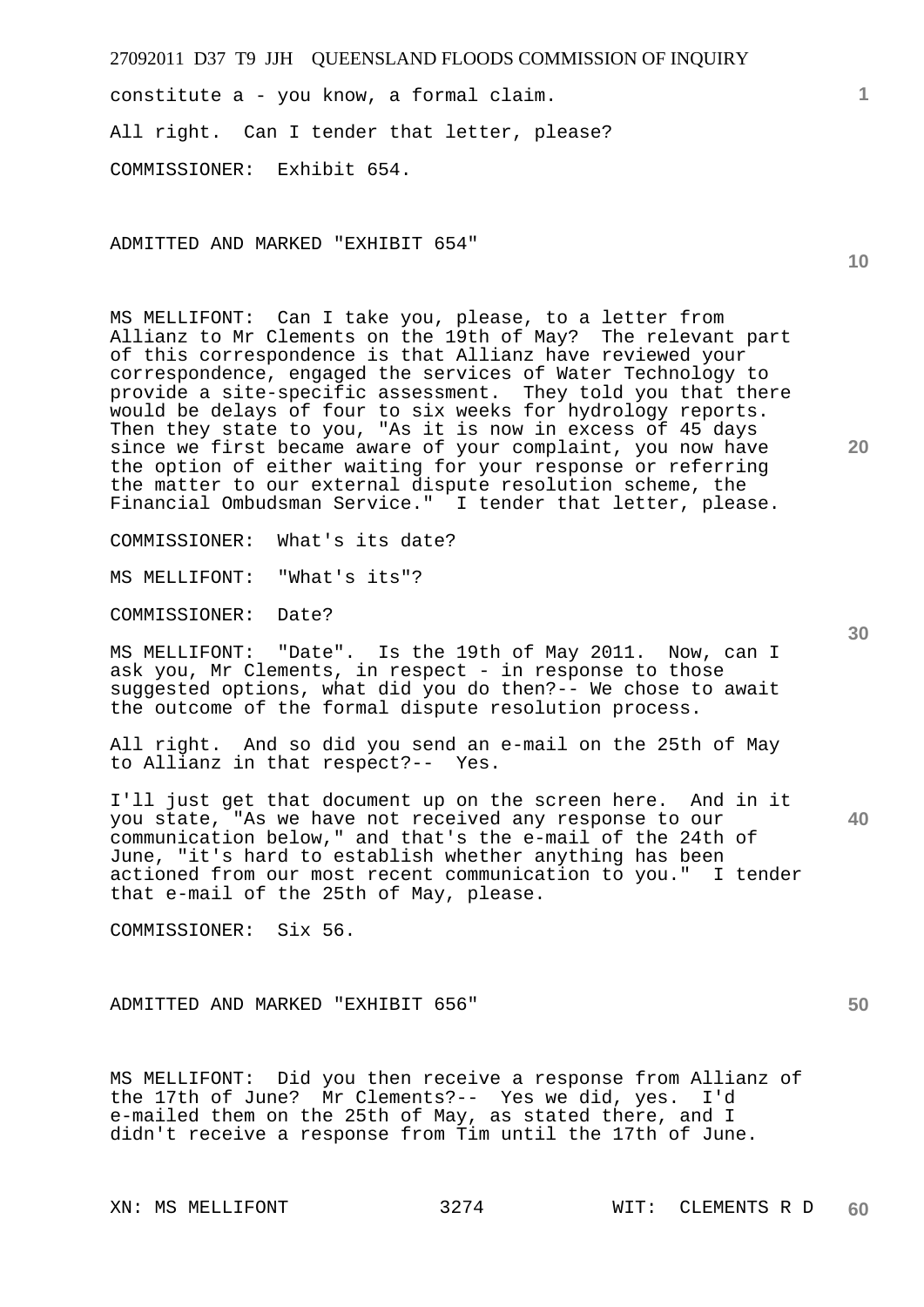**1** All right. And between the 25th of May e-mail and the 17th of June had you made attempts to communicate with them?-- No.

Okay. So we have up on screen the 17th of June response from Allianz which apologises for the delay in responding to your e-mail of the 25th of May, noting your request for the matter to be reviewed to internal dispute resolution, and it says that, "Water Technology have advised they have been unsuccessful in their attempts to contact you to date, however they note they have left messages". Did you receive any messages from Water Technology?-- No.

I tender that correspondence of the 17th of June.

COMMISSIONER: Exhibit 657.

ADMITTED AND MARKED "EXHIBIT 657"

MS MELLIFONT: Did you receive any messages from Allianz advising that the report had been done and was being reviewed and inspected in two weeks or did you receive no communication about the report having been finished?-- No, we hadn't received any communication into that matter.

I'll take you now to an e-mail from you to Allianz dated the 11th of August, in which you state, "Could you please provide an update on the status of our appeal? It's been months and not a single word from Allianz". I tender that e-mail, please.

COMMISSIONER: Six-hundred and 58.

ADMITTED AND MARKED "EXHIBIT 658"

MS MELLIFONT: Can I take you now, please, to the final document? A document of the 16th of August from Allianz. It's an e-mail to Mr Clements which states that on the 26th of July his claim was reviewed through the internal review resolution process and the decision was made to deny - made to maintain denial of the claim and the basis for the decision was the site-specific hydrologist's report. Now, I think, I take it from what you've said earlier, that that's the first time it was communicated to you the result of the internal review process?-- That's correct.

Has the matter been referred to the Financial Ombudsman Service?-- No, it hasn't as yet.

All right. Can I tender that correspondence of the 16th of August, please?

**30** 

**20** 

**10** 

**40**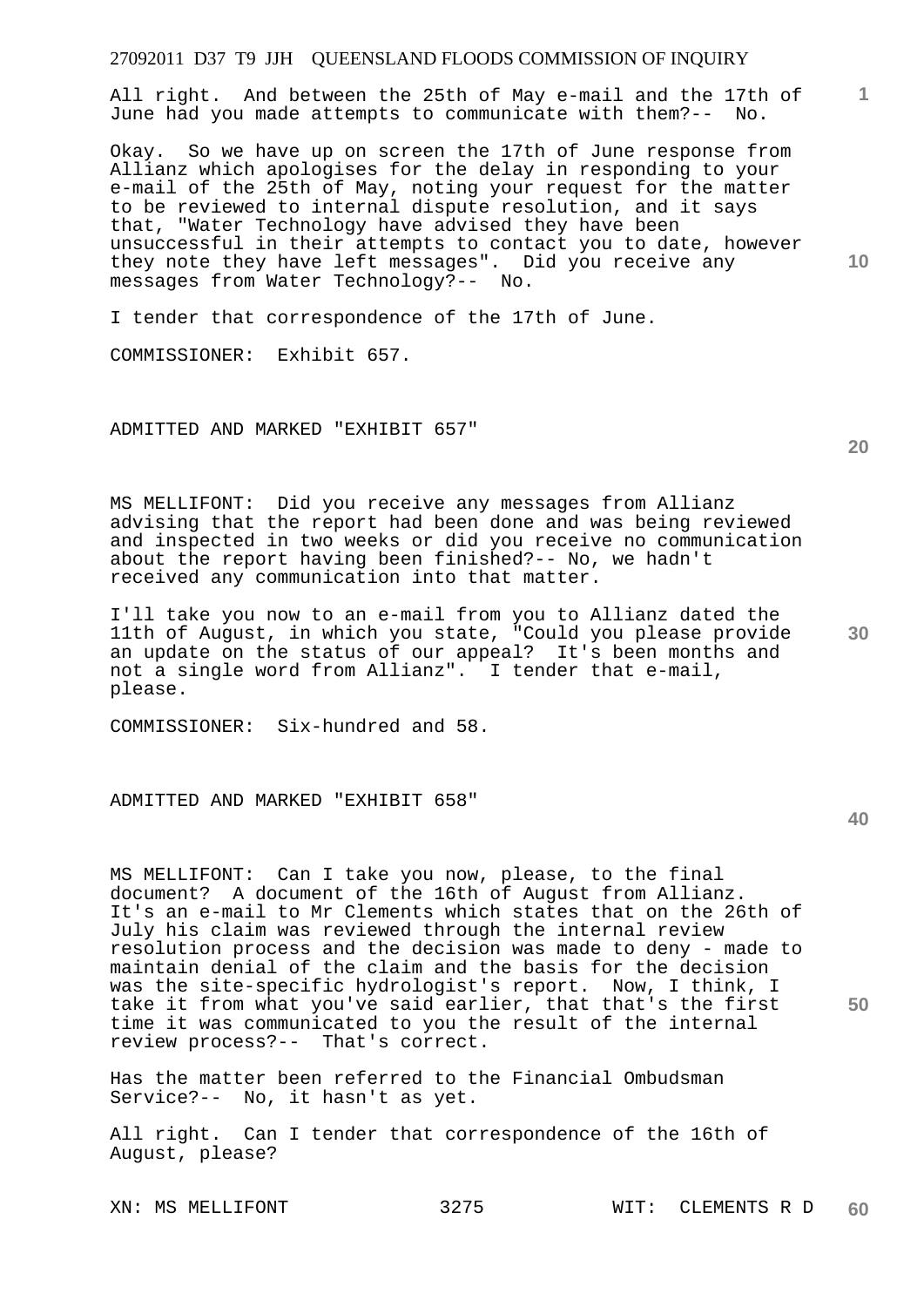| 27092011 D37 T9 JJH QUEENSLAND FLOODS COMMISSION OF INQUIRY                                                     |                 |
|-----------------------------------------------------------------------------------------------------------------|-----------------|
| COMMISSIONER: Six fifty nine.                                                                                   | 1.              |
| ADMITTED AND MARKED "EXHIBIT 659"                                                                               |                 |
| MS MELLIFONT: Now, in the time that the claim was being<br>processed was the house able to be remediated?-- No. | 10 <sup>°</sup> |
| All right. So the tenant was left homeless without any<br>belongings?-- For the entire period.                  |                 |
| Right. Thank you, Mr Clements, they're all the questions I<br>have for you?-- Thank you.                        |                 |
| COMMISSIONER:<br>Mr MacSporran?                                                                                 |                 |
| MR MacSPORRAN: I have nothing, thank you                                                                        | 20              |
| COMMISSIONER: Mr Dunning?                                                                                       |                 |
| MR DUNNING: No questions, thank you.                                                                            |                 |
| No questions, thank you.<br>MS MCLEOD:                                                                          |                 |
| Might Mr Clements be excused?<br>MS MELLIFONT:                                                                  |                 |
| COMMISSIONER: Yes. Thanks for your time, Mr Clements, you're<br>excused?-- My pleasure, thank you.              | 30              |
| WITNESS EXCUSED                                                                                                 |                 |
|                                                                                                                 |                 |

**40**  MR DUNNING: Commissioner, while the next witness is being called, you'll appreciate there was a good or at least a deal of non-opinion evidence led by Mr Clements. Naturally enough we didn't object to his - object to it. It's really no more than a comment on his part, no doubt sincerely held, but I didn't want it to, the fact that we're not-----

COMMISSIONER: Well, that's all right. I imagine there may well be more evidence about that development but-----

MR DUNNING: Indeed, the development adjoining, yes, thank you.

COMMISSIONER: I understand your position, it's perfectly logical, thanks, Mr Dunning.

MR DUNNING: Thank you, Commissioner.

MS MELLIFONT: Miss Wilson has the next witness.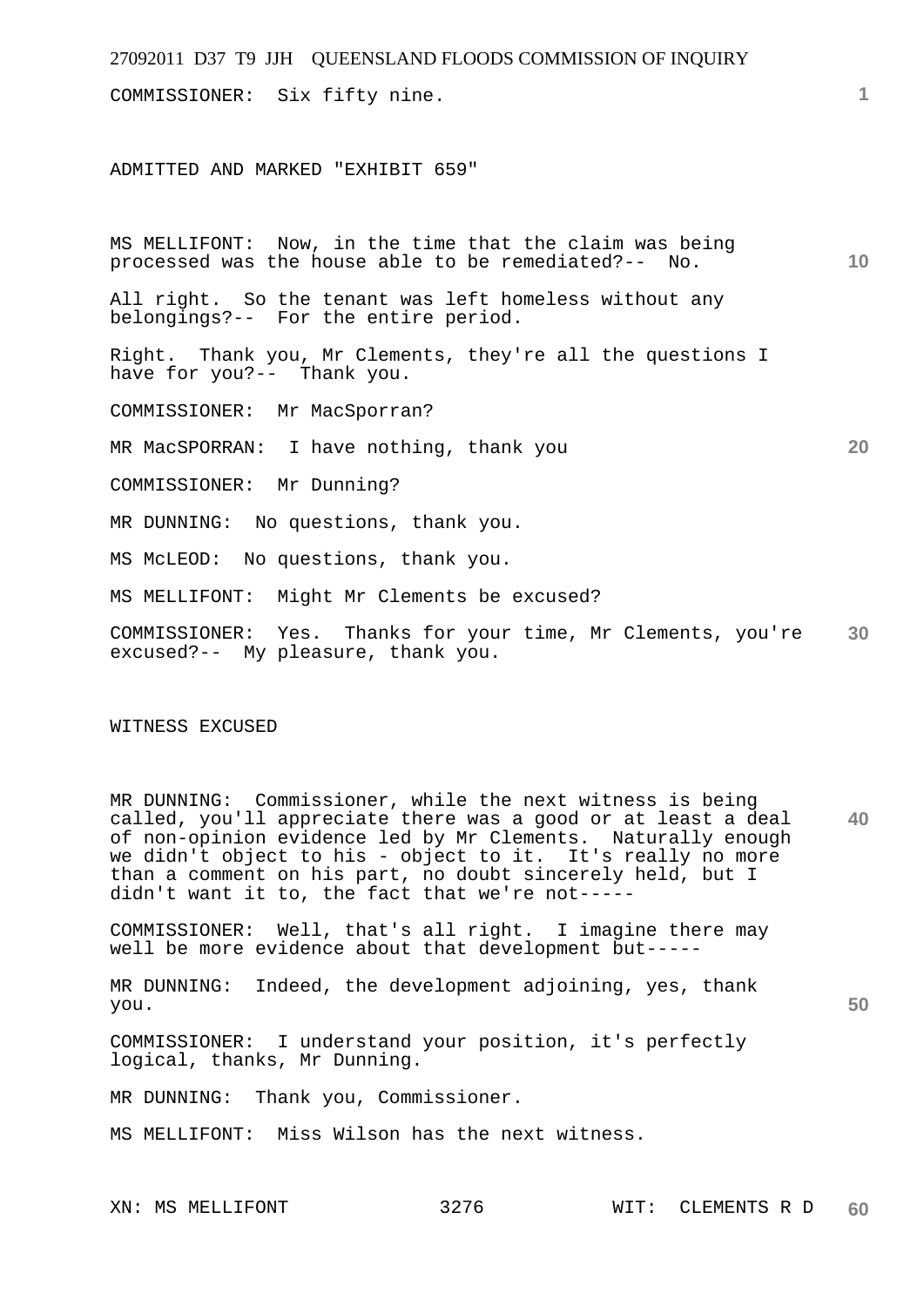27092011 D37 T9 JJH QUEENSLAND FLOODS COMMISSION OF INQUIRY **1 10 20 30 40 50**  COMMISSIONER: Thank you. MS MELLIFONT: Might I be excused? COMMISSIONER: Yes. MS WILSON: Thank you, Madam Commissioner. I call Judith Dobrowa. JUDITH CARMEL DOBROWA, SWORN AND EXAMINED: COMMISSIONER: Thank you. MS WILSON: Thank you, Madam Commissioner. Is your full name Judith Carmel Dobrowa?-- Yes. And you've made a statement for the Queensland Floods Commission of Inquiry?-- Yes. Can you have a look at this document, please? That's your statement and there are some attachments attached to that statement?-- Yes. Madam Commissioner, I tender that statement with its attachments. COMMISSIONER: Exhibit 660. ADMITTED AND MARKED "EXHIBIT 660" MS WILSON: And, Mrs Dobrowa, would you like a drink of water before we start?-- No, thank you Okay. Now, you live in Carnegie Street, Westlake?-- That's correct. And can I show you this document, this map? And this is the Flood Flag Map for Westlake, and-----?-- Yes. -----there's a black mark on Carnegie Street. Is that where you live?-- That's my address, that's right. Madam Commissioner, we don't have that on electronic copy. All the parties have got that, the marked copy, and I tender that map. COMMISSIONER: Exhibit 661.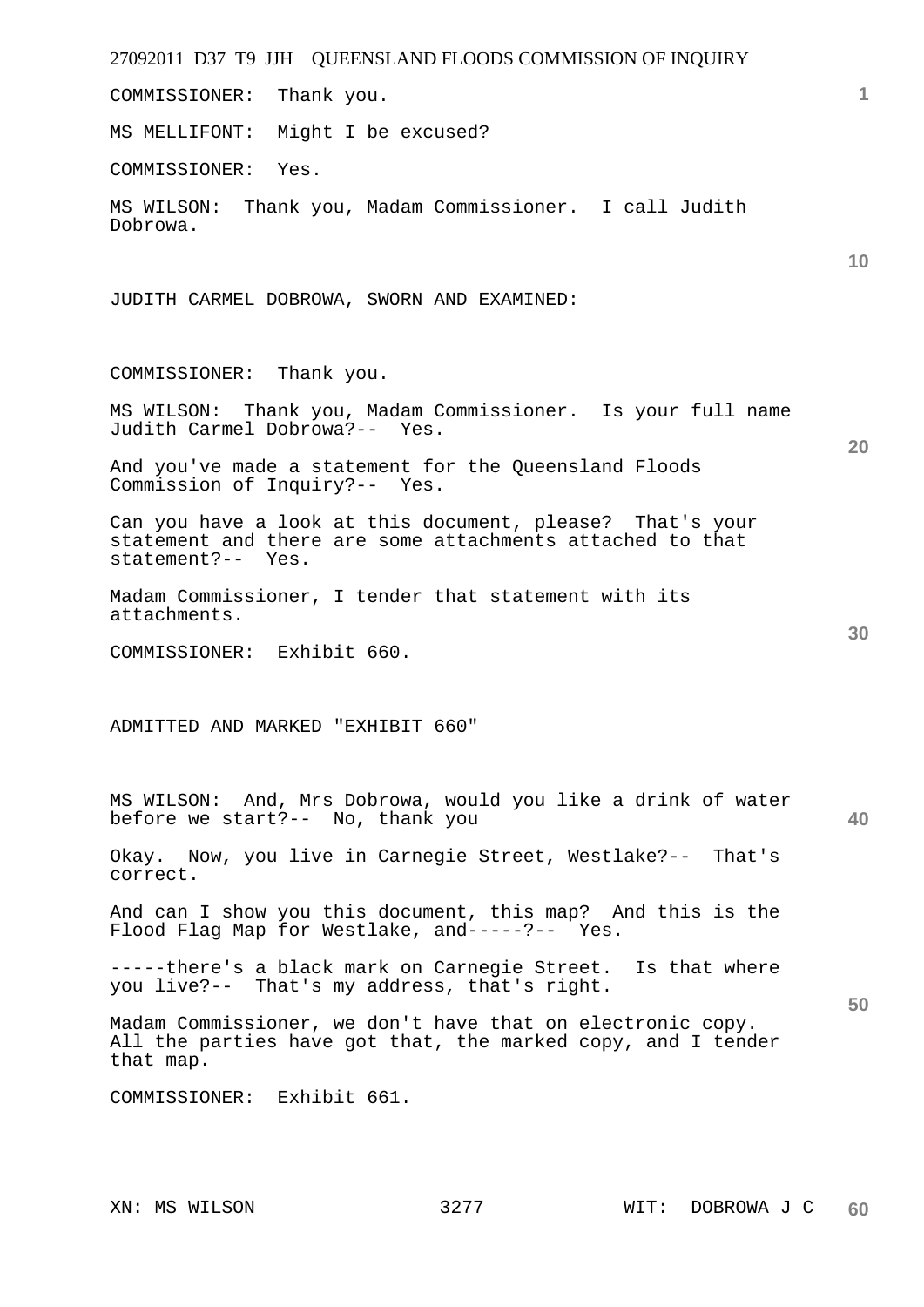ADMITTED AND MARKED "EXHIBIT 661"

**10 20 30 40 50**  MS WILSON: Now, your house was flooded in January 2011?-- That's correct. But in paragraph two - have you got your statement there?-- Yes, I do. Okay, so we'll just go through some of the parts - some of the matters that you raise in your statement?-- Okay. So paragraph two addresses that your home was flooded earlier this year in January?-- That's correct. And you say, "not as a direct result of flood water". It was, "initially flooded by the sewer system"-----?-- Mmm-hmm. -----with water coming out of a sewer point in your yard?-- In the yard - we got water through the yard----- Yes?-- -----but we - the drain - drain things in the earth and shower----- Yes?-- -----and the floor of the bathroom----- Yes?-- -----in the two bathrooms, that's where it initially started to come through. Okay. So it came - the water first came up in the bathroom?-- Yes. In the toilet and in the bath?-- No, not in the toilet. It didn't overflow in the toilet, it came - it started gurgling in the toilets----- Right?-- -----when you hear that noise - we have been basically on sewer watch since 2008, and I know that sounds ridiculous but that's what my husband does when it's - well, he's not doing it now, we've since had a reflux valve put in, but whenever really heavy rain, if we heard gurgling in the toilets he would have to tear outside, remove the inspection points that are outside our home so that the sewer water would come outside the house instead of inside the house. And you discuss the problems that you've had with that sewer in paragraphs 21 to - onwards in your statement?-- Yeah. And you give a nice chronology there of the occurrences that happened with your sewerage problems?-- Mmm-hmm. And also there you refer to some correspondence that you've had with Urban Utilities in relation to the sewerage issue?-- Yes. Now-----?-- First of all Brisbane City Council, then Briswater and then Urban Utilities.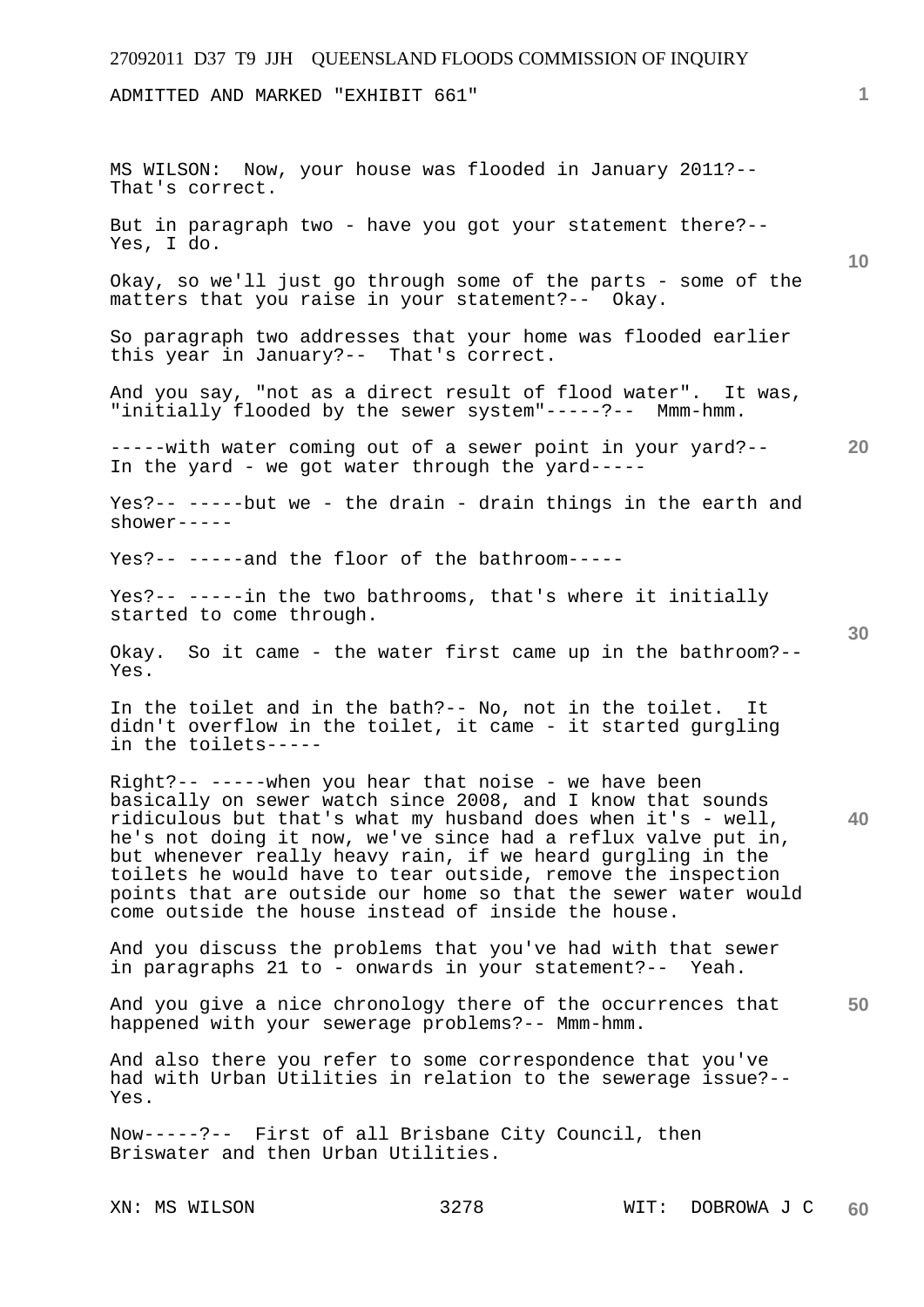| 27092011 D37 T9 JJH QUEENSLAND FLOODS COMMISSION OF INQUIRY                                                                                                                                                                                                                                                                                                                                                                                                                                                                                                                                                                                                                                                                                                           |    |
|-----------------------------------------------------------------------------------------------------------------------------------------------------------------------------------------------------------------------------------------------------------------------------------------------------------------------------------------------------------------------------------------------------------------------------------------------------------------------------------------------------------------------------------------------------------------------------------------------------------------------------------------------------------------------------------------------------------------------------------------------------------------------|----|
| Okay. Now - and you talk about, in paragraph 23, that Urban<br>Utilities has since performed works?-- Yes.                                                                                                                                                                                                                                                                                                                                                                                                                                                                                                                                                                                                                                                            | 1  |
| And what were those works?-- They put in a reflux valve, that<br>is at the end of our line before it enters the main sewer<br>This was something that was promised to us back in '89<br>line.<br>but then the City Council decided that because they had<br>rectified the houses that actually flooded our home at that<br>time that it was an isolated event, it may not happen again,<br>so they've come and put this reflux valve so that - because<br>our house is - and this is according to engineers from the<br>City Council, is the house lowest on the main sewer line.<br>If<br>there's - people are illegally putting stormwater or pool<br>water, whatever, into the sewer system and there's a blockage<br>it will come back up through our sewer pipe. | 10 |
| Okay. Now, you refer to in those paragraphs some<br>correspondence, as I said, that you've had with Queensland<br>Urban Utilities. Can I show you this package of letters that<br>you've shown me today?-- Mmm-hmm.                                                                                                                                                                                                                                                                                                                                                                                                                                                                                                                                                   | 20 |
| Is that some of the correspondence that you've had with the<br>Queensland Urban Utilities, mainly referring - and they're the<br>correspondence that's referred to in paragraphs 21 and 23?--<br>Yes, it is, yeah.                                                                                                                                                                                                                                                                                                                                                                                                                                                                                                                                                    |    |
| Madam Commissioner, I tender that document and the parties<br>have been provided those - copies of those documents.                                                                                                                                                                                                                                                                                                                                                                                                                                                                                                                                                                                                                                                   |    |
| COMMISSIONER: Exhibit 661.                                                                                                                                                                                                                                                                                                                                                                                                                                                                                                                                                                                                                                                                                                                                            | 30 |
| ADMITTED AND MARKED "EXHIBIT 661"                                                                                                                                                                                                                                                                                                                                                                                                                                                                                                                                                                                                                                                                                                                                     |    |
| MS WILSON: Now, at paragraph four - how about we go to<br>paragraph four of your statement?-- Mmm-hmm.                                                                                                                                                                                                                                                                                                                                                                                                                                                                                                                                                                                                                                                                |    |
| And you - where you refer to at the time of the flood your<br>home was insured with CGU?-- Mmm-hmm.                                                                                                                                                                                                                                                                                                                                                                                                                                                                                                                                                                                                                                                                   | 40 |
| As a result of it being flooded in January 2011 you've made a<br>claim; that's the case?-- Yes, I did.                                                                                                                                                                                                                                                                                                                                                                                                                                                                                                                                                                                                                                                                |    |
| And you've been advised that that claim had been refused?--<br>Yeah, twice denied.                                                                                                                                                                                                                                                                                                                                                                                                                                                                                                                                                                                                                                                                                    |    |
| Sorry, I didn't quite get that?-- Twice denied.                                                                                                                                                                                                                                                                                                                                                                                                                                                                                                                                                                                                                                                                                                                       | 50 |
| "Twice denied". And can you advise us the present status of<br>your claim, where it's at at the moment?-- I currently have<br>Queensland Legal Aid in some sort of dispute resolution with<br>CGU and it involves the Financial Ombudsman Service.                                                                                                                                                                                                                                                                                                                                                                                                                                                                                                                    |    |
| Okay. Madam Commissioner, I will tender a statement from<br>James Bruce Merchant, who is - he is employed by Insurance                                                                                                                                                                                                                                                                                                                                                                                                                                                                                                                                                                                                                                                |    |
|                                                                                                                                                                                                                                                                                                                                                                                                                                                                                                                                                                                                                                                                                                                                                                       |    |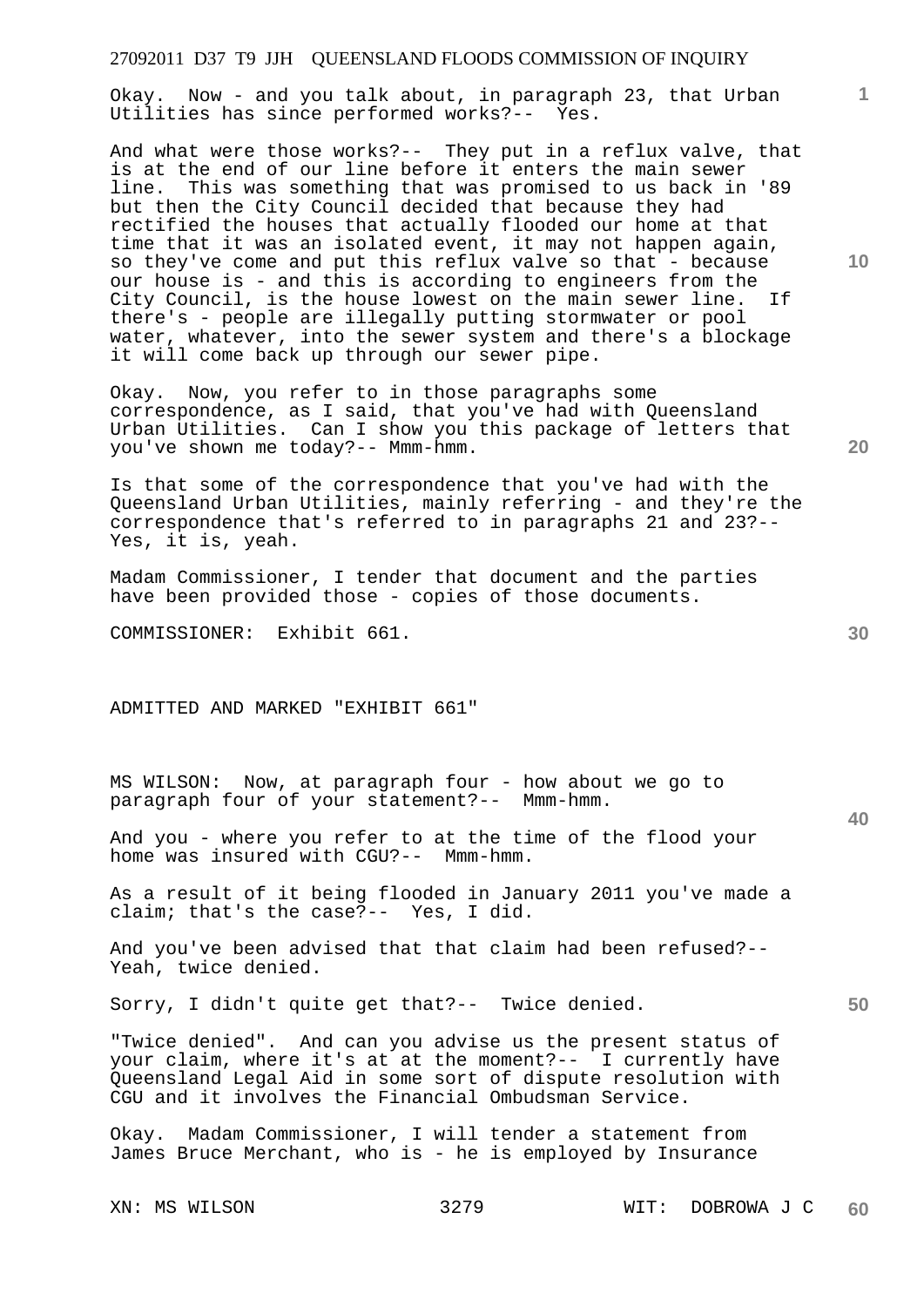Australia Group Limited as National Claims Manager for CGU and CGU Insurance, and this statement, with its attachments, addresses some of the matters that have been raised in Miss Dobrowa's statement.

COMMISSIONER: Exhibit 662.

ADMITTED AND MARKED "EXHIBIT 662"

MS WILSON: Now, in relation to your Product Disclosure Statement-----?-- Mmm-hmm

-----in paragraph seven you refer to that, "After the flood we kept trying to get a copy of the PDS from CGU"?-- Mmm-hmm.

And you were provided with copies of the Endorsement Schedule?-- Mmm-hmm.

Can you tell me what that Endorsement Schedule was?-- Exactly the same as a renewal schedule. Basically several pieces of paper but it had "Endorsement Schedule" written across the top. I had a lot of difficulty trying to get it because she kept telling me that I couldn't get it, that I wasn't the policyholder, and then in turn my husband spoke on the phone and he asked - he requested it as well.

And when you say you had a lot of trouble getting it, you said that "she told me," who are you referring to when you say "she"?-- A staff member at CGU. When I was trying to get a copy of it - actually, I was trying to get a copy for Slater & Gordon because I had got a free consultation through my credit union - through my union, sorry, and they had tried to get a copy and asked me could I get it, so I actually rang and the first time that she said I couldn't do it because I wasn't the policyholder. I said, "I've always been the policyholder on there, it comes out of my wage." Then she said, "No, Con," and then I rang again and this particular day Con was there so Con then in turn spoke to her and she said, "Well, your wife's not on the policy," but that's not unusual because somehow Con's date of birth changed on our car insurances and both of us seem to drop off and I've had to fix those ones as well, so we - I don't know, all she sent - I got two copies from my phone call and one copy from Con's phone call of an Endorsement Statement.

You refer later in your statement that you received a copy through the Commonwealth Public Services Union?-- Yeah, through Slater & Gordon.

Okay?-- He highlighted flood coverage and whatever.

And did you receive a copy through your solicitor at legal aid?-- No. No. She was pursuing that through CGU, no.

**10** 

**1**

**20** 

**30** 

**40**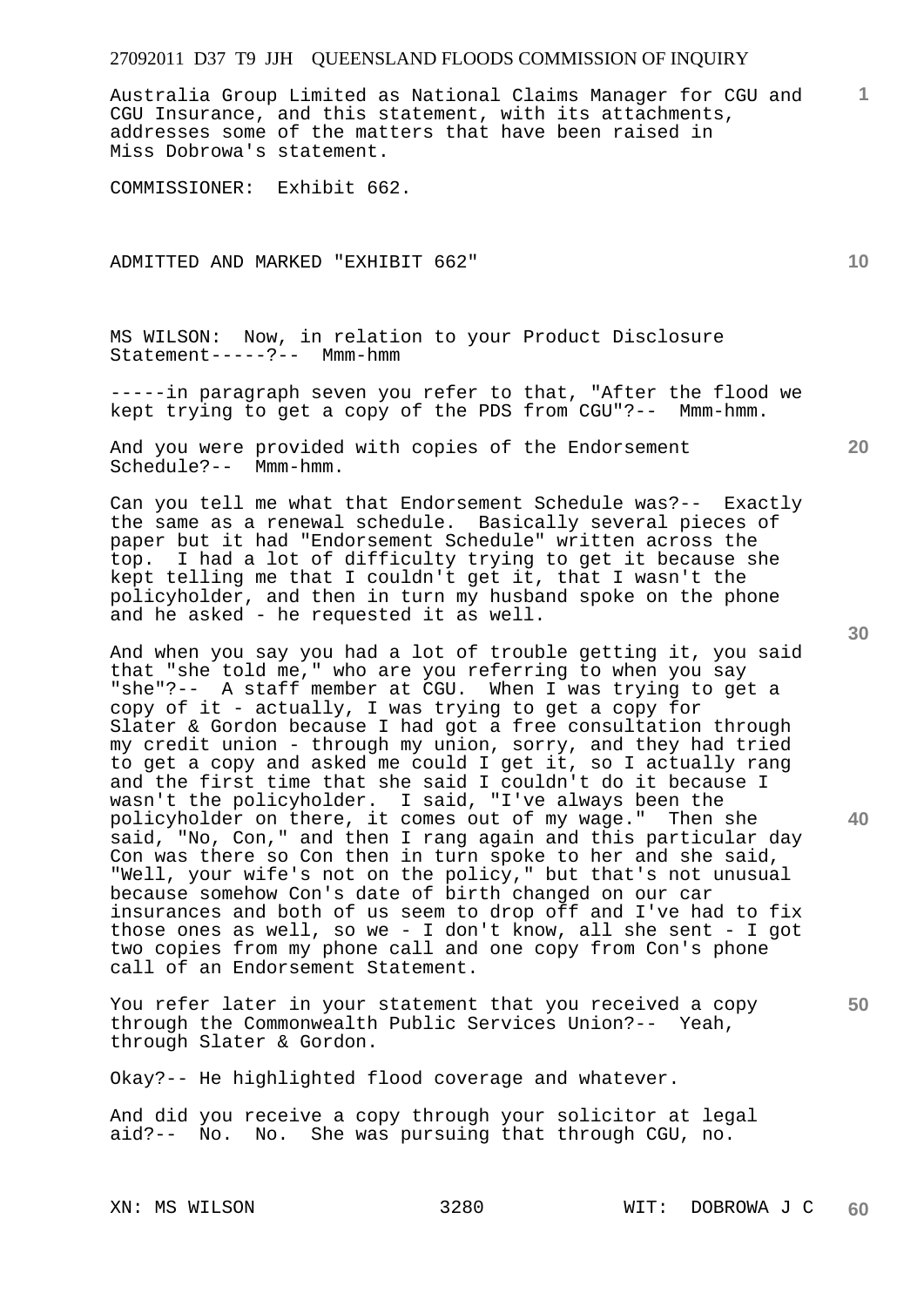27092011 D37 T9 JJH QUEENSLAND FLOODS COMMISSION OF INQUIRY **1 10 20 30 40**  So legal aid has not provided you with any copy of your Product Disclosure Statement?-- No, she's aware that I've got it----- Okay?-- -----a full copy. Okay. Now, in paragraph eight-----?-- Mmm-hmm. -----if we can go there, you refer then to the time that you made the claim?-- Mmm-hmm. And that would be on the Thursday, on the 13th of January 2011?-- I made the claim, that's correct, yeah. Yes. And the conversation that you had with CGU on this date is referred to in paragraphs eight and nine?-- Mmm-hmm. Now, today have you been shown a copy of the - of a transcript-----?-- Mmm-hmm. -----of the call that you had with CGU on the 13th of January?-- Yes, I have. And would you accept that that is a correct and accurate statement of the conversation-----?-- Yeah. -----that you had that day?-- Yes, I do. Madam Commissioner, the recording of that conversation is annexure one of Mr Merchant's statement. We also have been provided a transcript of that conversation and I should tender that transcript and I will tender that transcript. COMMISSIONER: Six six three. ADMITTED AND MARKED "EXHIBIT 663" MS WILSON: Now, in paragraph 10 you refer that - to the fact that you never heard from anybody after that, "and then about two weeks later I called them". So if your first conversation was on the 13th, about two weeks later is about the 27th?-- Yeah. Is that what you - when you say you called them?-- Yeah. I

**50**  rang and I was told that they still didn't have their offices up in Brisbane. I was speaking to Melbourne, I think, at the time. Their offices still weren't up but there was a record of my claim.

Okay. Now, today you've been shown annexure two of Mr Merchant's statement which sets out the contact that CGU had with you?-- Mmm-hmm.

And notes made of those conversations?-- Yeah.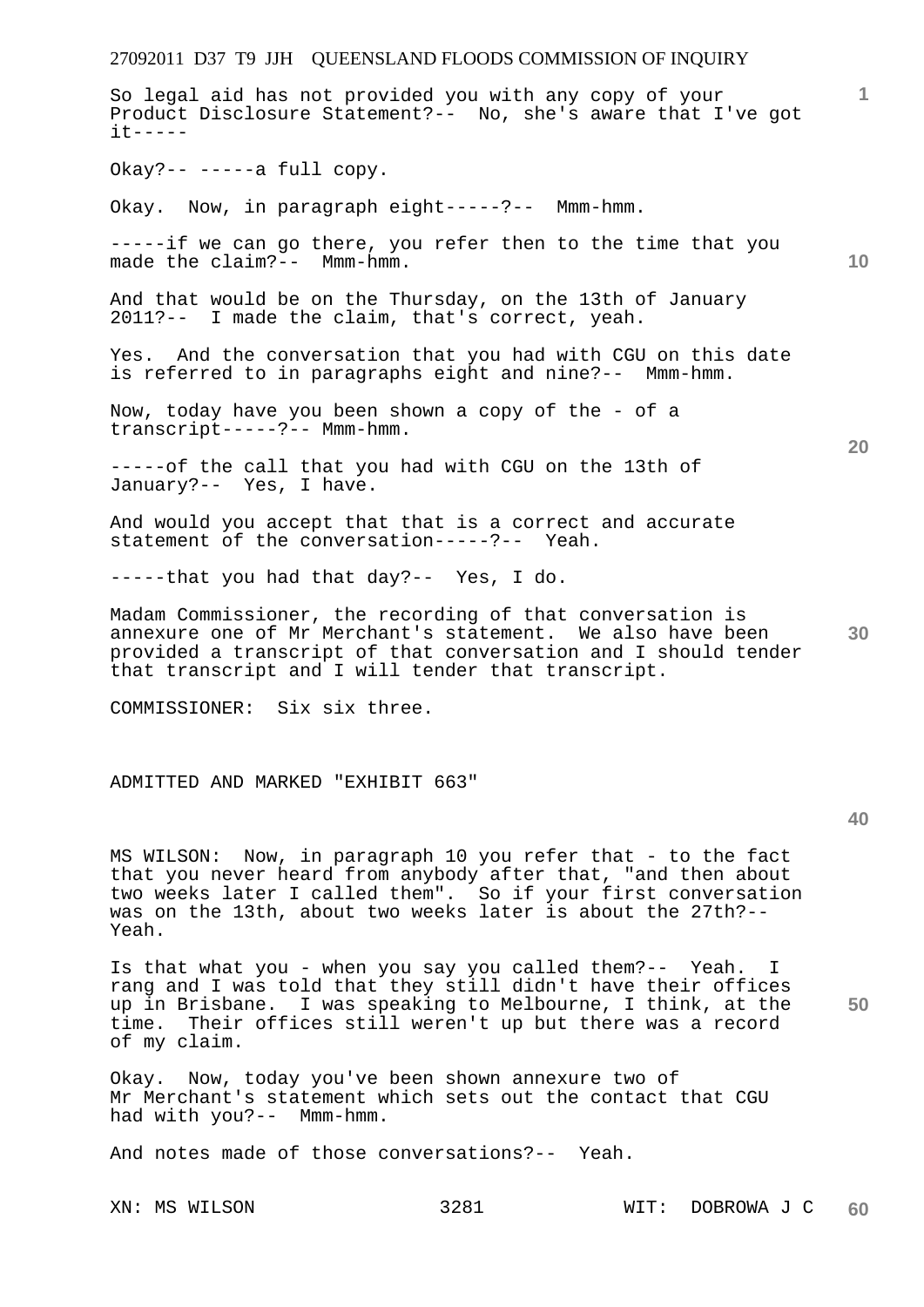Have you seen that document?-- Yes, I have.

Now, does that document to you reflect all of the contact that you had with CGU?-- The conversation that I had with the claims assessor on the 3rd of February, that is actually the one that I'm talking about here where she was talking about Westlake and all that because I've actually got that in all my little diary notes that I had been scribbling down as I was talking to her on the phone, simply on the basis of I found it highly unusual that I hadn't had any contact with them whatsoever from the original lodgment of the claim to this phone call saying that my claim was denied, no assessor had been to visit my place, absolutely nothing whatsoever, so what's in their version of it is  $-$  I would consider to be very truncated. I don't think it's an actual true version of what was - the discussion. I mean, it's just basically what she told me, not what I actually said.

So there is more to those conversations than is included in annexure two?-- Yes, because I was pretty upset when I was talking to her on both occasions when she denied my claim.

What about looking - going through annexure two - and you understand the document that I'm referring to?-- Yes, I do.

Does that set out all of the contact that you had with CGU?-- Well, it doesn't show where I spoke about two weeks later and they told me their offices were still flooded. It doesn't have that one in it. But does it properly show everything? It says that on the 3rd of February the assessor was going to appoint - and that she said that she told me on the 3rd - 2nd - sorry-----

We'll come to those conversations in one moment-----?-- Yeah.

-----and we'll go into those conversations, but just in relation to the proposition-----?-- No, they're not fully comprehensive, I don't believe.

**40**  Now, you talked before that you've made some notes?-- Yes, I have.

Can I show you these two documents? And these are notes that you showed us previously today?-- Yeah.

One is obviously a copy of some notes that you made?-- Yeah.

**50**  When did you make these notes?-- I was without a home, I was using a mobile phone, and this was just a pad that I'd actually borrowed from somebody and it went everywhere. Every time I took a call, anything to do with the house, I was well, there's not everything to do with the house because there's ones from trades people and that that are not relevant, but they're certainly my phone calls that I made over that period either dealing with CGU or dealing with people who I thought could help me with my case.

**10** 

**1**

**20**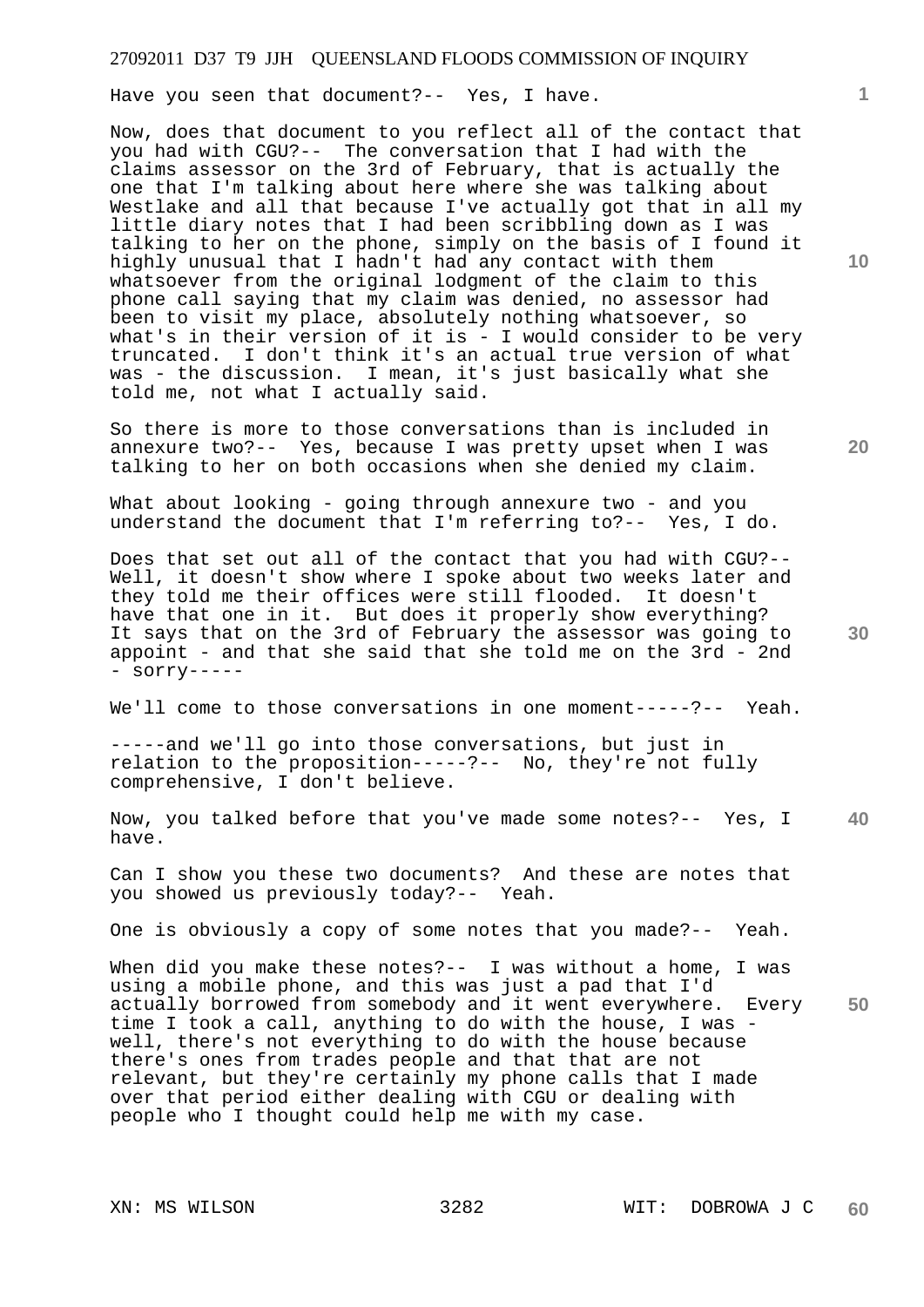# **1 10 20**  Okay. Madam Commissioner, can I tender the copy of those notes so Miss Dobrowa can keep the originals? COMMISSIONER: Exhibit 664. ADMITTED AND MARKED "EXHIBIT 664" MS WILSON: And the parties have got those copies as well. WITNESS: I mean, it's not magnificent notes by any means----- MS WILSON: But they're notes that - are they notes to trigger your memory?-- Yes it was, yeah. Okay. Now, if you can go to paragraph 12?-- Yeah. Sorry, if we can start actually - we'll just go to paragraph 10, which leads into paragraph 12?-- Ten. This is a conversation - this refers to a conversation that occurred on the 2nd of February?-- Mmm-hmm. And if you can go to then annexure two of Mr Merchant's statement, and perhaps Mr Zangari can assist you to show where that conversation is found in annexure two.

27092011 D37 T9 JJH QUEENSLAND FLOODS COMMISSION OF INQUIRY

**40**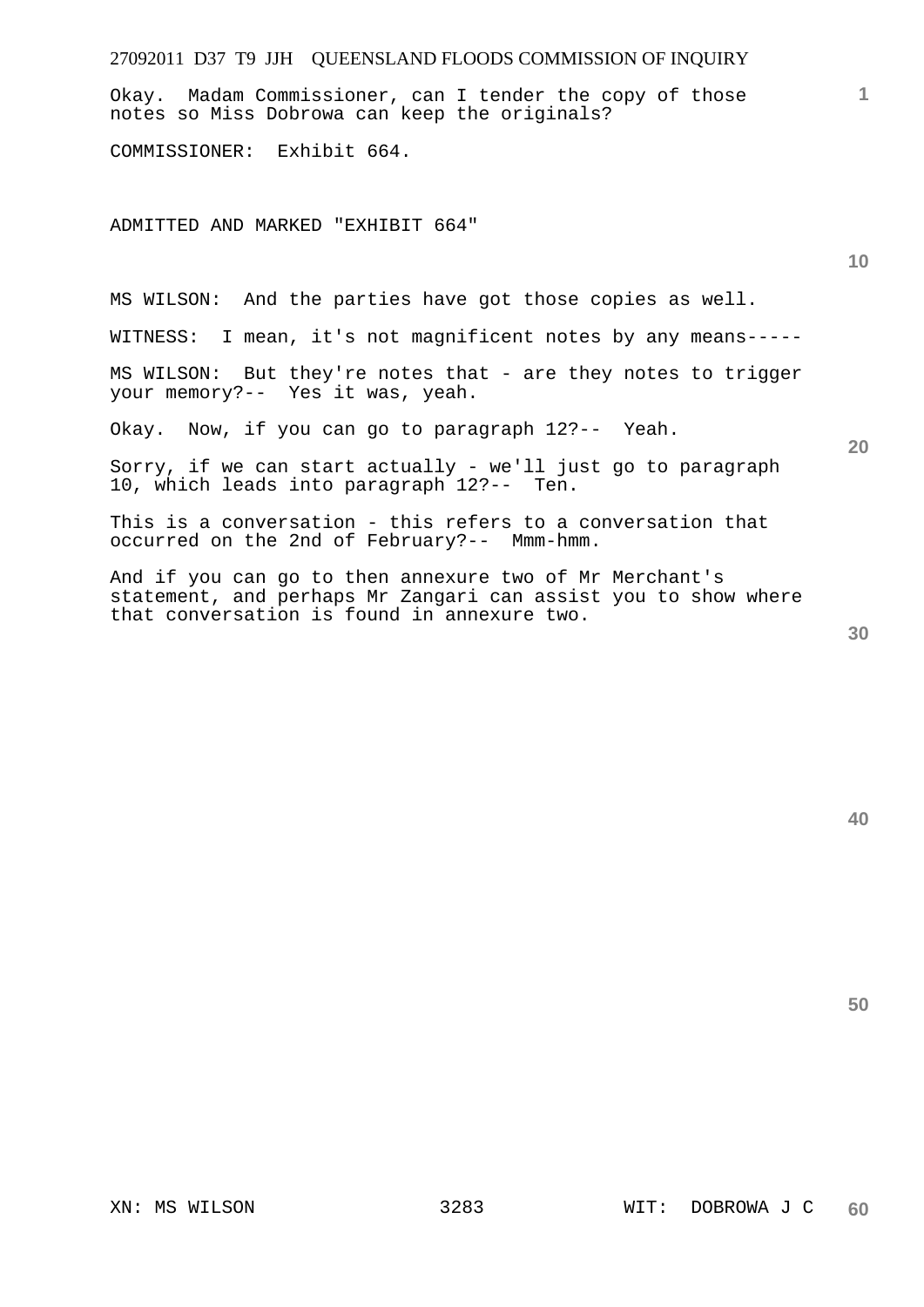Have you got that there, at the bottom of the page?-- Yes.

It starts at 9.26.24. You see where I'm referring to? Sorry, 10.58. 2nd of the 2nd, 10.58.49. Do you see that at the bottom of the page?-- Okay, yep.

And that goes over the page?-- Mmm.

Now, have you read that?-- Yes.

Do these notes contained in this document reflect your recollection of the conversation that you had on the 2nd of February 2011 with CGU?-- She did ask about the water and I said it was full of leaves and grass and things like that.

With reference - if I could take you to two matters?-- Yes.

In your statement, you refer to that, "Jackie Briggs, who rang me and told me they were rejecting my claim and any payment was being declined."?-- Yep.

Now, that's not referred to in that note?-- Oh, she doesn't say that, does she. Well, she certainly did have a conversation with me.

Ah-----?-- She told me on the 2nd of the 2nd my claim was denied and that's when I started to speak to her with regards to, you know, "You haven't sent an assessor", blah, blah, blah, and she started talking about Westlake and the lake itself and how that was flooded and how they had used weather and satellite photos to make the decision.

Okay?-- And that's not there at all, no.

In paragraph 10 you also refer to that you were told that the decision was based on a hydrology report which stated the damage was caused by the river which had gone into Westlake?-- Mmm.

Now, that also is not referred to in that note?-- No.

Now, do you still believe that the - that conversation included being told that the decision was based on a hydrology report?-- I can recall the weather bureau - talking about that, I can - her talking about satellite photos, and I can't swear 100 per cent, but I am confident that there was a conversation about hydrology, but I can't - no, I can't-----

**50**  Is it the fact that you can't say that it actually occurred on this day, but there was a conversation that occurred about hydrology?-- It was that day. It was definitely that day.

Okay?-- Because it was all about me saying, "How could you make an assessment when there's been no contact with us whatsoever, no site visits." It was sort of - to me, it was all done with smoke and mirrors.

**1**

**10** 

**20** 

**30**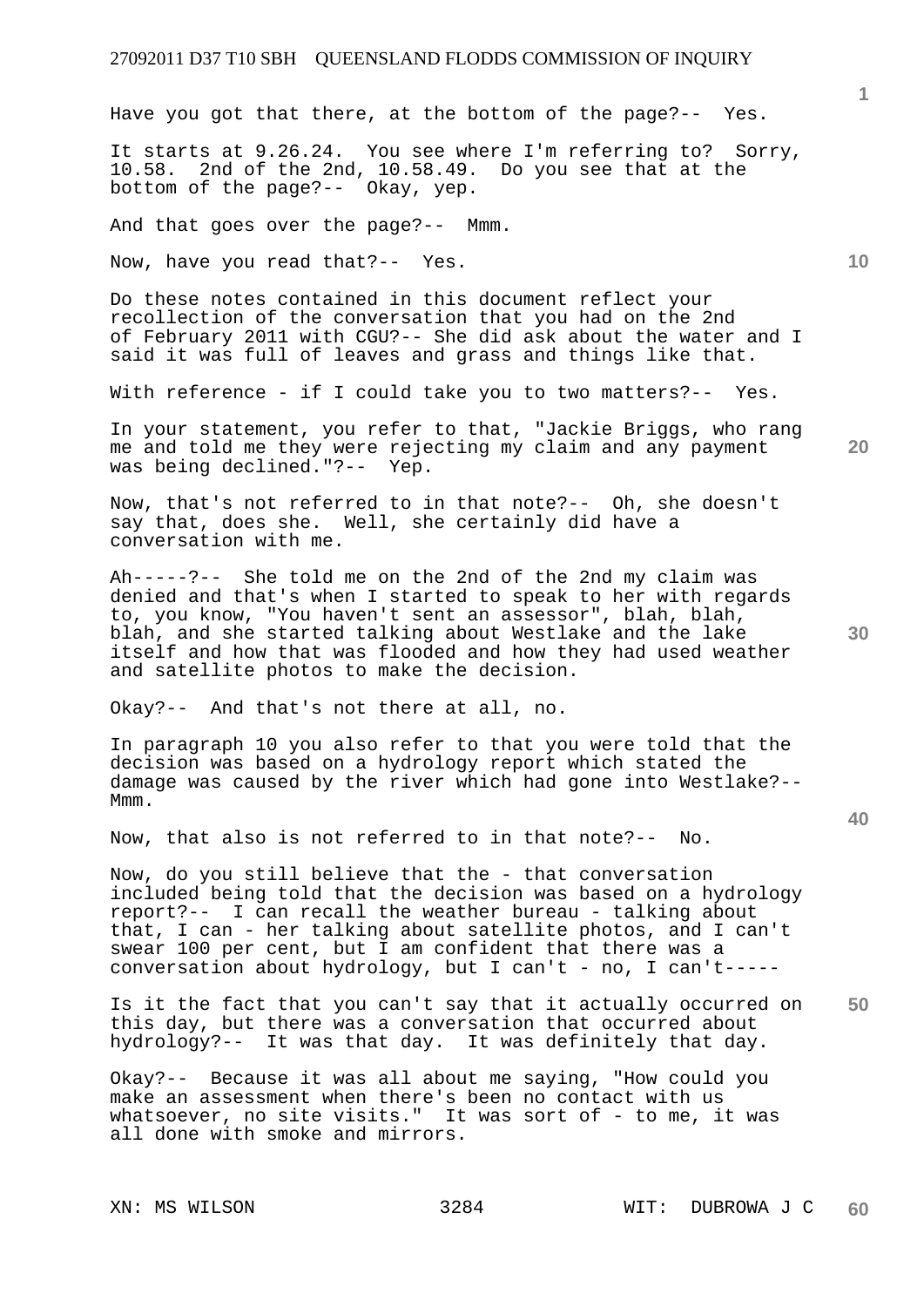Your statement refers to on the 3rd of February 2011 an assessor was appointed?-- Yes, she rang and said that on the 2nd that they had appointed an assessor from a company and that I'd hear from that person in due course.

And you've seen the CGU notes in Annexure 2 refer to that conversation occurring on the 2nd of February?-- No, it didn't happen on the 2nd of February. She rang me on the 3rd. On the 2nd, we had a conversation about the assessor, "You've had no assessor", and basically that's when I sort of - and she doesn't mention any of the stuff where I said that I was going to appeal, that I wasn't happy with the decision, I was going to take it as far as I could take it.

And-----?-- So, I think the actual appointment of the assessor came after my phone call and that's when she made that decision after probably talking to work colleagues and then got back to me the next day. She certainly didn't give me that information in that phone call.

And the notes that you've made, if I can take you to the third page of those notes?-- Yep.

And there's a note that says, "Jackie 3-2"?-- Yes.

Can you tell me what this note refers to?-- It just means that Jackie rang me on the 3rd of the 2nd, told me there was an external loss assessor appointed she said was an independent person, and they were from Crawford & Co, or Crawford & Son. I'm not sure now.

Okay. And an assessor did come to your house?-- Yes, he came on the 21st of February, Monday.

And you provided him with some - or you showed him some photos?-- I had some photos. I actually had my entire file that I'd been keeping on my sewerage issues with the Council, which included flood maps, whatever. He was only interested in the photos. He wasn't interested whatsoever in my conversation. He just simply, at that time - and my sister was there because I took her as a support person - he just simply said, oh, he noticed Mount Ommaney Creek wasn't all that far from my home and he believed that the sewer issue and the flooding issue was caused by Mount Ommaney Creek, and that's the first time I'd heard Mount Ommaney Creek being brought into the situation.

You showed him the 1974 Brisbane City Council Flood Map?-- Yep.

And is that that map that I showed you just before?-- Yes.

That we tendered?-- Yes.

You were some time later - a couple of weeks later, you received another call from CGU who told you that the claim was being refused?-- That's correct.

**10** 

**1**

**20** 

**40**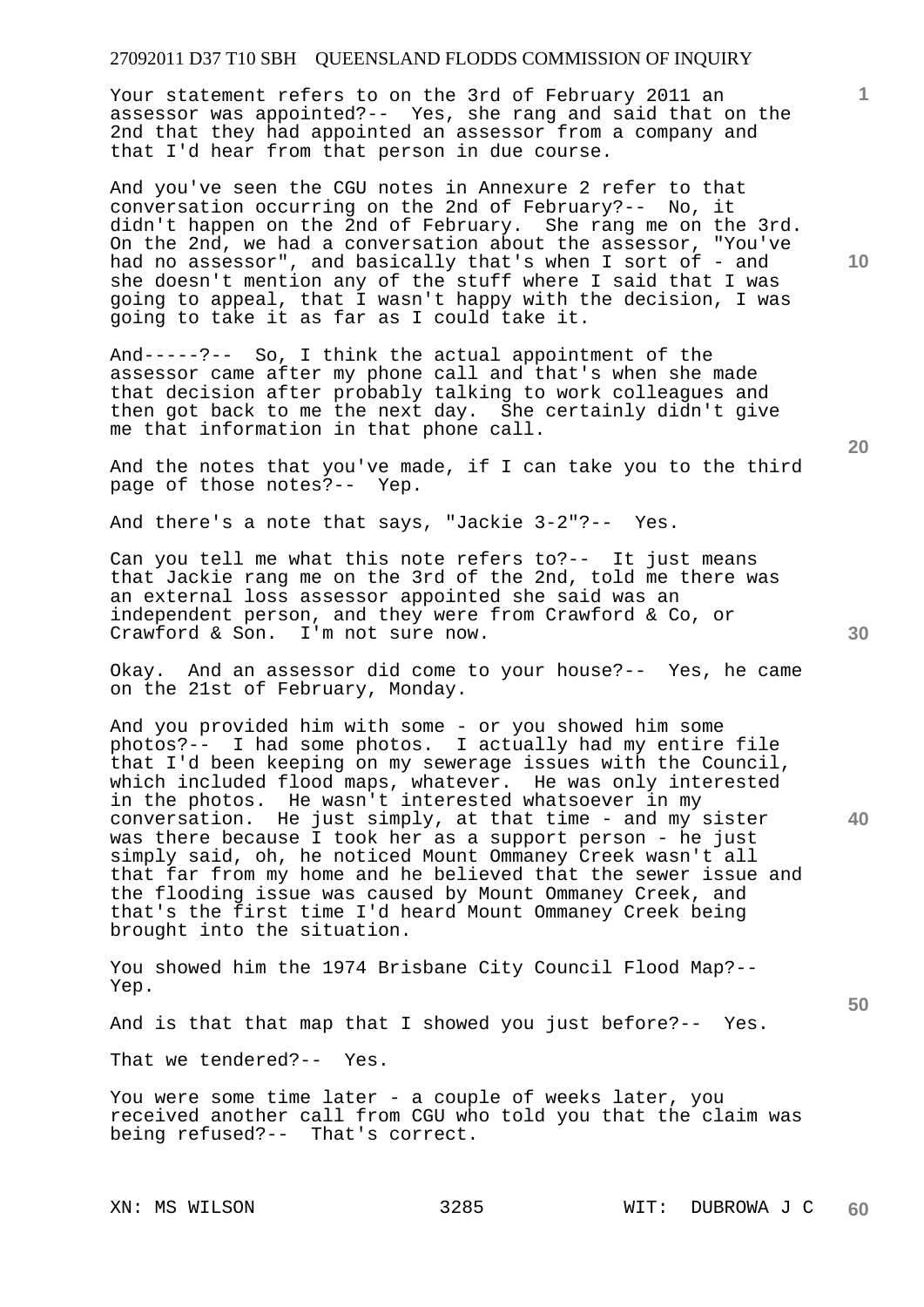Because the assessor believed Mount Ommaney Creek had caused the flooding?-- That's right.

And then you also received a letter, and that letter is attached to your statement?-- That's right.

Dated the 4th of March?-- Mmm.

And if we can just go to that letter for a moment, Ms Dubrowa?-- Ah-----

Mr Zangari can assist?-- Yes. 4th of March, yes.

If I can take you to the third paragraph of that letter?-- Mmm.

Where it states that, "We have certainly reviewed your claim, and based on your advice and information available to us, we conclude that the loss for which you have claimed was caused by flood."?-- Mmm.

At any stage did CGU inform you what this information was?-- No. And the only information that I seem to have - gave them was showing them information that Crawford - the chap from Crawfords didn't want to see, the photos, my conversation with them originally when I told them that it was the sewer and water had come up through the yard, and her asking about what sort of water was in the house.

And if I can take you to Mr Merchant's statement?-- Mmm.

Which is in front of you, and to the actual statement. If I can take you to paragraph 7 of that?-- Yes.

You see 7, and where it - which states, "Our decision to deny Ms Dubrowa's initial claim was based on the following expert and other evidence."?-- Mmm.

And you can see that information was set out there?-- Mmm.

Was that information ever provided to you?-- No. And I'm not sure what customer question set was all about, if that was about what colour did the water in your house - and-----

And can I take you to paragraph 16 of your statement?-- 16 of my statement? Yes.

And that paragraph refers to you contacting the Financial Ombudsman in the Insurance Ombudsman's office and the date that you give there is the 25th of February?-- Yes.

And is that the 25th of May?-- No, I had initial contact with the Financial Ombudsman that day, but I didn't actually do anything for several months because  $I$  - actually, I rang a whole host of names - places on the 25th of February when I'd actually had my claim denied, but I actually made proper contact as a person wanting to actually lodge a claim with the Ombudsman much later, after I'd gone - basically Slater &

**20** 

**40** 

**50** 

**10**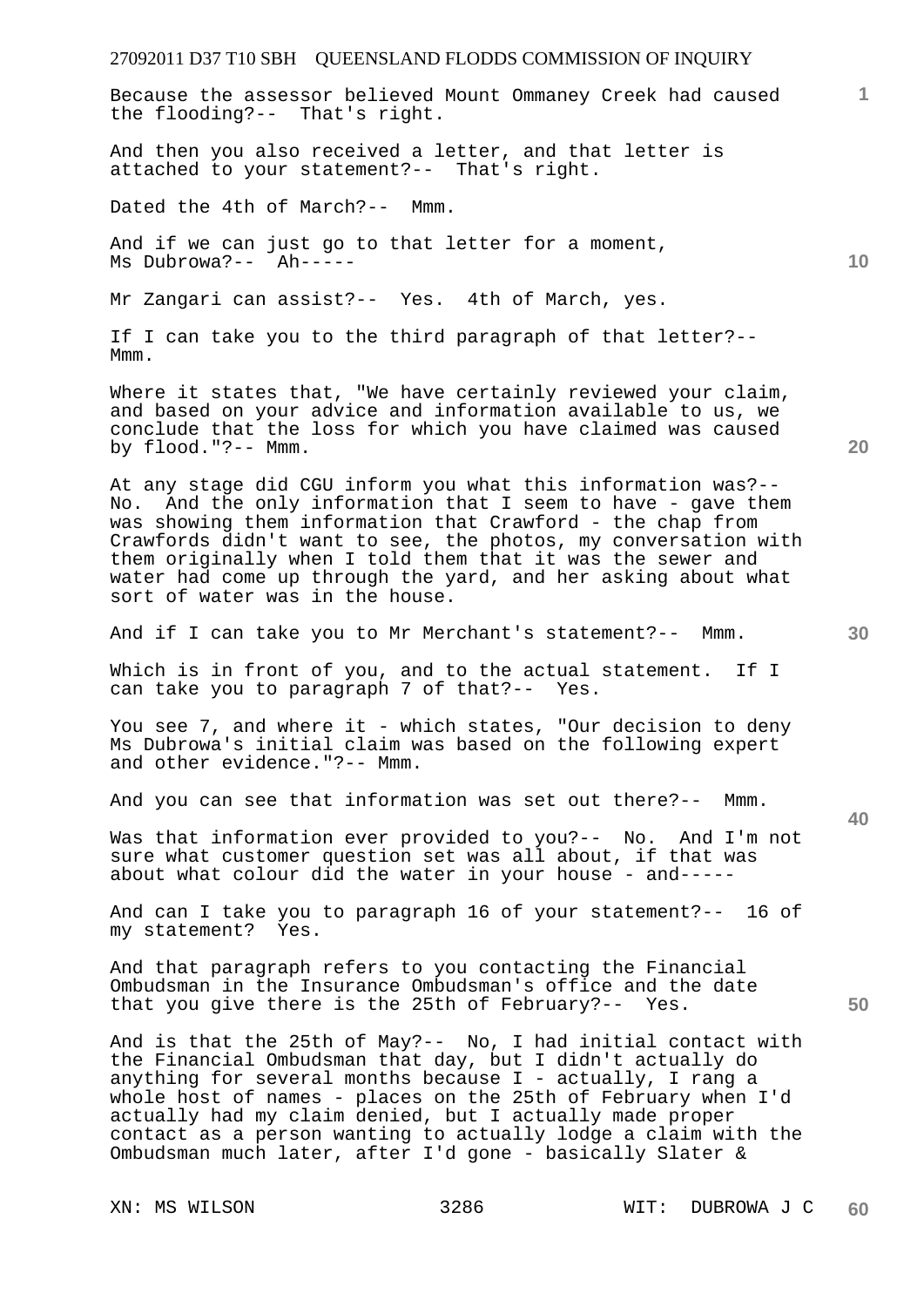Gordon came back to me and said that, having read my sewer file and read my PDS that I, indeed, should pursue it further because I had a case. Damian Scattini said that he was willing to represent me. I explained I didn't have those sort of finances, and he suggested that I either try to tap into Caxton Law or Legal Aid or the Financial Ombudsman, which is that's when I started to pursue that.

In relation to a site-specific hydrology report, do you understand now that CGU is going to do a site-specific study on your property?-- Yes. Just as far as we're concerned, it's something that should have come a long time ago, and it's perhaps too little too late.

Thank you, Madam Commissioner. I have no further questions.

COMMISSIONER: Thank you. Mr MacSporran?

MR MacSPORRAN: Nothing, thank you.

COMMISSIONER: Mr Dunning?

MR DUNNING: No questions, thank you, Commissioner.

COMMISSIONER: Mr Newton?

**30**  MR NEWTON: Your Honour, might I begin with some corrections to Mr Merchant's statement, please? If your Honour would go to paragraph 6.7 and 6.8? Your Honour, in paragraph 6.7, the reference to the 28th of February should be a reference to the 4th of March in the first line. And in paragraph 6.8, can I invite the Commission to make the same change, where it says in the first line "On the 28th of February", it should say the "4th of March".

COMMISSIONER: And the date in 6.9 stays the same, does it?

MR NEWTON: It does, your Honour, yes.

COMMISSIONER: Thank you.

MR NEWTON: And there's one other correction in paragraph 13, in the second line, the reference to Mrs Doyle is incorrect.

WITNESS: Yes, I've been called Mrs Doyle several ways through.

**50**  COMMISSIONER: Sorry?-- I've been called Mrs Doyle in this in quite a few places.

If it cheers you up, I think Mrs Doyle was called Mrs Dubrowa?-- Okay.

MR NEWTON: Yes. Your Honour, one other thing just for the record: in relation to the diary notes that were produced, they were produced to us in Court just before Mrs Dubrowa got

**10** 

**1**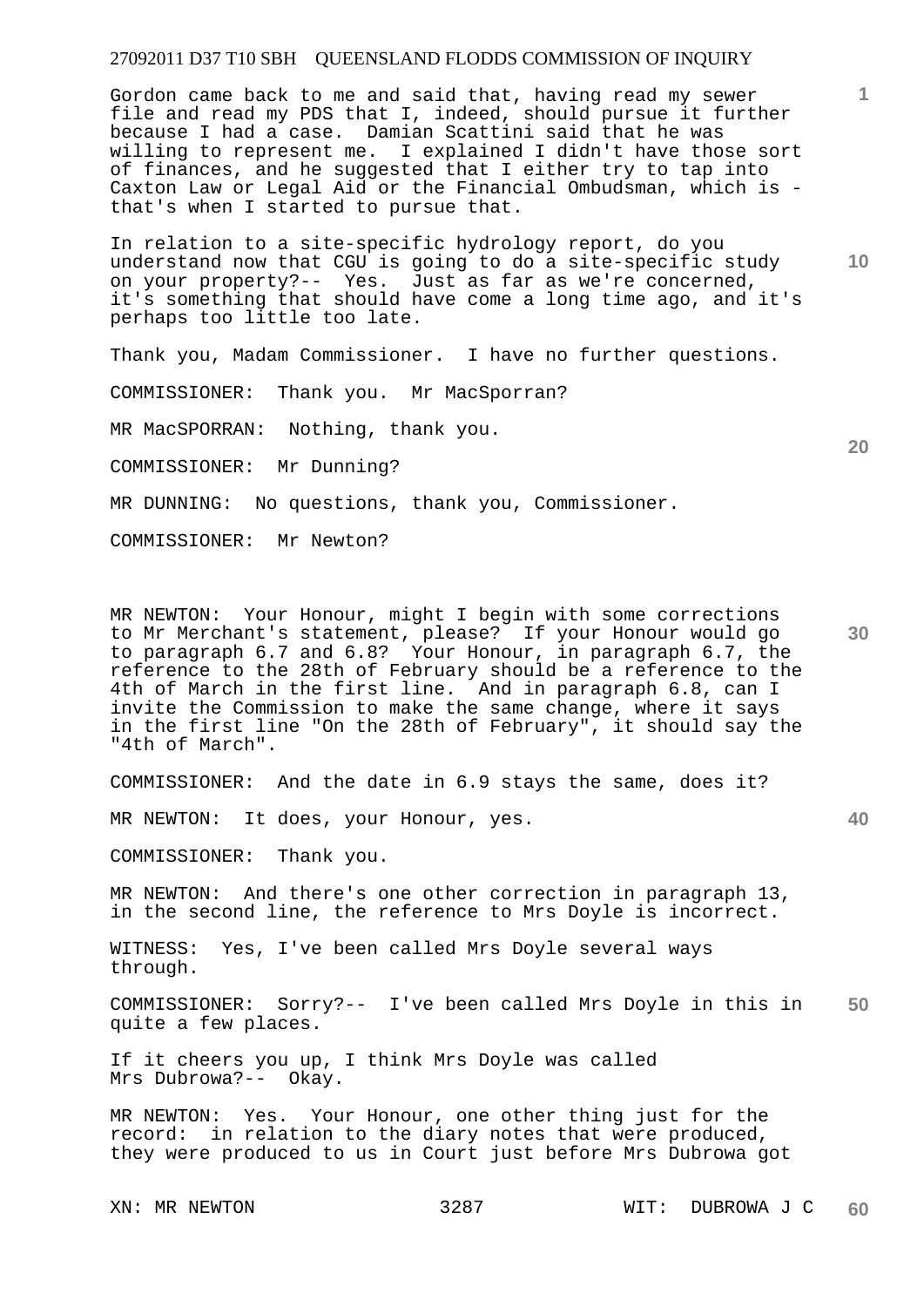into the witness-box.

COMMISSIONER: I'm sorry, Mr Newton, I'm having a bit of trouble hearing you.

MR NEWTON: The diary notes that were produced were produced to us at the Commission this afternoon. I haven't seen them before then. Might your Honour give us liberty to inspect the originals of that document?

COMMISSIONER: Yes.

MR NEWTON: So we can have a look, not having had it before?

COMMISSIONER: Yes. We can probably arrange something at the close of the hearing today for you to do that.

MR NEWTON: Yes, and if I might say so, if we can read around the dates, just to work out what sort of a document it actually is.

COMMISSIONER: I'm sorry, I'm not following you.

MR NEWTON: We would like to see the original diaries so we can see what the document actually is, rather than-----

COMMISSIONER: Mmm, well, I've said that's not a problem.

MR NEWTON: Yes, okay, thank you, your Honour. That's all. Ms Dubrowa, can I point out the things about which you don't seem to be complaining. I think you seem to accept that apart from the first two weeks or so after you lodged your claim, you were kept pretty much informed of the progress of your claim by your insurance company?-- Informed, yeah. "Denied, denied." Yes.

I understand that. But if you have a look, for instance, at paragraph 15 of your statement-----?-- Mmm.

**40**  -----you will see that you say, "Apart from the first couple of weeks, we were kept informed of the progress of our claim." Do you see that?-- Yep.

And then you go on to refer to "Jackie", which is a reference to Jackie Briggs?-- Yes. I wasn't - yeah.

When you referred to Jackie Briggs in paragraph 10, I assume it is the same person to whom you're referring in paragraph 15?-- Yes.

And you say that if you had to leave a message for her, she usually called you back within 24 hours?-- That's correct.

Thank you?-- She'd leave a message for me. I'd ring her back. Often I couldn't get her. I'd have to leave a message, she'd have to ring back.

All right. And you also made a reference in paragraph 9 of

**10** 

**20** 

**1**

**30**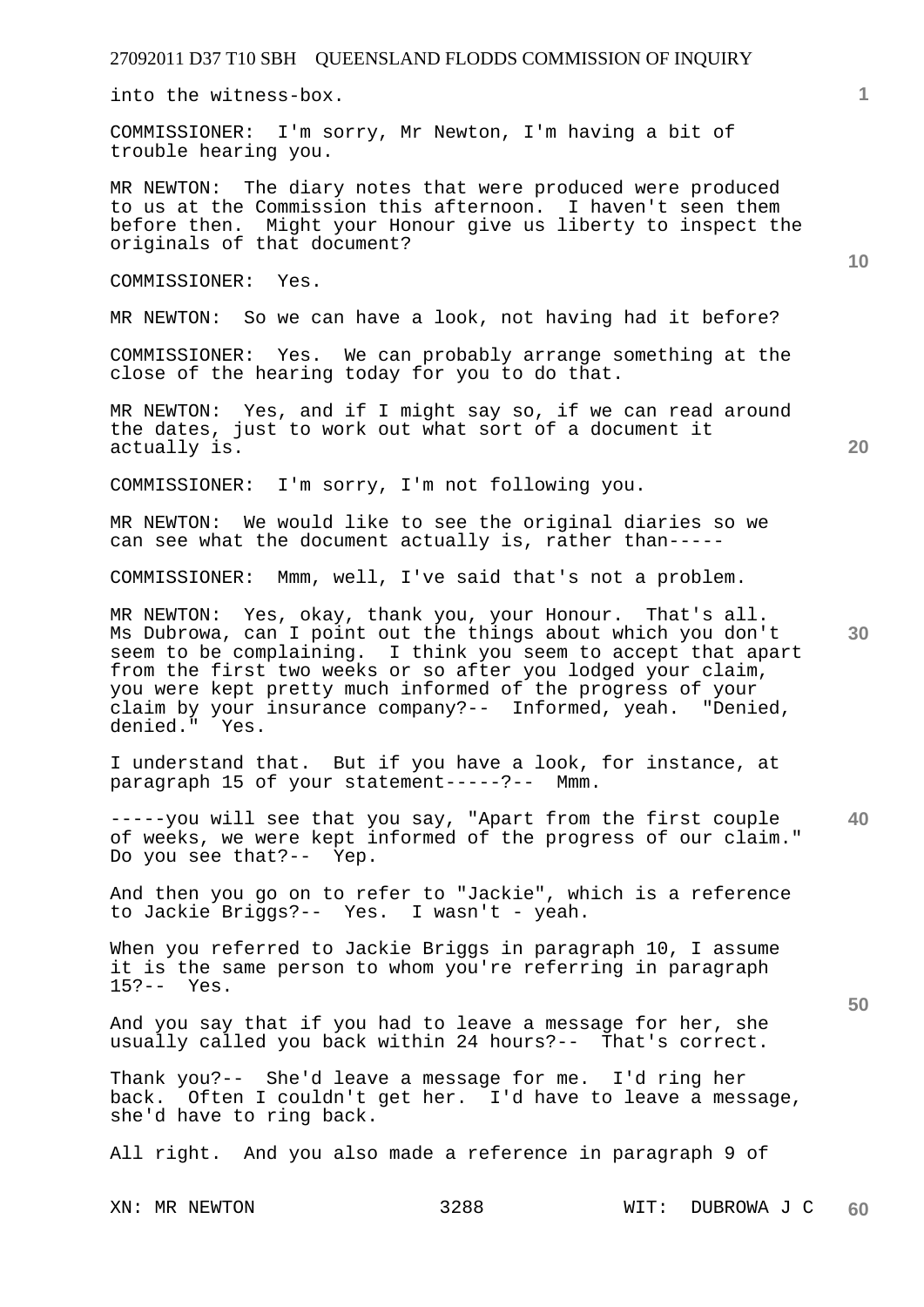your statement to the fact that the insurance company office was itself flooded. You see that in the second line of paragraph 9?-- That's right. That was the information I was given.

All right. Now, can I suggest to you that you are really complaining about two things. In order of priority, the first is that your claim was actually refused by your insurance company?-- That's correct.

If you go to, for instance, paragraph 18 of your statement, if you have a look, for instance, at the last three lines of that statement, you talk about the nature of your complaint relating to the refusal to pay?-- Mmm.

Now, that's the complaint you make to the Financial Ombudsman?-- Mmm.

**20**  All right. And you also make a complaint in paragraph 8 of your statement, if I can take you back to that? If you have a look, for example, at lines 4 and 5 of that statement, if you would?-- Mmm.

You will see the matter to which I'm referring?-- That conversation was not actually on that particular-----

Can I just identify what the complaint is first?-- Okay.

You identify two particular things-----?-- Yes.

-----in those lines - in lines 4 and 5?-- Mmm.

The sentence commencing, "I tend to think", and the sentence commencing, "It sounded like"; you see that?-- Yep.

All right. Now, can I take you, first of all, to the claim conversation that you had with the insurance company on the 13th of January?-- Yep.

**40**  Now, can I put these propositions to you and we'll see whether we need to go to the transcript or not?-- Mmm.

Do you have  $a - I$  take it from what you've said in - now, today in evidence, that you accept that the versions which you have given of that conversation in your statement are not correct; for instance, what you said in paragraph 9 is not correct?-- That conversation about the river and the riverine and Westlake and the lake itself, that was all a conversation with Jackie.

What I'm suggesting to you, though, is that - I had thought -I may have been wrong - but I had thought you had accepted a little while ago that the version of the conversation on the 13th of January that you give in paragraph 9 is not correct?-- Sorry? Are you talking about the transcript of the conversation that I - has been recorded, because I totally accept that conversation, right?

**10** 

**1**

**30**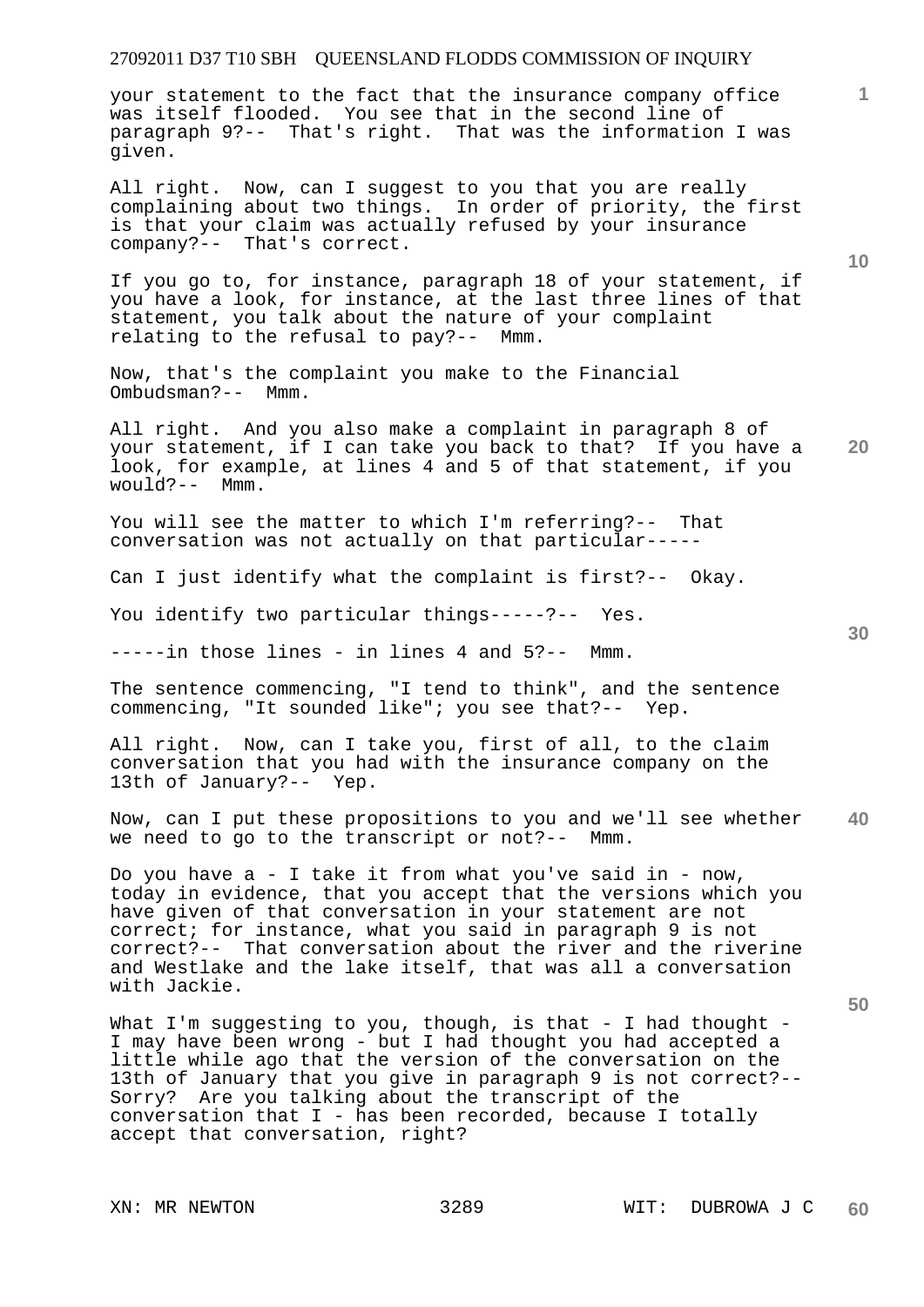All right. Which means - sorry, had you finished?-- Which, when I was doing - obviously when I've been doing the statement, what I've been trying to say from that original conversation that I had with Jackie where she was denying the claim is when I believed that they just - it was all about riverine, they weren't interested in what I was trying to tell them about the sewer.

What I'm suggesting to you is that having identified the points of your concern in paragraph 8, and you then relay the conversation in paragraph 9, I'm suggesting to you that what you have said in paragraph 9 is not true in relation to the conversation you had with the insurance company on the 13th of January?-- Okay, like you, where you made your corrections to his statement, I need to make a correction to - which I had tried to say before when I was being asked about it - that part of the conversation was actually with Jackie on the 3rd of the 2nd when she rang to deny the claim where I was thinking that they - because what she was talking about - when she was trying to tell me the claim had been denied, I just knew straightaway that didn't actually take part - place on the day that I actually lodged the claim.

All right?-- So, I need to make that correction, if that's acceptable for you?

Certainly. Now, if I can just deal with what did take place on - during that telephone conversation on the 13th of January?-- Yes.

Can I suggest to you that it was a very polite, cordial conversation that you had?-- Yes, it was, yes.

That the attendant actually asked you about the safety of your family?-- She did.

And the safety of yourself?-- Yes.

She wished you all the best?-- She did.

In relation to the claim?-- She did.

She, in fact, accepted your claim for lodgement?-- She did.

She gave you claim numbers and took mobile phone numbers for you?-- Yes.

All right. She gave you the phone number of the claims department-----?-- Yes.

-----so you could make contact with them, and she told you on the 13th of January that it was going to take some time to have an assessor go out and have a look at your house?-- That's right.

She, in fact, apologised for having to disturb your husband to get his authorisation to permit you to speak to her in relation to the policy?-- Yes, she did. Yep. She was every

**20** 

**10** 

**1**

**30** 

**40**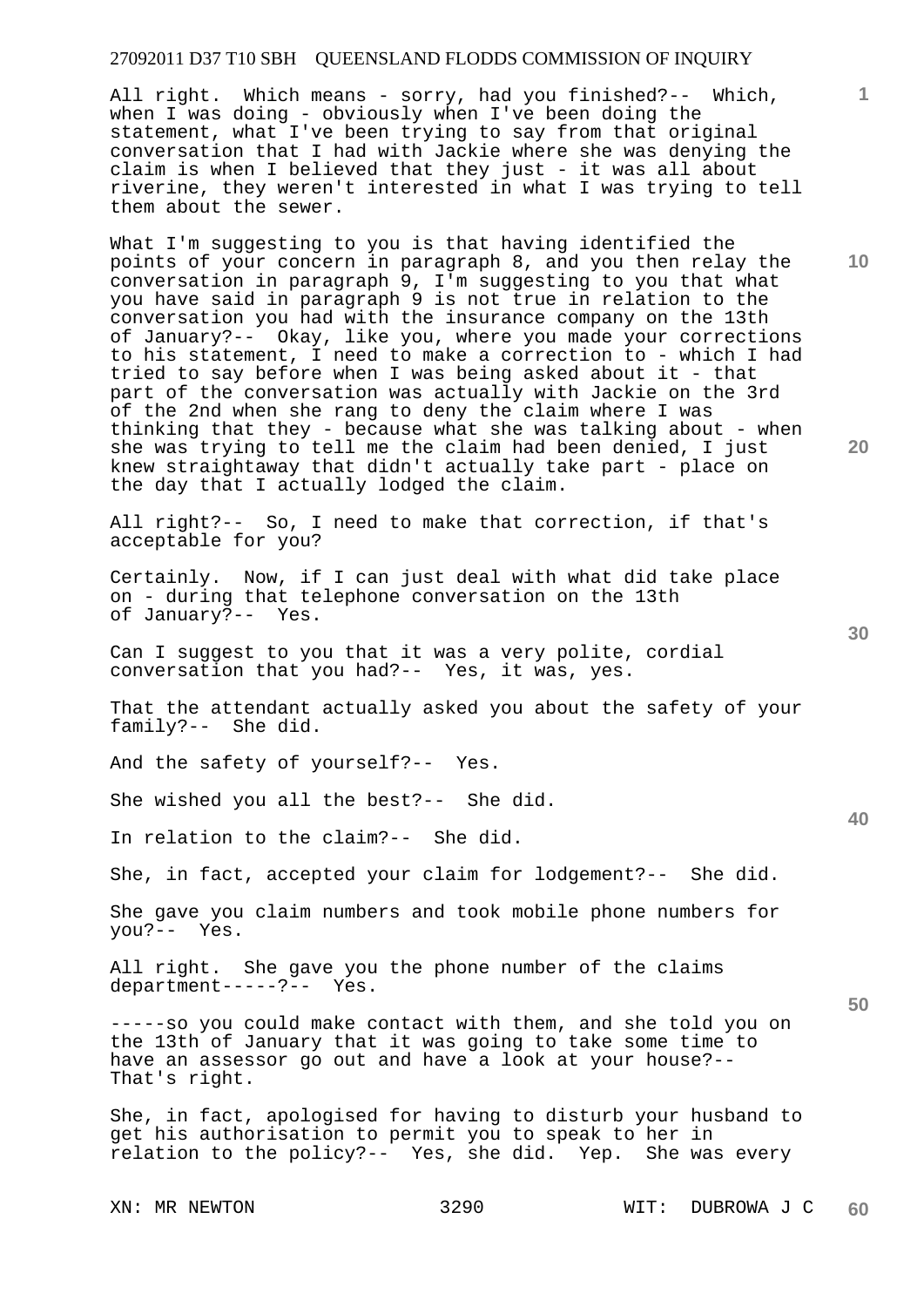bit the professional that day.

And there was certainly not the slightest suggestion in that conversation that your insurance company had prejudged the claim in any way?-- No. It was - as I said, my correction goes back to that should be part of my conversation on the 3rd of the 2nd.

All right. Thank you. And if you could just go to the transcript of that conversation at the moment on the 13th of January?-- Mmm.

If you can direct your attention to page 3 of that document, and I understand that you've - to the extent you've had the opportunity, you've agreed with this, but can I just direct your attention to it?-- Mmm.

If you go to the third item down on page 3, which is an answer by  $you---?---$  Mmm.

-----it reads, "Well, it's certainly been raining, so it's rained. Yes, it has flooded, but it has also came up through the sewer system." You see that?-- Yes.

All right. And you accept that that's, in fact, what you said, amongst other things, of course?-- Yeah, because it had been raining, yes, we had had flood in Brisbane and my house had been invaded by the sewer system initially.

All right. So, then, so far as the conversation in relation to riverine damage, I think we've accepted the fact that that certainly didn't take place on the 13th of January?-- No.

All right?-- Ah, 13th of January, no. February, yes, it did, with Jackie.

All right. Thank you. Now, can I take you to the conversation on the 2nd of February 2011, if I may?-- Yep.

Can I suggest to you that the record of that conversation which you give in paragraph 10 does not accurately reflect what took place during that conversation, and it's true-----?-- Because she doesn't say in there at all, to start with, that she's denied the claim.

No, she doesn't?-- But that was when she did deny the claim. So, her version of what - whatever she typed in the notes there is an extremely truncated version of her and I having a conversation. She makes no reference to - only my answer to a question of hers. She doesn't make mention of my anger and my frustration, my suggestion that I would be taking it as far as I could possibly take it. I mean, none of that is in there. So, yes, I don't agree with that, because it's really what she put into notes and it's absolutely not what I said.

Well, it's certainly true that there was no hydrology report received by the insurance company by the 2nd of February; that is correct - and, indeed, there was no assessor's report

**20** 

**50** 

**30** 

**10**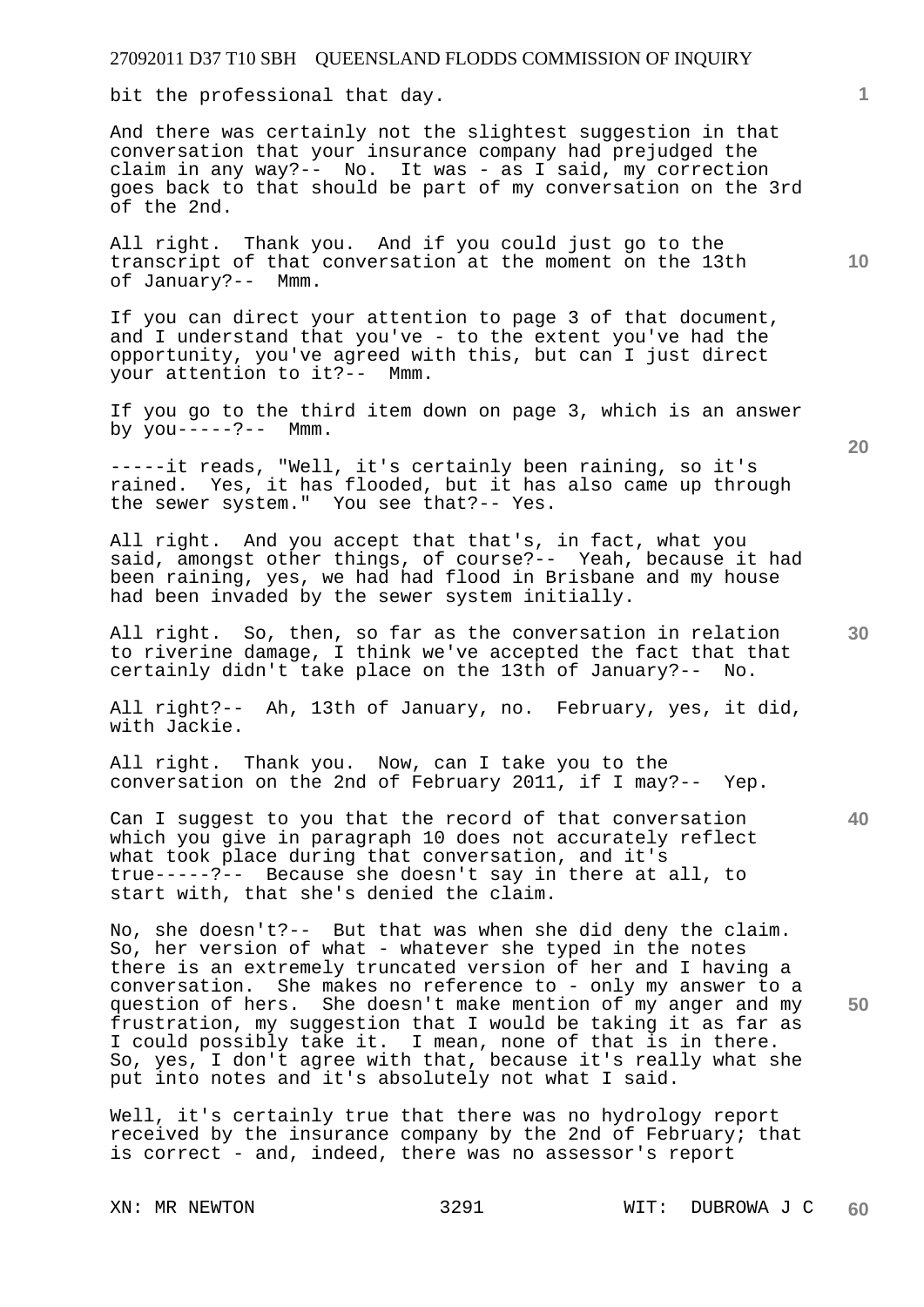received by the insurance company by that date?-- Mmm.

Because, for instance-----?-- On my home?

Yes, in relation to your home?-- Yes, well, she told me that right up front. She said that she'd never had an assessor to my home, that they had based it on generic information that they had collected for 4074, because 4074 had had flooding in the area. So, you can't have it both ways.

What I want to suggest to you, Mrs Dubrowa, is this: that the version which is in the notes which you have in front of you is, in fact, a correct version of the conversation that took place between yourself and Jackie Briggs on the 2nd of February. Can I ask you to go to that document, please?-- Correction of what, sorry?

It's annexure 2 to the statement of Mr Merchant.

**20**  COMMISSIONER: The thing that you were looking at before, the conversation of the-----?-- So, we're at the 2nd of the 2nd? Yep.

MR NEWTON: Go to the 2nd of February 2011?-- Yeah, down the bottom?

10.58, Jackie Briggs?-- Yes.

Now, you've had the opportunity to have a look at some of that?-- Yes.

And if you go to the top of the next page-----?-- Yes.

-----you are told, "Advised OI", which is "our assured", "will appoint an assessor to look at damage to confirm if flood-----"?-- No.

Can I just finish?-- Sorry?

**40**  "-----to look at damage to confirm if flood damage or not."?--  $N<sub>O</sub>$ .

You see that? And then it said, "I cannot finalise. Awaiting assessor report." Can you then look at the next entry which is a little later on the same day, the 2nd of February at 13.56 - 1.56 in the afternoon?-- Yes.

There's a reference to Theresa Dorey?-- Yes.

**50**  And a reference to an assessing company, which is Crawford & Company?-- Yes.

And the date of the request is said to be the 2nd of February?-- Yes.

And it refers to an E-mail to be sent to Jackie Briggs, to whom we referred a moment ago; you see that?-- Yes.

**1**

**10**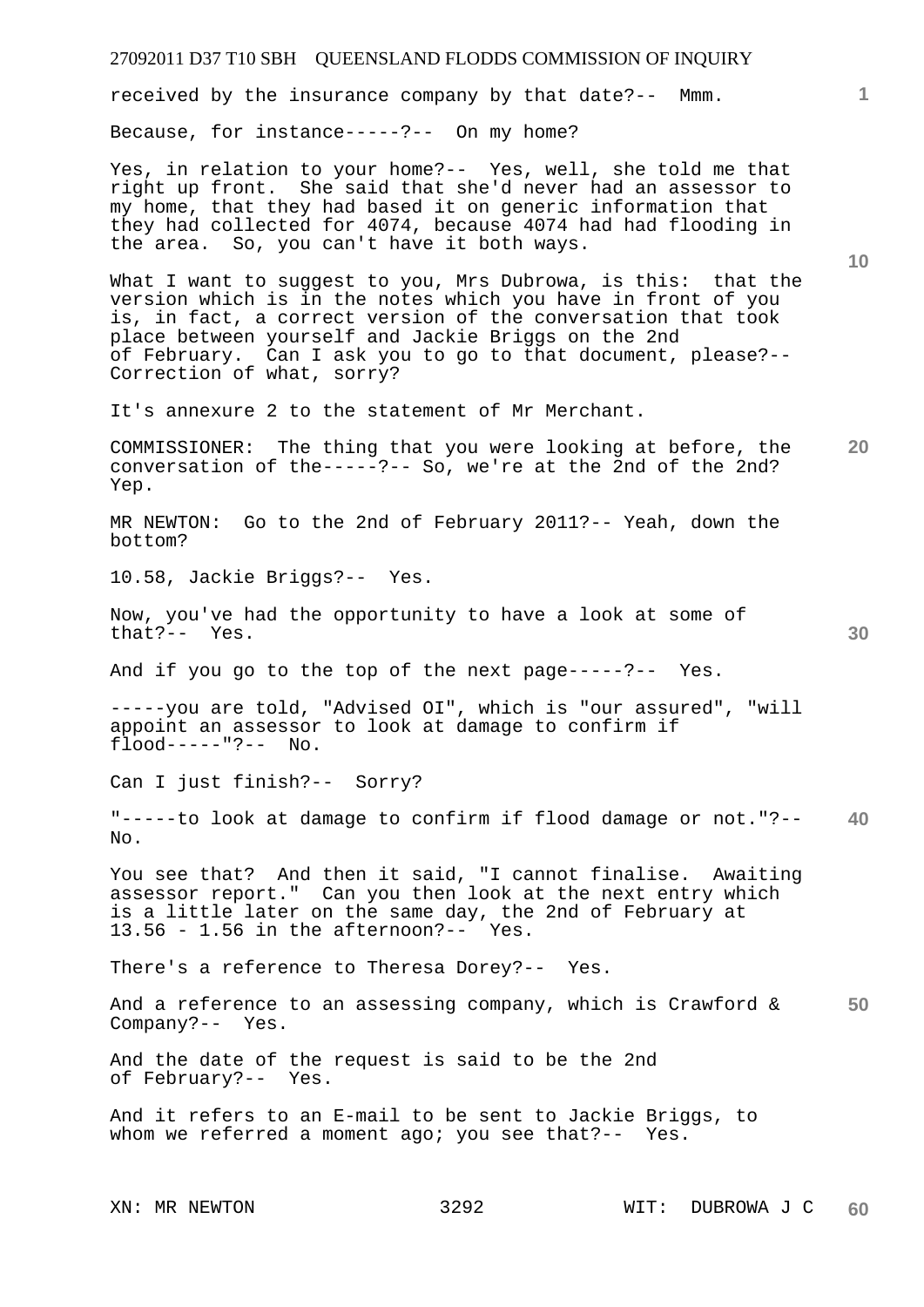If you go a little further down to the next entry for the same date, the 2nd of February 2011 at 14.49 - so, 2.49 in the afternoon - it says, "Received E-mail. Have appointed Crawfords & Co for assessment, contacted OI", which is a reference to our insured, "advised we have appointed Crawfords & Co", and you can read on as it does?-- No.

"Awaiting first report from Crawfords."?-- She may have typed that up as the 2nd of the 2nd, but she actually rang me the next day on the 3rd of the 2nd.

Now, if you could have a look whilst you've got that bundle of documents to the annexure which is number 4? Along the side you will find the numbering. You see, now, that's the letter of instruction, dated the 2nd of February-----?-- Mmm.

-----to which that entry to which I took you a moment ago refers?-- Mmm.

If you go to the second page of that document, you see the reference to Crawford & Company?-- Yes.

Now, that's the letter of instruction or the document of instruction from your insurance company to Crawford & Co to carry out an assessment, more to determine what caused the damage?-- Yes.

All right. Now, I'm putting to you that what, in fact, is recorded here is exactly what happened. She certainly did not tell you on the 2nd of February that the claim was denied?-- She did tell me that. Sorry, you weren't on the conversation, and I'm telling you that she actually did tell me, "denied claim", 2nd of the 2nd. She told me that the sewer had - she actually said the sewer had been breached by the river, the lake in Westlake was flooded, that they'd relied on satellite and weather to assess, because I asked, "You haven't made any contact with me. You haven't been to my home. You haven't asked any questions of us initially from when we spoke." So, there is a great deal of information - she may have, indeed, sent an E-mail off to request that person on the 2nd of the 2nd, but she simply did not advise me until the 3rd. So, there's differences between what you guys have got and what I have made careful notes on.

Do you agree that it would be a very odd thing to ring an insured and say a claim had been denied on the same basis that the insurance company instructs - sorry, on the same day an insurance company instructs an assessor to carry out the investigation?-- I fully believe she only did it simply because I was making such a fuss on the phone. It was not put out there that she was going to do it. She told me that the claim had been denied.

I hadn't got the impression, Mrs Dubrowa, that you were making a fuss over the phone?-- I was making - I just told you that her version of what's in the notes there, once she had said the claim was denied, just simply was - it's a shortened version, a truncated version of it. I mean, it's what she has

**10** 

**1**

**30** 

**20**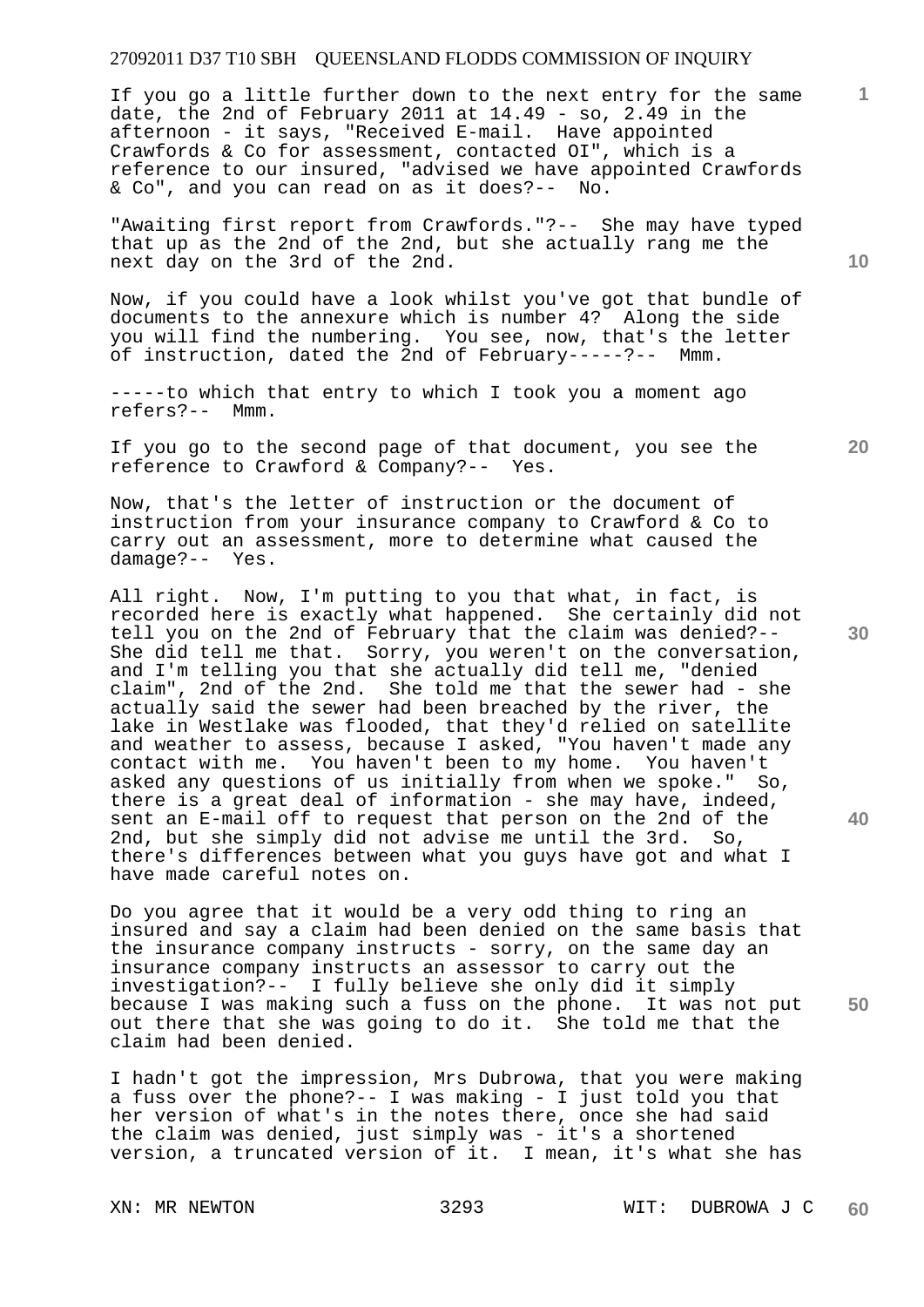put in her notes to say what actually took place. I can tell you that anybody that knows me from the 2nd of the 2nd knows that my claim was denied on that day by insurance.

And, in fact, the letter, I think you've accepted, that was the letter of denial from the insurance company was not sent to you until the 4th of March?-- That's right, after Crawfords had come.

And, in fact, the Crawford & Co report is dated the 21st of February and received by the insurance company on about the 28th of February?-- That's right, he came to visit the house on the 21st.

All right. Thank you. Now, if you go to paragraph 12 of your affidavit, you commence it by saying - sorry, you commence by saying, "Surprisingly, the next day", which was the 3rd of February, "Jackie Briggs called me."?-- That's right.

And I suggest to you that, indeed, it is surprising because the explanation for the surprise is that it didn't happen, that she had told you the day before that an assessor had been appointed, she called you twice to relay the fact that an assessor was to be appointed, and then subsequently to tell you that an assessor had been appointed and, in fact, there is no record in the file notes to which you're referring of a conversation having taken place on the following day, the 3rd of February?-- I can tell you, as I have - I can tell you that I took the phone call on the 2nd of the 2nd when she said that the claim had been denied. I made a fuss about not having the assessor - anybody come to me. She then rang the next day and told me she'd appointed an assessor, right?

Having accepted this morning that your recollection of the paragraph - sorry, recollection of the conversation to which you've deposed in paragraph 9 is not correct-----?-- Mmm.

-----do you accept that?-- Yes, I did. I just - I think I said that to the Court.

So, what I suggest to you is, in fact, you had two conversations on the 2nd of February, and no conversation with the insurance company on the 3rd of February?-- No. I will not accept that. Only based on - I can tell you because the 2nd of the 2nd was the worst night of my life.

And no doubt it was an awful time for you?-- Mmm.

**50**  And can I suggest to you that you had better things to do than remember precisely the events as they were occurring?-- These were done as they happened. They were then further transferred into a diary at a later stage.

**10** 

**20** 

**1**

**40**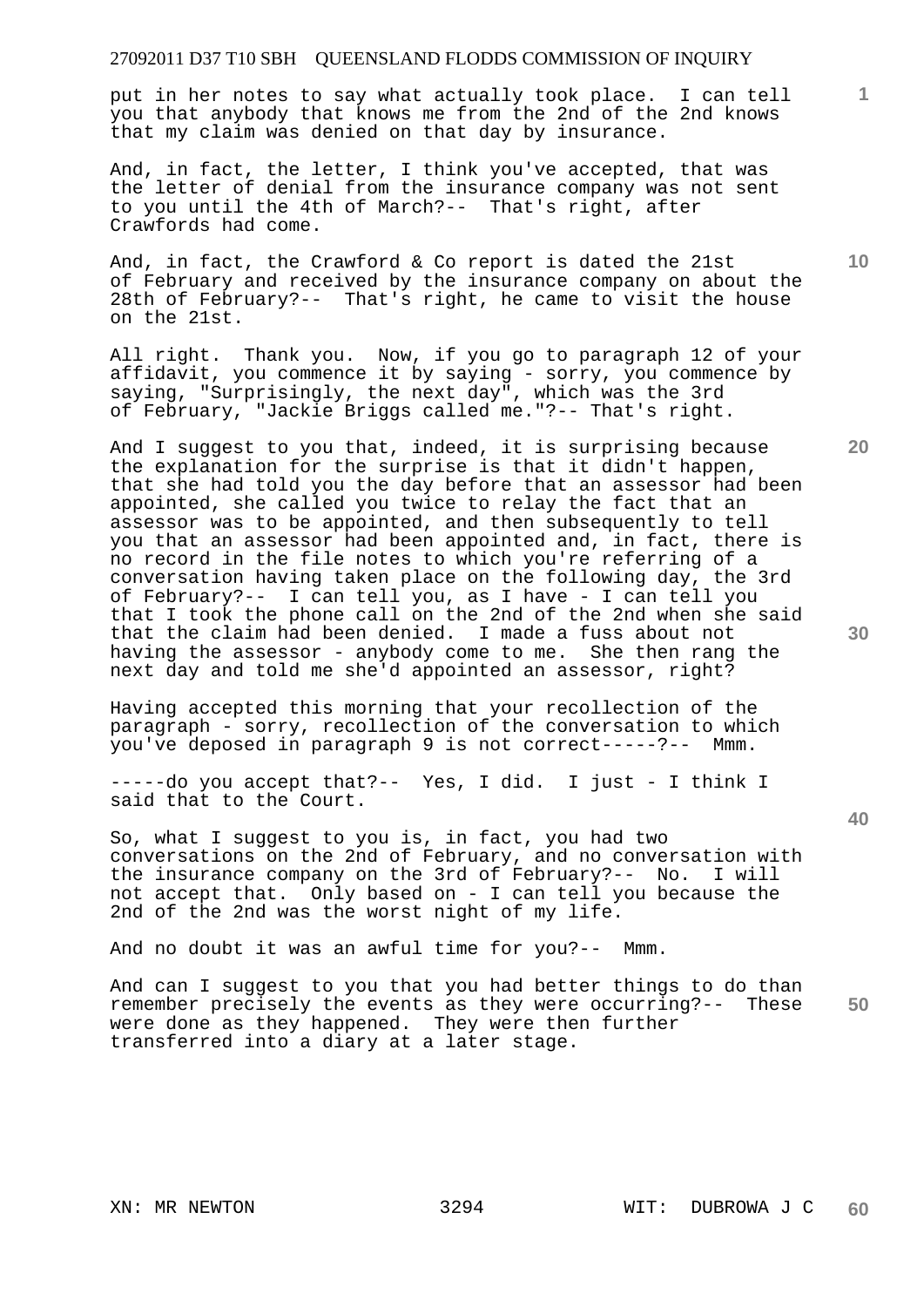And why were they produced to the Commission today, Mrs Dobrow?-- Because I was going through my council file and they had always been pinned in front of my council file, but having said that, the people who came and took my statement some time back, I actually had referred to those notes on that particular day.

But, what, you didn't provide them to them?-- They didn't ask for them but they were all pinned in there in their mangy little lot inside my file.

But you didn't provide them; is that correct?-- They read them, they saw them, I referred to them.

Sorry, who is reading them and referring to them?-- Who - I was reading and referring to them and the people who - Paul Brown took my statement.

Do you know who Paul Brown is?

COMMISSIONER: He's a police officer with the Commission, Mr Newton.

MR NEWTON: Thank you, your Honour.

COMMISSIONER: Yes.

MR NEWTON: So, you made them available for Officer Brown, did you?-- I had all my paperwork all over my dining room table that day that he and another policeman arrived at my home and, yes, they were - they did see them and today the counsel for the - were aware that I had them.

All right. Can I take you, while you have got the file notes of the conversations in front of you, if you go to the item for the 11th of February, please?-- I'm sorry, what did you want me to go to?

If you go to part of annexure 2?-- Annexure 2.

If you go to the items of the 11th of February, you will see there's a reference there to Crawfords, who were the assessors, having made repeated efforts to call you, but had to left a message. Do you recollect-----?-- The only message - I regularly got phone calls saying a product number and unless a person left a message for me, I actually - if I didn't take a call, I had no way of getting back. The very first phone message that was left by Crawford & Son was on the 18th of February. I was driving at the time, I pulled over, I took the phone - I listened to the message, I rang him back and he made an appointment to come and see me the very next Monday. They did not leave any other messages, they may have tried to ring me, but a private number I cannot get back to.

So, where it says, "Crawford shows repeated efforts to call insured but had to leave a message. More recent attempt was 8 February 2011.", you are suggesting that's not correct?-- No, I had no message. The first message that I received from

**10** 

**1**

**20** 

**30** 

**40**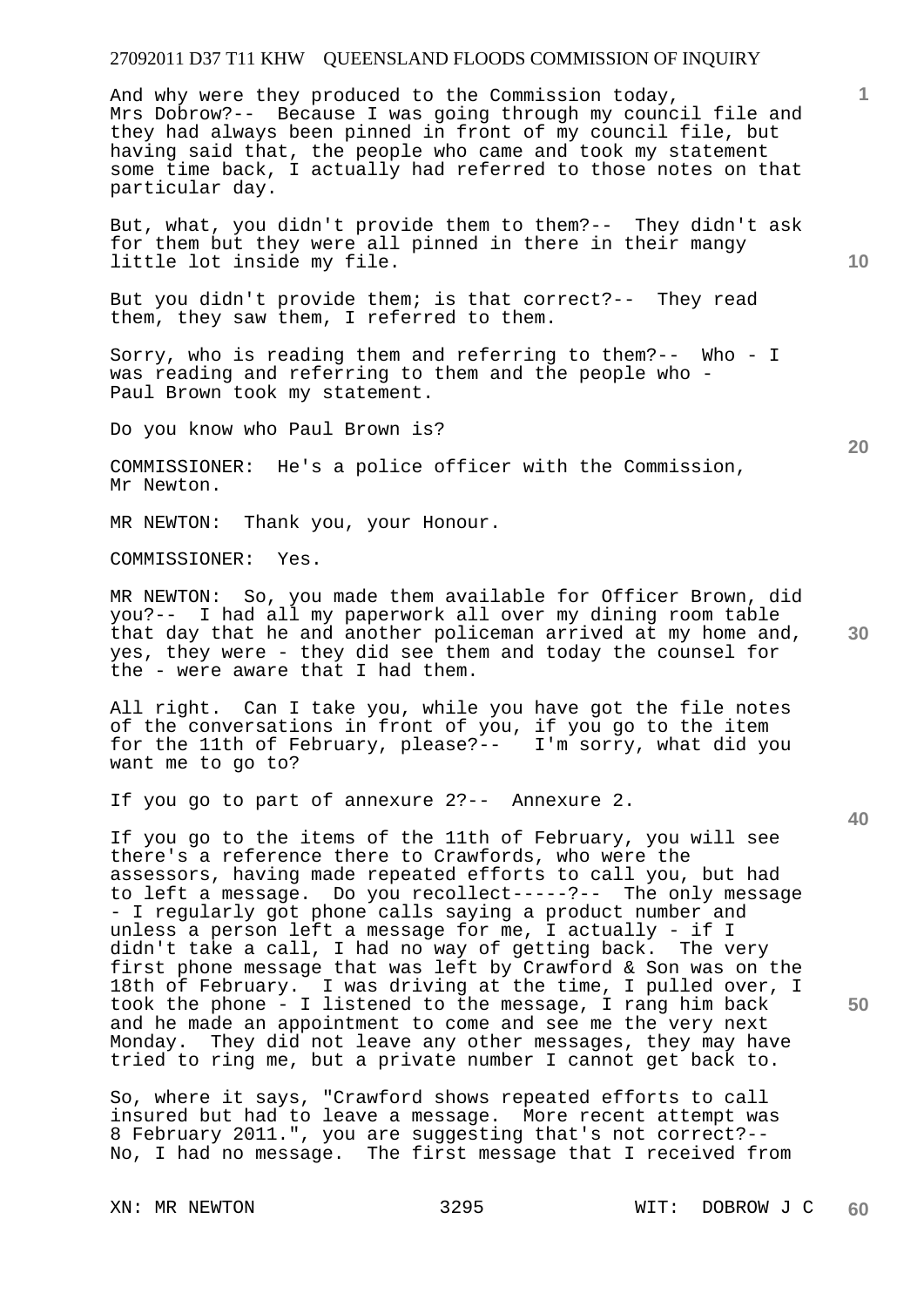Crawford & Son was on the 21st.

Right?-- Sorry, 19th, when we made the appointment for the 21st, Friday the 19th - 18th - 19th.

All right. Now, the Crawford's report is annexure 9. Can you have a look at that document, please?-- Yep. That one's got some mistakes in it as well.

Can I take you, in particular, to the second page of that document?-- Mmm-hmm.

Where it says were, "At issue is whether the sewer backup was a distinct and separate event from the flooding"-----?-- Mmm-hmm.

-----"or whether it was an early manifestation of the flooding itself. This report favours the latter understanding and makes its recommendation accordingly."?-- Mmm-hmm.

And then they go on at the top of the next page to, in effect, say the same thing?-- Yep.

"Which direction did water come to property? From the toilets and drains, then later from the Brisbane River behind the houses, across the street and from Mt Ommaney Creek which overflowed a couple of blocks behind their home."?-- Mmm.

And they recommend that it not be the subject of cover. Now, that conclusion is not inconsistent, is it, with the facts, albeit brief, the facts that you relay to the insurance company on the 13th of January when you said flooding as well as sewer damage?-- Yep.

Do you remember that?-- Early hours of the morning it came up through our house. Later in the morning I believe it came up through the stormwater drain outside our home and took out my - came out on the land of ours, plus a neighbours' house on our side of the street.

And the conclusion at which the assessor's arrive was what I'm suggesting to you, not inconsistent with the information you have provided the insurance company on the 13th of January when you said, "Yes, it has flooded but it has also come up through the sewer system."?-- Yeah, yeah, but the sewer system happened first, the flooding came later in the morning when the river started to get higher.

Now, could I take you to-----?-- But I - I want to just talk about that particular paragraph where it's actually - says where he's - where you basically said whether it was -"Whether sewer back-up was a distinct and separate event or an early manifestation or flooding itself." I have spoken at length, I logged a job with Brisbane City Council, I have heard from one of the senior engineers that the sewer cannot be affected by the river, so it was a distinct and nobody is listening at CGU to what I'm trying to say.

**30** 

**20** 

**50** 

**1**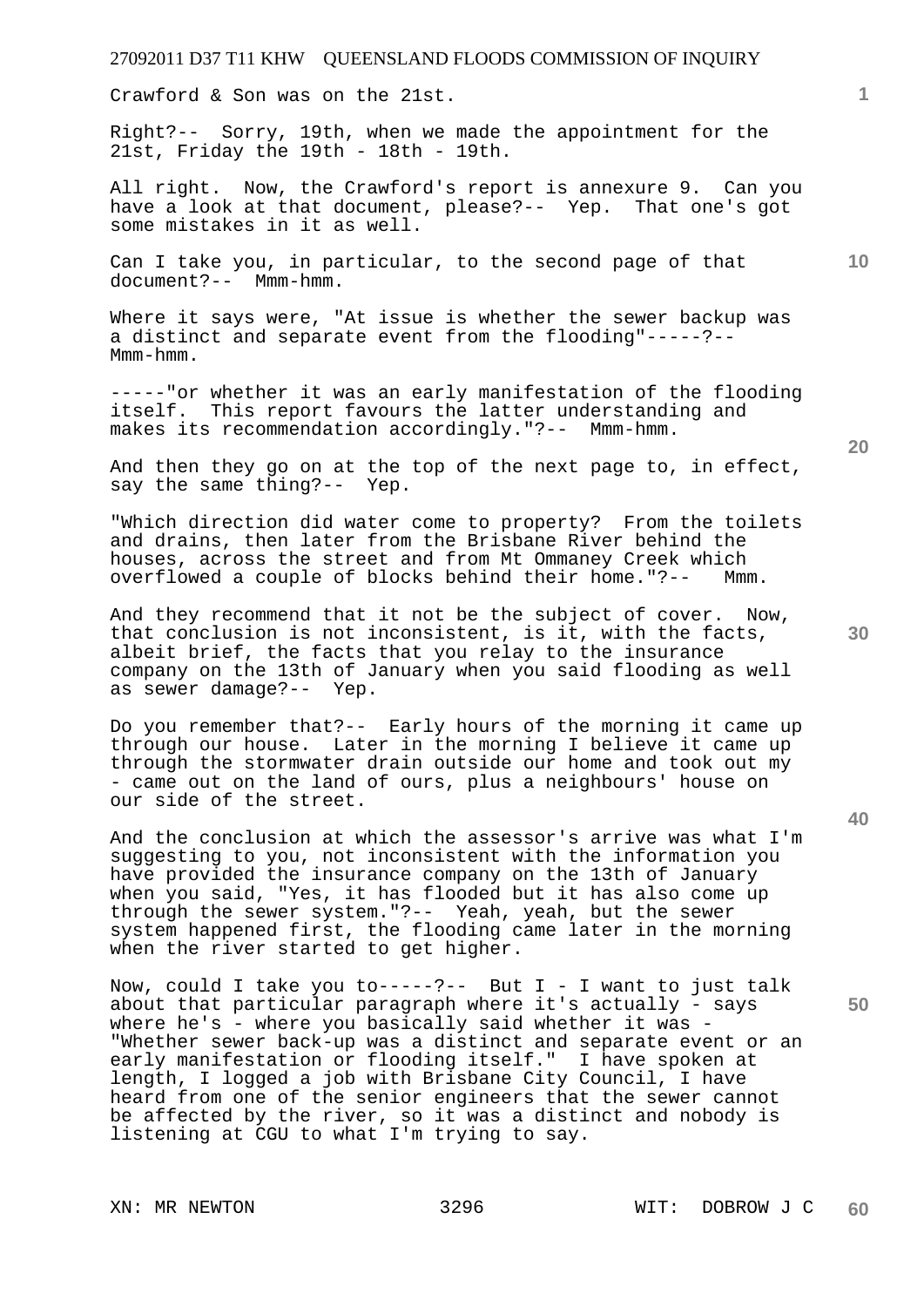Now-----?-- And that's from experts, that's people who actually monitor the sewer systems here in Brisbane.

Now, you received the letter declining cover on the 4th of March or by letter dated 4th of March?-- Yes.

You received it, I think, on the following day, and you also received phone calls on that day from your insurance company talking about the position. Can I suggest you go to the item for the 4th of March in the annexure 2 document you have? Now, that document seems to have been received by the insurance company on the 28th of February and a decision is made which results in cover being denied on the 4th of March, and on the 4th of March Jacqui Briggs telephoned you?-- Mmm-hmm.

And you will see it starts at the bottom of the left-hand page and goes to the top of the following page and it say, "Advised OI we have received report from assessor, Crawfords, to advise claim is caused by flood which is an exclusion."?-- Yep.

That's as far as I will read?-- Yep.

And then it says-----?-- That's all she's got in that there, but I actually - she doesn't record any of the rest of my conversation there with her, which is a shame, because I was very, very upset.

I have no doubt you were upset?-- And I basically told her what I thought of their - all the things they'd been trying to say to you still now is that you're not listening, you have made a decision based on a Mt Ommaney creek that's - you know, a lower sort of level to our actual house elevation. I mean, Crawford's report, he takes a photo of my house elevation inside my yard, not out on the street. It's basically showing about a third of the elevation up to my house from the street. I mean, how can you - how can you - smoke and mirrors, sorry.

And if you go, then, to Exhibit 5, you will see the letter of the 4th of March 2011, to which you were taken earlier, which pointed out that you're not covered for losses caused by flood, and it then points out if you disagree please contact your insurance company's office and a brochure is enclosed that will provide you with information in relation to the internal-----?-- That's right.

-----dispute process?-- Yes, I got that and received the letter and received the brochure.

Now, you accept the fact, I take it, Mrs Dobrow, that insurance companies have to rely on experts who they appoint to assess the validity of claims?-- Mmm-hmm.

And that this was a matter for expert opinion?-- Mmm-hmm.

And that they make their decisions based on the expert opinion and the recommendations in those opinions?-- That's right.

**10** 

**1**

**30** 

**20** 

**40**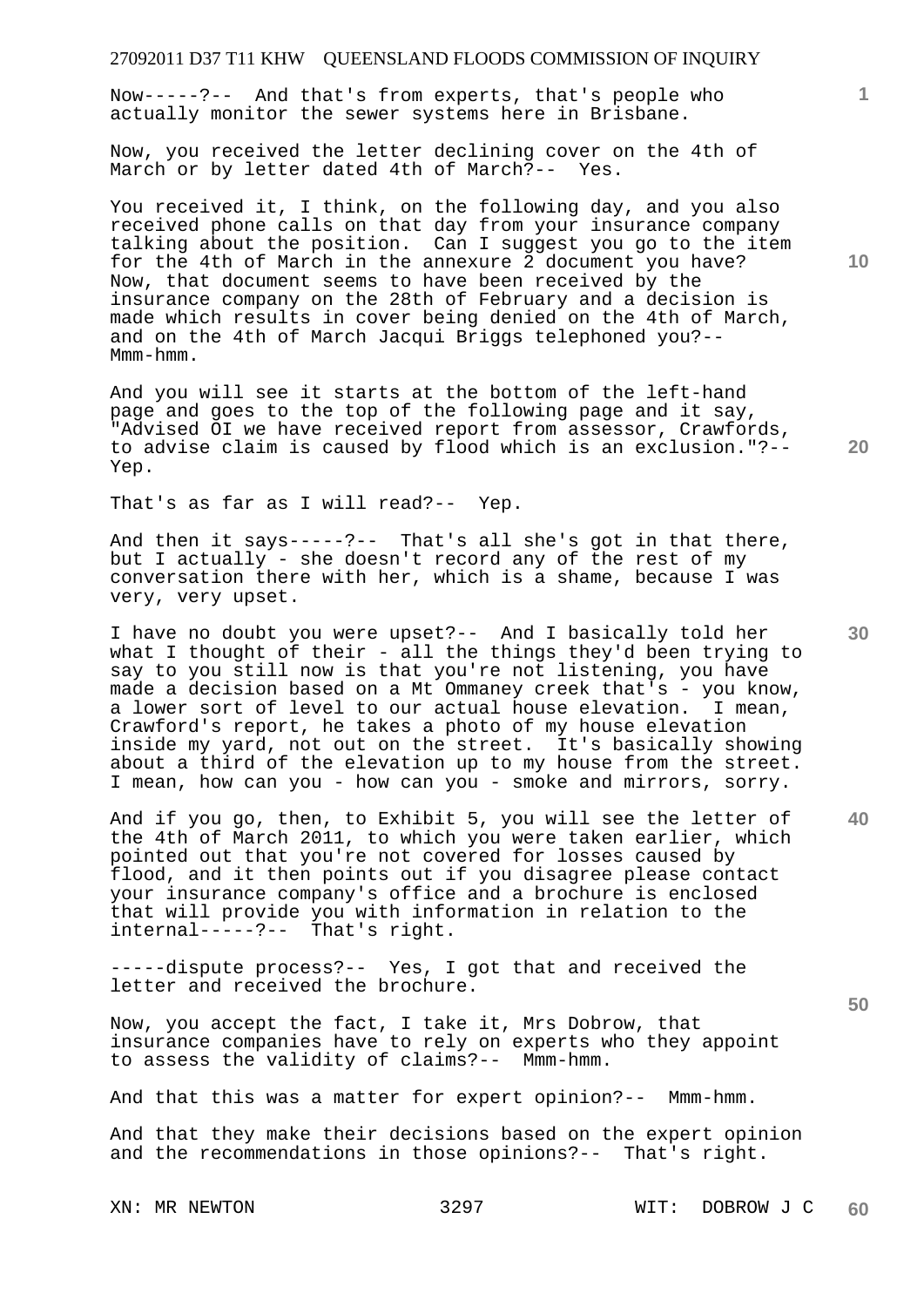And you just happened to disagree?-- I actually disagree yes, I do disagree with it, because I don't believe that he's actually making two assumptions, it can be one or the other. So, he's hedged his bets and taken the one that favoured the insurance company, not me.

If your Honour would bear with me for one moment? I have nothing further, your Honour.

COMMISSIONER: Ms McLeod?

MS McLEOD: No questions, thank you.

COMMISSIONER: Ms Wilson?

MS WILSON: I have just got one matter. If I can just take you to annexure 2 and you have been asked some questions on the 2nd of February  $2011? --$ 

And it starts at the bottom of the page - across the page, do you see that?-- Asking questions, yes.

Yes, and, "Inquired on higher water. OI advised got to knee-high at about 2.30 p.m." Is that time right?-- No. It should be  $a.m.$ , but it wasn't - it wasn't 2.30, it was 2 o'clock. I mean, I have got things showing us going through the tollway heading off at 2.30 as we were trying to go to stay with relatives overnight. So - yeah, it should have been roughly 2 a.m.

Thank you, Madam Commissioner. I have no further question.

COMMISSIONER: Mrs Dobrow, can I ask this of you? Mr Newton would like the chance to look at your original notes. Would you mind either leaving them in the custody of the Commission, and we will get them back to you tomorrow, or if you don't want to do that, would you mind waiting while he has the chance to have a look?-- Yeah, he can have a look at them. I will wait.

A Commission staff member will remain too, if that suits you?-- Yes.

Thanks very much for that. You are excused, thank you?-- Thank you.

**50**  But if you would stay for that purpose, I would be grateful, thanks.

WITNESS EXCUSED

**10** 

**20** 

**30**